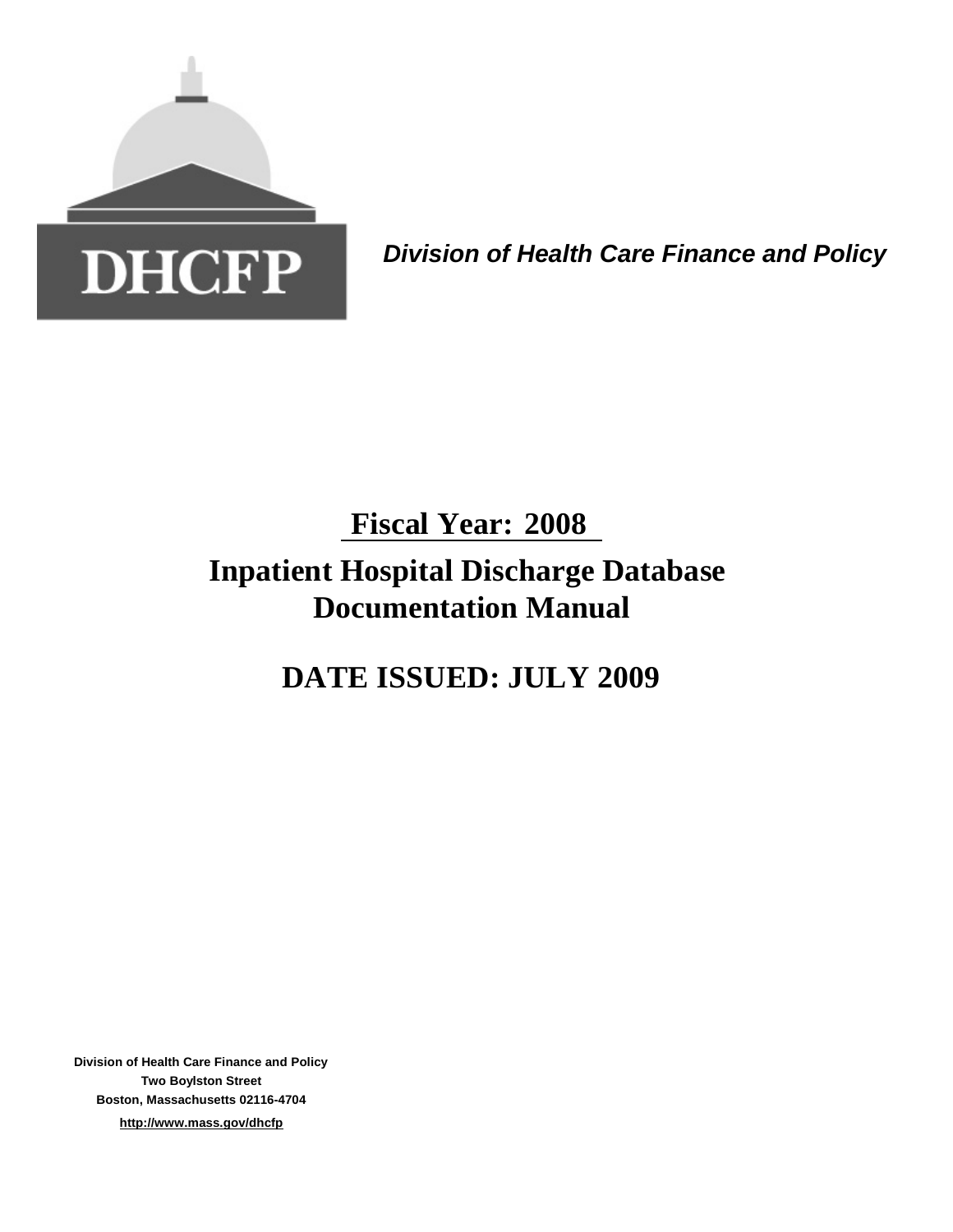# **INTRODUCTION**

This documentation manual consists of two sections, General Documentation and Technical Documentation. This documentation manual is for use with the HDD FY2008 database. The FY2008 HDD data was made available as of July 1, 2009

# **Section I. General Documentation**

The General Documentation for the Fiscal Year 2008 Hospital Discharge Database includes background on its development and the DRG Groupers, and is intended to provide users with an understanding of the data quality issues connected with the data elements they may decide to examine. This document contains hospital-reported discrepancies received in response to the data verification process.

# **Section II. Technical Documentation**

The Technical Documentation includes information on the fields calculated by the Division of Health Care Finance Policy (DHCFP), and a data file summary section describing the hospital data that is contained in the file. The data file section contains the Discharge File Table (formerly the record layout), Revenue File Table, and Data Code Tables. Also included are revenue code mappings.

For your reference, CD Specifications are listed in the following section to provide the necessary information to enable users to access files.

Please note that significant changes have been made to the Discharge File Table for FY2007. New fields and values have been added.

Copies of Regulation 114.1 CMR 17.00: Requirement for the Submission of Hospital Case Mix and Charge Data and Regulation 114.5 CMR 2.00: Disclosure of Hospital Case Mix and Charge Data may be obtained by logging on to the Division's web site at http://www.mass.gov/dhcfp/, or by faxing a request to the Division at 617-727-7662, or by emailing a request to the Division at Public.Records@state.ma.us.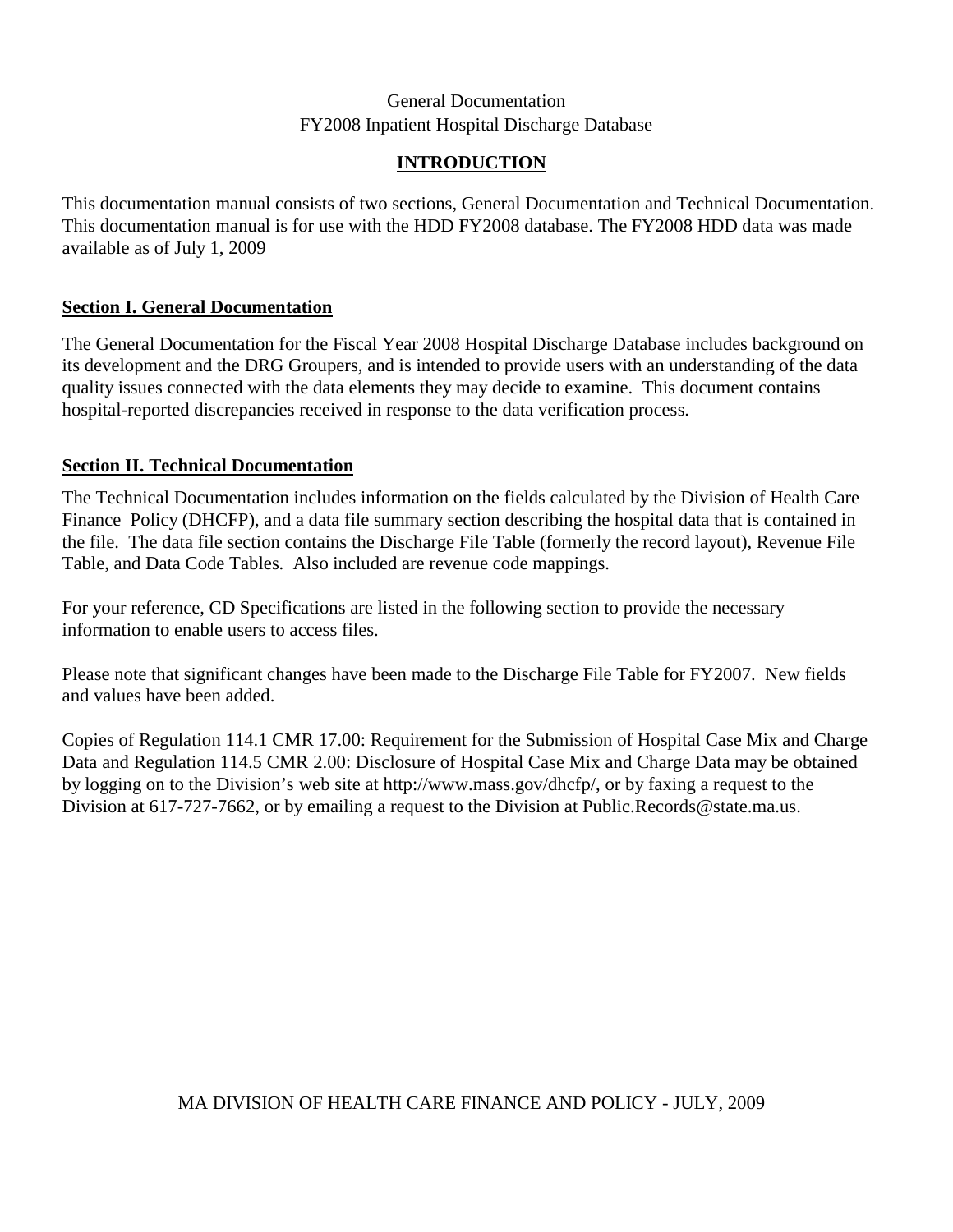# **CD SPECIFICATIONS**

# **Hardware Requirements:**

\* CD ROM Device

\* Hard Drive with 1.60 GB of space available

# **CD Contents:**

\*This CD contains the Final / Full Year 2008 Hospital Inpatient Discharge Data Product. It contains two Microsoft Access data base (MDB) files. The first file is the Discharge Table and contains one record per discharge. The second file is the Revenue Code Table that contains one record per revenue code reported for each discharge. The ProviderControlID and DischargeID are key fields on both tables to be utilized for linkage purposes.

As an approved applicant, or its agent, you are reminded that you are bound by your application and confidentiality agreement to secure this data in a sufficient manner, so as to protect the confidentiality of the data subjects.

# **File Naming Conventions:**

This CD contains self-extracting compressed files, using the file-naming convention below.

a) Hosp\_Inpatient\_Discharge\_2008\_L1\_zipped.exe will expand out to Hosp\_Inpatient\_Discharge\_2008\_L1.mdb

b) Hosp\_Inpatient\_Services\_2008\_zipped.exe will expand out to Hosp\_Inpatient\_Services\_2008.mdb

In the above example, 2008 represents Hospital Fiscal Year and L1 represents Level 1.

To extract data from the CD and put it on your hard drive, select the CD file you need and double click on it. You will be prompted to enter the name of the target destination.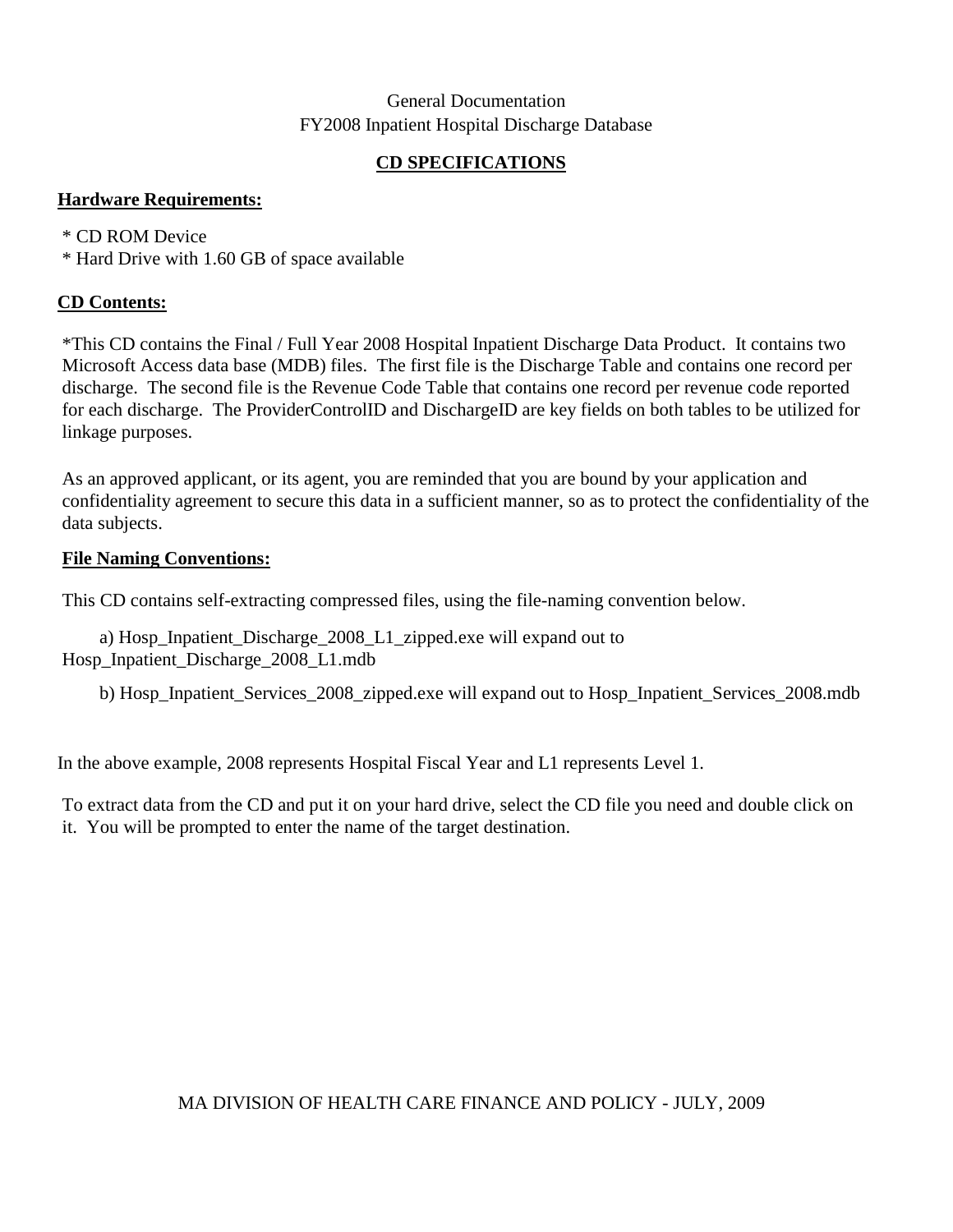### **PART A. BACKGROUND INFORMATION**

### **1.GENERAL DOCUMENTATION OVERVIEW**

The General Documentation consists of six sections:

**PART A. BACKGROUND INFORMATION**: Provides information on the quarterly reporting periods, the development of the FY2008 hospital case mix database, and the DRG methodology used.

**PART B. DATA**: Describes the basic data quality standards as contained in *Regulation 114.1 CMR 17.00: Requirement for the Submission of Hospital Case Mix and Charge Data*, some general data definitions, general data caveats, and information on specific data elements.

Case mix data plays a vital and growing role in health care research and analysis. To ensure the database is as accurate as possible, the DHCFP strongly encourages hospitals to verify the accuracy of their data. A standard *Verification Report Response Form* is issued by the Division, and is used by each hospital to verify the accuracy of their data as it appears on their FY2008 Final Case-mix Verification Report. If a hospital finds data discrepancies, the DHCFP requests that the hospital submit written corrections that provide an accurate profile of that hospital's discharges.

**PART C. HOSPITAL RESPONSES:** Details hospital responses received as a result of the data verification process. From this section users can also learn which hospitals did not verify their data. This section contains the following lists and charts:

- 1. Summary of Hospitals' FY2008 Verification Report Responses
- 2. Summary of Reported Discrepancies by Category
- 3. Individual Hospital Discrepancy Documentation

**PART D. CAUTIONARY USE HOSPITALS**: Lists the hospitals for which the Division did not receive four (4) quarters of acceptable hospital discharge data, as specified under Regulation 114.1 CMR 17.00.

PART E. HOSPITALS SUBMITTING DATA: Lists all hospitals submitting data for FY2008, and those that failed to provide any FY2008 data. Also lists hospital discharge and charge totals by quarter for data submissions.

**PART F. SUPPLEMENTARY INFORMATION**: Provides Supplements I through VI listed in the Table of Contents. Contains specific information on types of errors, hospital locations, and identification numbers.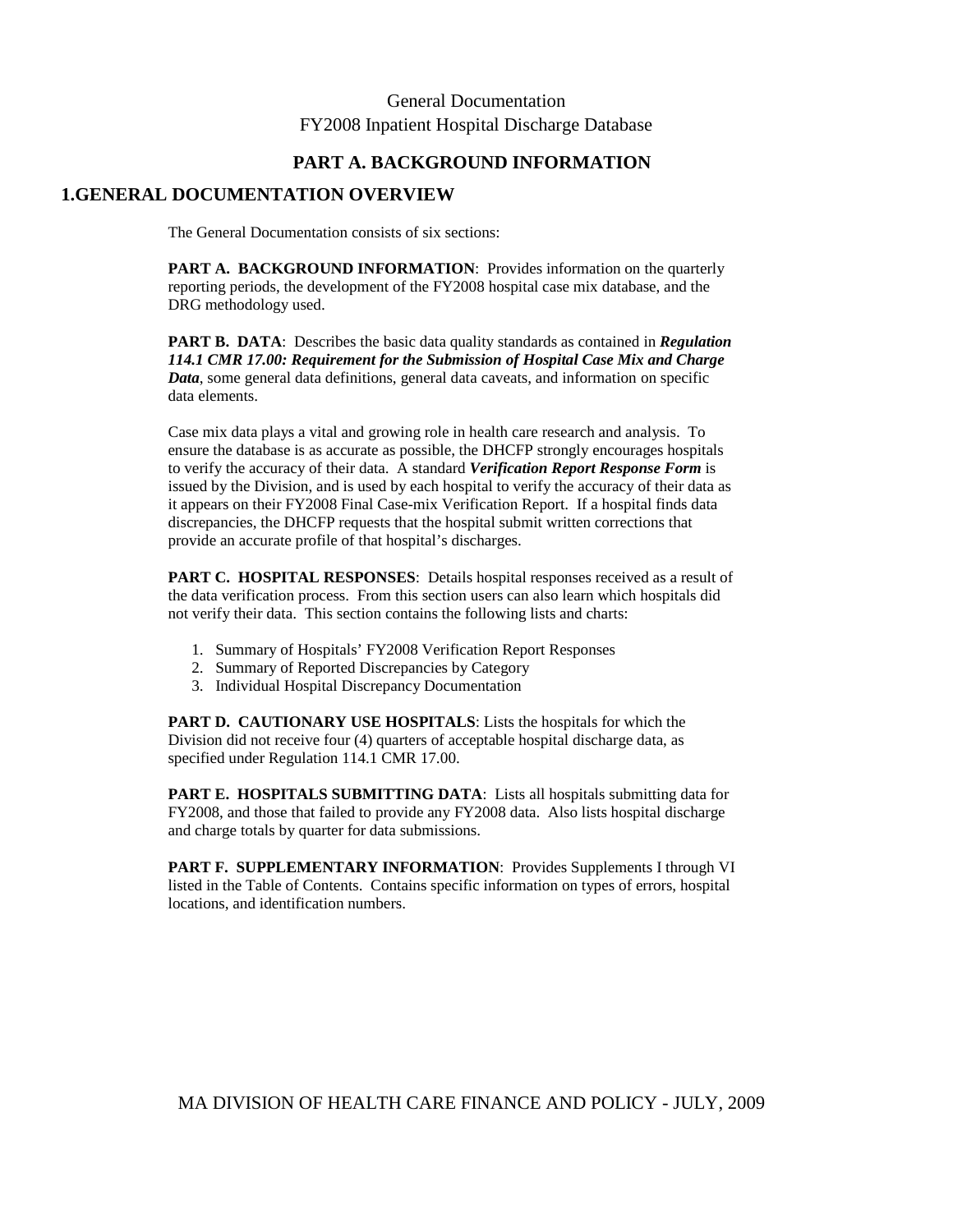### **PART A. BACKGROUND INFORMATION**

### **2. QUARTERLY REPORTING PERIODS**

Massachusetts hospitals are required to file case-mix data which describes various characteristics of their patient population, as well as the charges for services provided to their patients in accordance with Regulation 114.1 CMR 17.00. Hospitals report data to the Division on a quarterly basis. For the 2008 period, these quarterly reporting intervals were as follows:

| <b>Ouarter 1:</b> | October 1, 2007 – December 31, 2007     |
|-------------------|-----------------------------------------|
| <b>Ouarter 2:</b> | <b>January 1, 2008 – March 31, 2008</b> |
| <b>Ouarter 3:</b> | April 1, 2008 – June 30, 2008           |
| <b>Ouarter 4:</b> | July 1, 2008 – September 30, 2008       |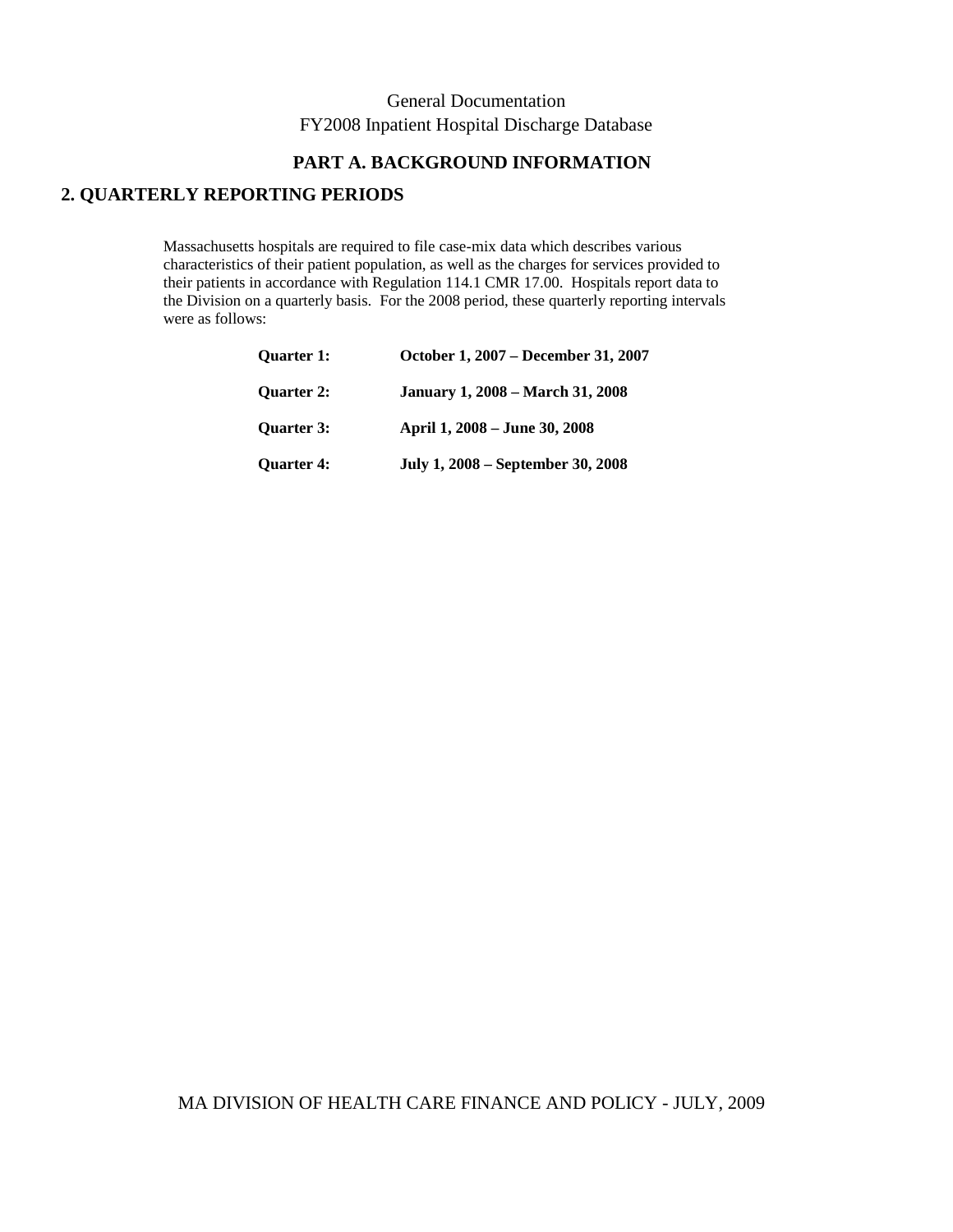# **PART A. BACKGROUND INFORMATION**

# **3. DEVELOPMENT OF THE FISCAL YEAR DATABASE**

Please note that the Division issued new submission specifications that took effect on October 1, 2006 for the FY2008 data base. The new specifications changed the database significantly. There are both new fields and new code values, as well as changes to certain existing code values. Further details are provided under the Data File contents section.

In 2001, the Division significantly restructured its Information System that produces the Hospital Case Mix and Charge Database. Two of the Division's objectives were to improve operational efficiency as well as to improve the quality of the database for data users. Improved data cleaning, integrity checks, and modification to the file structure were just a few ways we worked to improve the database. Additions that went into effect on October 1, 2001 included an ER indicator and an Observation indicator. Further detail is provided under the Data File Contents section.

### Six Fiscal Year 2008 data levels have been created to correspond to the levels in *Regulation 114.5 CMR 2.00; "Disclosure of Hospital Case Mix and Charge Data*".

(Please note that in the past, for the lower levels of data, deniable elements were not included in the database at all. This year, the deniable elements will merely be suppressed.) The user will have access to deniable data elements depending on the level of data for which they have been approved, and as specified for the various levels below.

Higher levels contain an increasing number of the data elements defined as "Deniable Data Elements" in Regulation 114.5 CMR 2.00. The deniable data elements include: medical record number, billing number, Medicaid Claim Certificate Number (Medicaid Recipient ID number), unique health information (UHIN) number, date of admission, date of discharge, date of birth, date(s) of surgery, and the unique physician number (UPN). The six levels include:

| <b>LEVEL I</b><br><b>LEVEL II</b> | Contains all case mix data elements, except the deniable data elements<br>Contains all Level I data elements, plus the UPN                |
|-----------------------------------|-------------------------------------------------------------------------------------------------------------------------------------------|
| <b>LEVEL III</b>                  | Contains all Level I data elements, plus the patient UHIN, the mother's                                                                   |
|                                   | UHIN, an admission sequence number for each UHIN admission record,<br>and may include the number of days between inpatient stays for each |
|                                   | UHIN record.                                                                                                                              |
| <b>LEVEL IV</b>                   | Contains all Level I data elements, plus the UPN, the UHIN, the                                                                           |
|                                   | mother's UHIN, an admission sequence number for each UHIN                                                                                 |
|                                   | admission record, and may include the number of days between inpatient                                                                    |
|                                   | stays for each UHIN record.                                                                                                               |
| <b>LEVEL V</b>                    | Contains all Level IV data elements, plus the date of admission, date of                                                                  |
|                                   | discharge, and the date(s) of surgery.                                                                                                    |
| <b>LEVEL VI</b>                   | Contains all of the deniable data elements except the patient identifier                                                                  |
|                                   | component of the Medicaid recipient ID number.                                                                                            |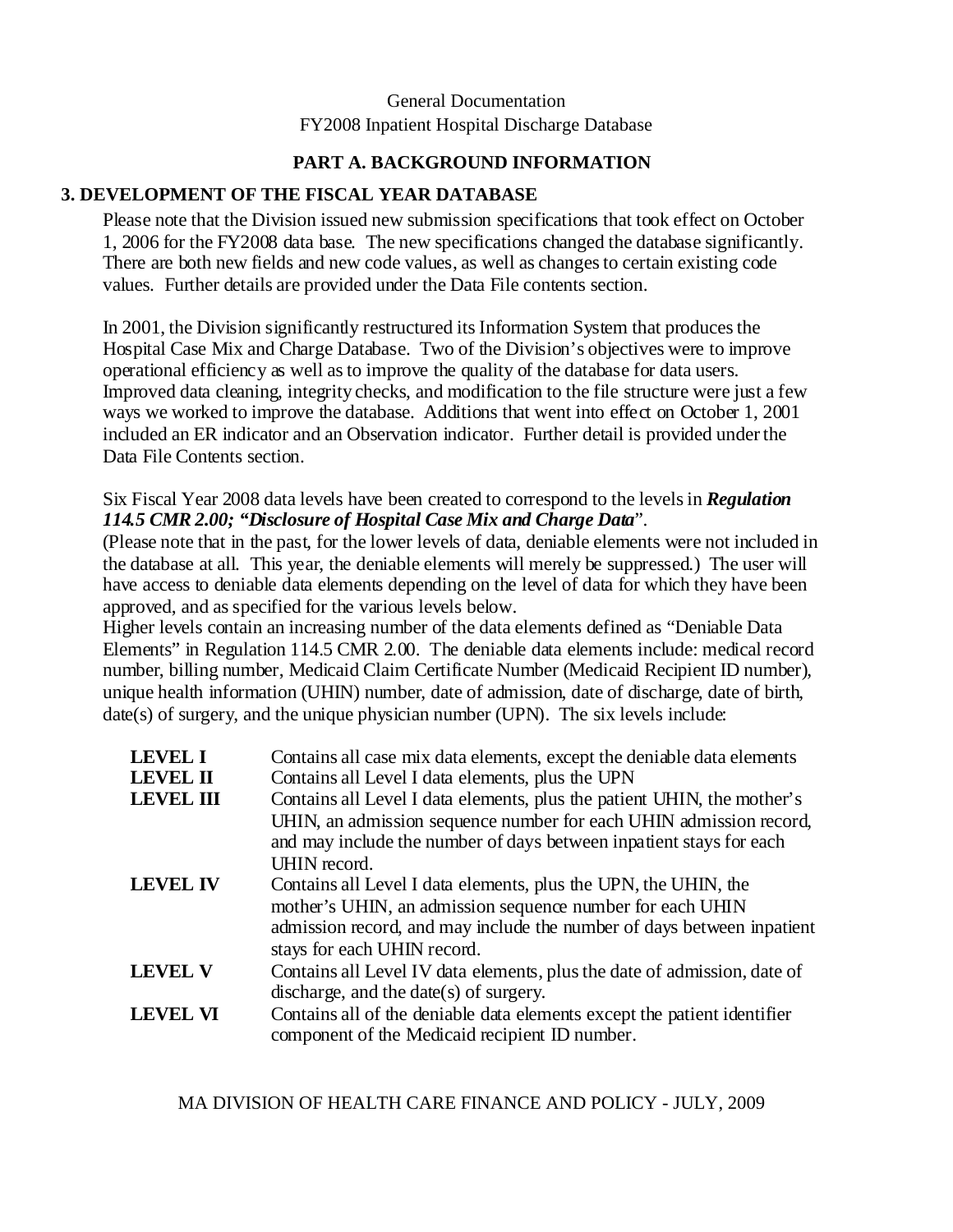### **PART A. BACKGROUND INFORMATION**

#### **4. DRG GROUPERS**

The FY2008 Hospital Discharge database has been grouped with 4 groupers:

- 1) All Patient Version 12.0
- 2) All Patient Version 21.0
- 3) All Patient Refined Version 20.0
- 4) Centers for Medicare and Medicaid Services (CMS) V24.0

Beginning in October 1991, the DHCFP began using 3M's All-Patient Grouper to classify all patient discharges for hospital's profiles of discharges and for the yearly database. This change in the grouping methodology was made because the All-Patient DRG better represented the general population and provided improvements in areas such as Newborns and the HIV population.

As part of the landmark health care reform legislation passed in April 2006, as well as careful consideration of the analytic work the Division is mandated to perform, the hospital discharge database contains one new grouping classification: Centers for Medicare and Medicaid Services (CMS) Version 24.0. Additionally, the All Patient Refined Grouper was upgraded from Version 15.0 to Version 20.0. Two All Patient DRG groupers were dropped: V14.1 and V18.0.

The All Patient-DRG methodology (Version 12.0, and 21.0) as well as the All Patient Refined DRG methodology (Version 20.0) is not totally congruent with the ICD-9-CM procedure and diagnosis codes in effect for this fiscal year. Therefore, it was necessary to convert some ICD-9-CM codes to those acceptable to these groupers. The DHCFP mapped the applicable ICD-9-CM codes into a clinically representative code using the historical mapper utility provided by 3M Health Information Systems. This conversion was done internally for the purpose of DRG assignment and in no way alters the original ICD-9-CM codes that appear on the database. These codes remain on the database as they were reported by the hospitals. The Division uses the version of the CMS grouper compatible with the fiscal year. Consequently, mapping ICD-9-CM codes is not necessary for this grouping system.

There are several birth weight options within the 3M Grouper software for determining newborn DRG assignment. Option 5, which determines the newborn DRG by inferring the birth weight from the ICD-9-CM code, is used as the birth weight option in implementations of groupers AP V12.0, V21.0 and APR V20.0. Birth Weight option is not applicable to the CMS grouper.

#### **DRGs and the Verification Report Process**

The hospital's profile of discharges, grouped by APR 20.0, is part of the verification report. Hospitals only comment on this grouped profile.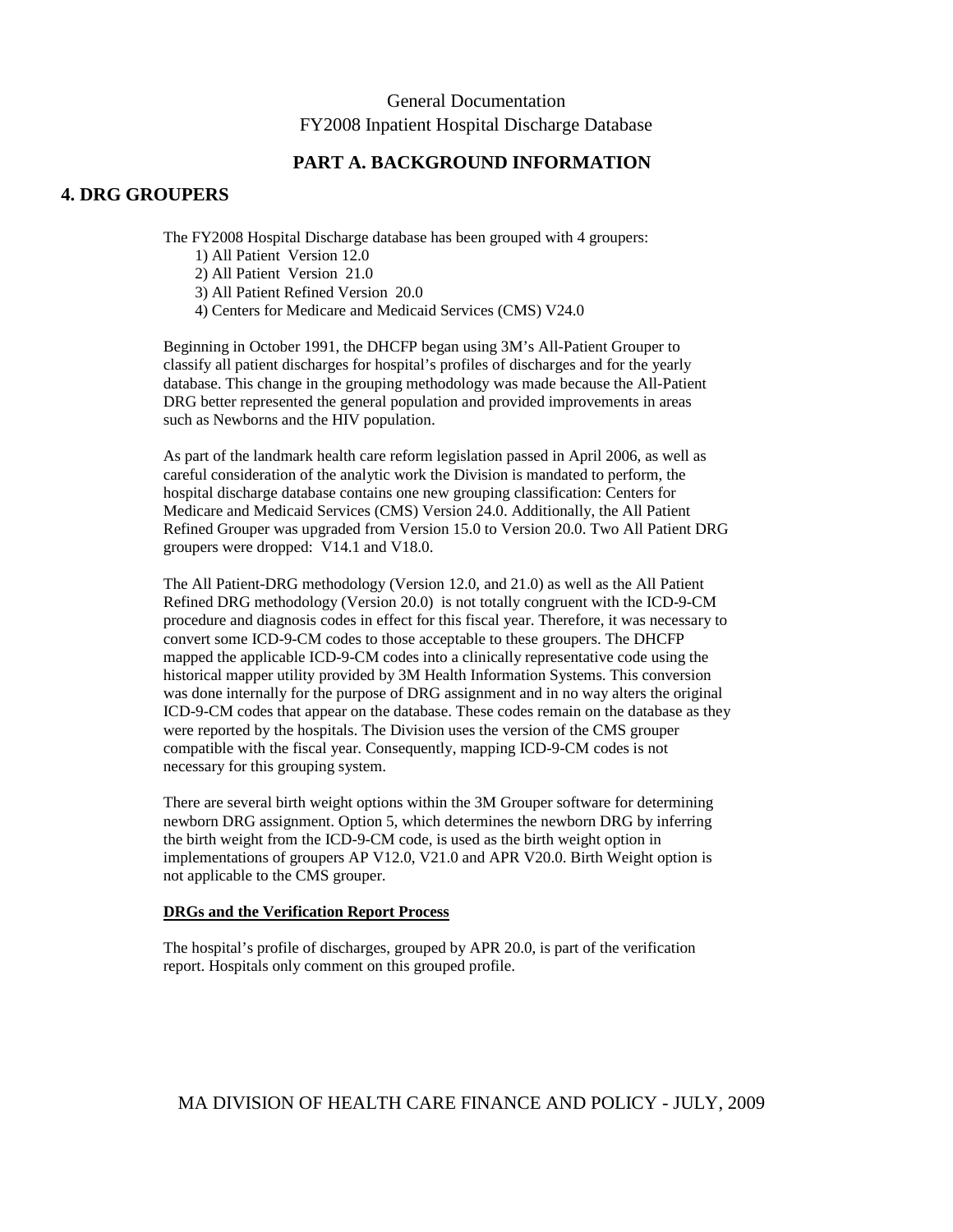### **PART A. BACKGROUND INFORMATION**

#### **4. DRG GROUPERS**

#### **All Patient Refined Grouper (3M APR-DRG 20.0**)

The All Patient Refined DRGs (3M APR-DRG) are a severity/risk adjusted classification system that provide a more effective means of adjusting for patient differences. APR-Version 20.0 replaces the previously used APR V15.0.

The 3M APR-DRGs expand the basic DRG structure by adding four subclasses to each illness and risk of mortality. Severity of illness and risk of mortality relate to distinct patient attributes. Severity of illness relates to the extent of physiologic decompensation or organ system loss of function experience by the patient, while risk of mortality relates to the likelihood of dying. For example, a patient with acute cholecystitis as the only secondary diagnosis is considered a major severity of illness but a minor risk of mortality. The severity of illness is major since there is significant organ system loss of function associated with acute cholecystitis. However, it is unlikely that the acute cholecystitis alone will result in patient mortality and thus, the risk of mortality for this patient is minor. If additional diagnoses are present along with the acute cholecystitis, patient severity of illness and risk of mortality may increase. For example, if peritonitis is present along with the acute cholecystitis, the patient is considered an extreme severity of illness and a major risk of mortality.

Since severity of illness and risk of mortality are distinct patient attributes, separate subclasses are assigned to a patient for severity of illness and risk of mortality. Thus, in the APR-DRG system, a patient is assigned three distinct descriptors:

\*The base APR-DRG (e.g., APR-DRG 194 – Heart Failure or APR-DRG 440 – Kidney Transplant) \*The severity of illness subclass \*The risk of mortality subclass

The four severity of illness subclasses and the four risk of mortality subclasses are numbered sequentially from 1 to 4 indicating respectively, can not be assigned, minor, moderate, major, or extreme severity of illness or risk of mortality. For a handful of discharges, the risk of mortality and/or the severity of illness indicator(s) can not be assigned due to data or ICD-9-CM coding errors. In these cases, the risk of mortality and/or the severity of illness indicator(s) are assigned a code of '0'.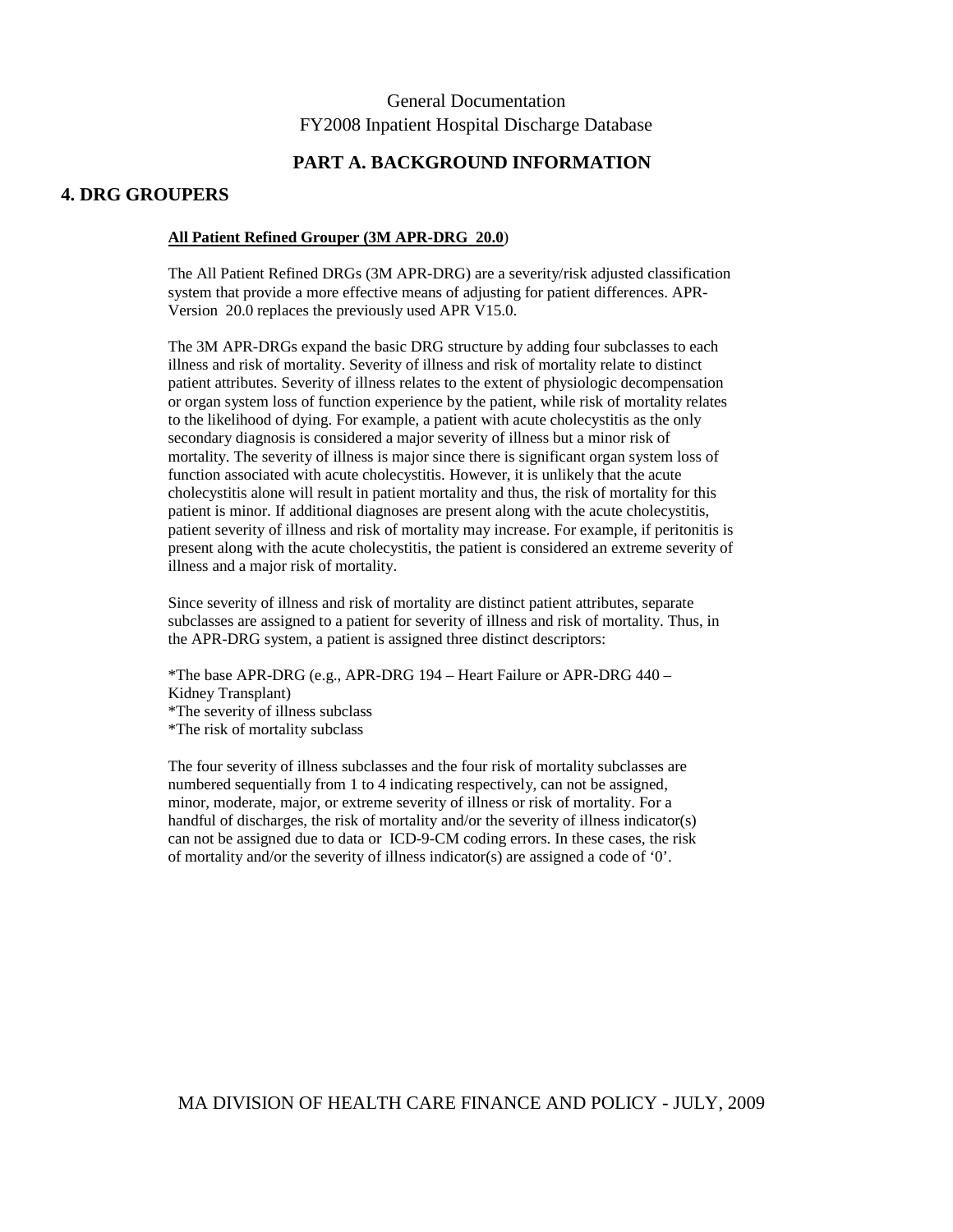### **PART A. BACKGROUND INFORMATION**

#### **4. DRG GROUPERS**

The Division's FY 2008 Discharge Database contains the **APR- DRG 20.0, the APR-MDC 20.0, the severity subclass, and the mortality subclass**. For applications such as evaluating resource use or establishing patient care guidelines, the 3M APR-DRGs in conjunction with severity of illness subclass is used. The severity subclass data can be found in the Discharge File Table Summary in the variable named "**APR – V20 Severity**  Level". For evaluating patient mortality, the 3M APR-DRG in conjunction with the risk of mortality subclass is used. The mortality subclass data can be found in the Discharge File Table in the variable named "**APR – V20 Mortality Level**".

Please note that the Division maintains listings of the DRG numbers and associated descriptions for all DRG Groupers included in the database. These are available upon request.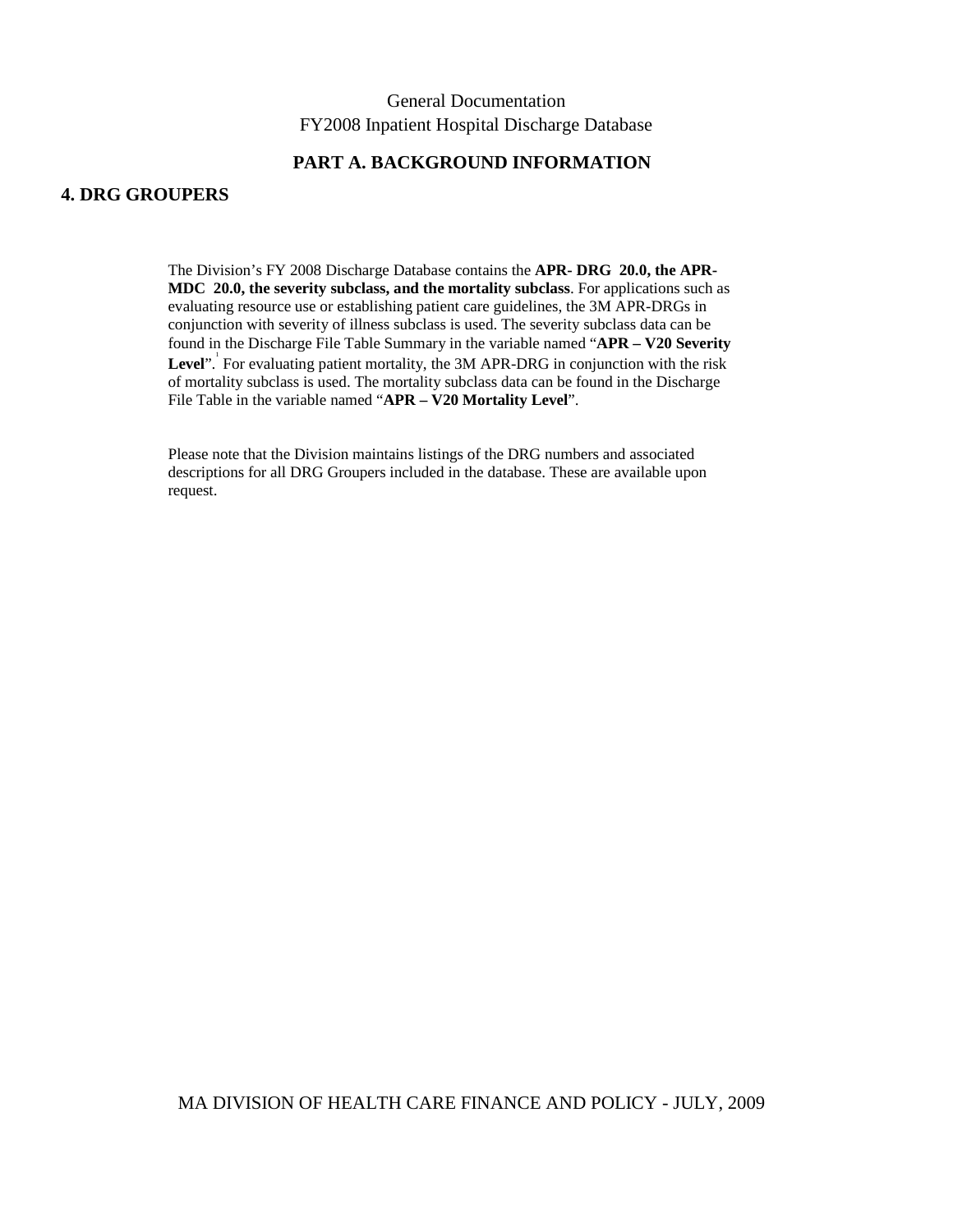### **PART B. DATA**

### **1. DATA QUALITY STANDARDS**

The Case Mix Requirement Regulation 114.1 CMR 17.00 requires hospitals to submit case mix and charge data to the Division 75 days after each quarter. The quarterly data is edited for compliance with regulatory requirements, as specified in *Regulation 114.1 CMR 17.00: Requirement for the Submission of Hospital Case Mix and Charge Data*, using a one percent error rate. The one percent error rate is based upon the presence of Type A and Type B errors as follows:

```
Type A: One error per discharge causes rejection of discharge.
```
 **Type B: Two errors per discharge cause rejection of discharge**.

If one percent or more of the discharges are rejected, the entire submission is rejected by the DHCFP. These edits primarily check for valid codes, correct formatting, and presence of the required data elements. Please see Supplement I for a list of data elements categorized by error type.

Each hospital receives a quarterly error report displaying invalid discharge information. Quarterly data which does not meet the one percent compliance standard must be resubmitted by the individual hospital until the standard is met.

#### **Verification Report Process**

The verification report process is intended to present the hospitals with a profile of their individual data as reported and retained by the Division. The purpose of this process is to function as a quality control measure for hospitals. It allows the hospitals the opportunity to review the data they have provided to the Division and affirm its accuracy. The Verification Report itself is a series of frequency reports covering the selected data elements including the number of discharges, amount of charges by accommodation and ancillary center, and listing of Diagnostic Related Groups (DRGs). Please refer to Supplement II for a description of the Verification Report contents.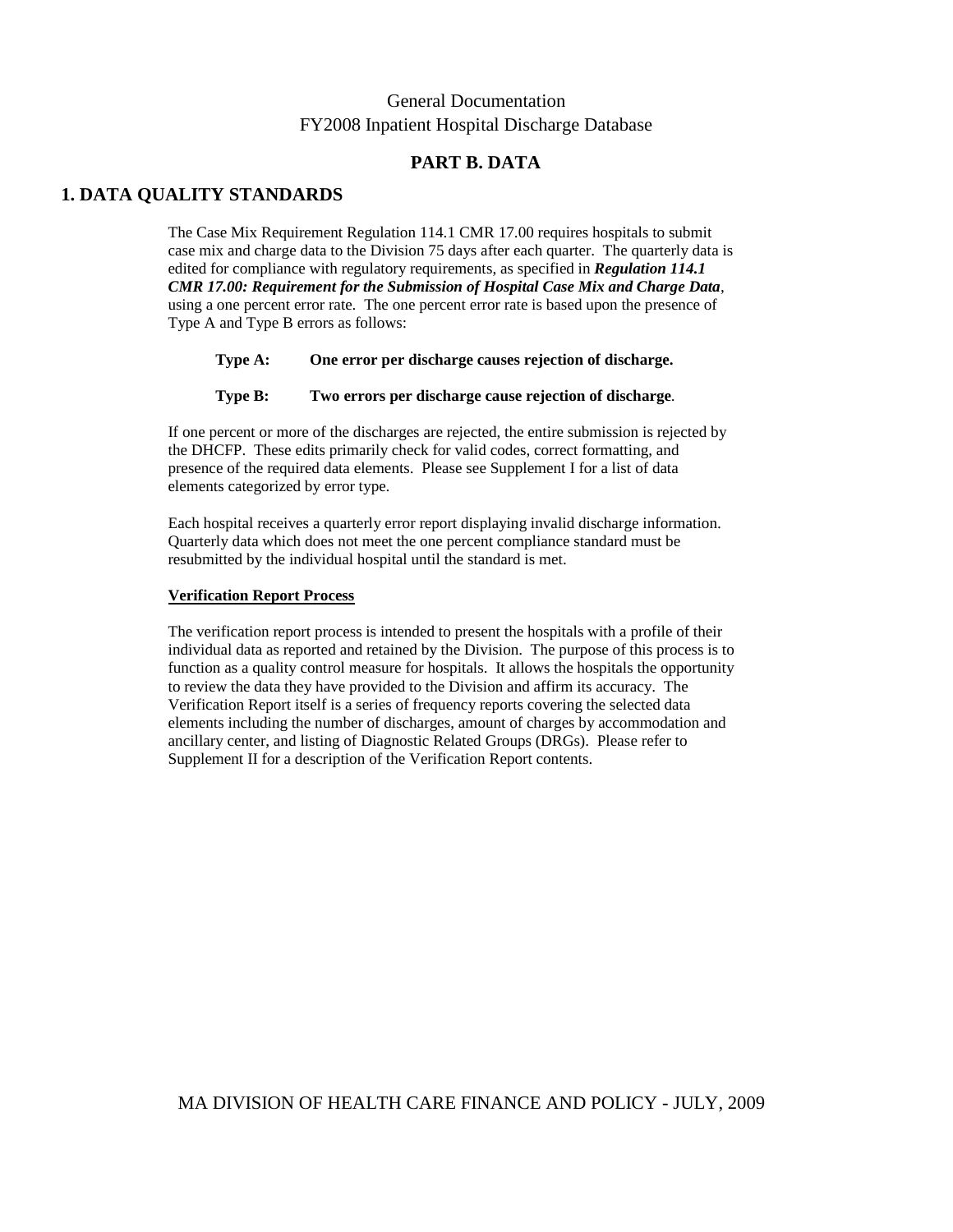### **PART B. DATA**

### **1. DATA QUALITY STANDARDS**

The Verification Report is produced after a hospital has successfully submitted the four quarters of data. The hospital is then asked to review and verify the data contained within the report. Hospitals need to affirm to the Division that the data reported is accurate or to identify any discrepancies. All hospitals are strongly encouraged to closely review their report for inaccuracies and to make corrections so that subsequent quarters of data will be accurate. Hospitals are then asked to certify the accuracy of their data by completing a **Case Mix Verification Report Response Form**.

The Verification Report Response Form allows for two types of responses as follows:

**"A" Response**: By checking this category, a hospital indicates its agreement that the data appearing on the Verification Report is accurate and that it represents the hospital's case mix profile.

**"B" Response**: By checking this category, a hospital indicates that the data on the report is accurate except for the discrepancies noted.

If any data discrepancies exist (e.g., a "B" response), the Division requests that hospitals provide written explanations of the discrepancies, so that they may be included in this General Documentation Manual.

**Note**: The verification reports are available for review. Please direct requests to the attention of Public Records by facsimile to fax # 617-727-7662.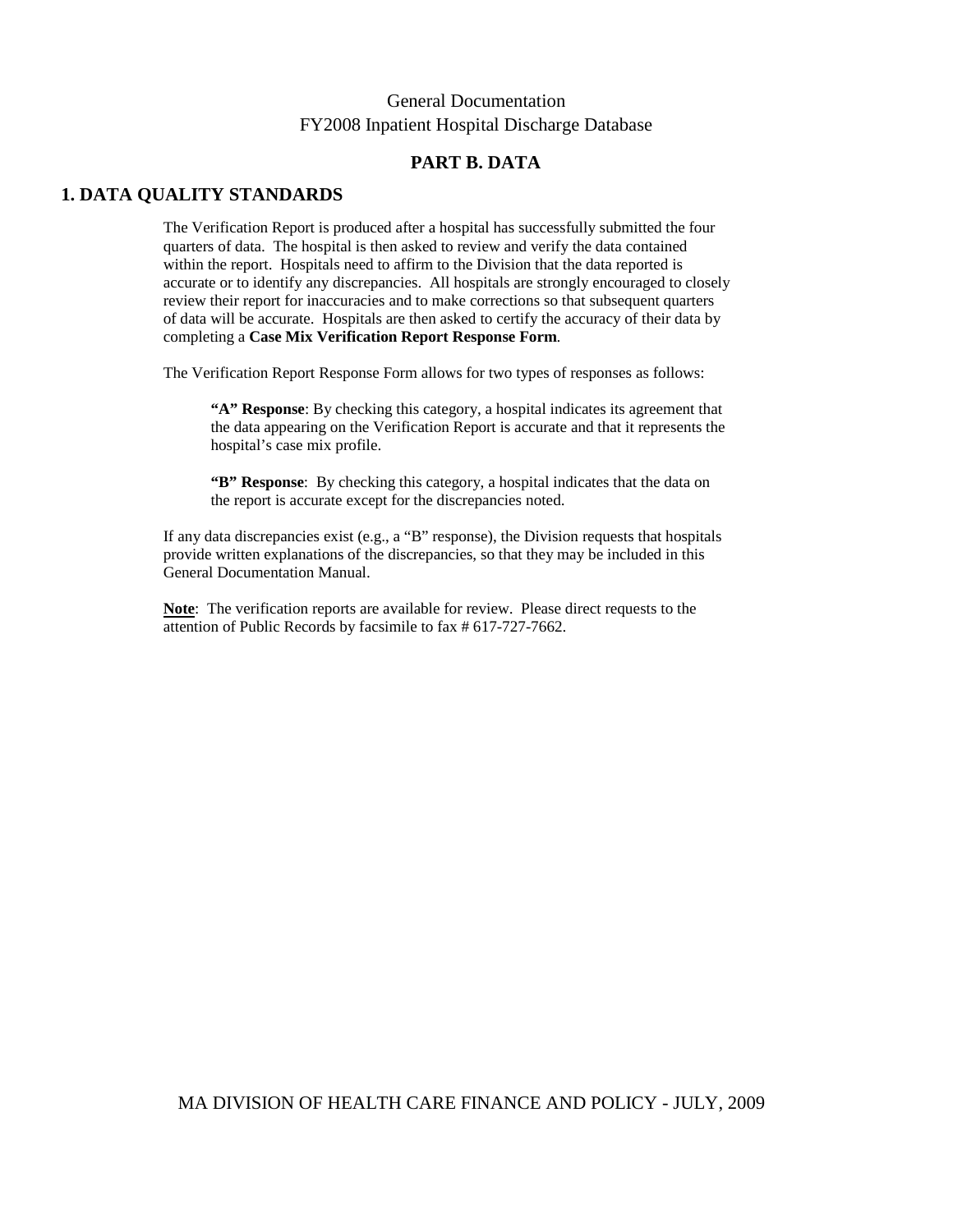### **PART B. DATA**

### **2. GENERAL DEFINITIONS**

The following general data caveats have been developed from the Division's Case Mix Data Advisory Group, staff members at the Massachusetts Hospital Association (MHA), the Massachusetts Health Data Consortium (MHDC), and the numerous admitting, medical records, financial, administrative, and data processing personnel who call to comment on the Division's procedural requirements.

Information may not be entirely consistent from hospital to hospital due to differences in:

- Collection and Verification of Patient supplied information before or at admission;
- Medical record coding, consistency, and/or completeness;
- Extent of hospital data processing capabilities;
- Flexibility of hospital data processing systems;
- Varying degrees of commitment to quality of merged case mix and charge data;
- Capacity of financial processing system to record late occurring charges on the Division of Health Care Finance and Policy's electronic submission;
- Non-comparability of data collection and reporting.

#### **Case Mix Data**

In general terms, the case mix data is derived from patient discharge summaries, which can be traced to information gathered upon admission, or from information entered by admitting and attending physicians into the medical record. The quality of the case mix data is dependent upon hospital data collection policies and coding practices of the medical record staff, as well as the DRG optimizing software used by the hospital.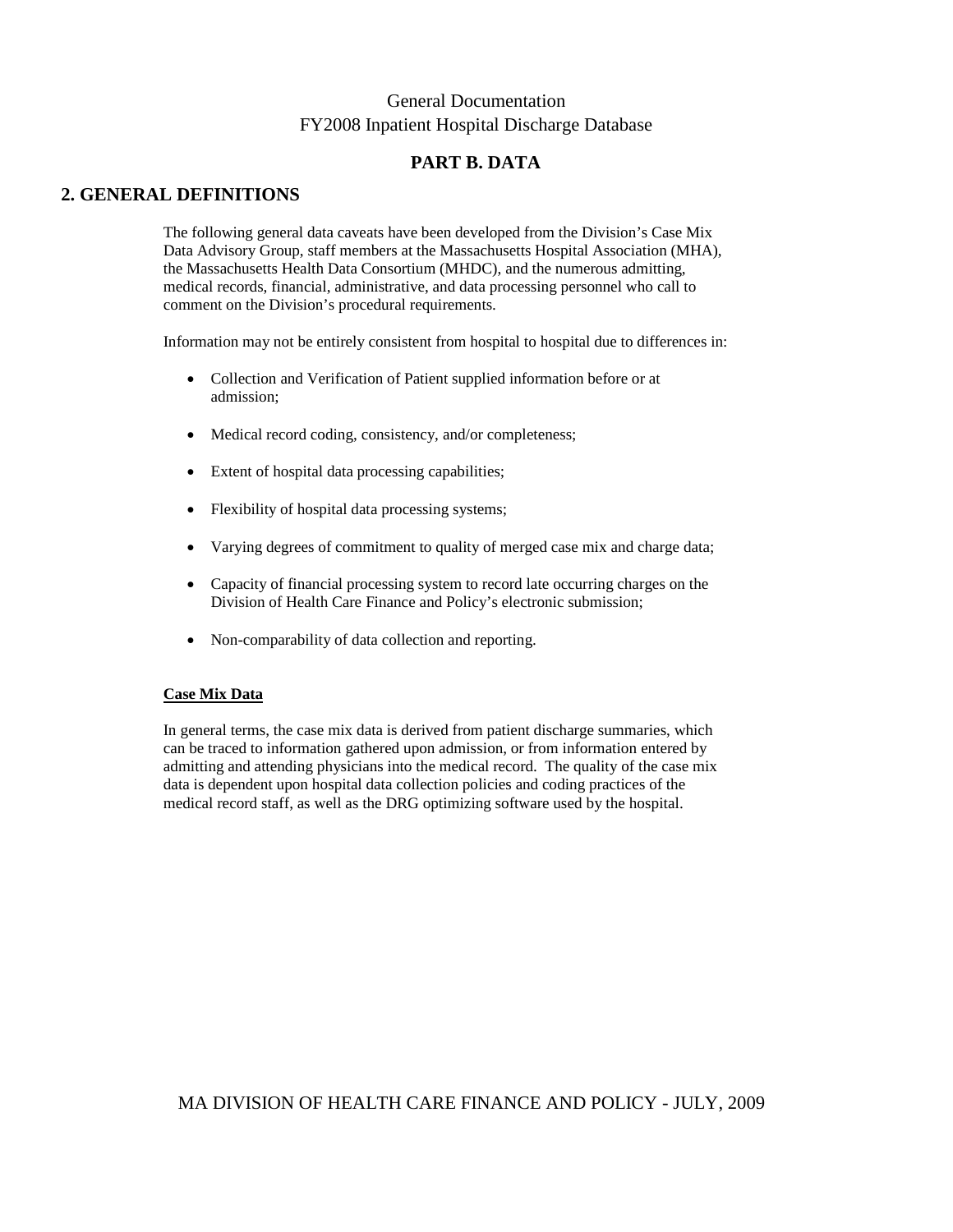### **PART B. DATA**

### **3. GENERAL DATA CAVEATS**

The following general data caveats have been developed from the Division's Case Mix Data Advisory Group, staff members at the Massachusetts Hospital Association (MHA), the Massachusetts Health Data Consortium (MHDC), and the numerous admitting, medical records, financial, administrative, and data processing personnel who call to comment on the Division's procedural requirements.

Information may not be entirely consistent from hospital to hospital due to differences in:

- Collection and Verification of Patient supplied information before or at admission;
- Medical record coding, consistency, and/or completeness;
- Extent of hospital data processing capabilities;
- Flexibility of hospital data processing systems;
- Varying degrees of commitment to quality of merged case mix and charge data;
- Capacity of financial processing system to record late occurring charges on the Division of Health Care Finance and Policy's electronic submission;
- Non-comparability of data collection and reporting.

#### **Case Mix Data**

In general terms, the case mix data is derived from patient discharge summaries, which can be traced to information gathered upon admission, or from information entered by admitting and attending physicians into the medical record. The quality of the case mix data is dependent upon hospital data collection policies and coding practices of the medical record staff, as well as the DRG optimizing software used by the hospital.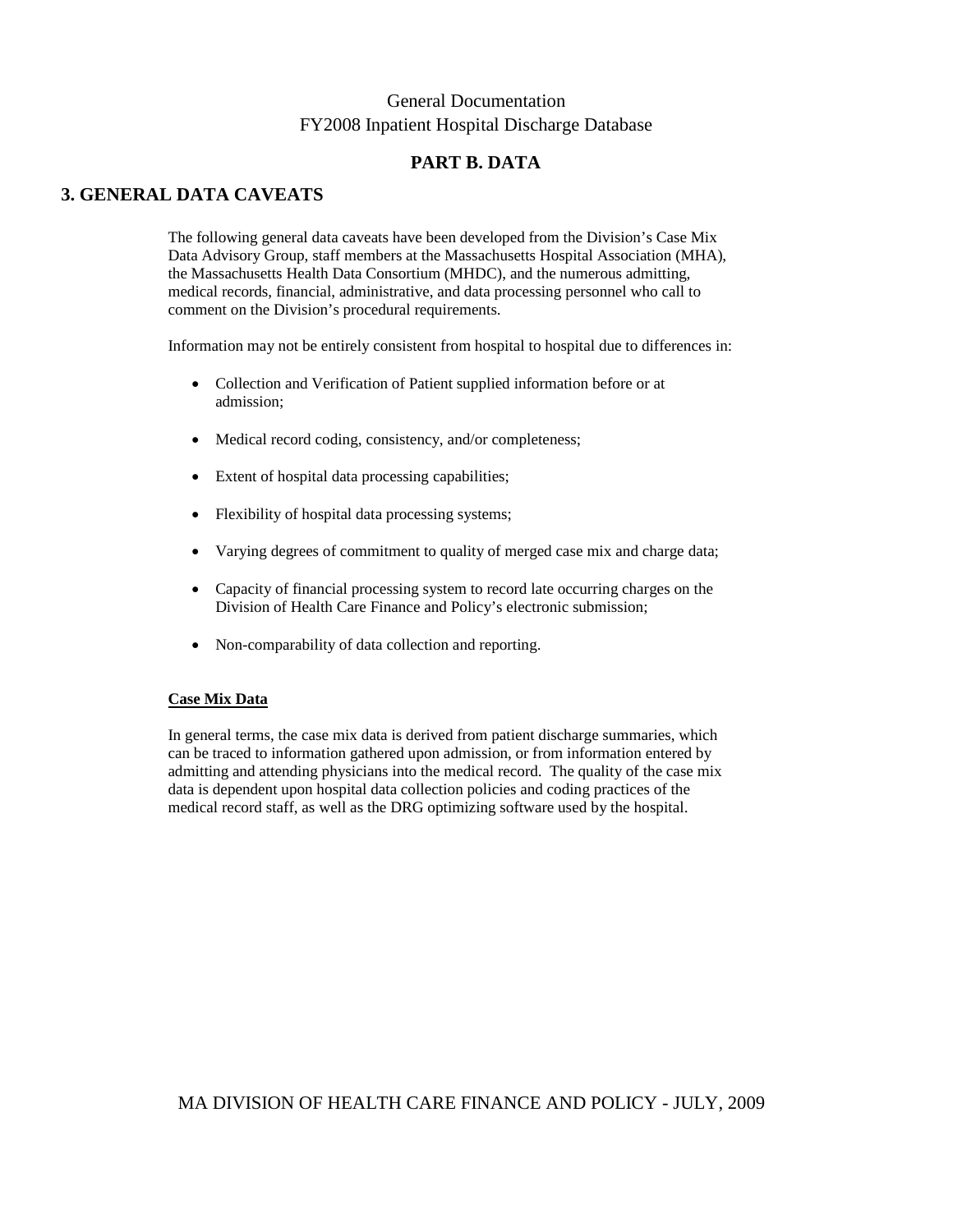### **PART B. DATA**

### **3. GENERAL DATA CAVEATS**

#### **Charge Data**

Issues to consider with charge data: A few hospitals do not have the capacity to add late occurring charges to their electronic submission within the present time frames for submitting data. In some hospitals, "days billed" or "accommodation charges" may not equal the length of the patient's stay in the hospital. One should note that charges are a reflection of the hospital's pricing strategy and may not be indicative of the cost of patient care delivery.

#### **Expanded Data Elements**

Care should also be used when examining data elements that have been expanded, especially when analyzing multi-year trends. In order to maintain consistency across years, it may be necessary to merge some of the expanded codes. For example, the Patient Disposition codes were expanded as of January 1, 1994 to include a new code for "Discharged/Transferred to a Rehab Hospital". Prior to this quarter, these discharges would have been reported under the code "Discharged/Transferred to Chronic or Rehab Hospital" which itself was changed to "Discharged/Transferred to Chronic Hospital". If examining these codes across years, one will need to combine the "rehab" and "chronic" codes in the data beginning January 1, 1994.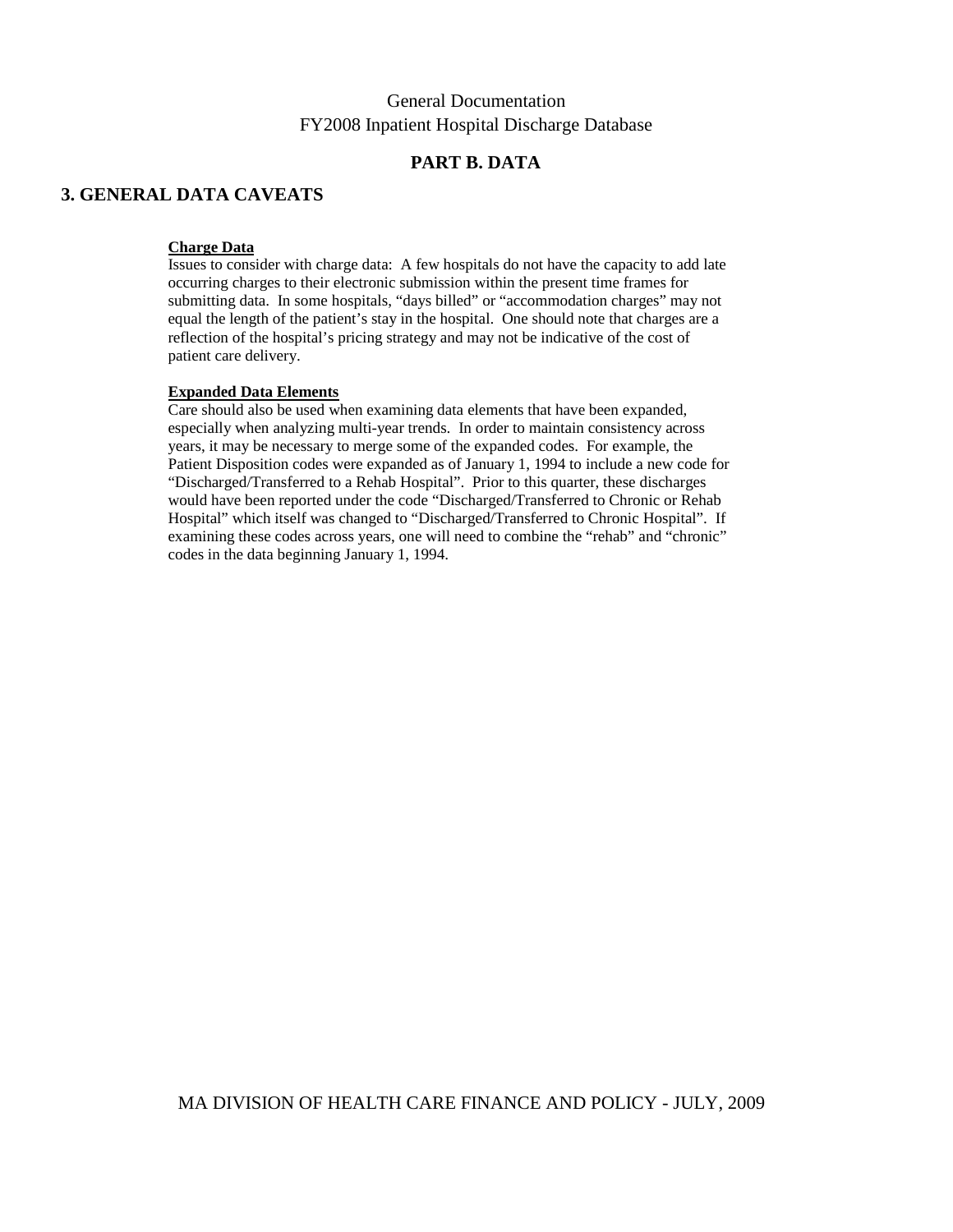### **PART B. DATA**

#### **4. GENERAL DATA ELEMENTS**

The purpose of the following section is to provide the user with an explanation of some of the data elements included in Regulation 114.1 CMR 17.00, and to give a sense of their reliability.

#### **a. Existing Data Elements**

#### **DPH Hospital ID Number – REPLACED with Org ID for FY2007**

The Massachusetts Department of Public Health's four-digit identification number. (See Supplement III). *Please note that DPH Hospital ID number has been replaced with Org ID for FY2007, beginning October 1, 2006.* 

#### **Patient Race**

The accuracy of the reporting of this data element for any given hospital is difficult to ascertain. Therefore, the user should be aware that the distribution of patients for this data element may not represent an accurate grouping of the hospital's population.

#### **Leave of Absence (LOA) Days**

Hospitals are required to report these days to the Division, if they are used. At present, the Division is unable to verify the use of these days if they are not reported, nor can the Division verify the number reported if a hospital does provide the information. Therefore, the user should be aware that the validity of this category relies solely on the accuracy of a given hospital's reporting practices.

#### **Principal External Cause of Injury Code**

The ICD-9-CM code categorizes the event and condition describing the principal external cause of injuries, poisonings, and adverse effects.

#### **Unique Physician Number (UPN**)

The encrypted Massachusetts Board of Registration in Medicine's license number for the attending and operating physician.

Physicians that do not have Board of Registration in Medicine license numbers that are submitted in the Hospital Discharge Database as DENSG, PODTR, and OTHER (codes for Dental Surgeon, Podiatrist, and Other physician) appear in the AttendingPhysID and OperatingPhysID fields as MMMMM or MMMMM3?.

MIDWIF (the code for Midwife) appears in the AttendingPhysID and OperatingPhysID fields as K##### or K######.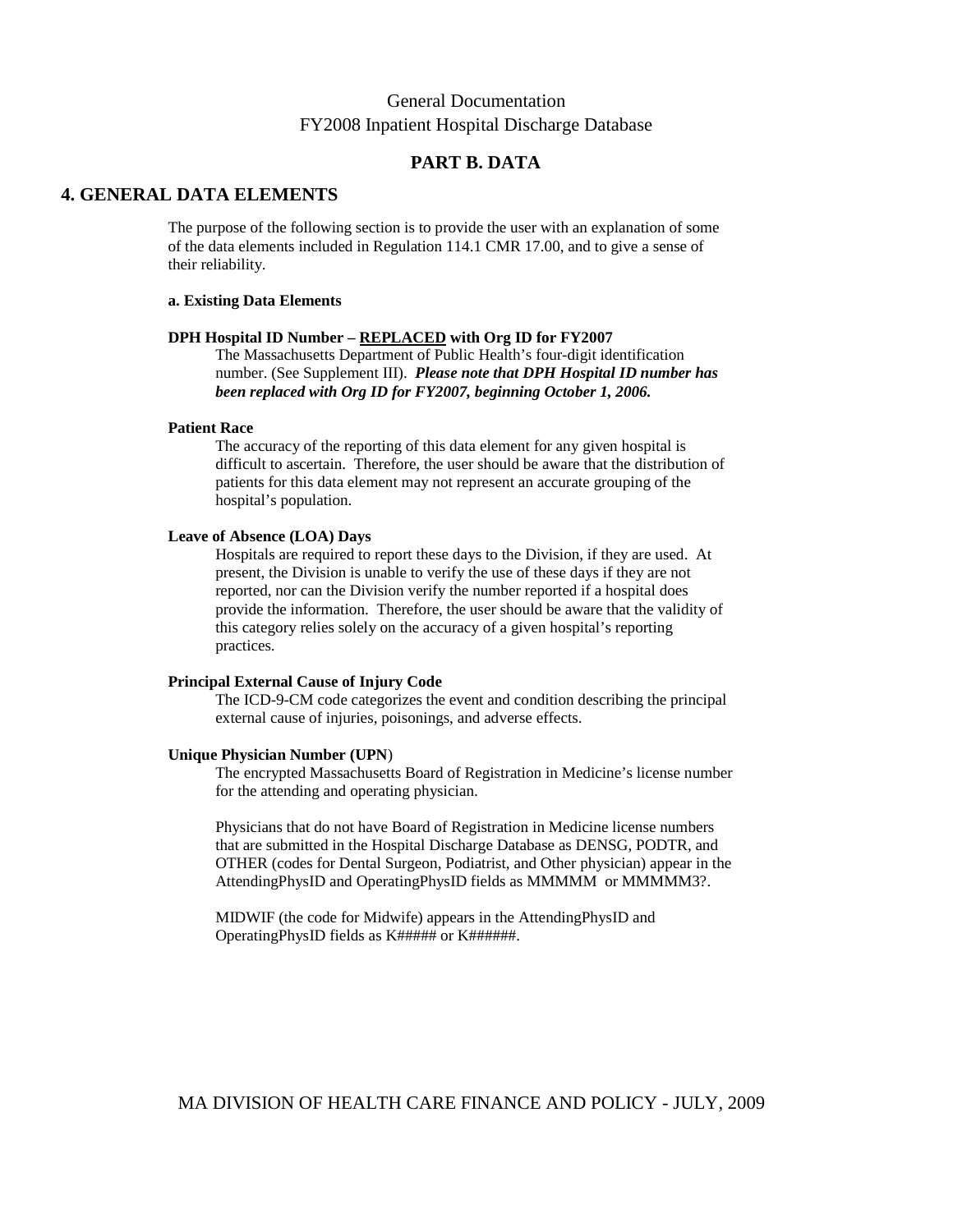### **PART B. DATA**

#### **4. GENERAL DATA ELEMENTS**

#### **Payer Codes**

In January 1994, payer information was expanded to include payer type and payer source. Payer type is the general payer category, such as HMO, Commercial, or Workers' Compensation. Payer source is the specific health care coverage plan, such as Harvard Pilgrim Health Plan or Aetna Life Insurance.

Over the years, payer type and payer source codes have been further expanded and updated to reflect the current industry. Effective October 1, 1997, payer type codes started to include Point-Of-Service Plan (POS) and Exclusive Provider Organization (EPO). Effective October 1, 1999, payer type codes were updated for  $\#21$  – Commonwealth PPO to Type E – PPO (formerly type C – BCBS). Also effective on this date, payer source codes were expanded to include: 203 – Principal Financial Group; 204 – Christian Brothers; and 271 – Hillcrest HMO.

This year, the Division added a new Payer Type 'Q' for the Commonwealth Care category, and new Payer Sources for the Commonwealth Care plans.

A complete listing of Payer types and sources, including the new codes, can be found in this manual under Part F. Supplementary Information.

#### **Source of Admission**

In January 1994, three new sources of admission were added: ambulatory surgery, observation, and extramural birth (for newborns).

The codes were further expanded effective October 1, 1997, to better define each admission source. Physician referral was further clarified as "Direct Physician Referral" (versus calling a health plan for an HMO Referral or Direct Health Plan Referral"). "Clinic Referral" was separated into "Within Hospital Clinic Referral" and "Outside Hospital Clinic Referral". And "Emergency Room Transfer was further delineated to include "Outside Hospital Emergency Room Transfers" and "Walk-In/Self-Referrals". (The latter was added to reflect the fact that Walk-In/Self-Referrals are a common source of admission in hospital emergency rooms.)

Effective October 1, 1999, the Division added a new data element, Secondary Source of Admission, as well as a new source of admission code, "Transfer from Within Hospital Emergency Room", These additions were intended to accommodate those patients with two sources of admission (for example, patients transferred twice prior to being admitted). It is important to note that the code "Transfer from Within" is intended to be used as a Secondary Source of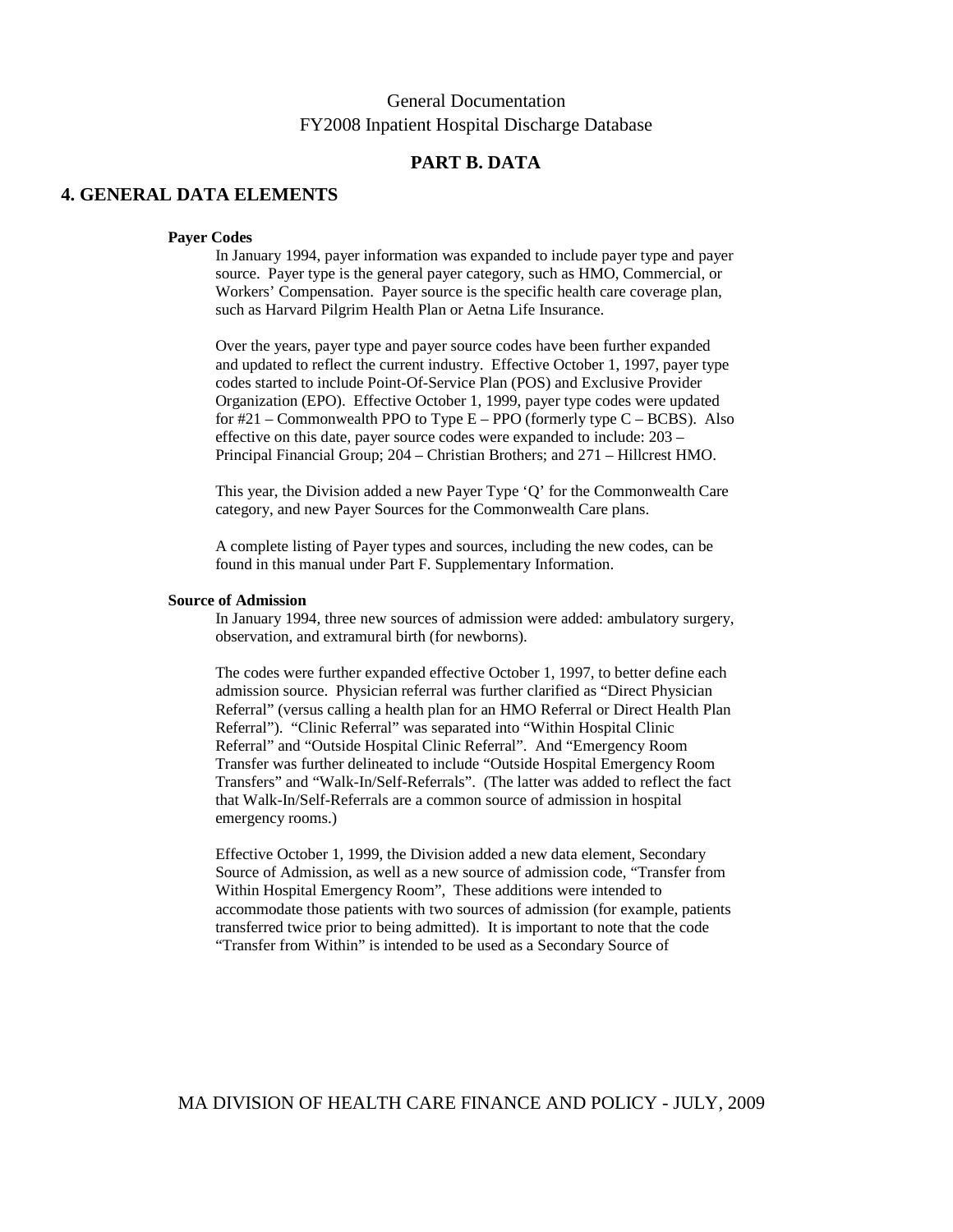### **PART B. DATA**

#### **4. GENERAL DATA ELEMENTS**

#### **Source of Admission**

Admission only, except in cases where the hospital is unable to determine the originating or primary source of admission.

#### **Patient Disposition**

Six new discharge/transfer categories were added in January 1994 and October 1997.

- 1) Code 05: To another type of institution for inpatient care or referred for outpatient services to another institution;
- 2) Code 08: To home under care of a Home IV Drug Therapy Provider;
- 3) Code 13: To rehab hospital
- 4) Code 14: To rest home
- 5) Code 50: Discharged to Hospice Home (added 10/1/97)
- 6) Code 51: Discharged to Hospice Medical Facility (added 10/1/97)

#### **Accommodation and Ancillary Revenue Codes**

Accommodation and Ancillary Revenue Codes have been expanded to coincide with the current UB-92 Revenue Codes. Effective October 1, 1997, new Accommodation Revenue codes were added for Chronic (code 192), Subacute (code 196), Transitional Care Unit (TCU) (code 197), and for Skilled Nursing Facility (SNF) (code 198).

Also, effective in 1998, Ancillary Revenue Code 760 was separated into individual UB-92 components which include Treatment Room (code 761), Observation Room (code 762), and Other Observation Room (code 769). Please note that the required standard unit of service for codes 762 and 769 is "hours".

#### **Unique Health Identification Number (UHIN**)

The patient's social security number is reported as a nine-digit number, which is then encrypted by the Division into a Unique Health Information Number (UHIN). Therefore, a social security number is never considered a case mix data element. Only the UHIN is considered a database element and only the encrypted number is used by the Division. Please note that per regulation 114.1 CMR 17.00, the number reported for the patient's social security number should be the patient's social security number, not the social security number of some other person, such as the husband or wife of the patient. Likewise, the social security number for the mother of a newborn should not be reported in this field, as there exists a separate field designated for social security number of the newborn's mother.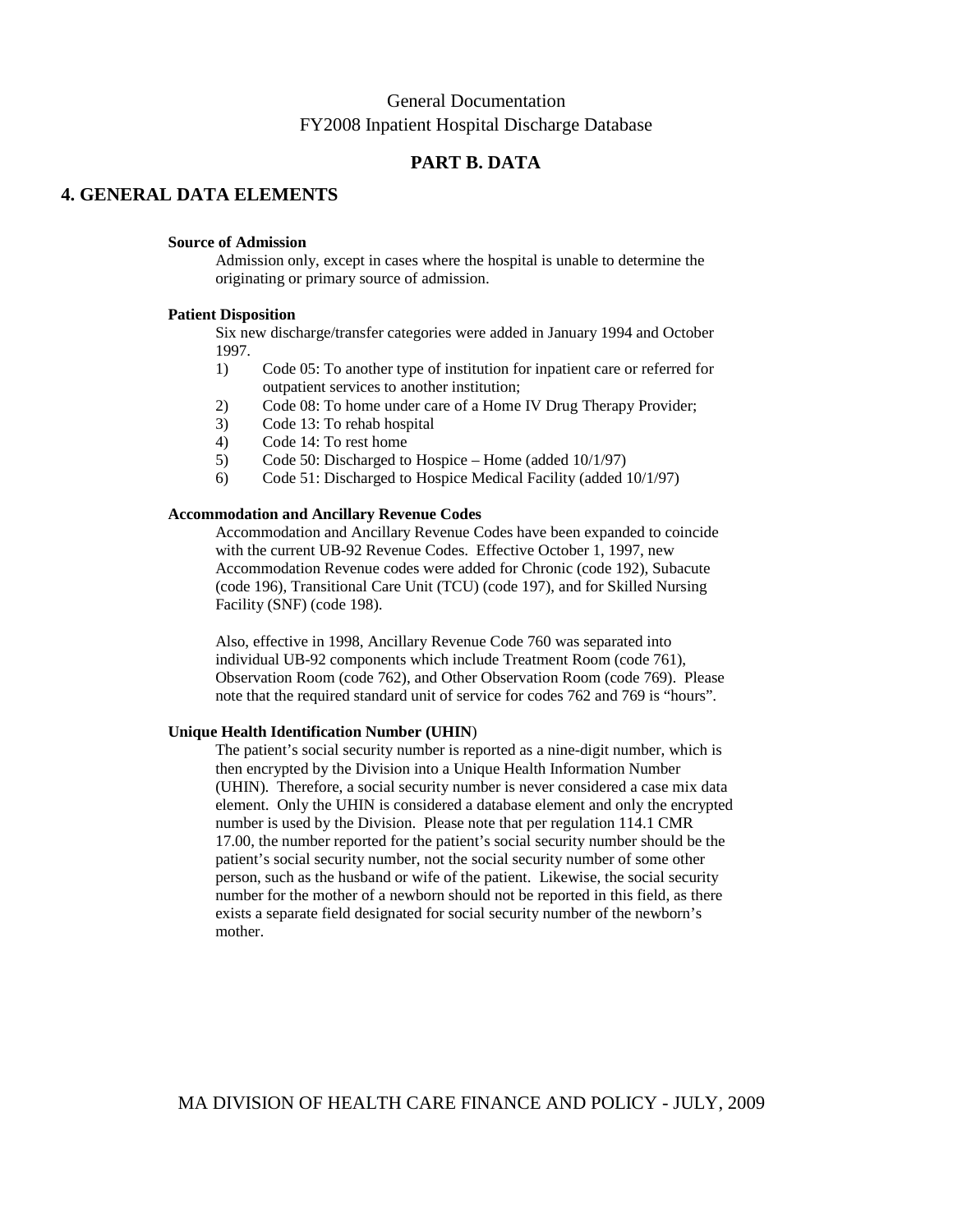### **PART B. DATA**

#### **4. GENERAL DATA ELEMENTS**

#### **b. New Data Elements (as of October 1, 2006)**

Effective October 1, 2006, the following new data elements were added to Regulation 114.1 CMR 17.00. Additionally, new code values were added for race and patient status. Please note that implementation took place in two phases.

**Race**: Previously there was a single field to report patient race. Beginning this year, there are three fields to report race. Race 1, Race 2, and Other Race (a free text field for reporting any additional races). Also, race codes have been updated. Please see the Data Codes section for a listing of updated values. These are consistent with both the federal OMB standards and code set values, and the EOHHS Standards for Massachusetts.

**Hispanic Indicator**: A flag to indicate whether the patient is or is not Hispanic/Latino/Spanish.

**Ethnicity**: Three fields – separate from patient race -- to report patient ethnicity. Ethnicity 1, Ethnicity 2, and Other Ethnicity (a free text field for reporting additional ethnicities). Please see the Data Codes section for a listing of the 33 ethnicities.

**Homeless Indicator**: A flag to indicate whether the patient is or is not known to be homeless.

**Condition Present on Admission Indicator**: This is a qualifier for each diagnosis code (Primary, Diagnosis  $I - XIV$ , and primary E-Code field) indicating onset of diagnosis preceded or followed admission.

#### **Permanent & Temporary US Patient Address:**

Patient address now includes the following fields: Patient Street Address Patient City/Town Patient State Permanent Patient Country (ISO-3166)

**New Zip Code Requirements:** Zip codes must be 0's if unknown or if the patient country is not the United States.

**New Patient Status Values:** Please see data codes section for new values. Values were updated to be consistent with UB-92 standards.

**HCF Organization ID:** This replaces the MDPH Hospital Computer #. Previously this was reported for ED data only.

**Transfer Hospital Org ID:** Organization ID of the transferring hospital, if any.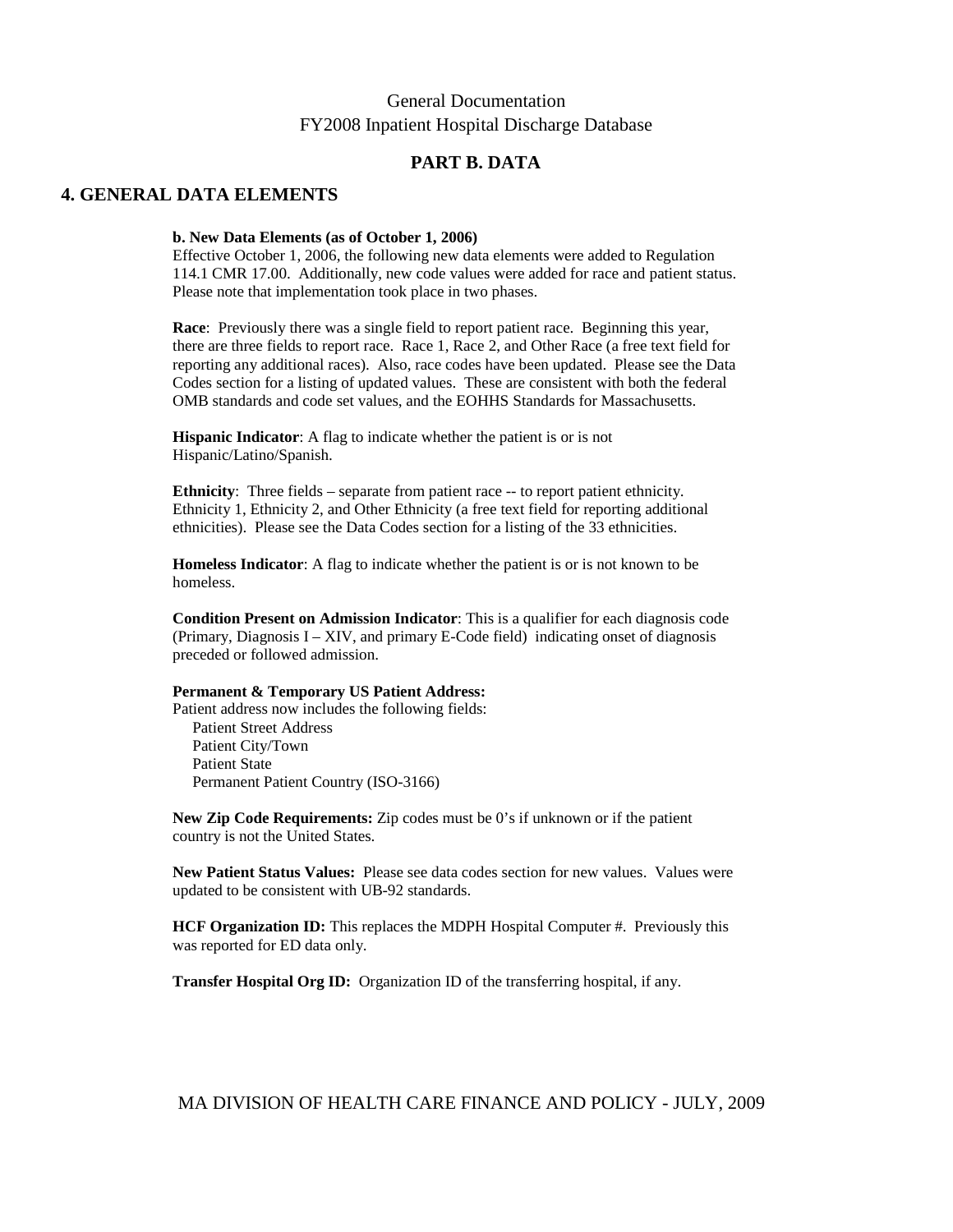### **PART B. DATA**

#### **4. GENERAL DATA ELEMENTS**

**Hospital Service Site Reference:** OrgID for site of service.

**Surgeon License Number & Date:** Expanded from 3 to 15 procedures.

#### **New Data Elements (as of October 1, 2001)**

Effective October 1, 2001, two new data elements were added to Regulation 114.1 CMR 17.00 – en ER indicator and an Observation indicator.

#### **ER Indicator**

A flag to indicate whether the patient was admitted from the hospital's emergency department.

#### **Observation Indicator**

A flag to indicate whether the patient was admitted from the hospital's outpatient observation department.

#### **New Payer Sources**

 The following new payer sources were added as of October 1, 2001: 207 – Network Health (Cambridge Health Alliance MCD Program) 208 – HealthNet Boston (Boston Medical Center MCD Program) 272 – Auto Insurance 990 – Free Care – co-pay, deductible, or co-insurance (for use with #143)

#### **New Payer Type**

One new payer type was added – Auto Insurance (Code T – Abbreviation AI).

#### **New Data Elements (as of October 1, 1999**)

Effective October 1, 1999, several new data elements were added to Regulation 114.1 CMR 17.00. They are as follows.

#### **Secondary Source of Admission**

A code indicating the source of referring or transferring the patient to inpatient status in the hospital. The Primary Source of Admission is the originating, referring, or transferring facility or primary referral source causing the patient to enter the hospital's care. The secondary source of admission is the secondary referring or transferring source for the patient. For example, if a patient has been transferred from a SNF to the hospital's Clinic and is then admitted, the Primary Source of Admission is reported as "5 – Transfer from a SNF" and the Secondary Source of Admission is reported as "Within Hospital Clinic Referral".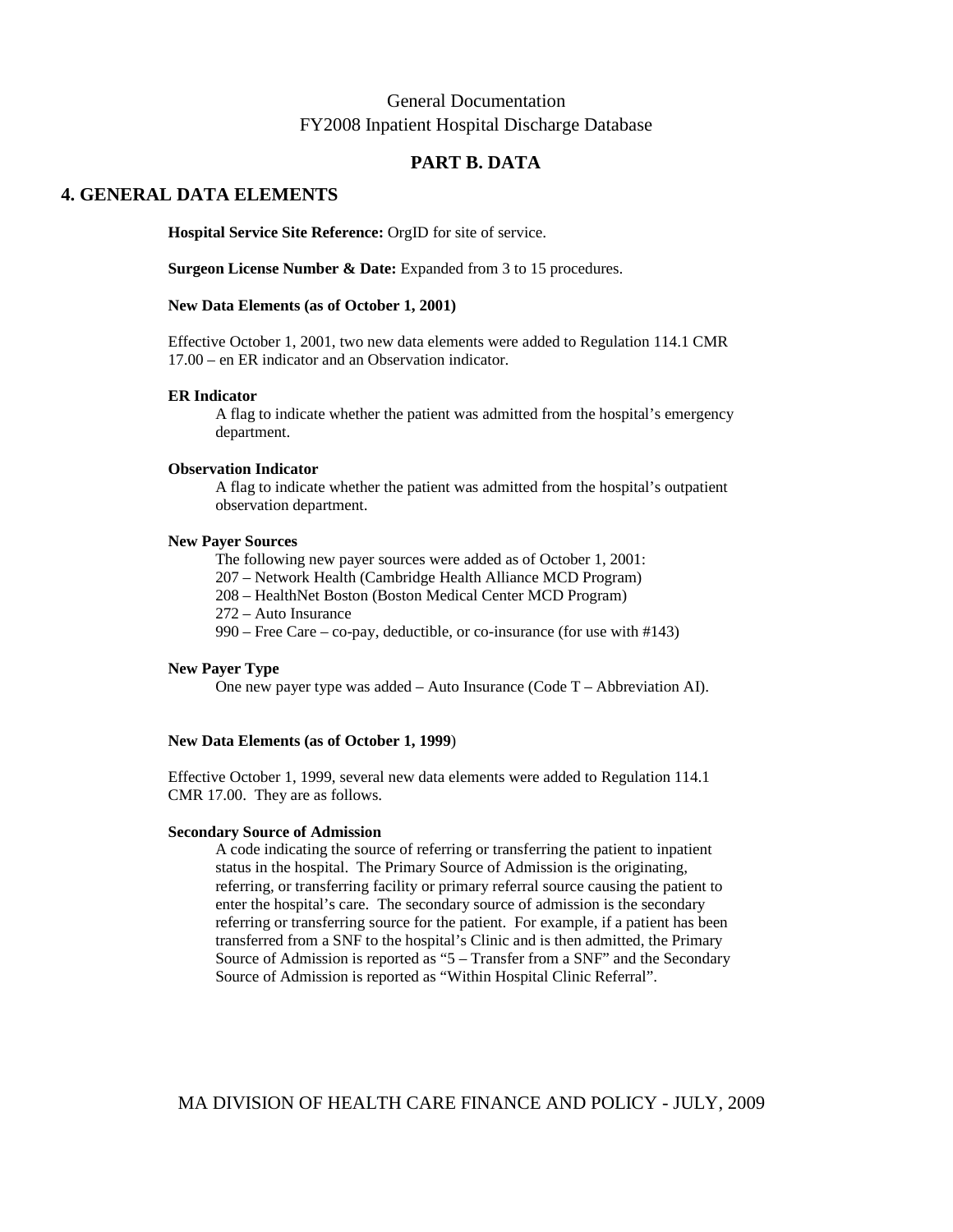### **PART B. DATA**

#### **4. GENERAL DATA ELEMENTS**

#### **Do Not Resuscitate (DNR) Status**

A status indicating that the patient had a physician order not to resuscitate or the patient had a status of receiving palliative care only. Do not resuscitate status means not to revive a patient from potential or apparent death or that a patient was being treated with comfort measures only.

#### **Mother's Social Security Number (for infants up to one year old**)

 The social security number of the patient's mother reported as a nine-digit number for newborns or for infants less than 1 year old. The mother's social security number is encrypted into a Unique Health Information Number (UHIN) and is never considered a case mix data element. Only the UHIN is considered a database element and only this encrypted number is used by the Division.

#### **Mother's Medical Record Number (for newborns born in the hospital**)

The medical record number assigned within the hospital to the newborn's mother. This medical record number distinguishes the patient's mother and the patient's mother's hospital record(s) from all others in that institution.

#### **Facility Site Number**

A hospital determined number used to distinguish multiple sites that fall under one organizational ID number.

#### **Organization ID**

A unique facility number assigned by the Division.

#### **Associated Diagnosis 9 – 14**

This data element has been expanded to allow for up to 14 diagnoses.

#### **Nurse Midwife Code for ATT and OP MD License Field**

#### **Other Caregiver Field**

The primary caregiver responsible for the patient's care other than the attending physician, operating room physician, or nurse midwife as specified in the Regulation. Other caregiver includes resident, intern, nurse practitioner, and physician's assistant.

#### **Attending, Operating, and Additional Caregiver National Provider Identifier Fields**

Please note that these are not yet part of the database. They are just placeholders for when they are implemented. These data elements will be required when available on a national basis.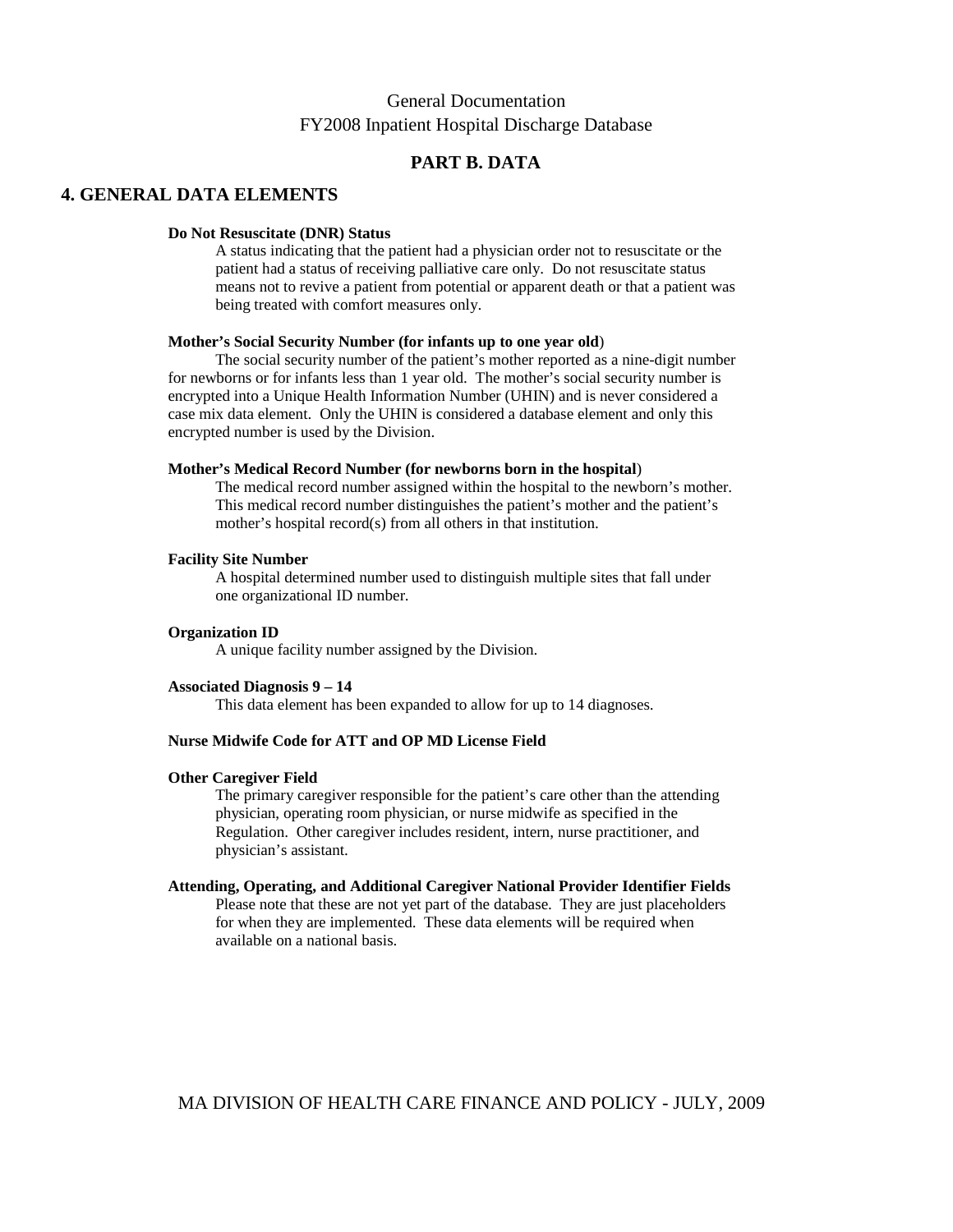### **PART B. DATA**

### **4. GENERAL DATA ELEMENTS**

#### **c. Important Note Regarding the Use of Race Codes**

Beginning in FY07, the Division will use the federal OMB standard race codes and code set values. These are also consistent with the EOHHS standards for Massachusetts. There are now three fields for reporting race. Race 1 and Race 2 require the use of one of the 2-digit codes (R1-R5) in the table below. Other Race is a free text field for reporting additional races.

Please see the following table for new HCF Race Codes:

| <b>New Race</b> | <b>Description</b>                        |
|-----------------|-------------------------------------------|
| Code            |                                           |
| R <sub>1</sub>  | American Indian /Alaska Native            |
| R <sub>2</sub>  | Asian                                     |
| R <sub>3</sub>  | Black/African American                    |
| R <sub>4</sub>  | Native Hawaiian or Other Pacific Islander |
| R <sub>5</sub>  | White                                     |
| R <sub>9</sub>  | <b>Other Race</b>                         |
| Unknow          | Unknown/not specified                     |

#### Race Code Data for FY2006 and prior years

If you have used data in previous years, you may have noted that the Race\_Code information in the Inpatient file prior to FY2000 was inconsistent with the way the data was reported to the Division. Furthermore, the Inpatient data product was inconsistent with other data products, such as the Outpatient Observation data product. In FY2000, we corrected this inconsistency by standardizing the Race Code as the following table shows. Please note that to compare pre-FY2000 Inpatient data to data submitted between FY2000 – FY2006, you will have to standardize using the translation table below.

| <b>Race Code</b> | <b>Description</b> | <b>Pre-2000 Inpatient FIPA Code</b> |
|------------------|--------------------|-------------------------------------|
|                  | White              | White                               |
|                  | <b>Black</b>       | <b>Black</b>                        |
|                  | Asian              | Other                               |
|                  | Hispanic           | Unknown                             |
|                  | American Indian    | American Indian                     |
|                  | Other              | Asian                               |
|                  | Unknown            | Hispanic                            |

\*This format is consistent across all Division data products for these fiscal years, except pre-2000 Inpatient, and was the same format as reported to the Division.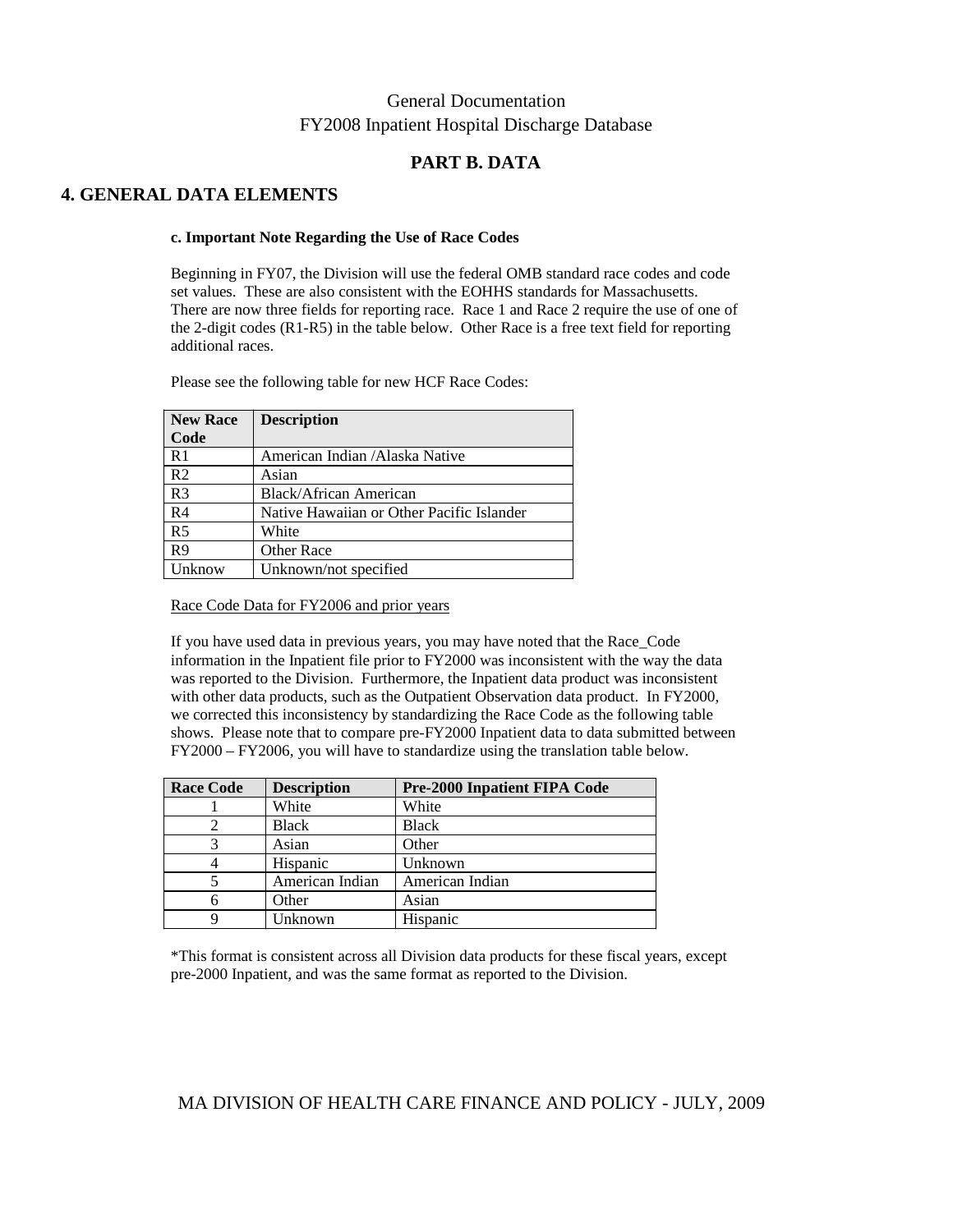### **PART B. DATA**

#### **4. GENERAL DATA ELEMENTS**

#### **e. DHCFP Calculated Fields**

#### **Admission Sequence Number**

This calculated field indicates the chronological order of admissions for patients with multiple inpatient stays. A match with the UHIN only, is used to make the determination that a patient has had multiple stays.\*\*

#### **Days Between UHIN Stays**

This calculated field indicates the number of days between each discharge and each consecutive admission for applicable patients. Again, a match with the UHIN only, is used to make a determination that a patient has been readmitted. (Please read the comments below.)\*\*

Analysis of UHIN data by the Division has turned up problems with some of the reported data. For a small number of hospitals, little or no UHIN data exists, as these hospitals failed to report patients' social security numbers (SSN). Other hospitals reported the same SSN repeatedly, resulting in numerous admissions for one UHIN. In other cases, the demographic information (age, sex, etc.) was not consistent when a match did exist with the UHIN. Some explanations for this include assignment of a mother's SSN to her infant or assignment of a spouse's SSN to a patient. This demographic analysis shows a probable error rate in the range of 2% – 10%.

In the past, the DHCFP has found that, on average, 91% if the SSNs submitted are valid when edited for compliance with rules issued by the Social Security Administration. Staff continually monitors the encryption process to ensure that duplicate UHINs are not inappropriately generated, and that recurring SSNs consistently encrypt to the same UHIN. Only valid SSNs are encrypted to a UHIN. It is valid for hospitals to report that the SSN is unknown. In these cases, the UHIN appears as '000000001'.

Invalid SSNs are assigned 7 or 8 dashes and an error code. The list of error codes is as follows:

ssn  $empty = 1$ ssn\_notninechars =  $2$ ssn allcharsequal  $= 3$ ssn firstthreecharszero  $= 4$ ssn\_midtwocharszero =  $5$ ssn\_lastfourcharszero =  $6$ ssn\_notnumeric  $= 7$ ssn\_range invalid  $= 8$ ssn\_erroroccurred =  $9$ ssn\_encrypterror = 10

\*\*Based on these findings, the DHCFP strongly suggests that users perform some qualitative checks of the data prior to drawing conclusions about that data.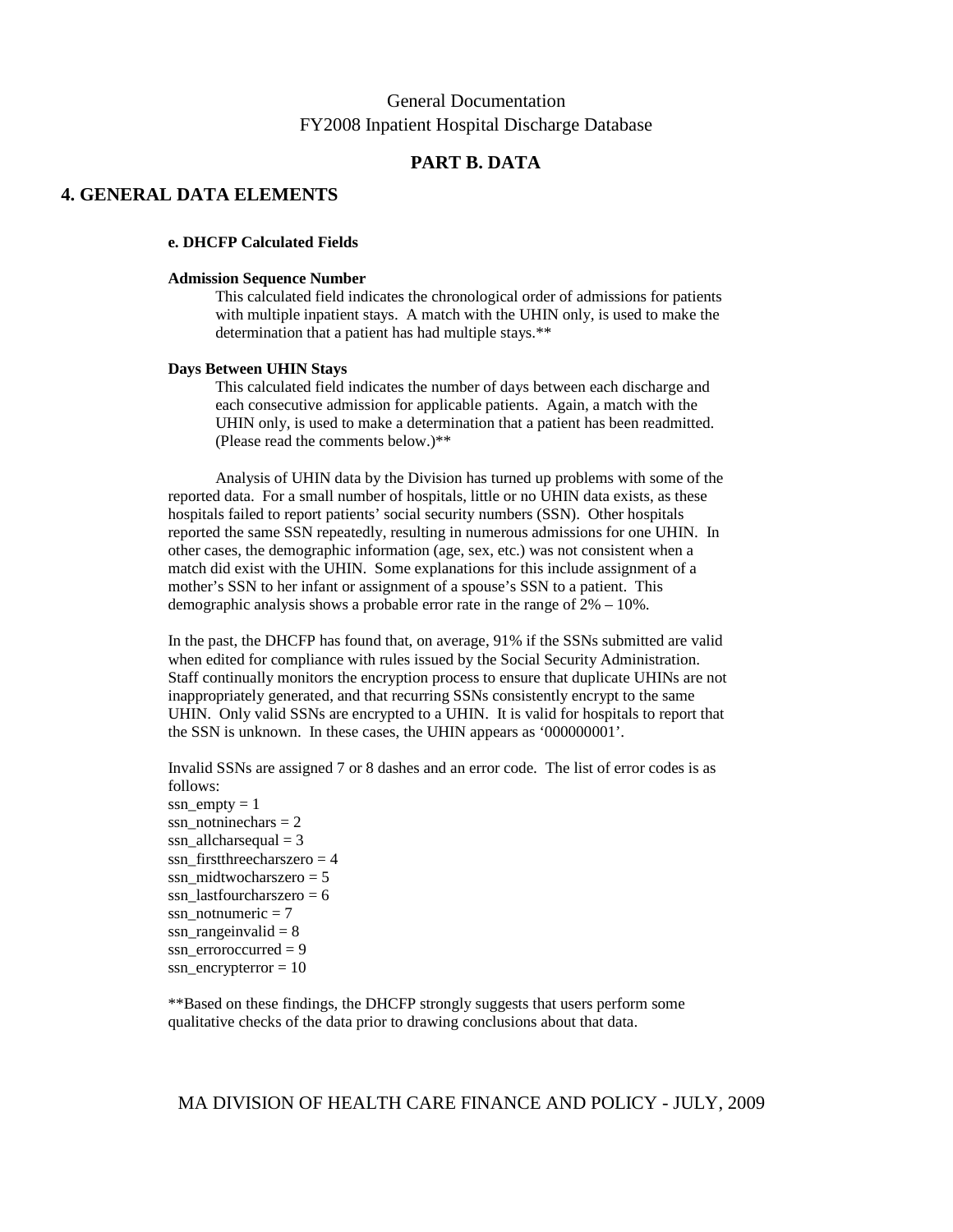| <b>ORG ID</b>  | <b>HOSPITAL NAME</b>                                             | 'A'                     | 'B'                      | <b>NONE</b>              | 'COMMENTS'   |
|----------------|------------------------------------------------------------------|-------------------------|--------------------------|--------------------------|--------------|
| 1              | Anna Jaques Hospital                                             | $\blacktriangledown$    |                          |                          |              |
| $\overline{2}$ | <b>Athol Memorial Hospital</b>                                   | $\blacktriangledown$    |                          |                          |              |
| 5              | <b>Baystate Franklin Medical Center</b>                          | $\blacktriangledown$    |                          |                          |              |
| 6              | <b>Baystate Mary Lane Hospital</b>                               | $\blacktriangledown$    |                          |                          |              |
| $\overline{4}$ | <b>Baystate Medical Center</b>                                   | $\blacktriangledown$    | $\overline{\phantom{a}}$ |                          |              |
| 7              | Berkshire Medical Center - Berkshire Campus                      | $\blacktriangledown$    |                          |                          |              |
| 7              | Berkshire Medical Center - Hillcrest Campus                      | $\blacktriangledown$    | $\overline{\phantom{a}}$ |                          |              |
| 53             | Beth Israel Deaconess Hospital - Needham                         | $\blacktriangledown$    | $\overline{\phantom{0}}$ | $\sim$                   |              |
| 10             | <b>Beth Israel Deaconess Medical Center</b>                      | L.                      | $\blacktriangledown$     |                          | See comments |
| 16             | <b>Boston Medical Center</b>                                     | $\sim$                  | $\blacktriangledown$     |                          | See comments |
| 22             | Brigham and Women's Hospital                                     | $\blacktriangledown$    |                          |                          |              |
| 27             | Cambridge Health Alliance                                        | ri i                    | $\blacktriangledown$     |                          | See comments |
| 27             | Cambridge Health Alliance - Somerville<br>Campus                 | $\sim$                  | $\blacktriangledown$     |                          | See comments |
| 27             | Cambridge Health Alliance - Whidden<br>Memorial                  | $\mathcal{L}$           | ☑                        | $\overline{\phantom{0}}$ | See comments |
| 39             | Cape Cod Hospital                                                | $\blacktriangledown$    |                          |                          |              |
| 42             | Caritas Carney Hospital                                          | $\overline{\mathbf{v}}$ |                          |                          |              |
| 62             | Caritas Good Samaritan Medical Center                            | $\blacktriangledown$    | $\Box$                   |                          |              |
| 4460           | Caritas Good Samaritan Medical Ctr - Norcap<br>Lodge Campus      | $\blacktriangledown$    |                          |                          |              |
| 75             | Caritas Holy Family Hospital and Medical<br>Center               | $\sim$                  | $\blacktriangledown$     |                          | See comments |
| 41             | Caritas Norwood Hospital                                         | $\Box$                  | $\blacktriangledown$     | $\Box$                   | See comments |
| 114            | Caritas St. Anne's Hospital                                      | $\Box$                  | $\blacktriangledown$     |                          | See comments |
| 126            | Caritas St. Elizabeth's Hospital                                 | $\blacktriangledown$    | $\Box$                   |                          |              |
| 46             | Children's Hospital Boston                                       | $\blacktriangledown$    |                          |                          |              |
| 132            | <b>Clinton Hospital</b><br>_____________________________________ | $\blacktriangledown$    |                          |                          |              |
| 50             | <b>Cooley Dickinson Hospital</b><br>---------------------------  | $\blacktriangledown$    | $\overline{\phantom{0}}$ |                          |              |
| 51             | Dana-Farber Cancer Institute                                     | $\blacktriangledown$    |                          |                          |              |
| 57             | <b>Emerson Hospital</b>                                          | $\blacktriangledown$    | $\blacksquare$           | $\blacksquare$           |              |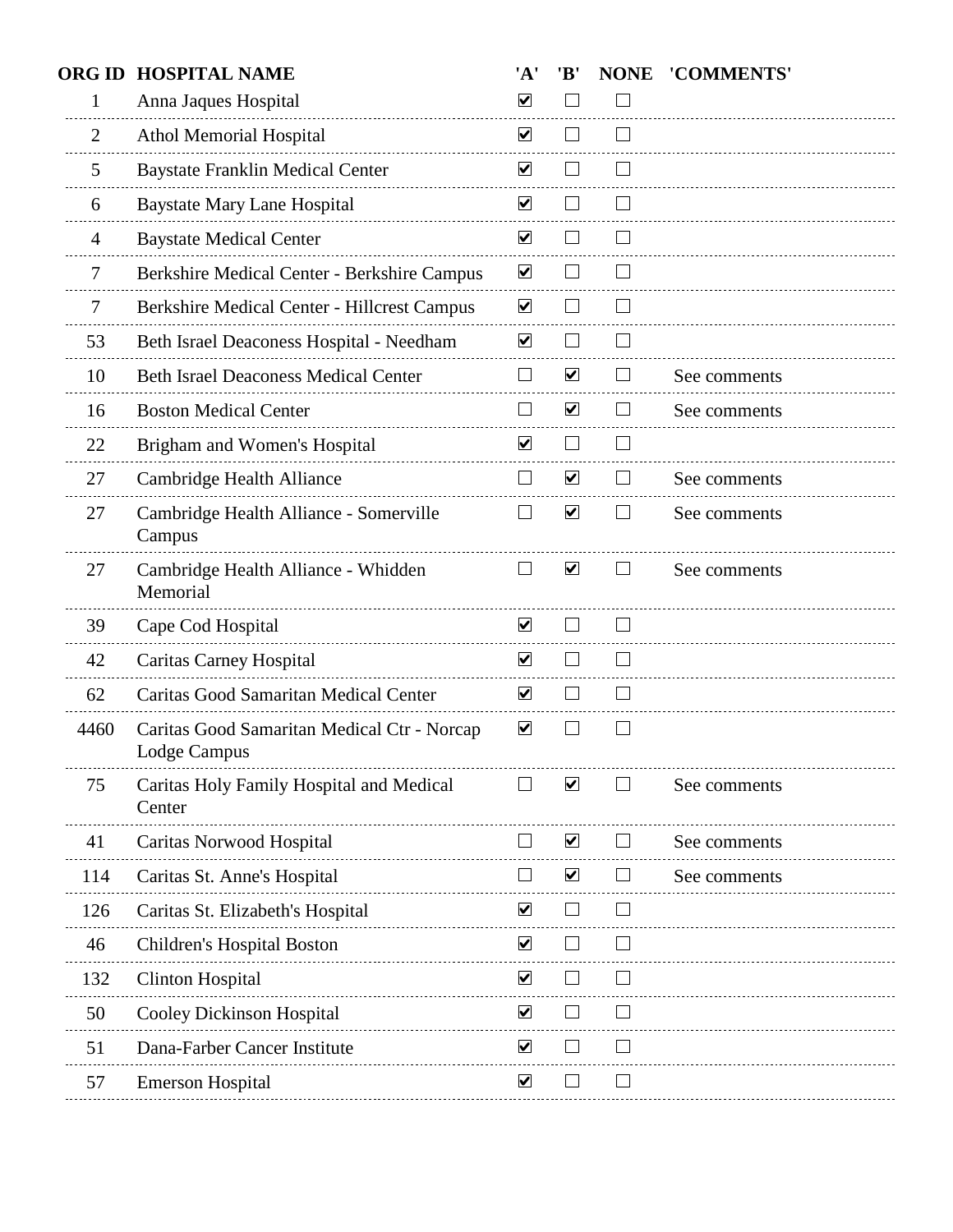| <b>ORG ID</b> | <b>HOSPITAL NAME</b>                                   | 'A'                         | 'B'                  | <b>NONE</b>    | 'COMMENTS'   |
|---------------|--------------------------------------------------------|-----------------------------|----------------------|----------------|--------------|
| 8             | Fairview Hospital                                      | $\blacktriangledown$        |                      |                |              |
| 40            | <b>Falmouth Hospital</b>                               | $\blacktriangledown$        |                      |                |              |
| 59            | Faulkner Hospital                                      | $\mathcal{L}$               | $\blacktriangledown$ |                | See comments |
| 66            | Hallmark Health System - Lawrence Memorial<br>Hospital | $\blacktriangledown$        |                      |                |              |
| 141           | Hallmark Health System - Melrose-Wakefield<br>Hospital | $\blacktriangledown$        |                      |                |              |
| 68            | Harrington Memorial Hospital                           | $\blacktriangledown$        |                      |                |              |
| 71            | Health Alliance Hospitals, Inc.                        | $\blacktriangledown$        |                      |                |              |
| 73            | Heywood Hospital                                       | $\blacktriangledown$        |                      |                |              |
| 77            | Holyoke Medical Center                                 | $\blacktriangledown$        |                      |                |              |
| 78            | Hubbard Regional Hospital                              | $\blacktriangledown$        | $\blacksquare$       | $\sim$         |              |
| 79            | Jordan Hospital                                        | $\overline{\mathbf{v}}$     |                      |                |              |
| 81            | Lahey Clinic - Burlington Campus                       | $\blacktriangledown$        |                      |                |              |
| 83            | Lawrence General Hospital                              | $\mathcal{L}_{\mathcal{A}}$ | $\blacktriangledown$ |                | See comments |
| 85            | <b>Lowell General Hospital</b>                         | $\blacktriangledown$        |                      |                |              |
| 88            | Martha's Vineyard Hospital                             | $\blacktriangledown$        |                      |                |              |
| 89            | Massachusetts Eye and Ear Infirmary                    | $\Box$                      | $\blacktriangledown$ | $\blacksquare$ | See comments |
| 91            | <b>Massachusetts General Hospital</b>                  | $\blacktriangledown$        | $\Box$               | $\sim$ 1       |              |
| 118           | Mercy Medical Center - Providence Campus               | $\sim$                      | $\blacktriangledown$ |                | See comments |
| 119           | Mercy Medical Center - Springfield Campus              |                             | ⊻                    |                | See comments |
| 70            | Merrimack Valley Hospital                              | $\blacktriangledown$        |                      |                |              |
| 49            | <b>MetroWest Medical Center</b>                        | $\blacktriangledown$        |                      |                |              |
| 97            | Milford Regional Medical Center                        | $\blacktriangledown$        |                      |                |              |
| 98            | Milton Hospital                                        | $\blacktriangledown$        |                      |                |              |
| 99            | Morton Hospital                                        | $\blacktriangledown$        |                      |                |              |
| 100           | Mount Auburn Hospital                                  | $\sim$                      | $\blacktriangledown$ |                | See comments |
| 101           | Nantucket Cottage Hospital                             | $\sim$                      |                      |                | See comments |
| 52            | Nashoba Valley Medical Center                          | $\blacktriangledown$        |                      |                |              |
| 103           | New England Baptist Hospital                           | $\blacktriangledown$        |                      |                |              |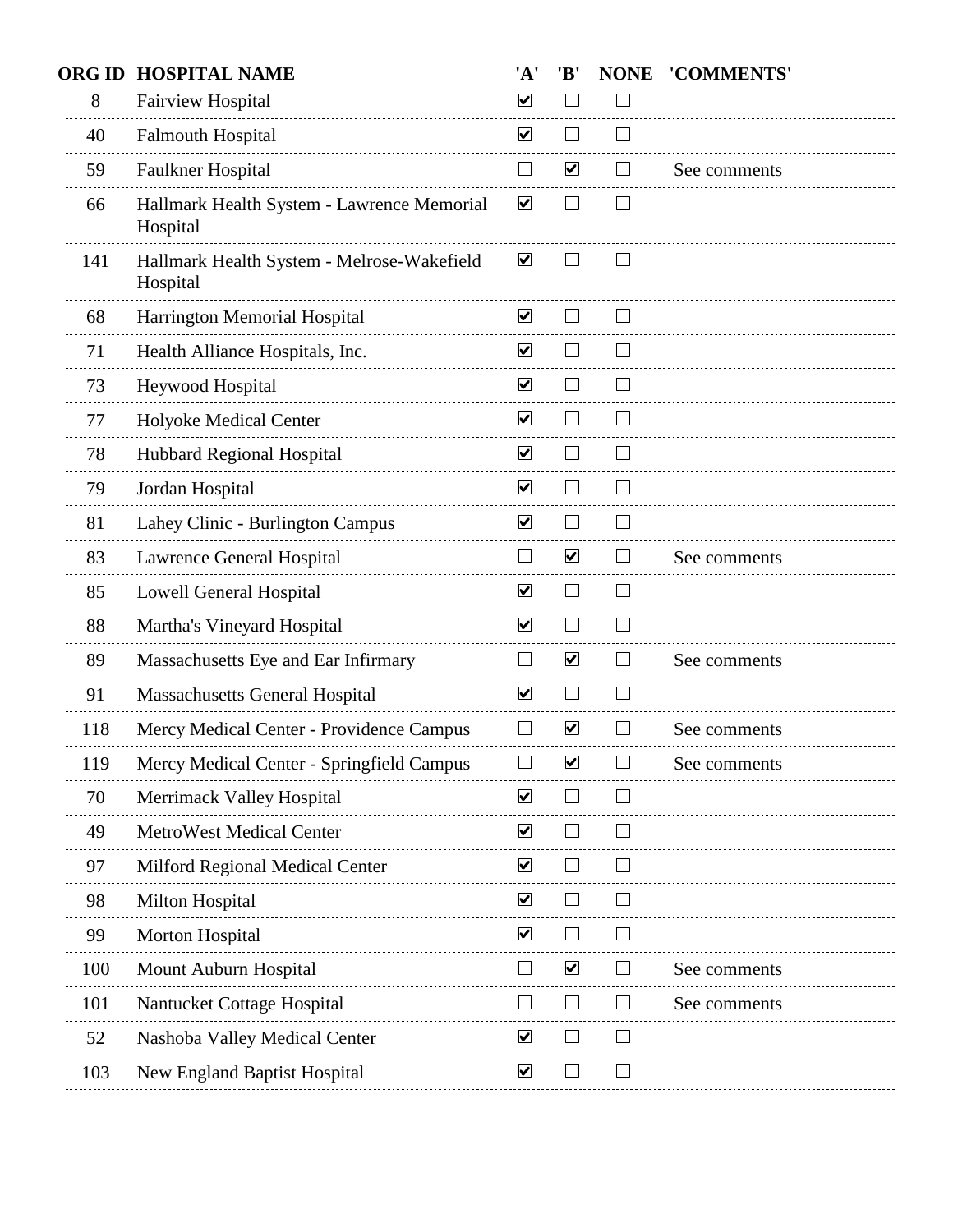| <b>ORGID</b> | <b>HOSPITAL NAME</b>                                            | 'A'                     | 'B'                      | <b>NONE</b>       | 'COMMENTS'   |
|--------------|-----------------------------------------------------------------|-------------------------|--------------------------|-------------------|--------------|
| 105          | Newton Wellesley Hospital                                       | $\Box$                  | $\blacktriangledown$     | $\vert \ \ \vert$ | See comments |
| 106          | Noble Hospital                                                  | $\blacktriangledown$    | $\Box$                   |                   |              |
| 107          | North Adams Regional Hospital                                   | $\blacktriangledown$    |                          |                   |              |
| 116          | North Shore Medical Center, Inc.                                | $\overline{\mathbf{v}}$ |                          |                   |              |
| 110          | Northeast Health Systems - Beverly                              | $\blacktriangledown$    |                          |                   |              |
| 109          | Northeast Health Systems - Addison Gilbert                      | $\overline{\mathbf{v}}$ |                          |                   |              |
| 112          | <b>Quincy Medical Center</b>                                    | $\overline{\mathbf{v}}$ | $\blacksquare$           | $\blacksquare$    |              |
| 127          | Saint Vincent Hospital                                          | $\Box$                  | $\blacktriangledown$     |                   | See comments |
| 115          | <b>Saints Memorial Medical Center</b>                           | $\blacktriangledown$    |                          |                   |              |
| 25           | Signature Healthcare Brockton Hospital                          | $\blacktriangledown$    |                          |                   |              |
| 122          | South Shore Hospital                                            | $\blacktriangledown$    | $\overline{\phantom{0}}$ |                   |              |
| 123          | Southcoast Hospitals Group - Charlton<br><b>Memorial Campus</b> | $\blacktriangledown$    |                          |                   |              |
| 124          | Southcoast Hospitals Group - St. Luke's Campus                  | $\blacktriangledown$    |                          |                   |              |
| 145          | Southcoast Hospitals Group - Tobey Hospital<br>Campus           | $\blacktriangledown$    |                          | $\blacksquare$    |              |
| 129          | <b>Sturdy Memorial Hospital</b>                                 | $\blacktriangledown$    | $\Box$                   |                   |              |
| 104          | <b>Tufts Medical Center</b>                                     | $\mathbb{R}^n$          | $\blacktriangledown$     |                   | See comments |
| 133          | <b>UMass. Marlborough Hospital</b>                              |                         | $\blacktriangledown$     |                   | See comments |
| 131          | <b>UMass. Memorial Medical Center</b>                           | $\Box$                  | $\blacktriangledown$     | $\Box$            | See comments |
| 139          | <b>UMass. Wing Memorial Hospital</b>                            | $\Box$                  | $\overline{\mathbf{v}}$  | $\blacksquare$    | See comments |
| 138          | Winchester Hospital                                             | $\blacktriangledown$    |                          |                   |              |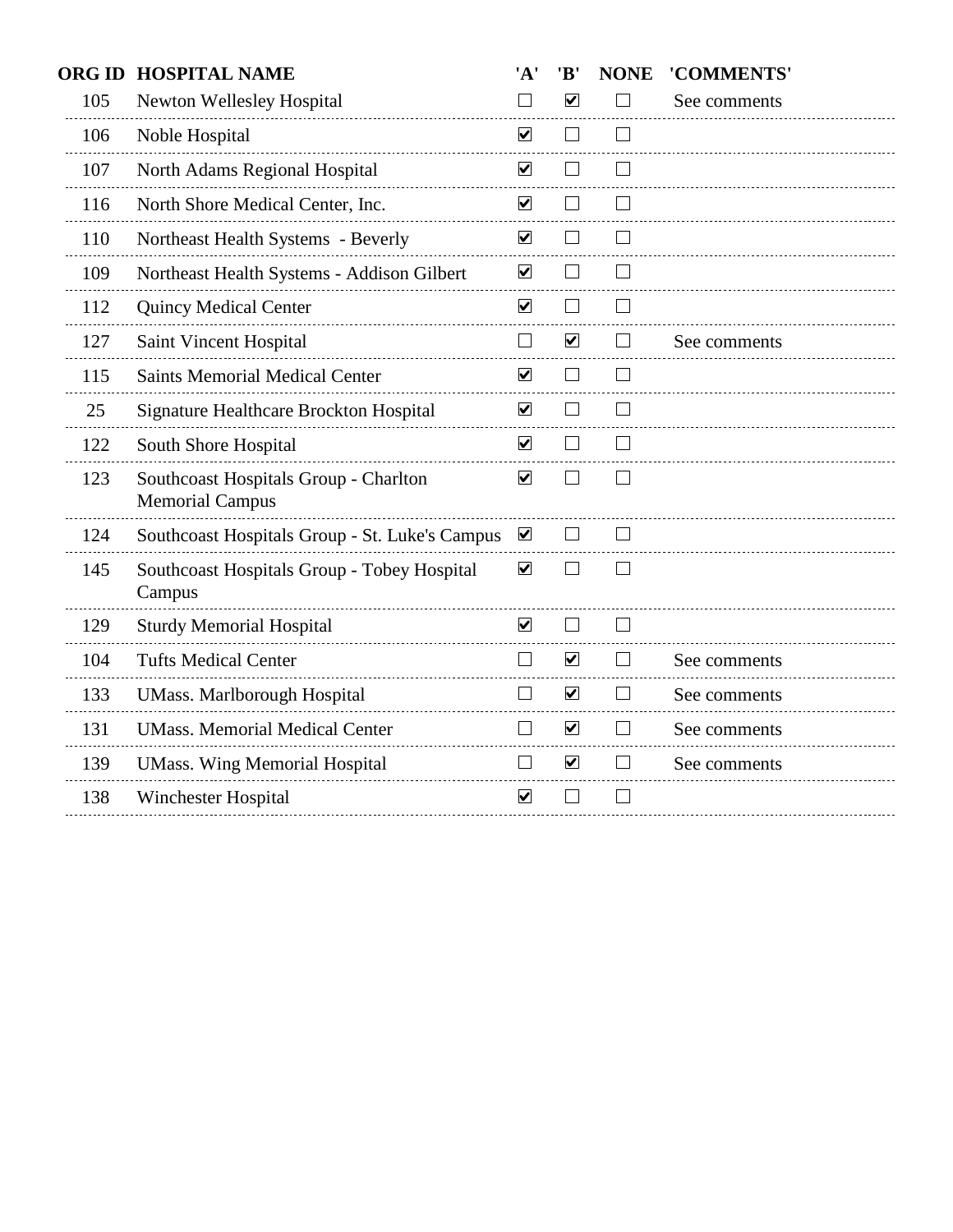# **PART C. HOSPITAL RESPONSES**

# **3. SUMMARY OF REPORTED DISCREPANCIES BY CATEGORY**

| Source of Admission                                                 |  |
|---------------------------------------------------------------------|--|
| Admission<br>$\overline{\sigma}$<br>Type                            |  |
| Month<br>$\gtrsim$<br>Discharge                                     |  |
| Type<br>Payer <sup>-</sup><br>Primary                               |  |
| Patient Dispostion                                                  |  |
| Discharges by Gender                                                |  |
| Race<br>$\gtrsim$<br>Discharges                                     |  |
| Race/Ethnicity<br>$\gtrsim$<br>Discharges                           |  |
| Ethnicity<br>$\gtrsim$<br>Discharges                                |  |
| Patient Hispanic Indicator<br>$\delta$<br>Discharges                |  |
| Age<br>Discharges by                                                |  |
| Order<br>Listed in Rank<br>APR20 MDCs                               |  |
| <b>Total Discharges</b><br>20 DRGs<br><b>APR</b><br>$\Omega$<br>Гoр |  |
| Report<br>Stay Frequency<br>৳<br>ength                              |  |
| Ancillary Services by Discharges                                    |  |
| by Disch.<br>Svcs<br>Accommodations<br>Routine                      |  |
| Disc<br>$\overline{\mathsf{S}}$<br>Accommodations<br>Spol Care      |  |
| Charges<br>$\gtrsim$<br>Services<br>Ancillary                       |  |
| Chgs<br>Accommodation by<br>Routine                                 |  |
| By Chgs<br>Accomm. Svcs.<br>Special Care                            |  |
| Condition Present on Admission                                      |  |

| Anna Jaques Hospital                                  |  |
|-------------------------------------------------------|--|
| Athol Memorial Hospital                               |  |
| Baystate Franklin Medical<br>Center                   |  |
| Baystate Mary Lane Hospital                           |  |
| <b>Baystate Medical Center</b>                        |  |
| Berkshire Medical Center -<br><b>Berkshire Campus</b> |  |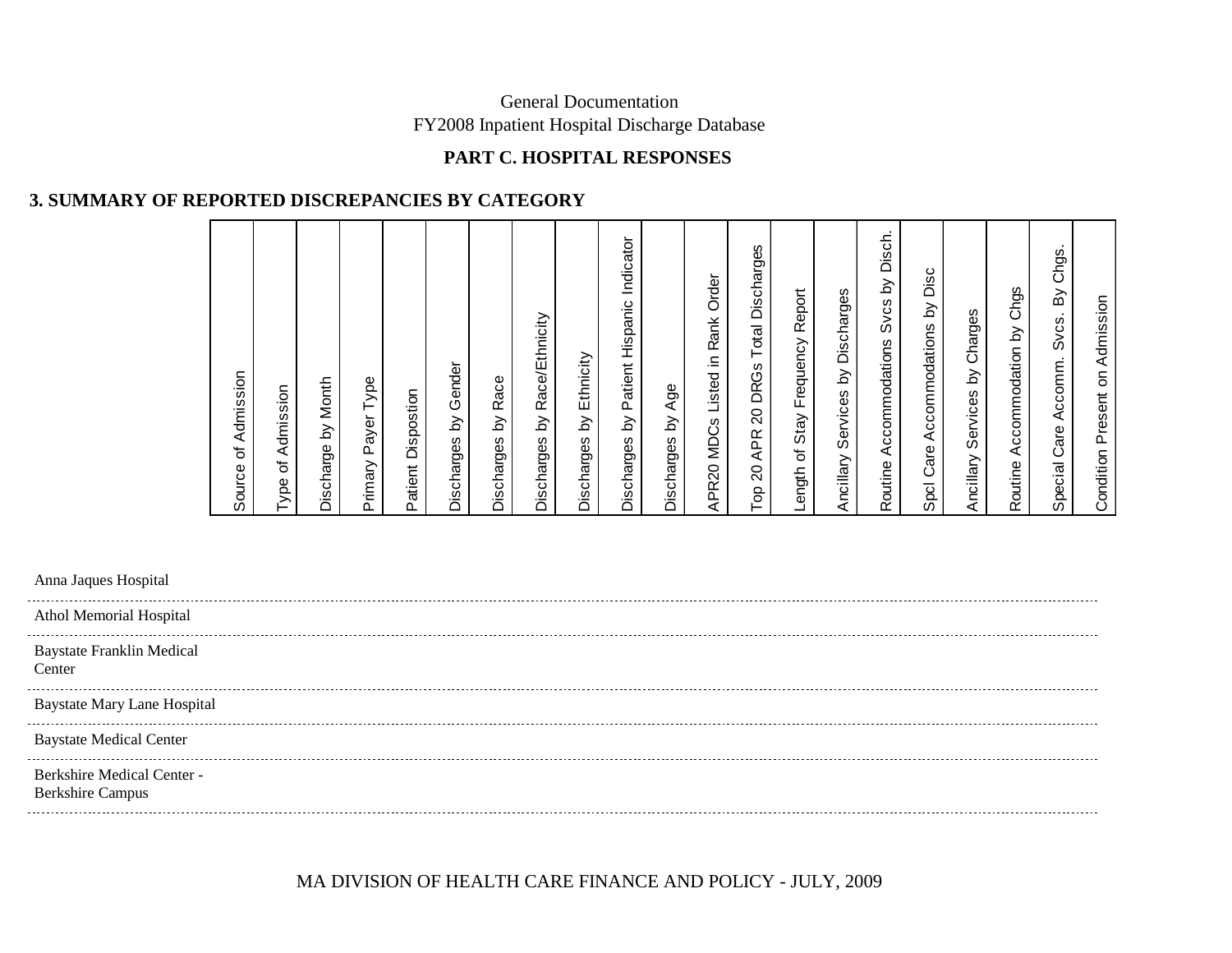## **PART C. HOSPITAL RESPONSES**

# **3. SUMMARY OF REPORTED DISCREPANCIES BY CATEGORY**

| Source of Admission                                                            |
|--------------------------------------------------------------------------------|
| Admission<br>Type of                                                           |
| Discharge by Month                                                             |
| Payer Type<br>Primary                                                          |
| Patient Dispostion                                                             |
| Gender<br>Discharges by                                                        |
| Discharges by Race                                                             |
| Race/Ethnicity<br>Discharges by                                                |
| Ethnicity<br>Discharges by                                                     |
| Indicator<br>Patient Hispanic<br>ď<br>Discharges                               |
| Discharges by Age                                                              |
| Rank Order<br>APR20 MDCs Listed in                                             |
| <b>Total Discharges</b><br>20 DRGs<br><b>APR</b><br>$\Omega$<br>$\overline{P}$ |
| Report<br>Stay Frequency<br>ength of                                           |
| Ancillary Services by Discharges                                               |
| Svcs by Disch.<br>Routine Accommodations                                       |
| Disc<br>Spcl Care Accommodations by                                            |
| by Charges<br>Services<br>Ancillary                                            |
| Accommodation by Chgs<br>Routine                                               |
| By Chgs.<br>Svcs.<br>Accomm.<br>Care<br>Special                                |
| Condition Present on Admission                                                 |

| Berkshire Medical Center -<br><b>Hillcrest Campus</b> |           |         |
|-------------------------------------------------------|-----------|---------|
| <b>Beth Israel Deaconess</b><br>Hospital - Needham    |           |         |
| <b>Beth Israel Deaconess</b><br><b>Medical Center</b> |           | X.<br>X |
| <b>Boston Medical Center</b>                          |           |         |
| Brigham and Women's<br>Hospital                       |           |         |
| Cambridge Health Alliance                             | $\lambda$ |         |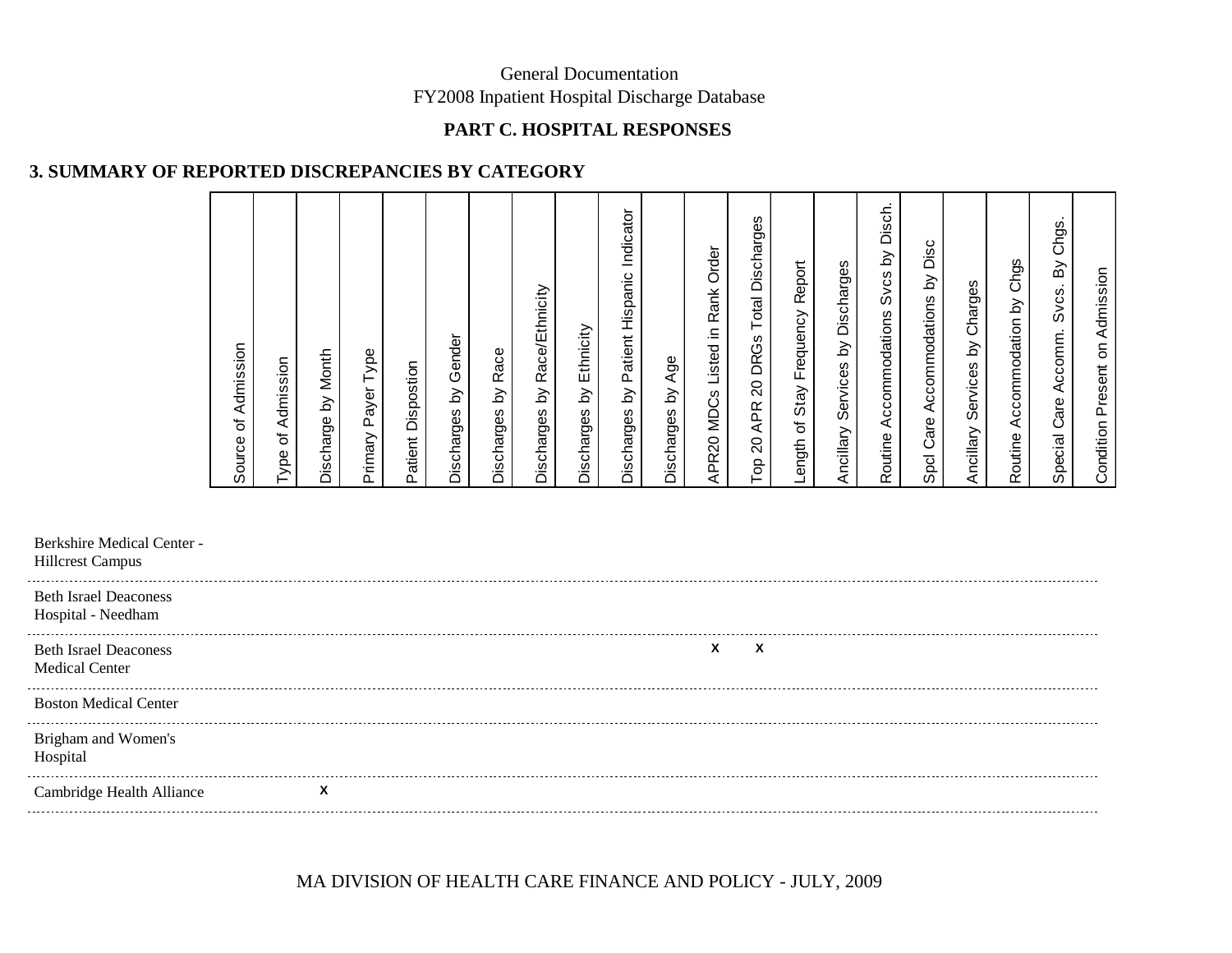# **PART C. HOSPITAL RESPONSES**

# **3. SUMMARY OF REPORTED DISCREPANCIES BY CATEGORY**

|                                                      | of Admission<br>Source | of Admission<br>Type | Discharge by Month | Primary Payer Type | Patient Dispostion | Gender<br>Discharges by | Race<br>Σ<br>Discharges | Race/Ethnicity<br>Δ<br>Discharges | Ethnicity<br>Discharges by | Indicator<br>Hispanic<br>Patient I<br><u>ই</u><br>Discharges | Age<br>Discharges by | Order<br>Rank<br>Listed in<br>APR20 MDCs | APR 20 DRGs Total Discharges<br>Тор 20, | Frequency Report<br>Stay<br>Length of | Ancillary Services by Discharges | Disch.<br>Svcs by<br>Accommodations<br>Routine | Spcl Care Accommodations by Disc | Charges<br>$\delta$<br>Services<br>Ancillary | Chgs<br>Routine Accommodation by | Chgs<br>Δ<br>Svcs.<br>Accomm.<br>Special Care | Condition Present on Admission |
|------------------------------------------------------|------------------------|----------------------|--------------------|--------------------|--------------------|-------------------------|-------------------------|-----------------------------------|----------------------------|--------------------------------------------------------------|----------------------|------------------------------------------|-----------------------------------------|---------------------------------------|----------------------------------|------------------------------------------------|----------------------------------|----------------------------------------------|----------------------------------|-----------------------------------------------|--------------------------------|
| Cambridge Health Alliance -<br>Somerville Campus     |                        |                      | $\mathbf{x}$       |                    |                    |                         |                         |                                   |                            |                                                              |                      |                                          |                                         |                                       |                                  |                                                |                                  |                                              |                                  |                                               |                                |
| Cambridge Health Alliance -<br>Whidden Memorial      |                        |                      | $\pmb{\chi}$       |                    |                    |                         |                         |                                   |                            |                                                              |                      |                                          |                                         |                                       |                                  |                                                |                                  |                                              |                                  |                                               |                                |
| Cape Cod Hospital                                    |                        |                      |                    |                    |                    |                         |                         |                                   |                            |                                                              |                      |                                          |                                         |                                       |                                  |                                                |                                  |                                              |                                  |                                               |                                |
| Caritas Carney Hospital                              |                        |                      |                    |                    |                    |                         |                         |                                   |                            |                                                              |                      |                                          |                                         |                                       |                                  |                                                |                                  |                                              |                                  |                                               |                                |
| Caritas Good Samaritan<br><b>Medical Center</b>      |                        |                      |                    |                    |                    |                         |                         |                                   |                            |                                                              |                      |                                          |                                         |                                       |                                  |                                                |                                  |                                              |                                  |                                               |                                |
| Caritas Good Samaritan<br>Medical Ctr - Norcap Lodge |                        |                      |                    |                    |                    |                         |                         |                                   |                            |                                                              |                      |                                          |                                         |                                       |                                  |                                                |                                  |                                              |                                  |                                               |                                |

Campus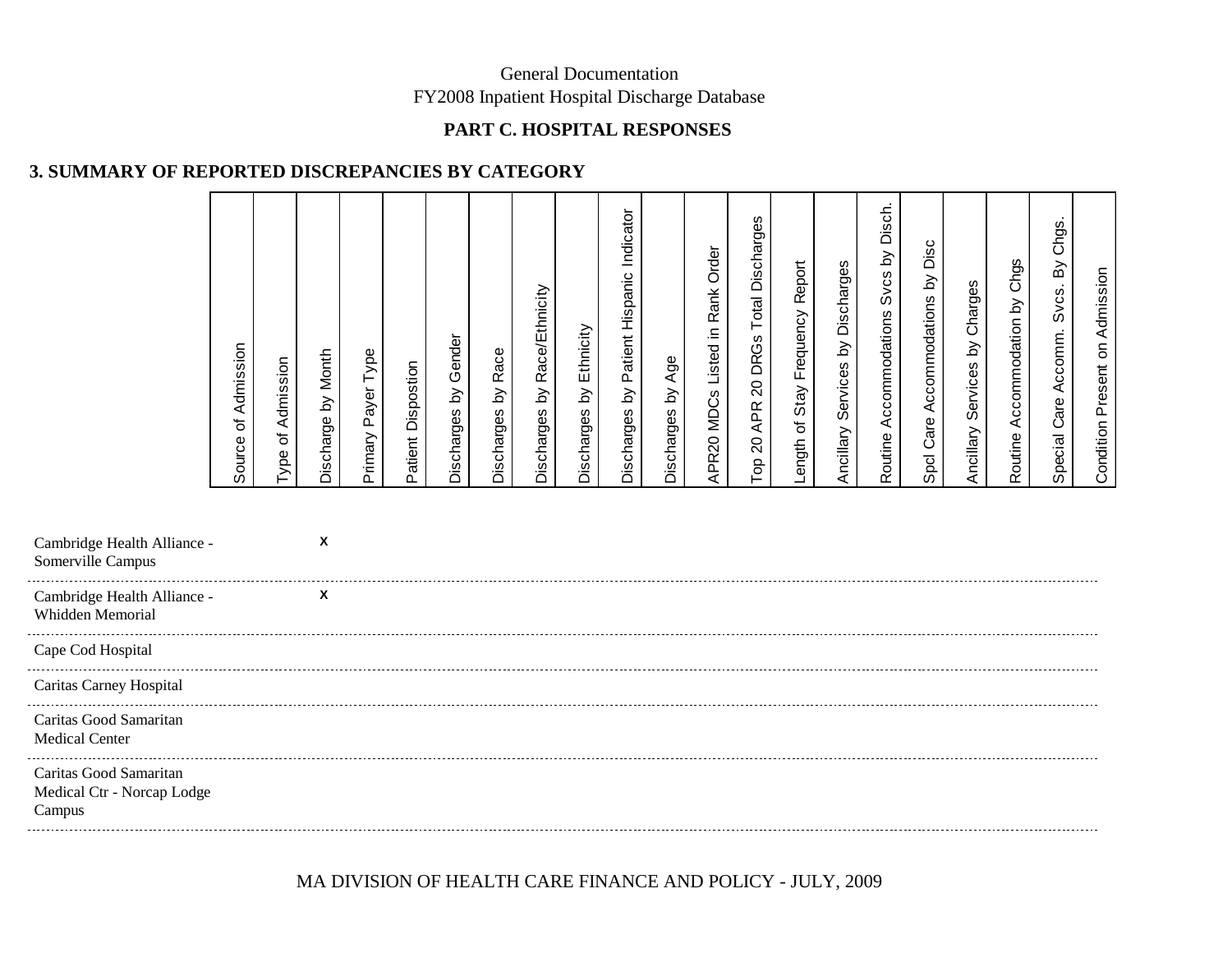## **PART C. HOSPITAL RESPONSES**

# **3. SUMMARY OF REPORTED DISCREPANCIES BY CATEGORY**

|                                                    | Source of Admission       | Type of Admission | Discharge by Month | Primary Payer Type        | Patient Dispostion | Gender<br>Discharges by | Discharges by Race | Discharges by Race/Ethnicity | Discharges by Ethnicity | Discharges by Patient Hispanic Indicator | Discharges by Age | Order<br>APR20 MDCs Listed in Rank | <b>Total Discharges</b><br>20 DRGs<br>APR :<br>Top 20 | Frequency Report<br>Stay<br>Length of | Services by Discharges<br>Ancillary | Svcs by Disch<br>Routine Accommodations | Disc<br>Spcl Care Accommodations by | Charges<br>Services by<br>Ancillary | Chgs<br>Routine Accommodation by | Chgs.<br>Βy<br>Svcs.<br>Accomm.<br>Care<br>Special | Condition Present on Admission |
|----------------------------------------------------|---------------------------|-------------------|--------------------|---------------------------|--------------------|-------------------------|--------------------|------------------------------|-------------------------|------------------------------------------|-------------------|------------------------------------|-------------------------------------------------------|---------------------------------------|-------------------------------------|-----------------------------------------|-------------------------------------|-------------------------------------|----------------------------------|----------------------------------------------------|--------------------------------|
| Caritas Holy Family<br>Hospital and Medical Center | $\mathbf{x}$              | X                 |                    | $\boldsymbol{\mathsf{x}}$ |                    |                         |                    |                              |                         |                                          |                   |                                    |                                                       |                                       |                                     |                                         |                                     |                                     |                                  |                                                    |                                |
| Caritas Norwood Hospital                           | $\boldsymbol{\mathsf{x}}$ |                   |                    | X                         |                    |                         |                    |                              |                         |                                          |                   |                                    |                                                       |                                       |                                     |                                         |                                     |                                     |                                  |                                                    |                                |
| Caritas St. Anne's Hospital                        |                           |                   |                    |                           |                    |                         |                    |                              |                         |                                          |                   |                                    |                                                       |                                       | X                                   |                                         |                                     | Χ                                   |                                  |                                                    |                                |
| Caritas St. Elizabeth's<br>Hospital                |                           |                   |                    |                           |                    |                         |                    |                              |                         |                                          |                   |                                    |                                                       |                                       |                                     |                                         |                                     |                                     |                                  |                                                    |                                |
| Children's Hospital Boston                         |                           |                   |                    |                           |                    |                         |                    |                              |                         |                                          |                   |                                    |                                                       |                                       |                                     |                                         |                                     |                                     |                                  |                                                    |                                |
| <b>Clinton Hospital</b>                            |                           |                   |                    |                           |                    |                         |                    |                              |                         |                                          |                   |                                    |                                                       |                                       |                                     |                                         |                                     |                                     |                                  |                                                    |                                |
| Cooley Dickinson Hospital                          |                           |                   |                    |                           |                    |                         |                    |                              |                         |                                          |                   |                                    |                                                       |                                       |                                     |                                         |                                     |                                     |                                  |                                                    |                                |
| Dana-Farber Cancer Institute                       |                           |                   |                    |                           |                    |                         |                    |                              |                         |                                          |                   |                                    |                                                       |                                       |                                     |                                         |                                     |                                     |                                  |                                                    |                                |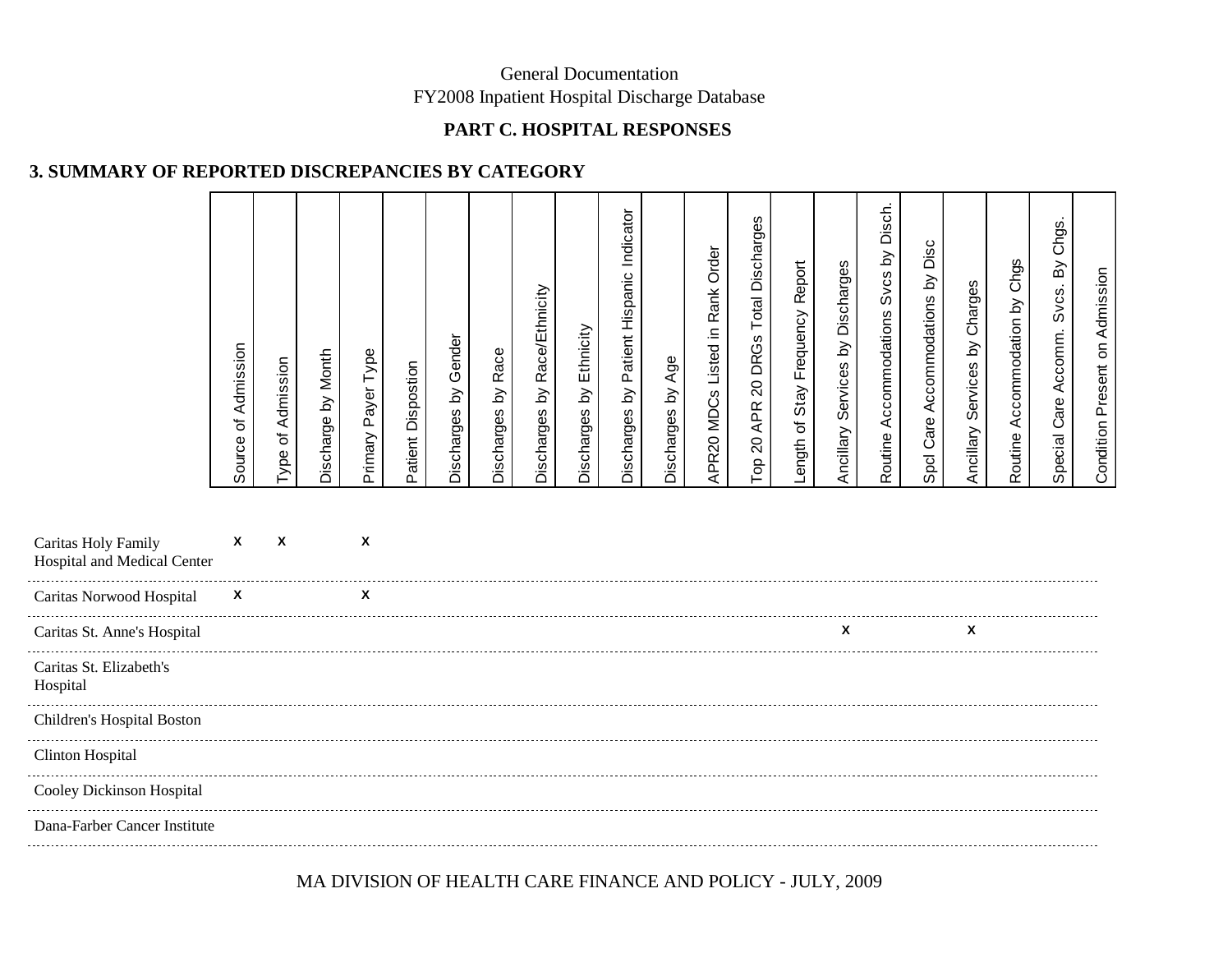## **PART C. HOSPITAL RESPONSES**

# **3. SUMMARY OF REPORTED DISCREPANCIES BY CATEGORY**

| Admission<br>Source of                                              |
|---------------------------------------------------------------------|
| Admission<br>Type of                                                |
| Discharge by Month                                                  |
| Primary Payer Type                                                  |
| Dispostion<br>Patient                                               |
| Gender<br>Discharges by                                             |
| Race<br>$\gtrsim$<br>Discharges                                     |
| Race/Ethnicity<br>$\delta$<br>Discharges                            |
| Ethnicity<br>$\gtrsim$<br>Discharges                                |
| Indicator<br>Patient Hispanic<br>$\gtrsim$<br>Discharges            |
| Discharges by Age                                                   |
| Order<br>Rank<br>MDCs Listed in<br>APR20                            |
| <b>Total Discharges</b><br>20 DRGs<br><b>APR</b><br>$\Omega$<br>Top |
| Report<br>Stay Frequency<br>Length of                               |
| Ancillary Services by Discharges                                    |
| Disch.<br>$\gtrsim$<br>Svcs<br>Accommodations<br>Routine            |
| Disc<br>$\gtrsim$<br>Accommodations<br>Spcl Care                    |
| Charges<br>$\delta$<br>Services<br>Ancillary                        |
| Routine Accommodation by Chgs                                       |
| By Chgs<br>Special Care Accomm. Svcs.                               |
| Condition Present on Admission                                      |
|                                                                     |

| <b>Emerson Hospital</b>                                           |             |           |   |
|-------------------------------------------------------------------|-------------|-----------|---|
| <b>Fairview Hospital</b>                                          |             |           |   |
| <b>Falmouth Hospital</b>                                          |             |           |   |
| <b>Faulkner Hospital</b><br>------------------------------------- | $X$ $X$ $X$ | $\lambda$ | £ |
| Hallmark Health System -<br>Lawrence Memorial Hospital            |             |           |   |
| Hallmark Health System -<br>Melrose-Wakefield Hospital            |             |           |   |
| Harrington Memorial<br>Hospital                                   |             |           |   |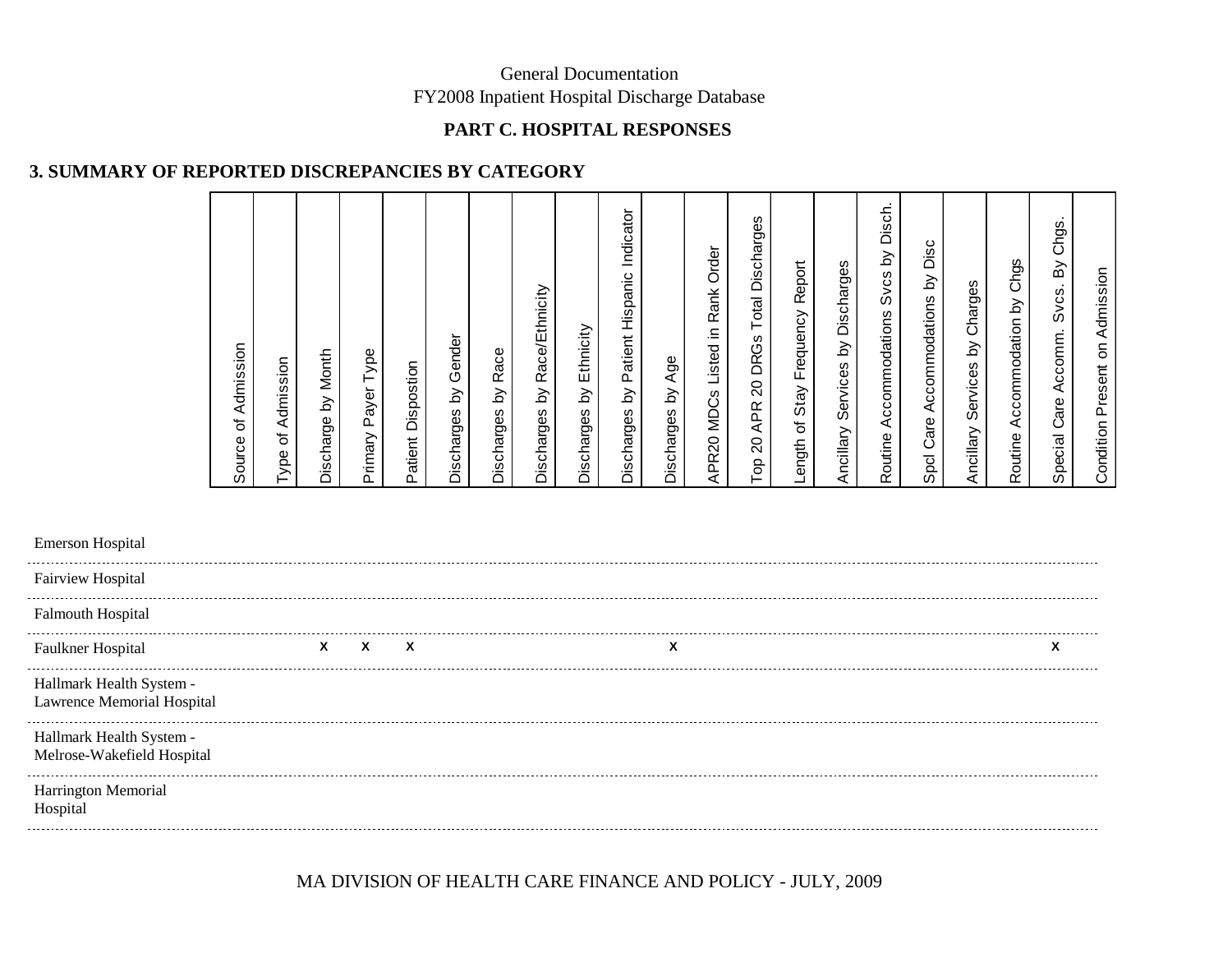## **PART C. HOSPITAL RESPONSES**

# **3. SUMMARY OF REPORTED DISCREPANCIES BY CATEGORY**

| Admission<br>Source of                                          |
|-----------------------------------------------------------------|
| Type of Admission                                               |
| Month<br>$\gtrsim$<br>Discharge                                 |
| Type<br>Payer<br>Primary                                        |
| Dispostion<br>Patient                                           |
| by Gender<br>Discharges                                         |
| Race<br>$\gtrsim$<br>Discharges                                 |
| Race/Ethnicity<br>$\gtrsim$<br>Discharges                       |
| Ethnicity<br>$\gtrsim$<br>Discharges                            |
| Patient Hispanic Indicator<br>Δ<br>Discharges                   |
| Age<br>$\gtrsim$<br>Discharges                                  |
| Order<br>Rank<br>으.<br>Listed<br><b>MDCs</b><br>APR20           |
| Discharges<br>Total<br>20 DRGs<br><b>APR</b><br>$\Omega$<br>Top |
| Report<br>Stay Frequency<br>$\mathbf{\tilde{o}}$<br>ength<br>┙  |
| Services by Discharges<br>Ancillary                             |
| Disch.<br>$\delta$<br>Svcs<br>Accommodations<br>Routine         |
| Disc<br>$\gtrsim$<br>Accommodations<br>Spol Care                |
| Charges<br>$\delta$<br>Services<br>Ancillary                    |
| Routine Accommodation by Chgs                                   |
| Chgs.<br>$\mathbb S$<br>Svcs.<br>Accomm.<br>Care<br>Special     |
| Condition Present on Admission                                  |

| Health Alliance Hospitals,<br>Inc.  |  |   |  |
|-------------------------------------|--|---|--|
| Heywood Hospital                    |  |   |  |
| Holyoke Medical Center              |  |   |  |
| Hubbard Regional Hospital           |  |   |  |
| Jordan Hospital                     |  |   |  |
| Lahey Clinic - Burlington<br>Campus |  |   |  |
| Lawrence General Hospital X X       |  | X |  |
| Lowell General Hospital             |  |   |  |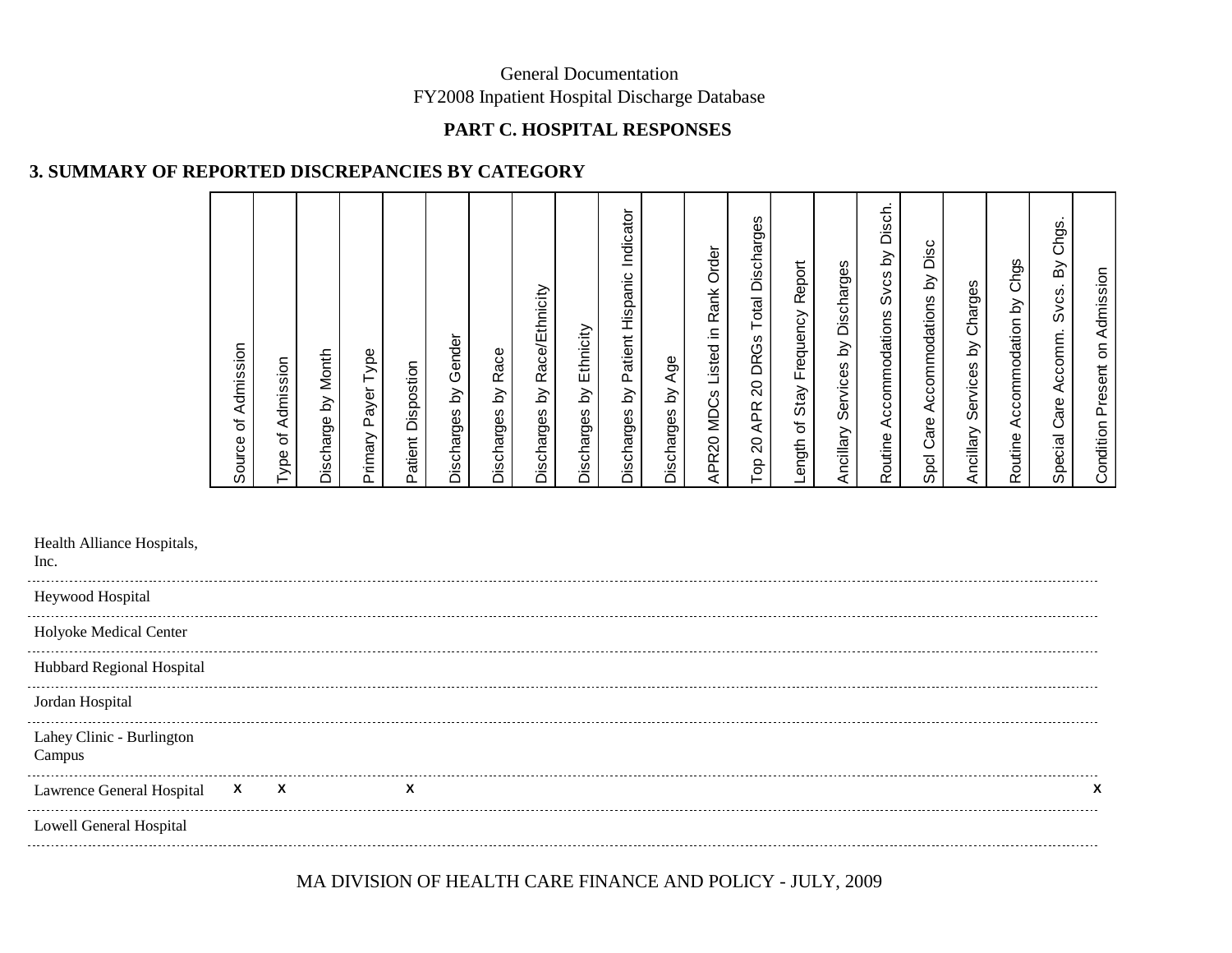## **PART C. HOSPITAL RESPONSES**

# **3. SUMMARY OF REPORTED DISCREPANCIES BY CATEGORY**

| Source of Admission                                                             |
|---------------------------------------------------------------------------------|
| Admission<br>Type of                                                            |
| Month<br>Discharge by                                                           |
| Payer Type<br>Primary                                                           |
| Dispostion<br>Patient                                                           |
| Discharges by Gender                                                            |
| Race<br>$\gtrsim$<br>Discharges                                                 |
| Race/Ethnicity<br>$\gtrapprox$<br>Discharges                                    |
| Ethnicity<br>$\gtrsim$<br>Discharges                                            |
| Discharges by Patient Hispanic Indicator                                        |
| Discharges by Age                                                               |
| APR20 MDCs Listed in Rank Order                                                 |
| Discharges<br>Total<br><b>DRGs</b><br>$\overline{c}$<br><b>APR</b><br>20<br>Top |
| Report<br>Length of Stay Frequency                                              |
| Ancillary Services by Discharges                                                |
| Disch.<br>$\gtrsim$<br>Svcs<br>Accommodations<br>Routine                        |
| Disc<br>Accommodations by<br>Spcl Care                                          |
| Charges<br>$\delta$<br>Services<br>Ancillary                                    |
| Accommodation by Chgs<br>Routine                                                |
| By Chgs<br>Svcs.<br>Care Accomm.<br>Special                                     |
| Admission<br>Condition Present on                                               |

### Martha's Vineyard Hospital

| Massachusetts Eye and Ear<br>Infirmary                                          |           |  |
|---------------------------------------------------------------------------------|-----------|--|
| <b>Massachusetts General</b><br>Hospital                                        |           |  |
| Mercy Medical Center -<br>Providence Campus                                     | $\lambda$ |  |
| -------------------------------<br>Mercy Medical Center -<br>Springfield Campus | $\lambda$ |  |
| Merrimack Valley Hospital                                                       |           |  |
| <b>MetroWest Medical Center</b>                                                 |           |  |
|                                                                                 |           |  |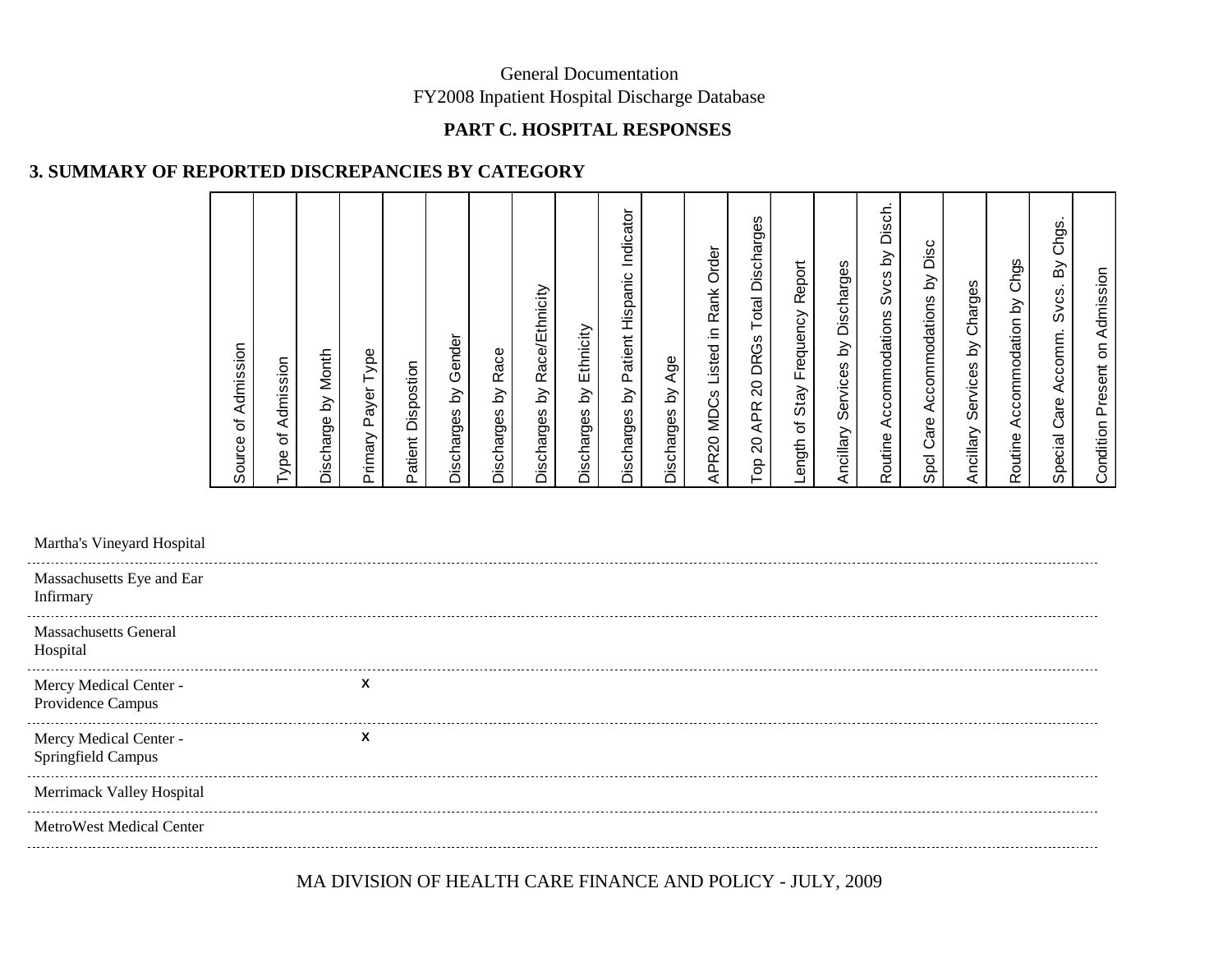## **PART C. HOSPITAL RESPONSES**

# **3. SUMMARY OF REPORTED DISCREPANCIES BY CATEGORY**

| Source of Admission                                                                    |
|----------------------------------------------------------------------------------------|
| Admission<br>Type of                                                                   |
| Discharge by Month                                                                     |
| Payer Type<br>Primary                                                                  |
| Dispostion<br>Patient                                                                  |
| Gender<br>Discharges by                                                                |
| Race<br>$\gtrsim$<br>Discharges                                                        |
| Race/Ethnicity<br>$\delta$<br>Discharges                                               |
| Ethnicity<br>$\gtrsim$<br>Discharges                                                   |
| Indicator<br>Patient Hispanic<br>$\gtrsim$<br>Discharges                               |
| Discharges by Age                                                                      |
| Order<br>Rank<br>Listed in<br><b>MDCs</b><br>APR20                                     |
| Discharges<br>Total<br><b>DRGs</b><br>$\overline{20}$<br><b>APR</b><br>$\Omega$<br>Top |
| Report<br>Frequency<br>Stay<br>৳<br>Length                                             |
| Ancillary Services by Discharges                                                       |
| Disch.<br>$\gtrsim$<br>Svcs<br>Accommodations<br>Routine                               |
| Disc<br>$\gtrsim$<br>Accommodations<br>Care.<br>Spci                                   |
| Charges<br>Σ<br>Services<br>Ancillary                                                  |
| Accommodation by Chgs<br>Routine                                                       |
| By Chgs<br>Svcs.<br>Care Accomm.<br>Special                                            |
| Admission<br>Condition Present on                                                      |

| Milford Regional Medical<br>Center |   |   |   |                                                          |   |  |
|------------------------------------|---|---|---|----------------------------------------------------------|---|--|
| <b>Milton Hospital</b>             |   |   |   |                                                          |   |  |
| <b>Morton Hospital</b>             |   |   |   |                                                          |   |  |
| Mount Auburn Hospital              |   | X |   |                                                          |   |  |
| Nantucket Cottage Hospital         |   |   |   |                                                          |   |  |
| Nashoba Valley Medical<br>Center   |   |   |   |                                                          |   |  |
| New England Baptist<br>Hospital    |   |   |   |                                                          |   |  |
| Newton Wellesley Hospital          | X | X | X | X                                                        | х |  |
|                                    |   |   |   | MA DIVICION OF HEAI TH CADE FINANCE AND DOLICY HH V 2000 |   |  |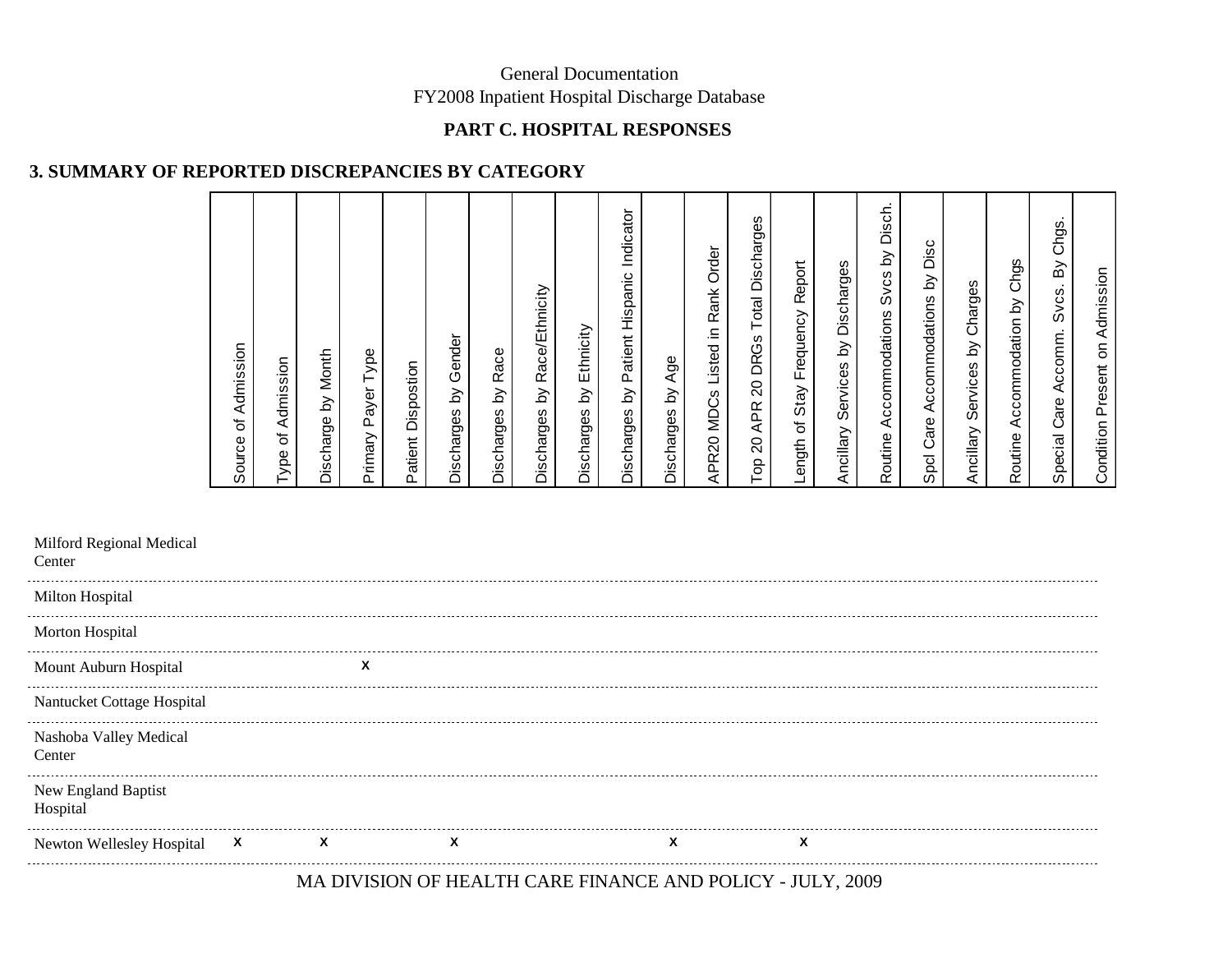## **PART C. HOSPITAL RESPONSES**

# **3. SUMMARY OF REPORTED DISCREPANCIES BY CATEGORY**

| Admission<br>Source of                                              |
|---------------------------------------------------------------------|
| Type of Admission                                                   |
| Discharge by Month                                                  |
| Payer Type<br>Primary                                               |
| Dispostion<br>Patient                                               |
| Gender<br>$\gtrsim$<br>Discharges                                   |
| Race<br>$\gtrsim$<br>Discharges                                     |
| Race/Ethnicity<br>$\gtrsim$<br>Discharges                           |
| Ethnicity<br>$\gtrsim$<br>Discharges                                |
| Indicator<br>Patient Hispanic<br>$\gtrsim$<br>Discharges            |
| Discharges by Age                                                   |
| Order<br>Rank<br>MDCs Listed in<br>APR20                            |
| <b>Total Discharges</b><br>20 DRGs<br><b>APR</b><br>$\Omega$<br>Гoр |
| Report<br>Frequency<br>Stay<br>$\mathcal{P}$<br>ength<br>┙          |
| Ancillary Services by Discharges                                    |
| by Disch.<br>Svcs<br>Routine Accommodations                         |
| Disc<br>Spcl Care Accommodations by                                 |
| Charges<br>$\gtrsim$<br>Services<br>Ancillary                       |
| Accommodation by Chgs<br>Routine                                    |
| By Chgs<br>Svcs.<br>Special Care Accomm.                            |
| Condition Present on Admission                                      |

| Noble Hospital                                |   |   |
|-----------------------------------------------|---|---|
| North Adams Regional<br>Hospital              |   |   |
| North Shore Medical<br>Center, Inc.           |   |   |
| Northeast Health Systems -<br>Beverly         |   |   |
| Northeast Health Systems -<br>Addison Gilbert |   |   |
| <b>Quincy Medical Center</b>                  |   |   |
| Saint Vincent Hospital                        | X | X |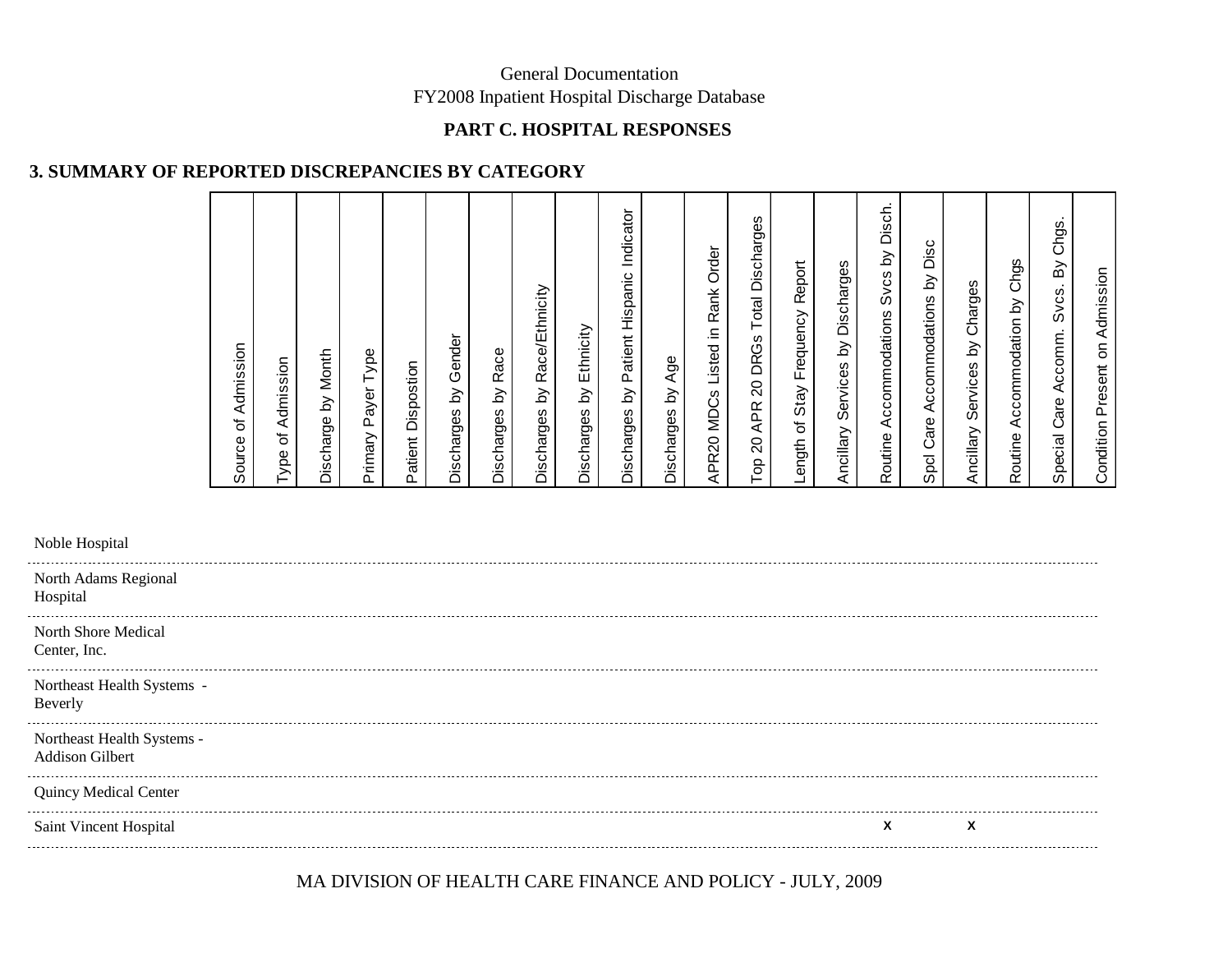## **PART C. HOSPITAL RESPONSES**

# **3. SUMMARY OF REPORTED DISCREPANCIES BY CATEGORY**

| Admission<br>Source of                                              |
|---------------------------------------------------------------------|
| Admission<br>$\overleftrightarrow{\circ}$<br>Type                   |
| Discharge by Month                                                  |
| Type<br>Payer<br>Primary                                            |
| Dispostion<br>Patient                                               |
| Gender<br>$\gtrsim$<br>Discharges                                   |
| Race<br>$\gtrsim$<br>Discharges                                     |
| Race/Ethnicity<br>$\gtrsim$<br>Discharges                           |
| Ethnicity<br>$\gtrsim$<br>Discharges                                |
| Indicator<br>Patient Hispanic<br>$\gtrsim$<br>Discharges            |
| Discharges by Age                                                   |
| Order<br>Rank<br>Listed in<br>APR20 MDCs                            |
| <b>Total Discharges</b><br>20 DRGs<br><b>APR</b><br>$\Omega$<br>Top |
| Report<br>Stay Frequency<br>$\mathcal{P}$<br>ength                  |
| Ancillary Services by Discharges                                    |
| by Disch.<br>Svcs<br>Accommodations<br>Routine                      |
| Disc<br>$\gtrsim$<br>Accommodations<br>Spcl Care                    |
| Charges<br>$\gtrsim$<br>Services<br>Ancillary                       |
| Accommodation by Chgs<br>Routine                                    |
| By Chgs<br>Svcs.<br>Accomm.<br>Care.<br>Special                     |
| Condition Present on Admission                                      |

Saints Memorial Medical

**Center** 

<u>. . . . . . . . . . .</u>

Signature Healthcare Brockton Hospital

South Shore Hospital

-----------------------

Southcoast Hospitals Group - Charlton Memorial Campus

Southcoast Hospitals Group - St. Luke's Campus

MA DIVISION OF HEALTH CARE FINANCE AND POLICY - JULY, 2009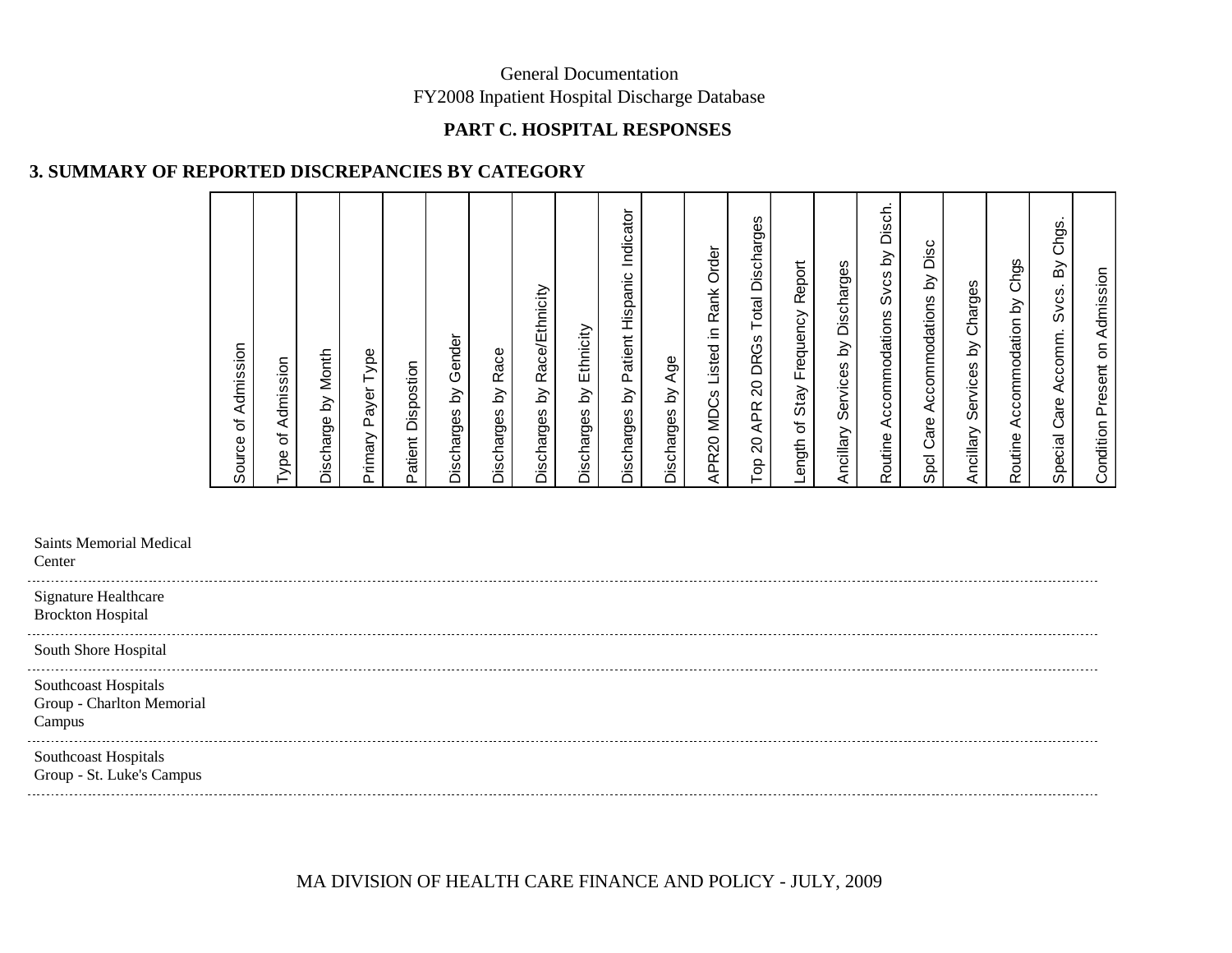## **PART C. HOSPITAL RESPONSES**

# **3. SUMMARY OF REPORTED DISCREPANCIES BY CATEGORY**

| Admission<br>Source of                                                                       |
|----------------------------------------------------------------------------------------------|
| Type of Admission                                                                            |
| Discharge by Month                                                                           |
| Payer Type<br>Primary                                                                        |
| Dispostion<br>Patient                                                                        |
| Discharges by Gender                                                                         |
| Race<br>$\gtrsim$<br>Discharges                                                              |
| Race/Ethnicity<br>$\gtrsim$<br>Discharges                                                    |
| Ethnicity<br>$\delta$<br>Discharges                                                          |
| Discharges by Patient Hispanic Indicator                                                     |
| Discharges by Age                                                                            |
| Order<br>Rank<br>Listed in<br><b>APR20 MDCs</b>                                              |
| Discharges<br>Total<br><b>DRGs</b><br>$\overline{20}$<br><b>APR</b><br>$\overline{c}$<br>Top |
| Report<br>Stay Frequency<br>$\mathbf{\tilde{o}}$<br>Length                                   |
| Services by Discharges<br>Ancillary                                                          |
| Disch.<br>$\delta$<br>Svcs<br>Accommodations<br>Routine                                      |
| Disc<br>$\gtrsim$<br>Accommodations<br>Care.<br>Spcl                                         |
| Charges<br>Δ<br>Services<br>Ancillary                                                        |
| Accommodation by Chgs<br>Routine                                                             |
| Chgs.<br>δ<br>Svcs.<br>Accomm.<br>Care.<br>Special                                           |
| Condition Present on Admission                                                               |

| Southcoast Hospitals<br>Group - Tobey Hospital<br>Campus |   |                 |   |   |    |              |              |              |              |              |          |              |              |              |              |   |    |   |   |   |   |
|----------------------------------------------------------|---|-----------------|---|---|----|--------------|--------------|--------------|--------------|--------------|----------|--------------|--------------|--------------|--------------|---|----|---|---|---|---|
| <b>Sturdy Memorial Hospital</b>                          |   |                 |   |   |    |              |              |              |              |              |          |              |              |              |              |   |    |   |   |   |   |
| <b>Tufts Medical Center</b>                              |   |                 |   |   |    |              |              |              |              |              |          |              |              |              |              |   |    |   |   |   | x |
| <b>UMass. Marlborough</b><br>Hospital                    | X | $\mathsf{x}$    | X | X | X  | X            | X            | X            | X            | X            | X        | X            | X            | X            | X            | X | x  | X | X | x | X |
| <b>UMass. Memorial Medical</b><br>Center                 |   |                 | χ |   |    | X            | X            | X            | $\mathsf{x}$ | X            | X        |              |              |              |              |   |    |   |   |   |   |
| <b>UMass. Wing Memorial</b><br>Hospital                  |   | $X$ $X$ $X$ $X$ |   |   | X. | $\mathsf{x}$ | $\mathsf{X}$ | $\mathsf{X}$ | $\mathsf{x}$ | $\mathsf{x}$ | <b>X</b> | $\mathsf{x}$ | $\mathsf{x}$ | $\mathsf{X}$ | $\mathsf{x}$ | X | X. | X | x | x | X |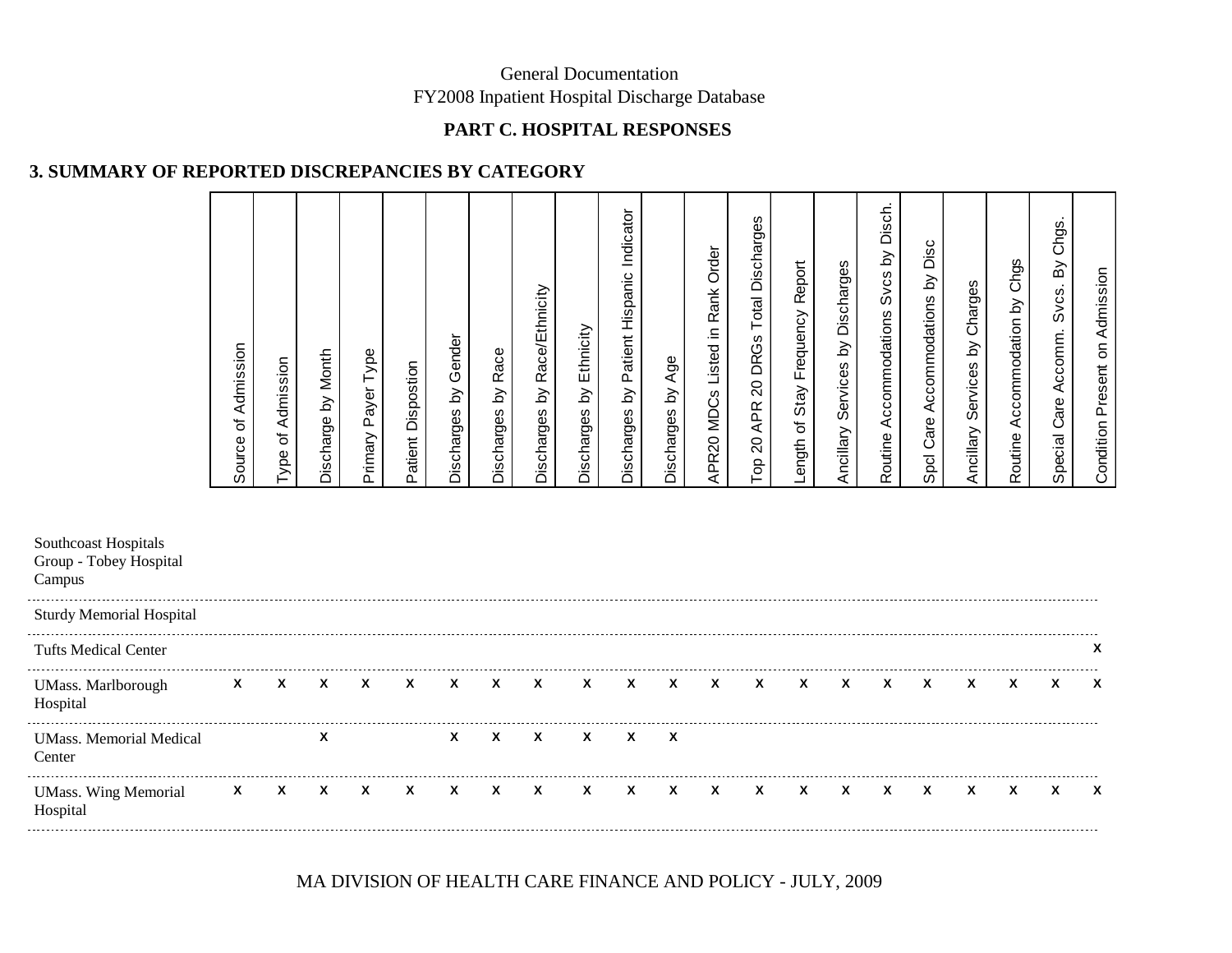#### **PART C. HOSPITAL RESPONSES**

#### **3. SUMMARY OF REPORTED DISCREPANCIES BY CATEGORY**

| Admission<br>Source of                                              |
|---------------------------------------------------------------------|
| Type of Admission                                                   |
| Discharge by Month                                                  |
| Type<br>Payer<br>Primary                                            |
| Dispostion<br>Patient                                               |
| Discharges by Gender                                                |
| Race<br>$\gtrsim$<br>Discharges                                     |
| Race/Ethnicity<br>$\gtrsim$<br>Discharges                           |
| Ethnicity<br>$\gtrsim$<br>Discharges                                |
| Indicator<br>Patient Hispanic<br>$\gtrsim$<br>Discharges            |
| Age<br>Discharges by                                                |
| Order<br>Rank<br>Listed in<br>APR20 MDCs                            |
| <b>Total Discharges</b><br>20 DRGs<br><b>APR</b><br>$\Omega$<br>Top |
| Report<br>Frequency<br>Stay<br>ength of                             |
| Ancillary Services by Discharges                                    |
| by Disch.<br>Svcs<br>Accommodations<br>Routine                      |
| Disc<br>$\gtrsim$<br>Spcl Care Accommodations                       |
| by Charges<br>Services<br>Ancillary                                 |
| Accommodation by Chgs<br>Routine                                    |
| By Chgs<br>Svcs.<br>Accomm.<br>Care<br>Special                      |
| Condition Present on Admission                                      |

Winchester Hospital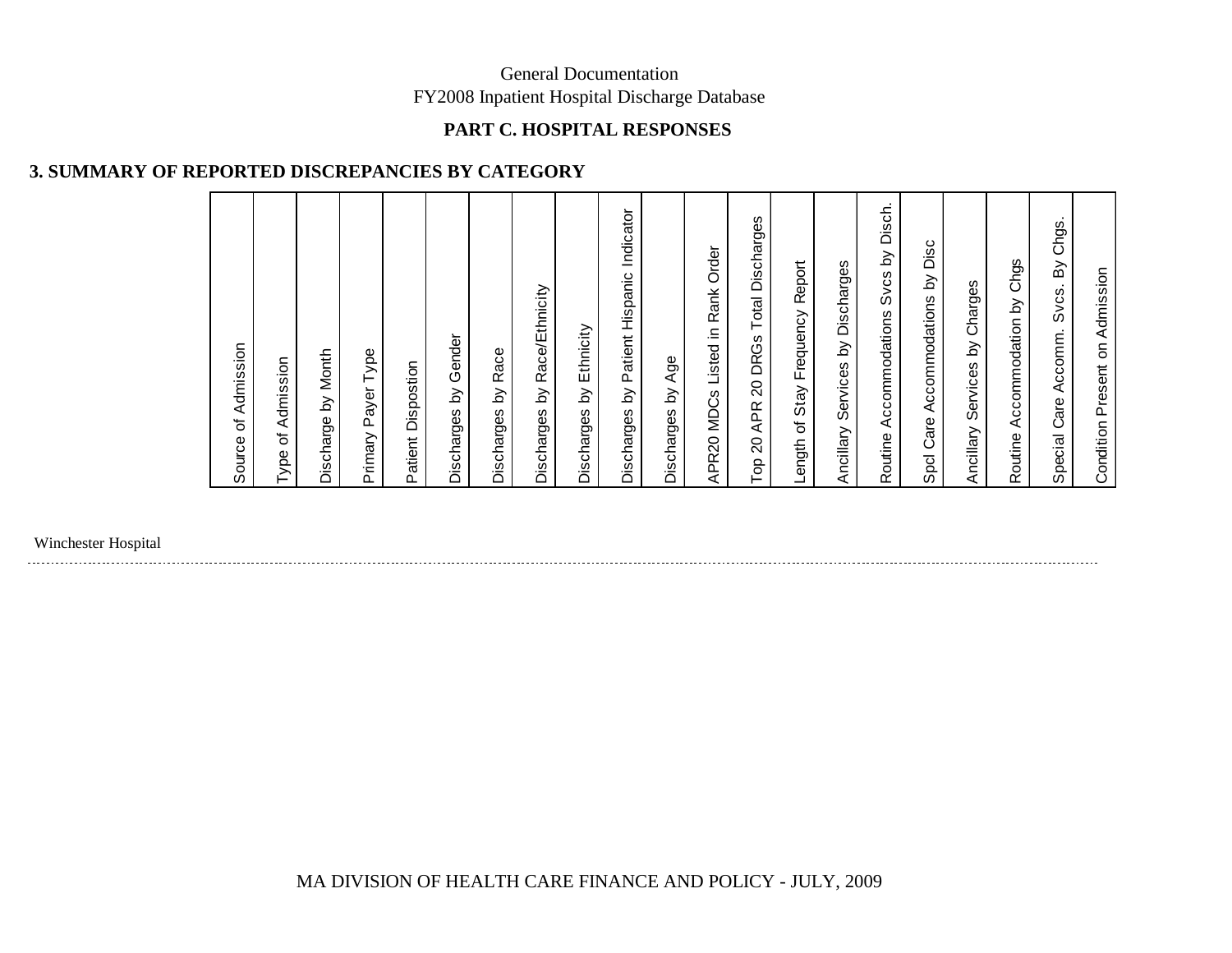## **PART C. HOSPITAL RESPONSES**

# **5. INDIVIDUAL HOSPITAL DISCREPANCY DOCUMENTATION**

#### **Beth Israel Deaconess Medical Center**

It should be noted that over the next several weeks BIDMC will be resubmitting the FY08 quarterly file to include all codes necessary to accurately group the patient into the appropriate APR DRG.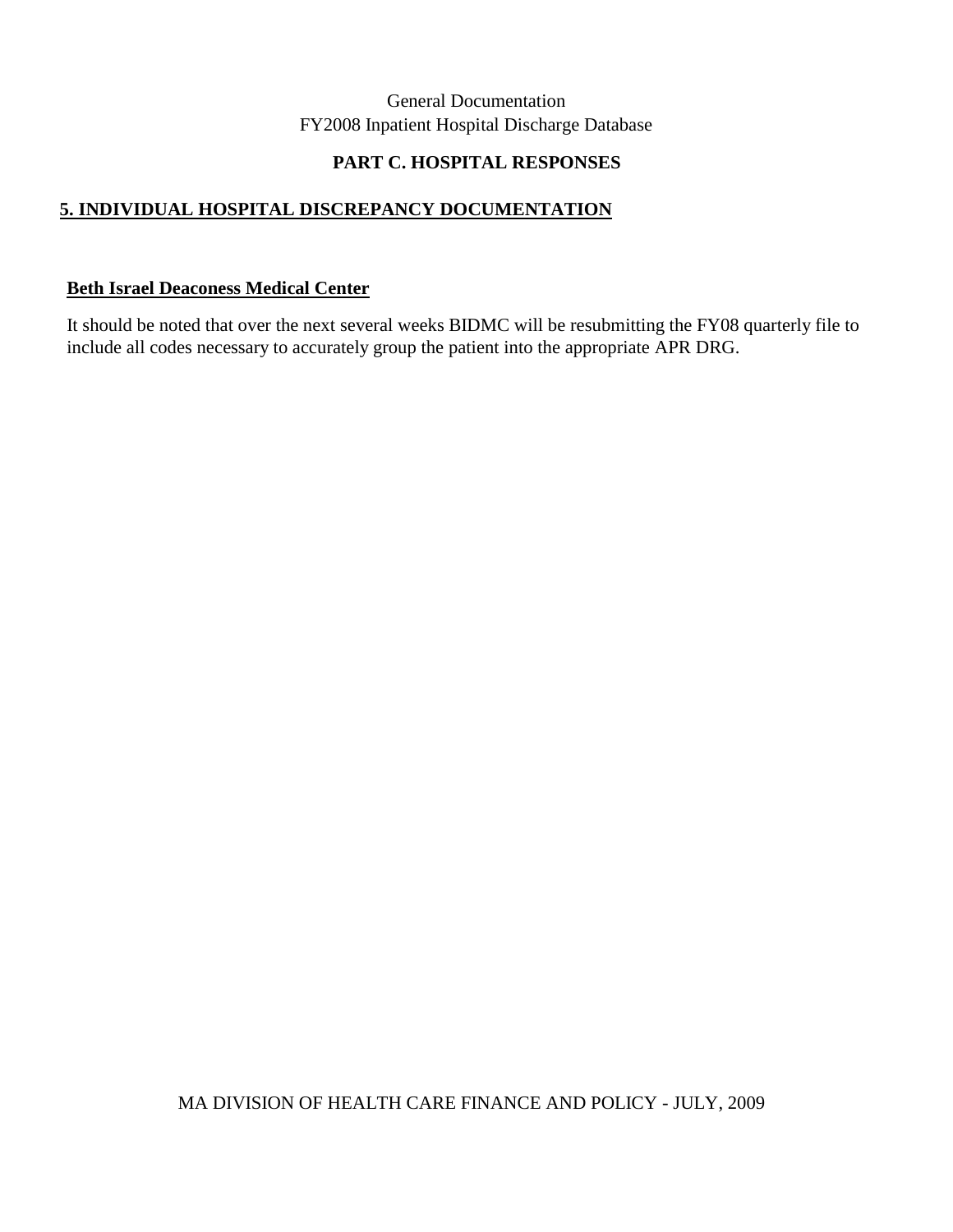# **PART C. HOSPITAL RESPONSES**

## **5. INDIVIDUAL HOSPITAL DISCREPANCY DOCUMENTATION**

#### **Boston Medical Center**

The hospital has resubmitted; verification response will be forthcoming when the data on our end has been refreshed.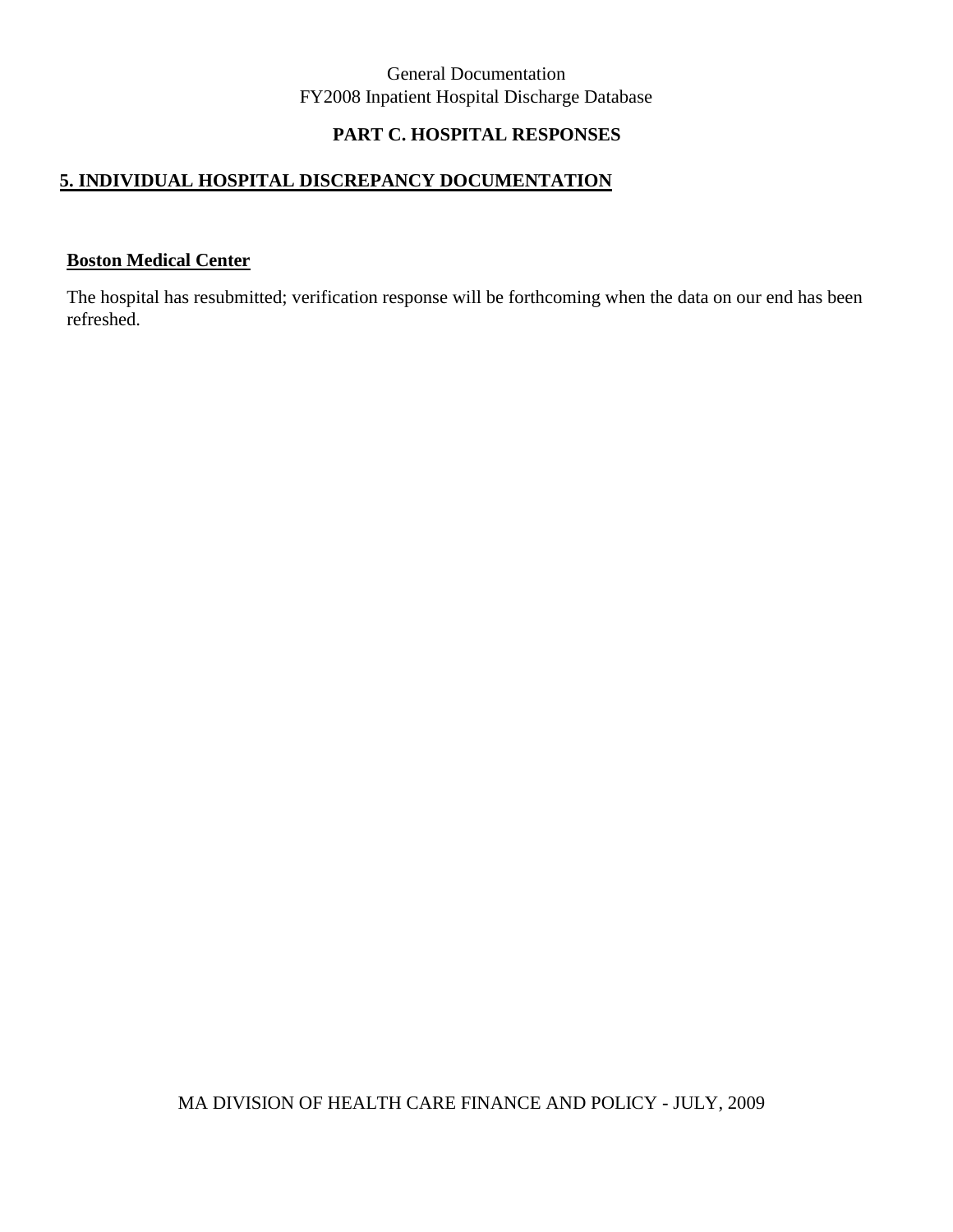# **PART C. HOSPITAL RESPONSES**

## **5. INDIVIDUAL HOSPITAL DISCREPANCY DOCUMENTATION**

#### **Cambridge Health Alliance**

The hospital is researching. It believes that dishcharges by month is understated by approximately 6%.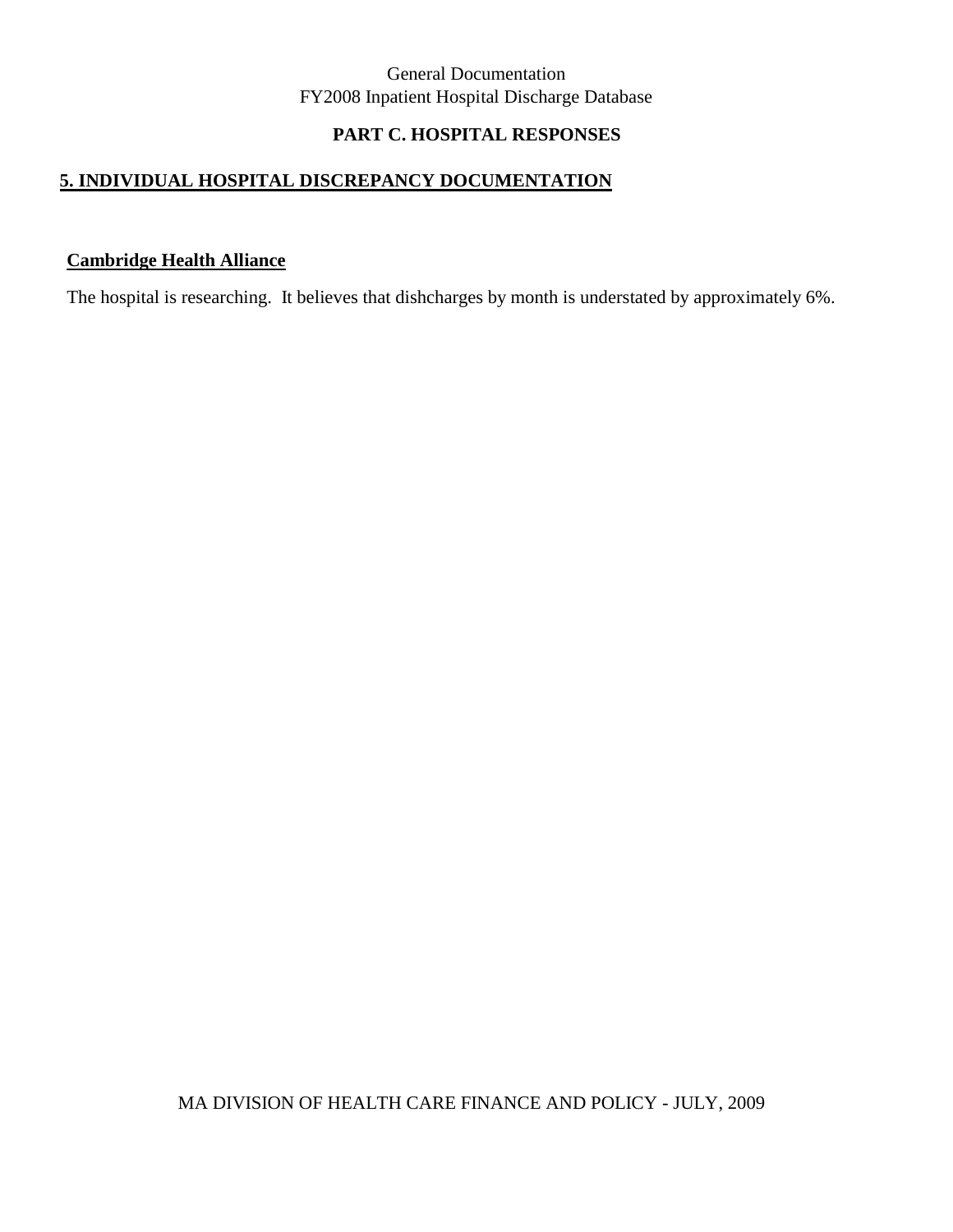# **PART C. HOSPITAL RESPONSES**

## **5. INDIVIDUAL HOSPITAL DISCREPANCY DOCUMENTATION**

## **Cambridge Health Alliance - Somerville Campus**

The hospital is researching. It believes that dishcharges by month is understated by approximately 6%.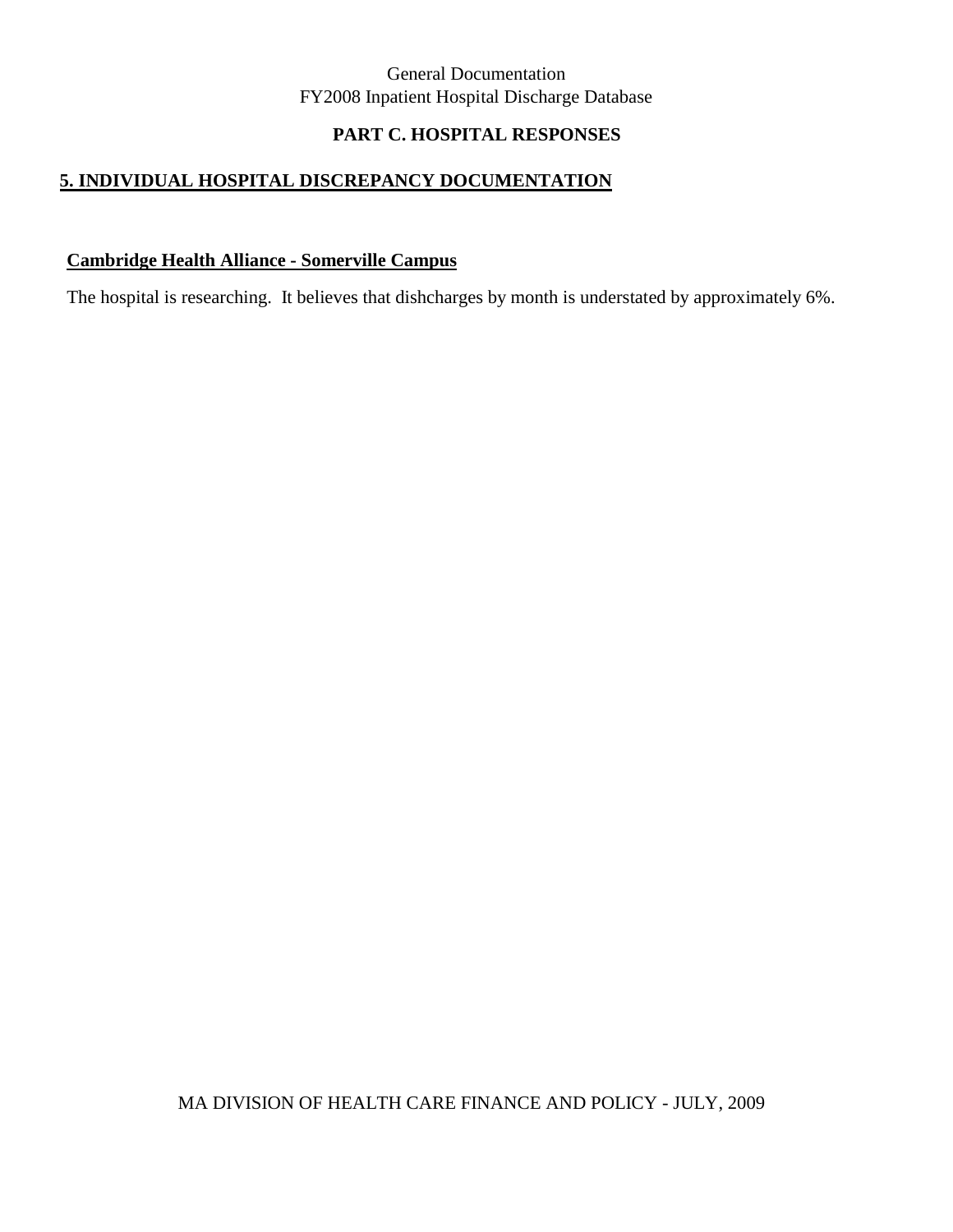# **PART C. HOSPITAL RESPONSES**

## **5. INDIVIDUAL HOSPITAL DISCREPANCY DOCUMENTATION**

## **Cambridge Health Alliance - Whidden Memorial**

The hospital is researching. It believes that dishcharges by month is understated by approximately 6%.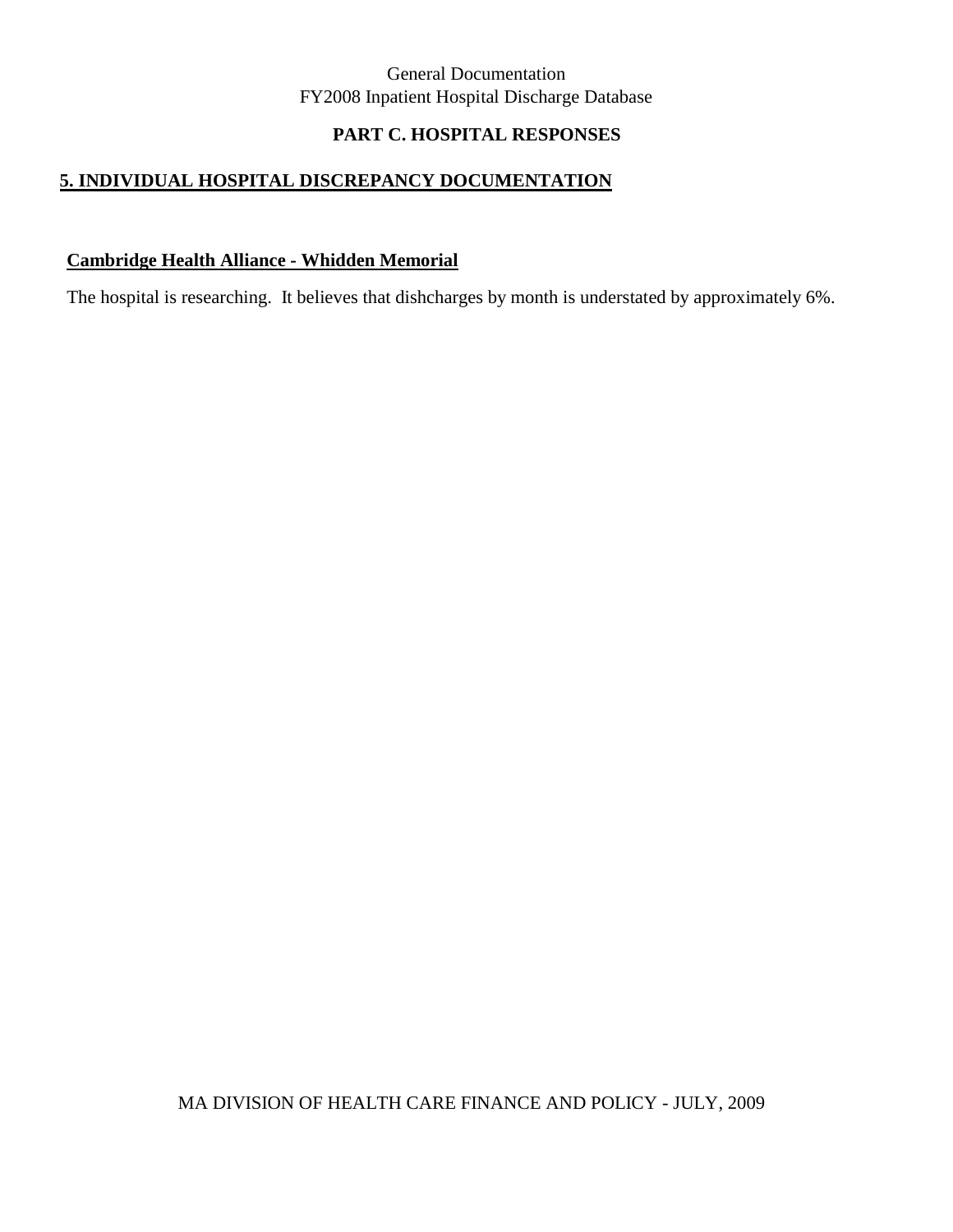## **PART C. HOSPITAL RESPONSES**

## **5. INDIVIDUAL HOSPITAL DISCREPANCY DOCUMENTATION**

#### **Caritas Holy Family Hospital and Medical Center**

The hospital has resubmitted Q3 to fix issues with newborns affecting Reports 001 and 002. Twenty-six newborns were not coded correctly. Regarding Report 004, "Q" Commonwealth Care was not labeled. For the year, the hospital had 155 patients.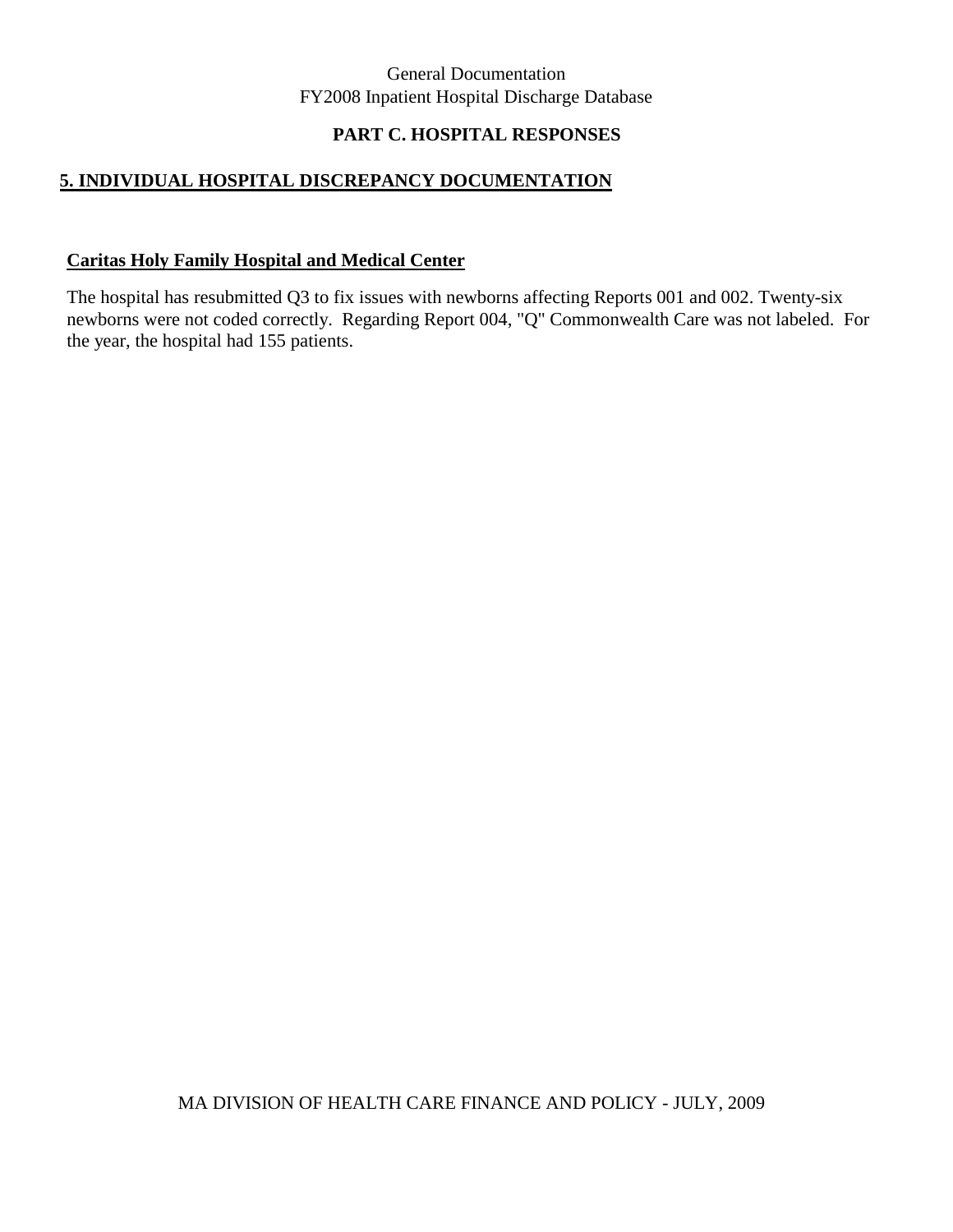#### **PART C. HOSPITAL RESPONSES**

#### **5. INDIVIDUAL HOSPITAL DISCREPANCY DOCUMENTATION**

#### **Caritas Norwood Hospital**

The hospital stated that on Report 001, Source of Admission, the "Y" was not labeled. For the year, the hospital had 7 patients. Regarding Report 004, "Q" Commonwealth Care was not labeled. For the year, the hospital had 112 patients.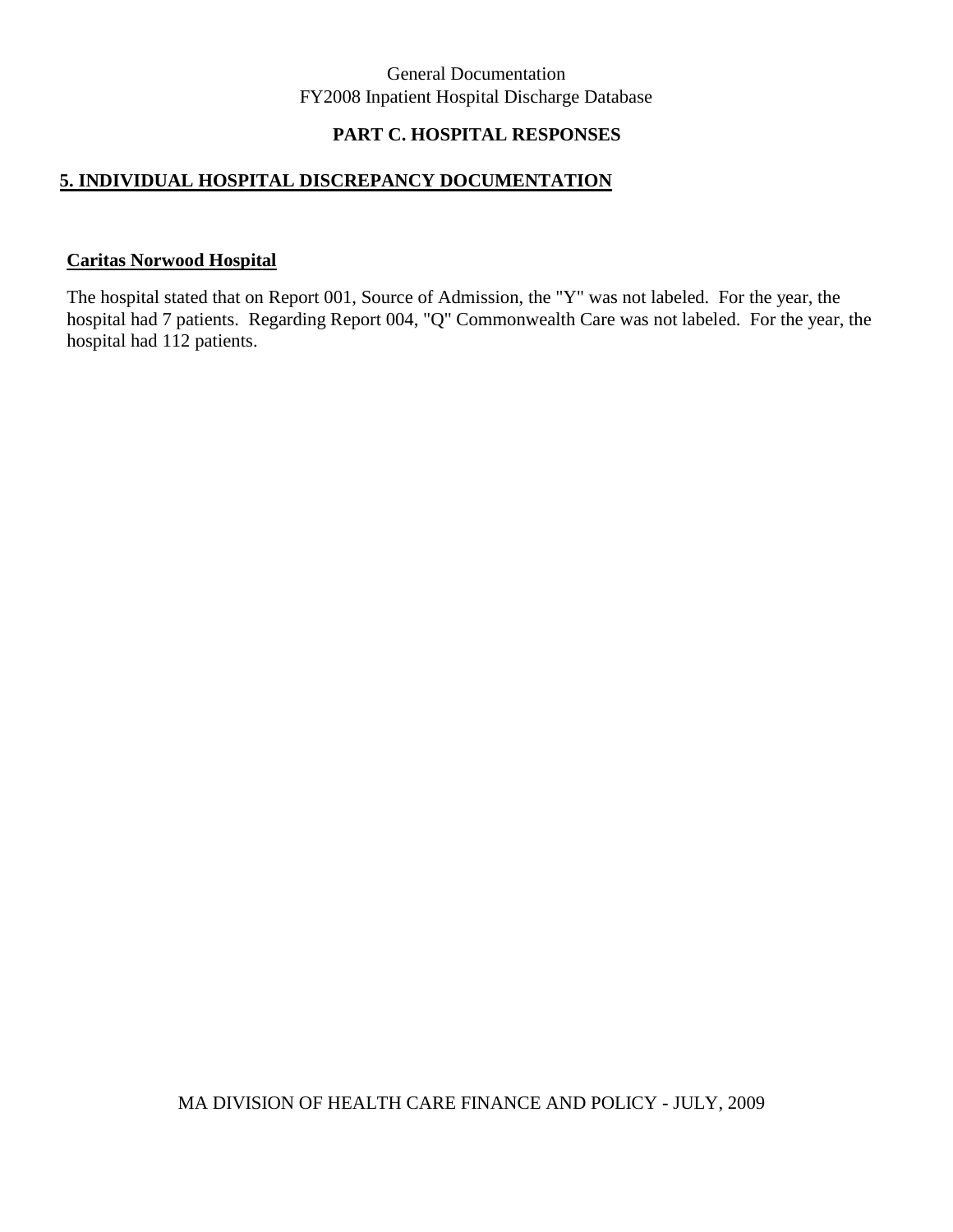## **PART C. HOSPITAL RESPONSES**

#### **5. INDIVIDUAL HOSPITAL DISCREPANCY DOCUMENTATION**

#### **Caritas St. Anne's Hospital**

The hospital stated the following:

Saint Anne's Hospital – FY08 Inpatient Validation

015 – Ancillary Services by Discharges

018 – Ancillary Services by Charges

We had a large amount of observation charges (category 762) applied after the submissions were sent. The difference for 762 is off by \$124,489 and 33 units.

We have \$124,489 and 33 units more now then what was originally submitted.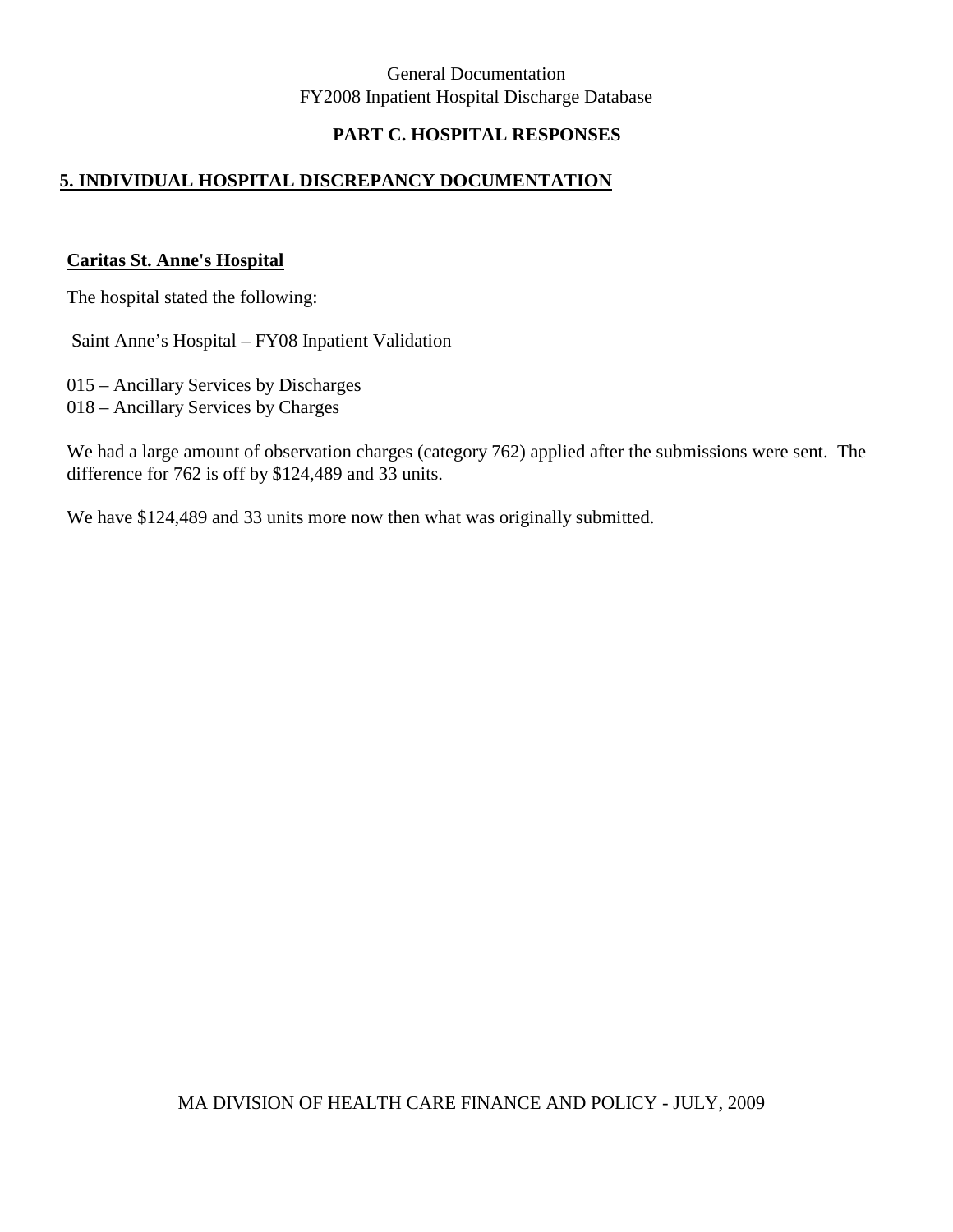## **PART C. HOSPITAL RESPONSES**

#### **5. INDIVIDUAL HOSPITAL DISCREPANCY DOCUMENTATION**

#### **Faulkner Hospital**

Due to a conversion to a new billing system in May 2008 and the ensuing difficulties in merging the 3rd quarter data, Faulkner Hospital has only successfully submitted 3 quarters of FY08 data. We are actively working on this problem.

Some of the profile reports contain 2 quarters data;some 3 quarters, i.e. #19 has 2 quarters, #20 has 3. Other unexplainable differences include:

 #005 patient disposition: the unlabelled category with 3912 discharges for 2 quarters summarized is actually represents the discharges home. Other restatements would include 663 HHC discharges ,235 other short term hospital ,174 SNF and 106 AMA.

#004 primary payer type: 837 invalid all in the 4th quarter(3 quarters summarized):

 Restatements would include 617 in medicare managed care.792 in BC managed care,546 in HMO #011 discharges by age :restatement to 182 15-24

> 1038 25-44 2139 45-64 2804 65+

The gender split(#006),the top 20 discharges(#013) and the length of stay(#014) are proportionately correct as are #001 and #002.The total ancillary charges(#018) for the 3 quarters is reasonable.

In summary ,the Faulkner Hospital cannot agree that the data is accurate and complete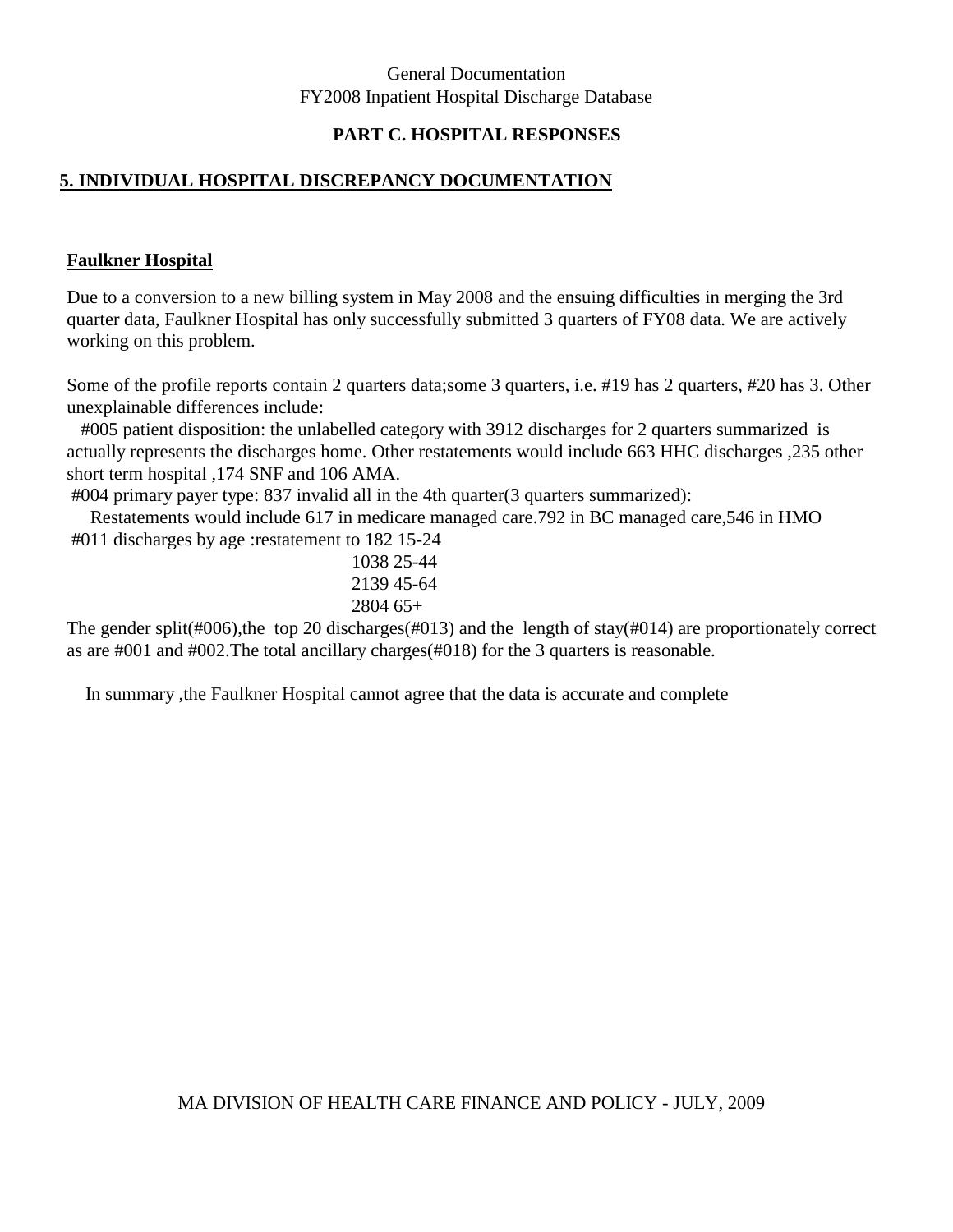## **PART C. HOSPITAL RESPONSES**

# **5. INDIVIDUAL HOSPITAL DISCREPANCY DOCUMENTATION**

#### **Lawrence General Hospital**

The hospital reported minor variations in Reports 001, 002, and 005. Regarding Report 021, the hospital stated that the "Not Reported" category pertains to exempt diagnoses.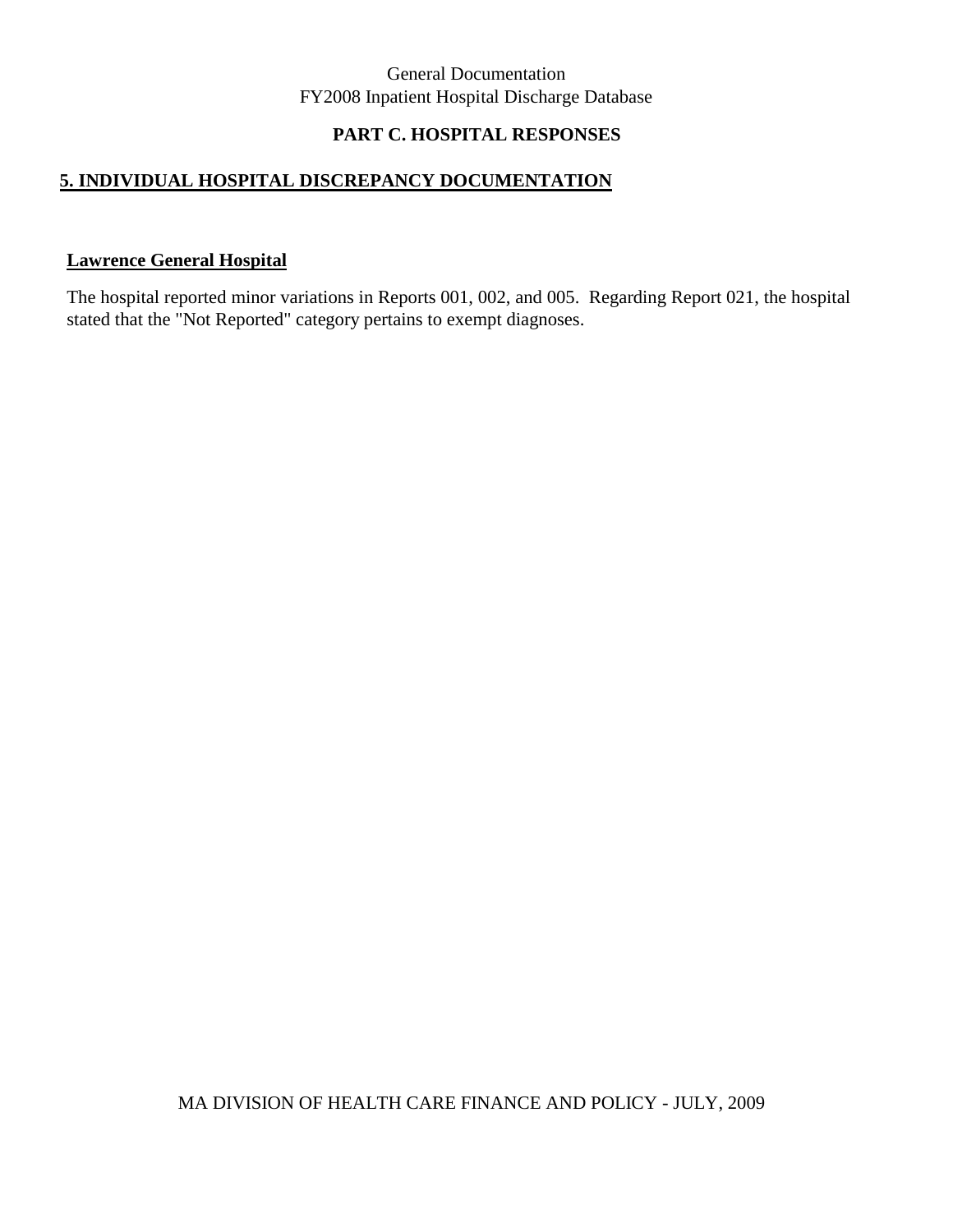## **PART C. HOSPITAL RESPONSES**

### **5. INDIVIDUAL HOSPITAL DISCREPANCY DOCUMENTATION**

#### **Massachusetts Eye and Ear Infirmary**

The hospital has resubmitted; verification response will be forthcoming when the data on our end has been refreshed.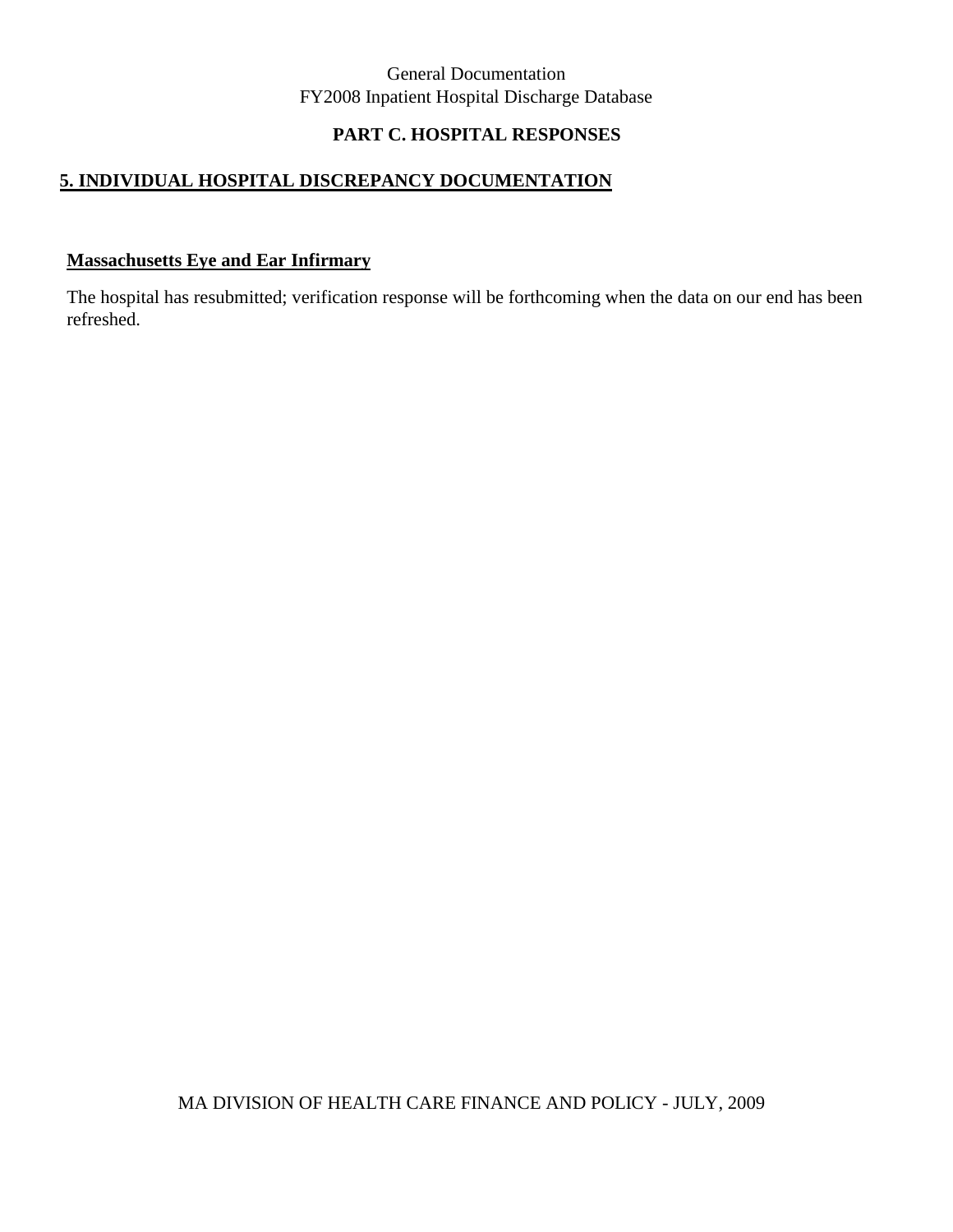## **PART C. HOSPITAL RESPONSES**

## **5. INDIVIDUAL HOSPITAL DISCREPANCY DOCUMENTATION**

## **Mercy Medical Center - Providence Campus**

The hospital reported no further details.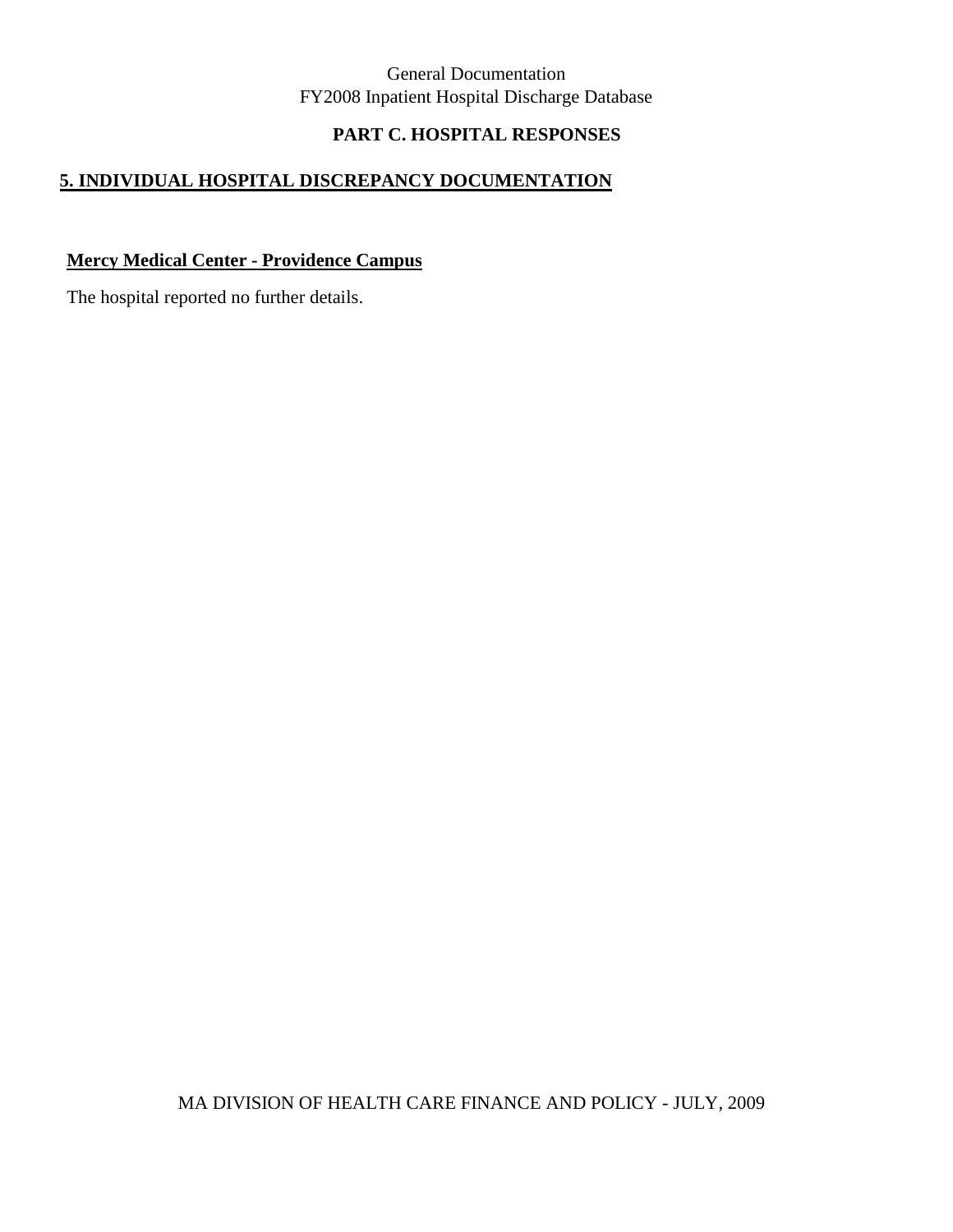## **PART C. HOSPITAL RESPONSES**

## **5. INDIVIDUAL HOSPITAL DISCREPANCY DOCUMENTATION**

## **Mercy Medical Center - Springfield Campus**

The hospital reported no further details.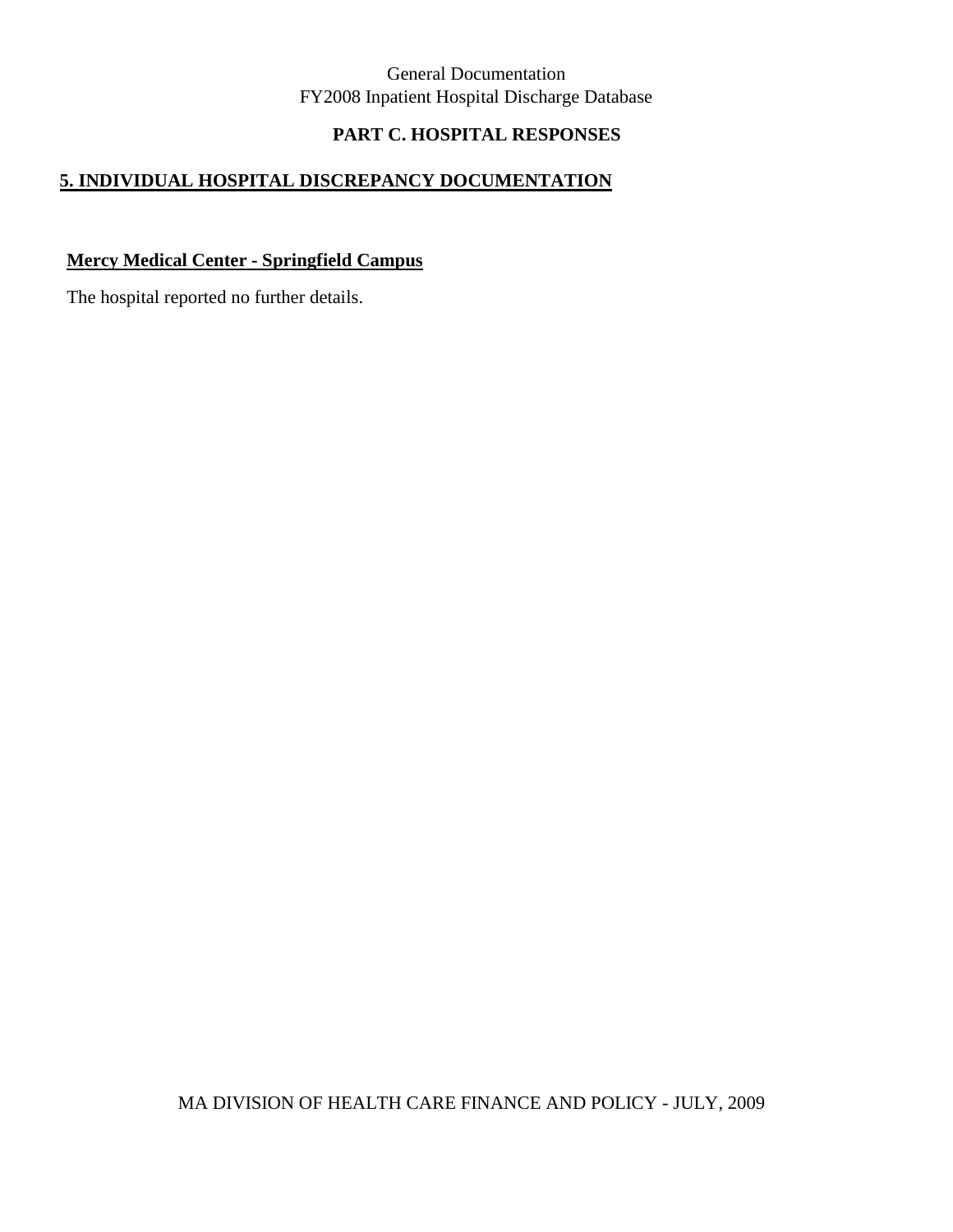## **PART C. HOSPITAL RESPONSES**

## **5. INDIVIDUAL HOSPITAL DISCREPANCY DOCUMENTATION**

#### **Mount Auburn Hospital**

The hospital stated the following comment:

"I have reviewed the inpatient verification report for FY 2008 for Mount Auburn Hospital. I have the ususal problems with verifying ethnicity, but the primary race is correct, and most of the report seems fine, with the following exception.

There is one small problem I noticed with the way we have to choose our grouper. We have created a C-24 financial class to indicate which commercials needs to be grouped using V24. The two commercial insurances, Cigna and Aetna, both map to the right insurance codes, and are linked to C-24 as financial class. C-24 maps to 7 (Commercial). They are showing on your report as invalid. There are 10 patients who fall into this category. We needed to create this financial class so we would map to the correct grouper. I'm not sure why they were not recognized, since the values we pass to you are valid. It is only on review of the verification report that I found this.

There are also 43 Commonwealth Connector patients who do not have a payer type. They seem to also be correctly mapped."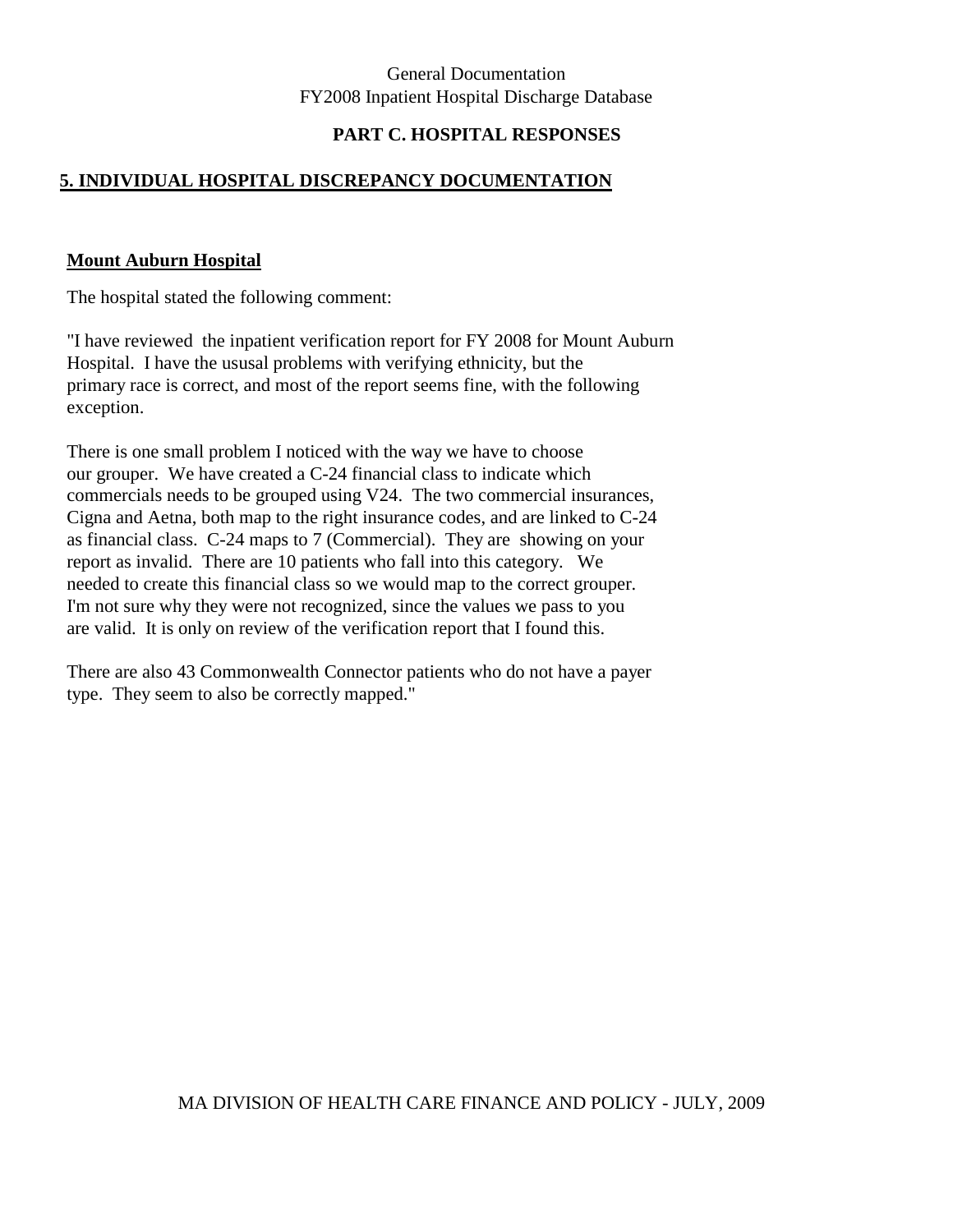# **PART C. HOSPITAL RESPONSES**

## **5. INDIVIDUAL HOSPITAL DISCREPANCY DOCUMENTATION**

#### **Nantucket Cottage Hospital**

The Division has not received a verification response form from the hospital.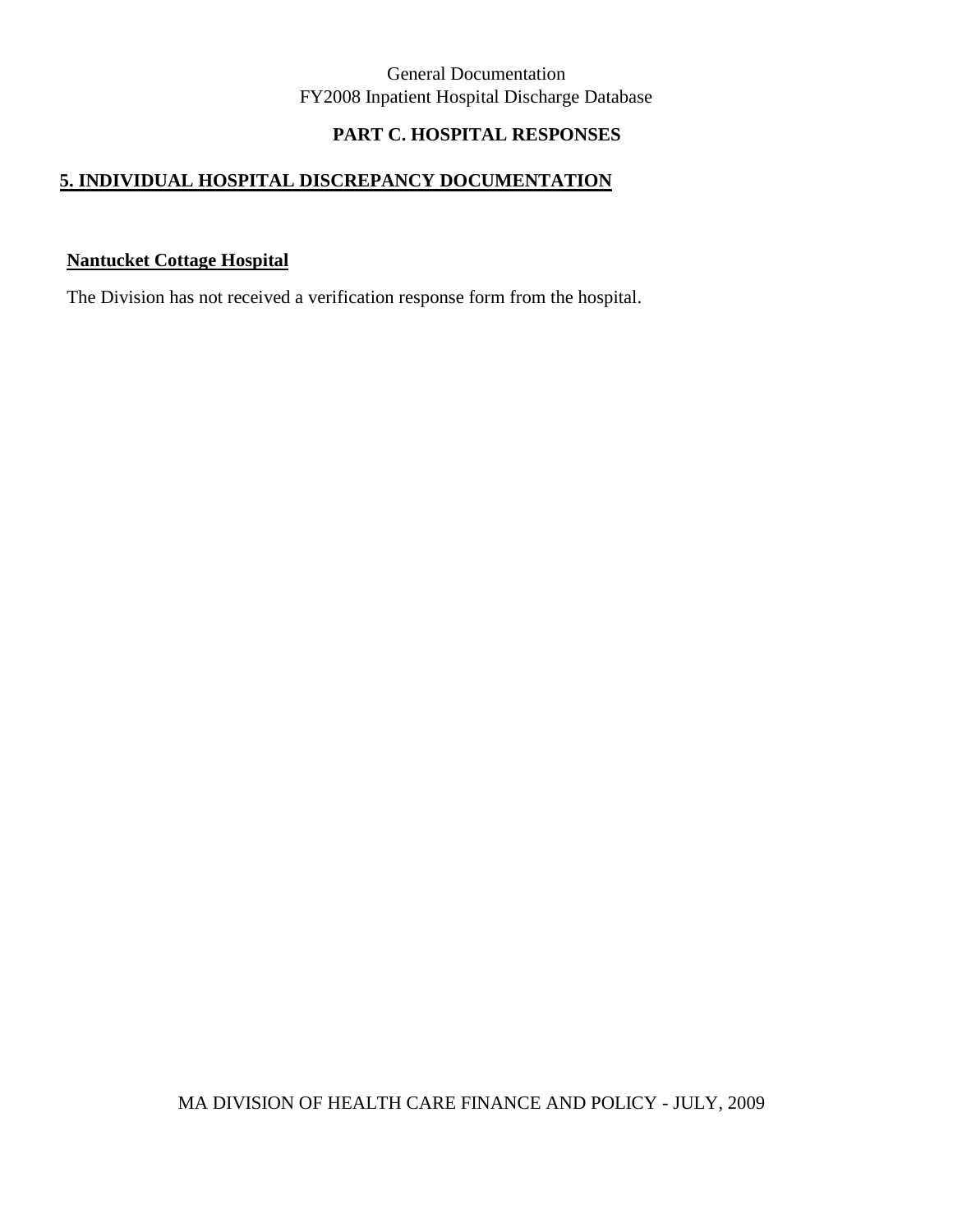# **PART C. HOSPITAL RESPONSES**

## **5. INDIVIDUAL HOSPITAL DISCREPANCY DOCUMENTATION**

#### **Newton Wellesley Hospital**

The variance reported by the hospital is negligible.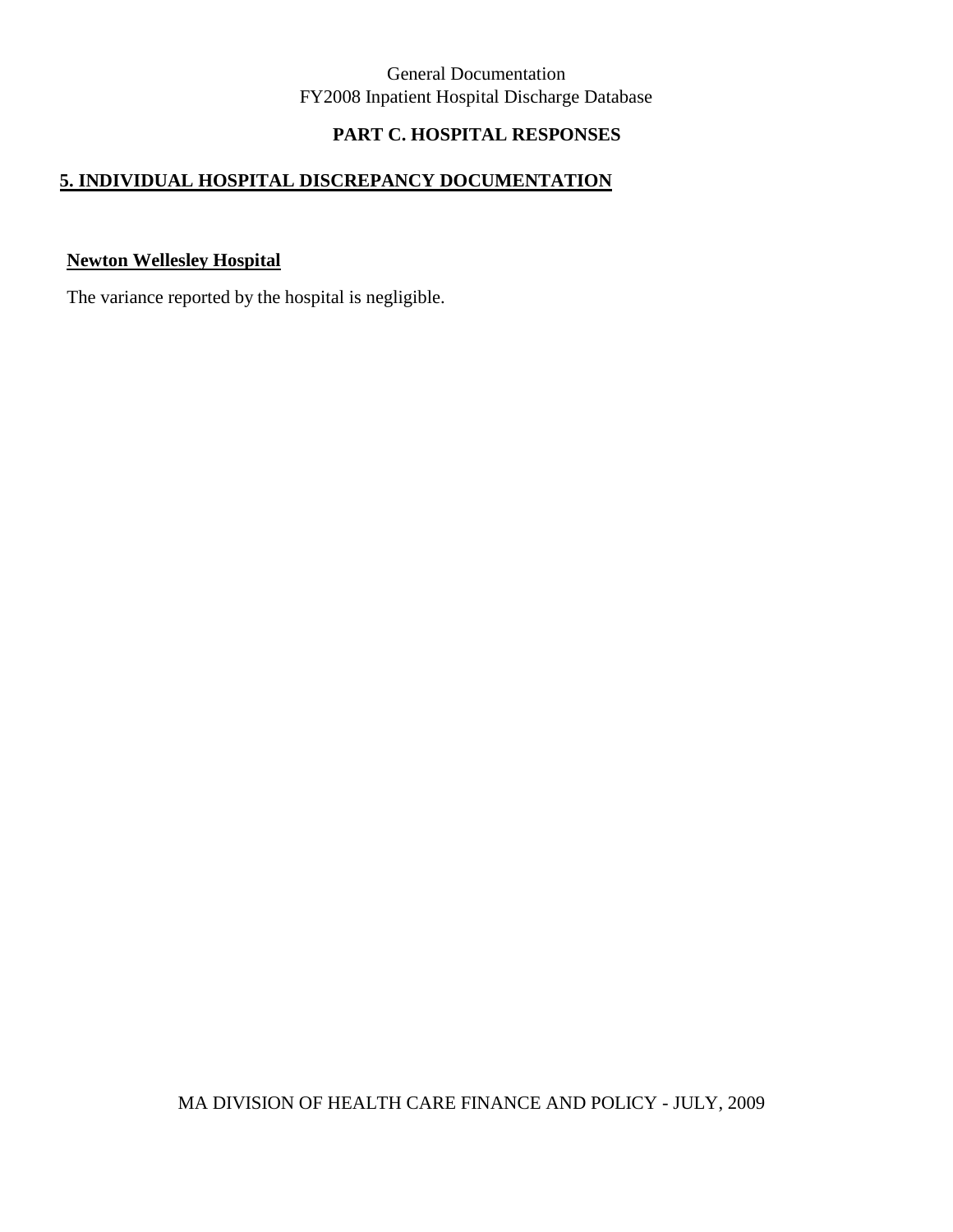# **PART C. HOSPITAL RESPONSES**

## **5. INDIVIDUAL HOSPITAL DISCREPANCY DOCUMENTATION**

# **Saint Vincent Hospital**

The hospital reported no further details.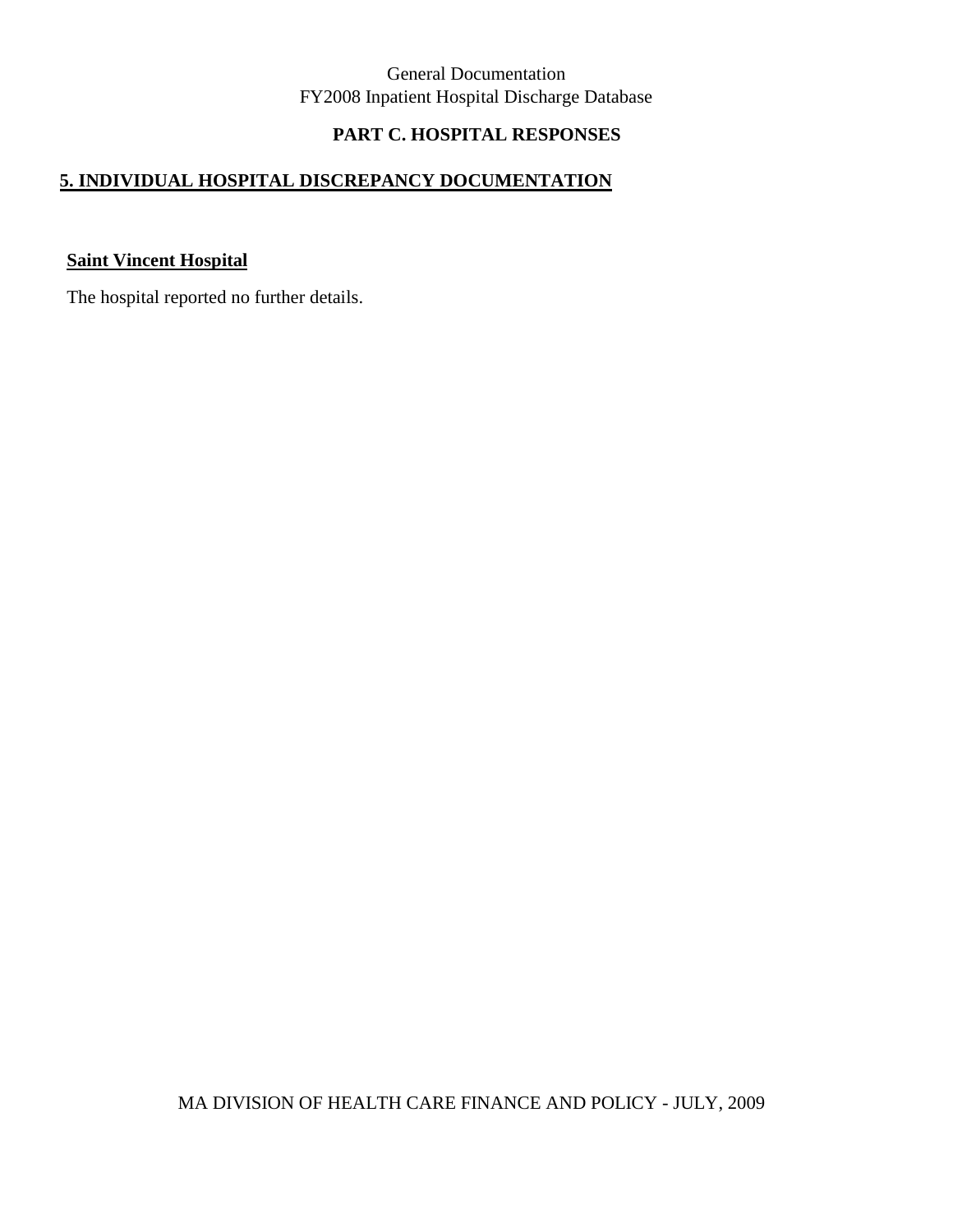# **PART C. HOSPITAL RESPONSES**

#### **5. INDIVIDUAL HOSPITAL DISCREPANCY DOCUMENTATION**

## **Tufts Medical Center**

The hospital stated that they are still trying to verify.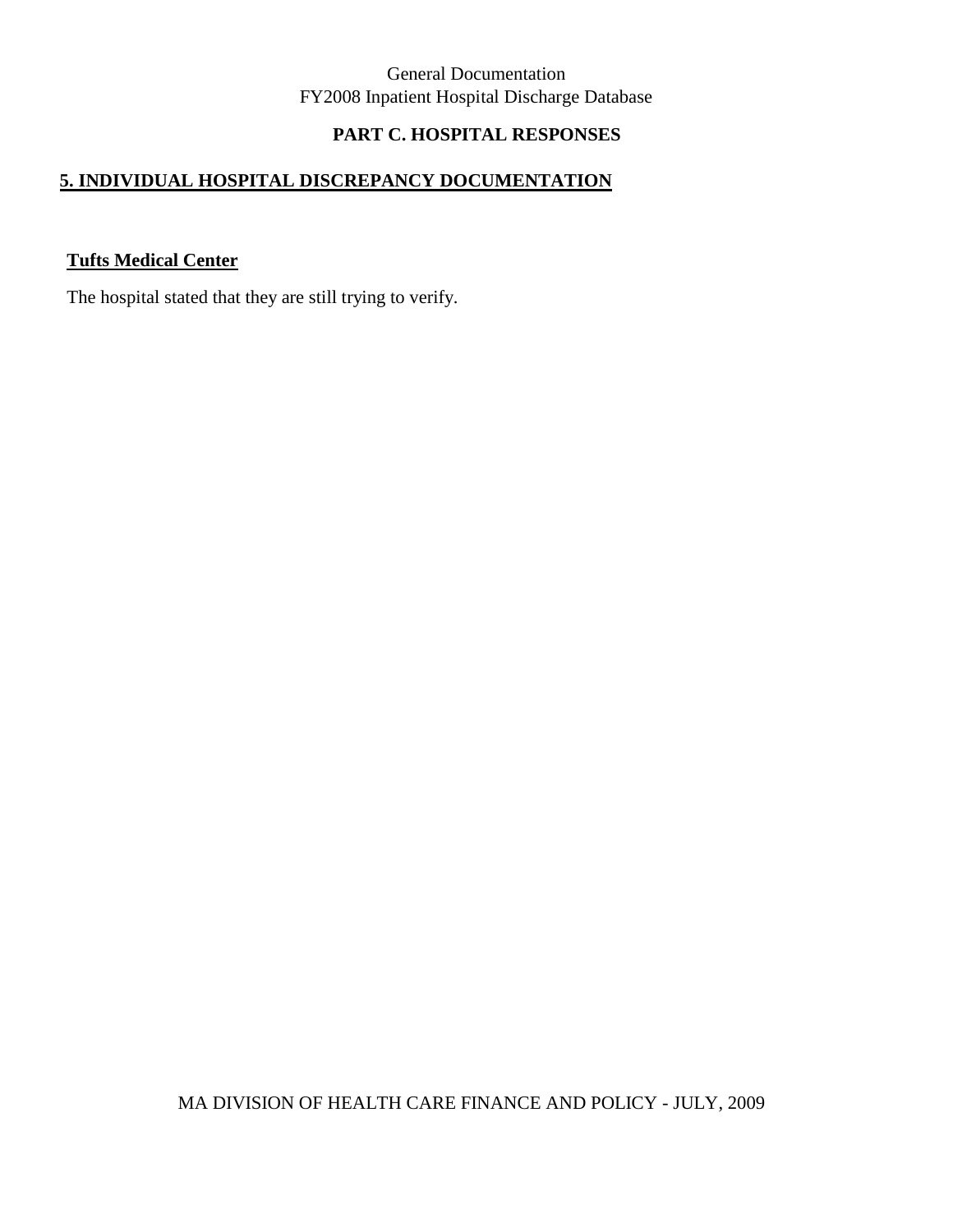## **PART C. HOSPITAL RESPONSES**

## **5. INDIVIDUAL HOSPITAL DISCREPANCY DOCUMENTATION**

#### **UMass. Marlborough Hospital**

The hospital stated that there are discrepancies in total discharges - apparently related to system error being investigated with Meditech.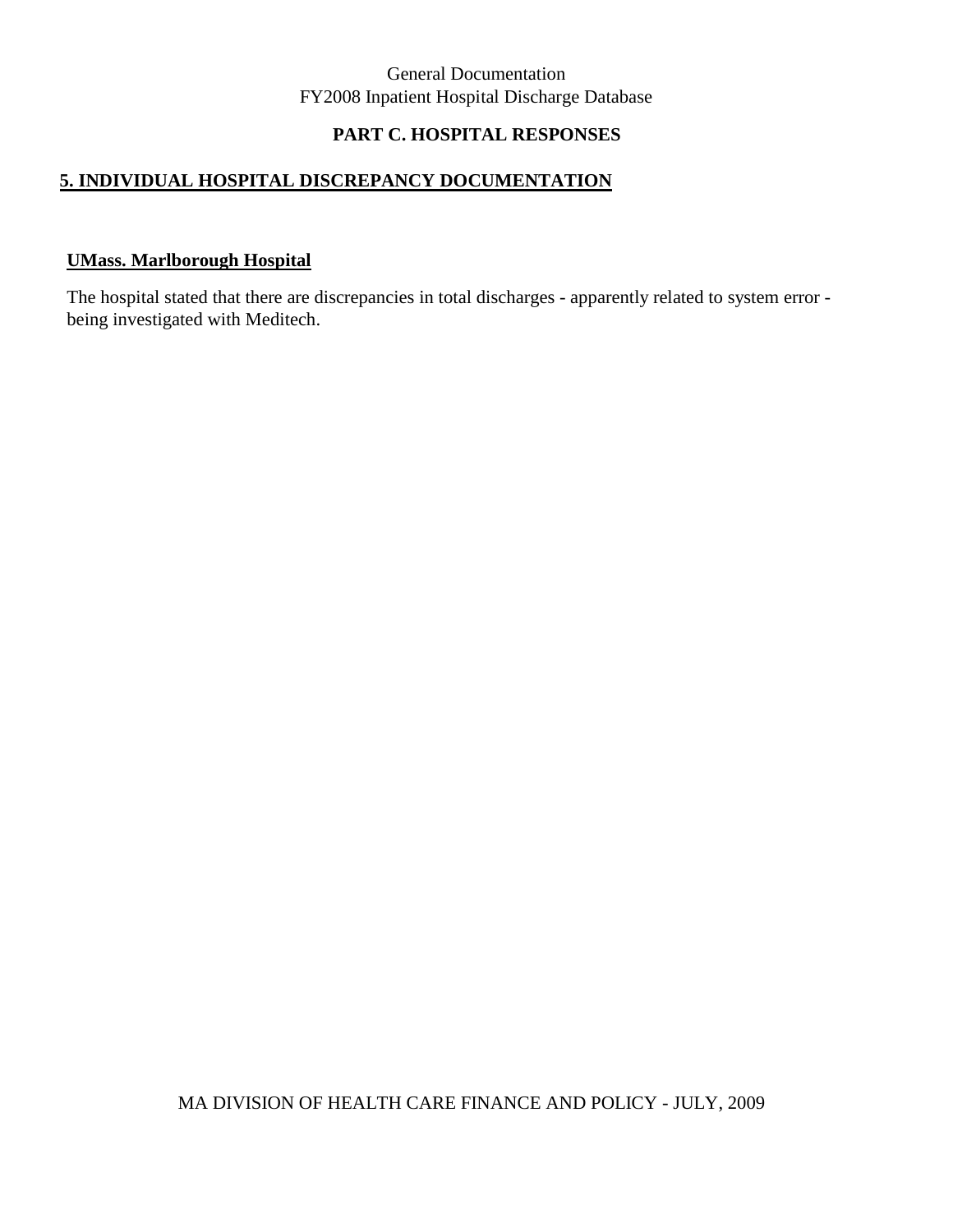## **PART C. HOSPITAL RESPONSES**

## **5. INDIVIDUAL HOSPITAL DISCREPANCY DOCUMENTATION**

#### **UMass. Memorial Medical Center**

The hospital stated that there are discrepancies in total discharges - apparently related to system error being investigated with Meditech.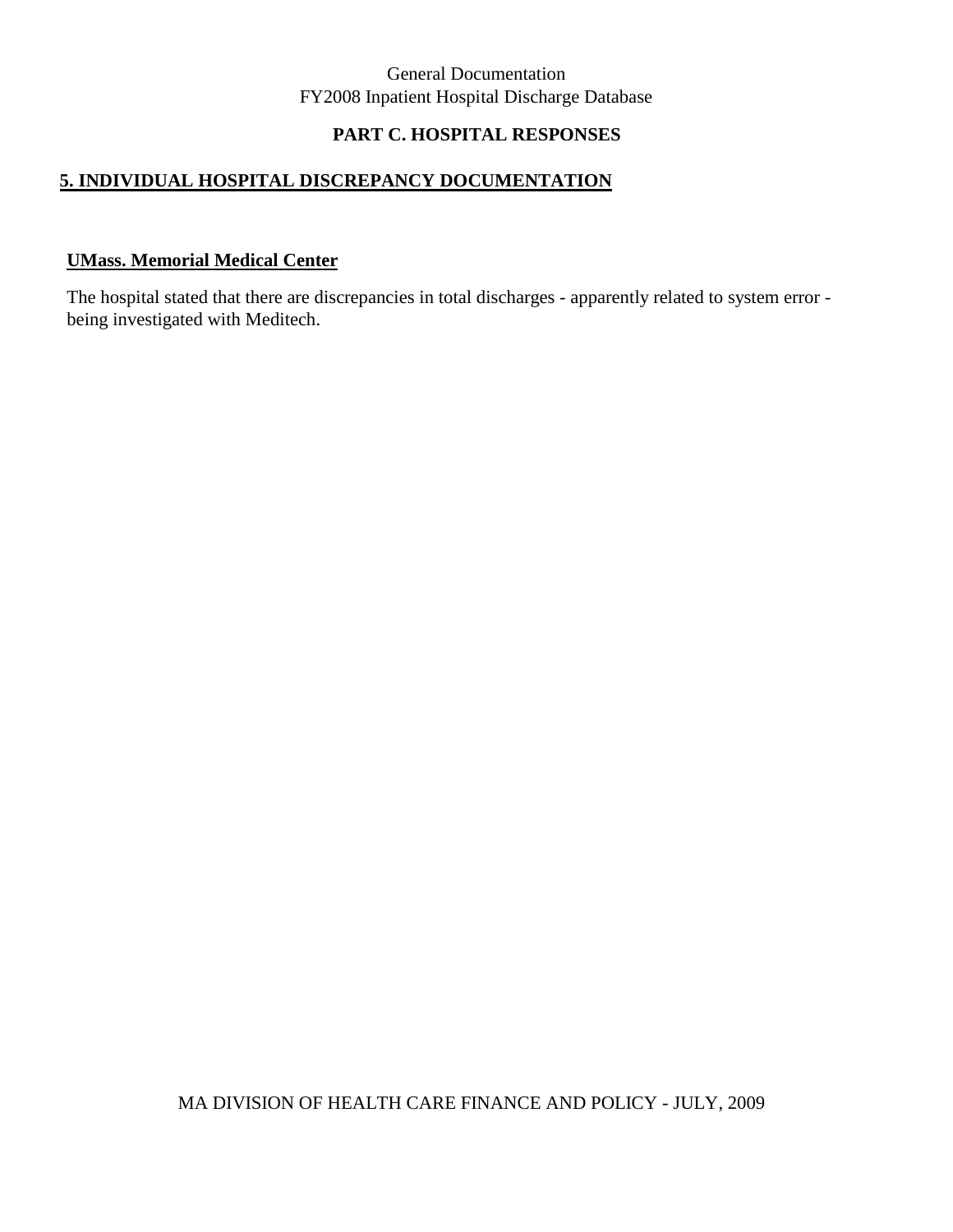### **PART C. HOSPITAL RESPONSES**

#### **5. INDIVIDUAL HOSPITAL DISCREPANCY DOCUMENTATION**

#### **UMass. Wing Memorial Hospital**

The hospital stated the following comment:

In reviewing the data submitted to the Division and the data in our patient accounting system, there appears to be 193 discharge discrepancies. They have reconciled the items, please see below. It is apparent that during the submission there was an oversight on the reconciling of the submission and of the data in our patient accounting system. Having identified this oversight, they have put corrective action in place.

|      |     |     | Qtr 1 Qtr 2 Qtr 3 Qtr 4 | 2008 Totals                                             |
|------|-----|-----|-------------------------|---------------------------------------------------------|
| 694  | 758 | 734 |                         | 752 2938Hosp Discharges Per Statistics for Patient Days |
| -643 | 689 |     |                         |                                                         |
|      |     |     | $0 \t -14 \t 5 \t 0$    |                                                         |
|      |     |     |                         |                                                         |
|      |     |     |                         |                                                         |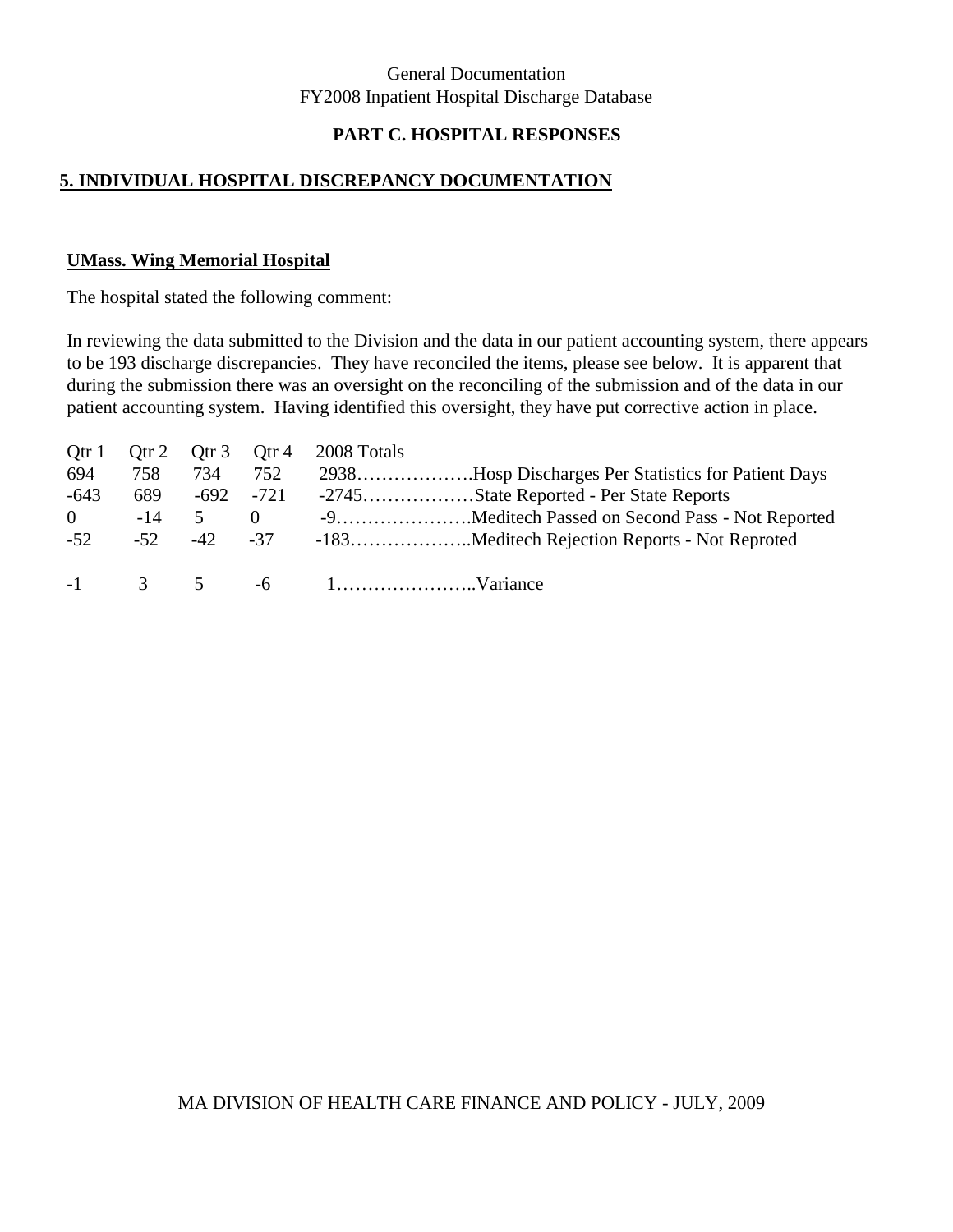#### **PADT D. CAUTIONARY USE HOSPITALS**

Previous year's data contained a separate file for the failed submissions. Beginning with FY2000, the database contains all submission together, both passed and failed submissions for all hospitals within the database. The failed submissions are marked with an asterisk for easy identification.

The following are cautionary use hospitals for FY2008

There are two cautionary hospitals for the current fiscal year: Faulkner Hospital - Due to a conversion to a new billing system in May 2008 and the ensuing difficulites in merging the 3rd quarter data, Faulkner Hospital has only successfully submitted 3 quarters of FY08 data and Mass. Eye and Ear Infirmary - None of the FY08 quarters have been successfully submitted.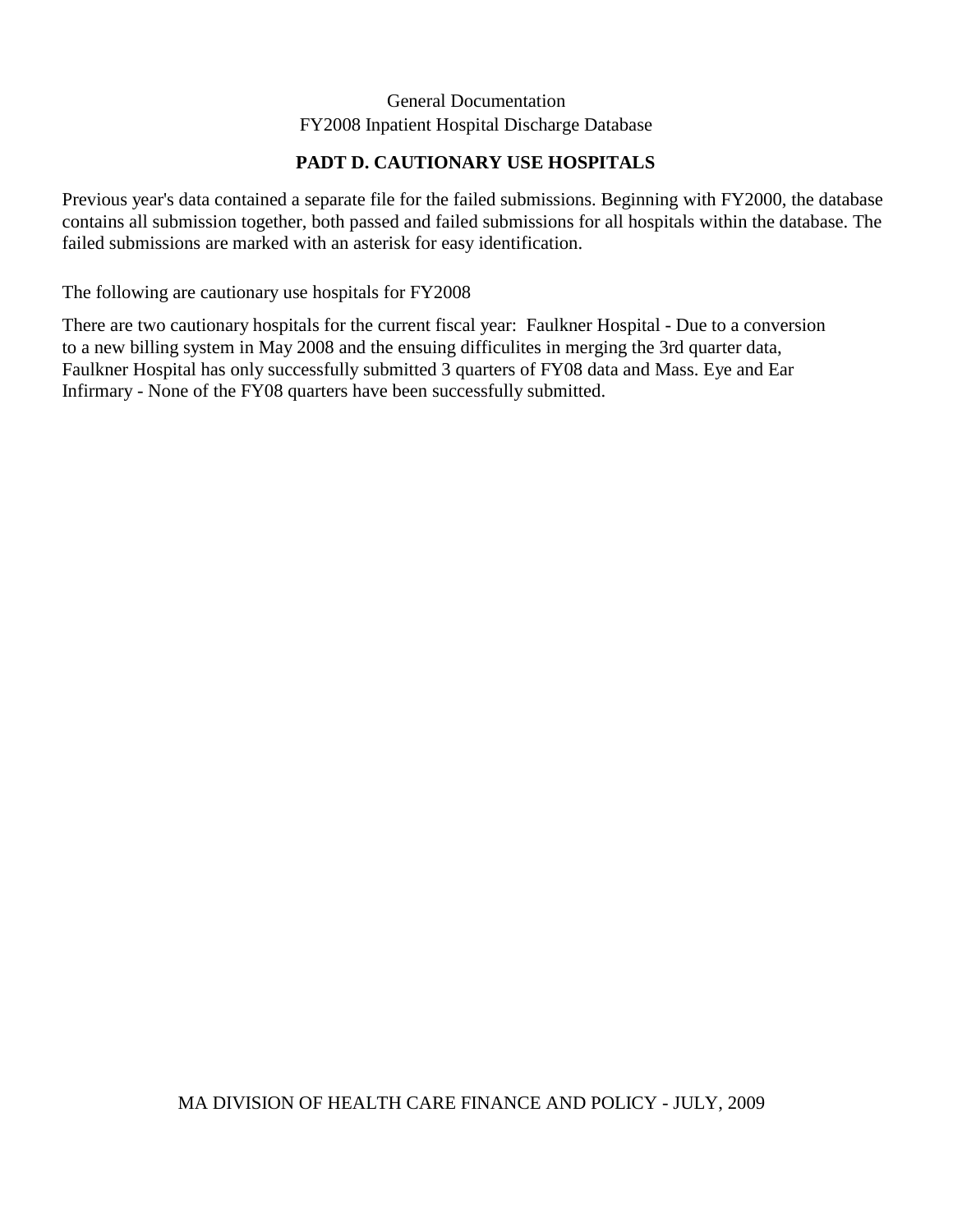#### **PART E. HOSPITALS SUBMITTED DATA FOR FY2008**

Anna Jaques Hospital Athol Memorial Hospital Baystate Franklin Medical Center Baystate Mary Lane Hospital Baystate Medical Center Berkshire Medical Center - Berkshire Campus Berkshire Medical Center - Hillcrest Campus Beth Israel Deaconess Hospital - Needham Beth Israel Deaconess Medical Center Boston Medical Center Brigham and Women's Hospital Cambridge Health Alliance Cambridge Health Alliance - Somerville Campus Cambridge Health Alliance - Whidden Memorial Cape Cod Hospital Caritas Carney Hospital Caritas Good Samaritan Medical Center Caritas Good Samaritan Medical Ctr - Norcap Lodge Ca Caritas Holy Family Hospital and Medical Center Caritas Norwood Hospital Caritas St. Anne's Hospital Caritas St. Elizabeth's Hospital Children's Hospital Boston Clinton Hospital Cooley Dickinson Hospital Dana-Farber Cancer Institute Emerson Hospital Fairview Hospital Falmouth Hospital Faulkner Hospital Hallmark Health System - Lawrence Memorial Hospital Hallmark Health System - Melrose-Wakefield Hospital Harrington Memorial Hospital Health Alliance Hospitals, Inc. Heywood Hospital Holyoke Medical Center Hubbard Regional Hospital Jordan Hospital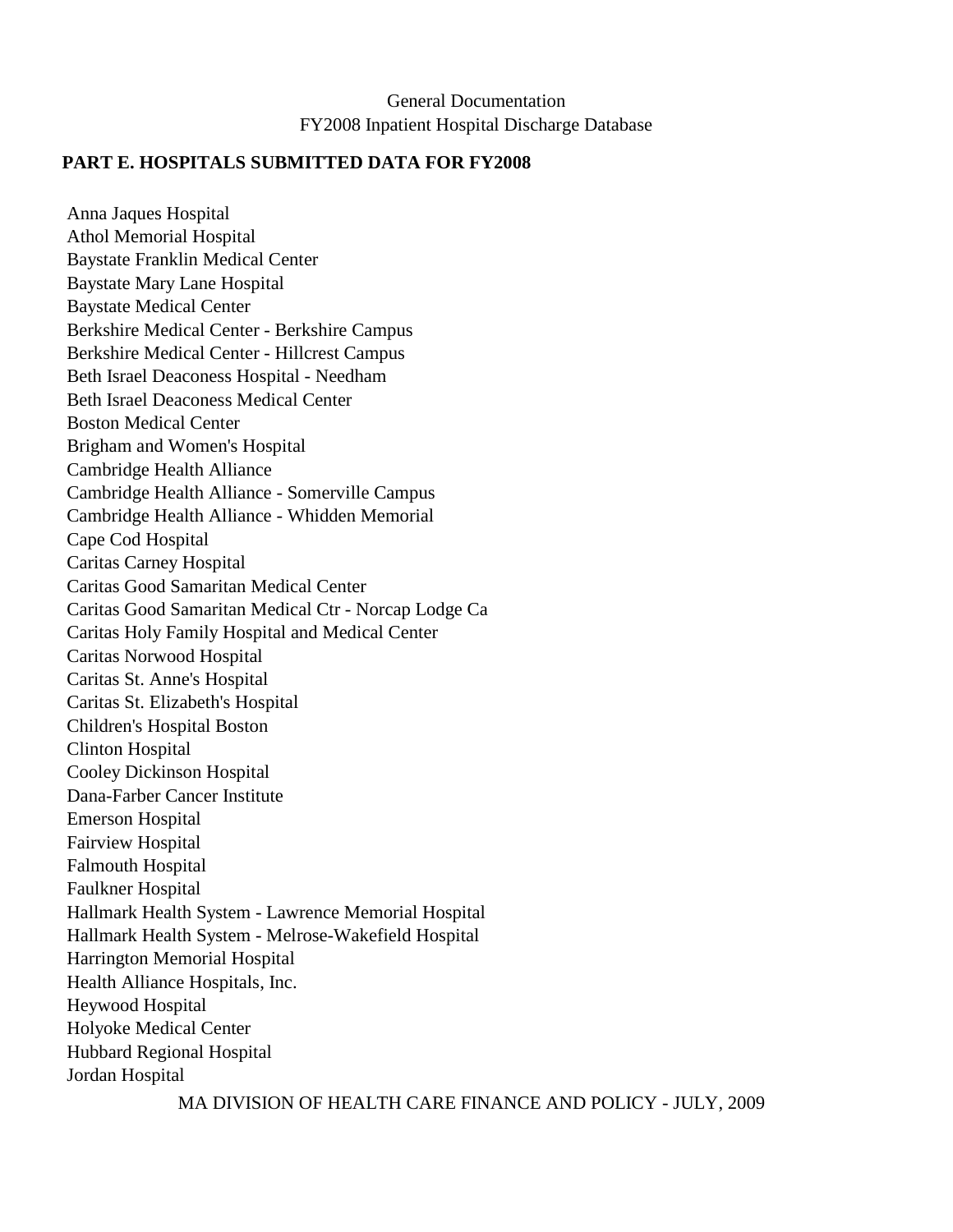#### **PART E. HOSPITALS SUBMITTED DATA FOR FY2008**

Kindred Hospital - Boston Kindred Hospital - North Shore Lahey Clinic - Burlington Campus Lawrence General Hospital Lowell General Hospital Martha's Vineyard Hospital Massachusetts Eye and Ear Infirmary Massachusetts General Hospital Mercy Medical Center - Providence Campus Mercy Medical Center - Springfield Campus Merrimack Valley Hospital MetroWest Medical Center Milford Regional Medical Center Milton Hospital Morton Hospital Mount Auburn Hospital Nantucket Cottage Hospital Nashoba Valley Medical Center New England Baptist Hospital Newton Wellesley Hospital Noble Hospital North Adams Regional Hospital North Shore Medical Center, Inc. Northeast Health Systems - Beverly Northeast Health Systems - Addison Gilbert Quincy Medical Center Saint Vincent Hospital Saints Memorial Medical Center Signature Healthcare Brockton Hospital South Shore Hospital Southcoast Hospitals Group - Charlton Memorial Camp Southcoast Hospitals Group - St. Luke's Campus Southcoast Hospitals Group - Tobey Hospital Campus Sturdy Memorial Hospital Tufts Medical Center UMass. Marlborough Hospital UMass. Memorial Medical Center UMass. Wing Memorial Hospital Winchester Hospital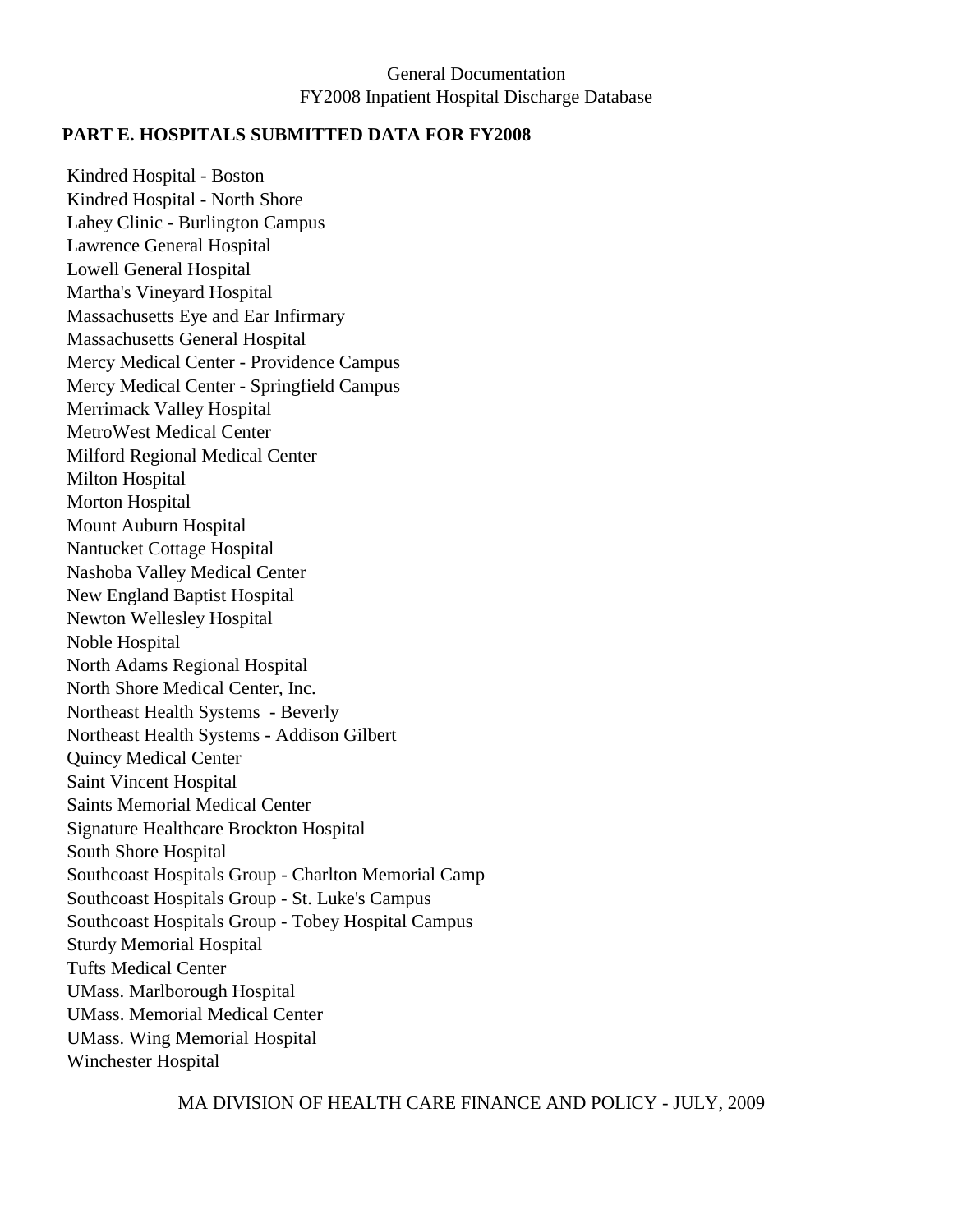# **PART E. HOSPITALS SUBMITTED DATA FOR FY2008**

## **LIST OF HOSPITALS WITH NO DATA FOR FY2008**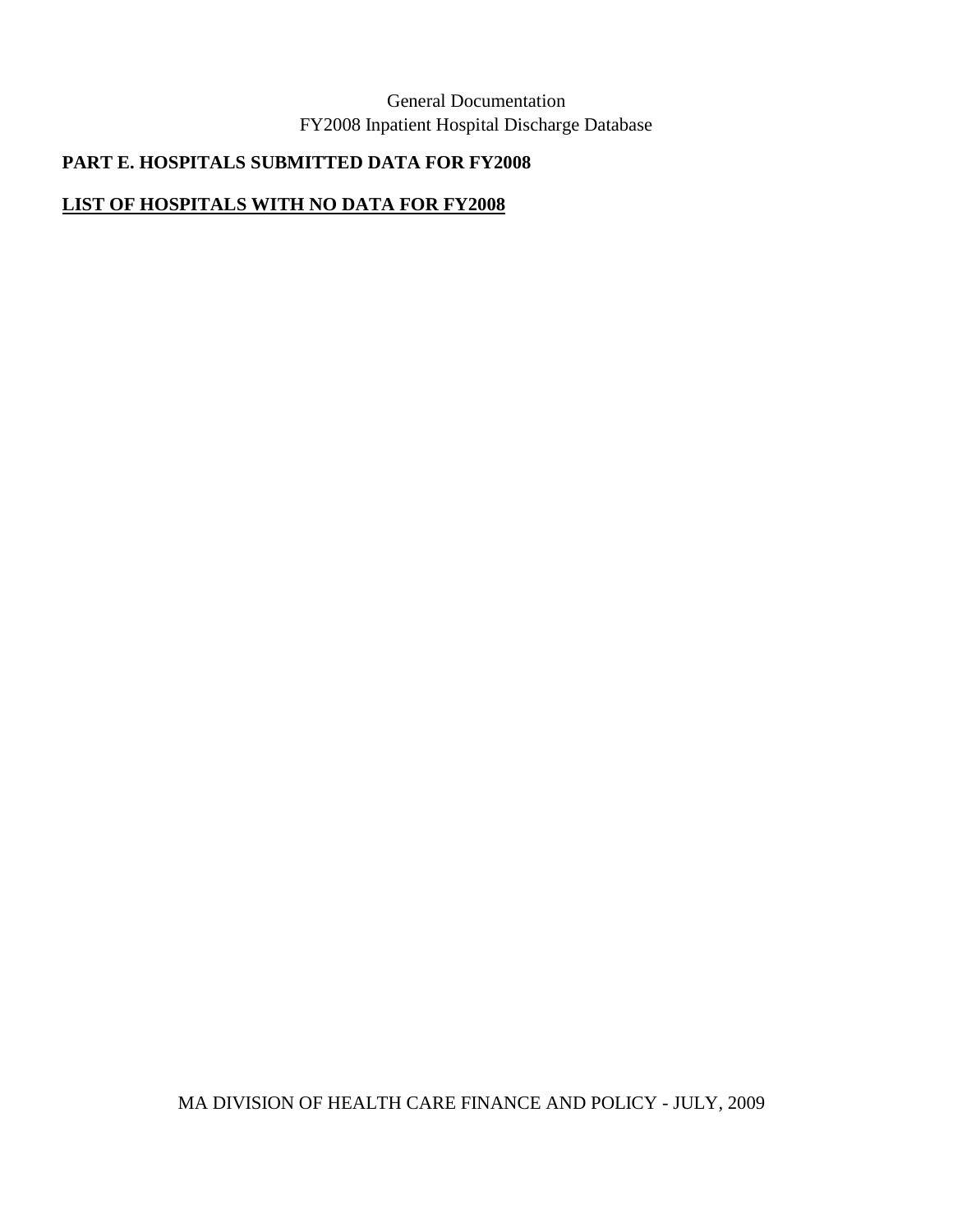#### **PART E. HOSPITALS SUBMITTING DATA FOR FY2008**

#### **3. DISCHARGE TOTALS AND CHARGES FOR HOSPITALS SUBMITTING DATA - BY QUARTER**

The following is a list of hospitals submitting data with discharge totals and charges by quarter. It is included here as a means of enabling users to crosscheck the contents of the electronic data file they receive.

| Qtr            | <b>Hospital Name</b>                    | <b>ORG</b><br>ID | <b>Total</b><br><b>Discharges</b> | <b>Total</b><br><b>Charges</b> |
|----------------|-----------------------------------------|------------------|-----------------------------------|--------------------------------|
| $\mathbf{1}$   | Anna Jaques Hospital                    | $\mathbf{1}$     | 1,931                             | \$21,399,527                   |
| $\overline{2}$ | Anna Jaques Hospital                    |                  | 1,944                             | \$21,568,544                   |
| 3              | Anna Jaques Hospital                    |                  | 1,857                             | \$20,197,589                   |
| $\overline{4}$ | Anna Jaques Hospital                    |                  | 1,968                             | \$19,995,258                   |
|                | <b>Totals</b>                           |                  | 7,700                             | \$83,160,918                   |
| $\mathbf{1}$   | <b>Athol Memorial Hospital</b>          | $\overline{2}$   | 251                               | \$3,700,596                    |
| $\mathbf{2}$   | <b>Athol Memorial Hospital</b>          |                  | 260                               | \$3,904,802                    |
| 3              | <b>Athol Memorial Hospital</b>          |                  | 245                               | \$3,471,511                    |
| $\overline{4}$ | <b>Athol Memorial Hospital</b>          |                  | 228                               | \$3,098,077                    |
|                | <b>Totals</b>                           |                  | 984                               | \$14,174,986                   |
| $\mathbf{1}$   | <b>Baystate Franklin Medical Center</b> | 5                | 1,228                             | \$15,428,708                   |
| $\mathbf{2}$   | <b>Baystate Franklin Medical Center</b> |                  | 1,211                             | \$15,660,606                   |
| 3              | <b>Baystate Franklin Medical Center</b> |                  | 1,149                             | \$14,538,174                   |
| $\overline{4}$ | <b>Baystate Franklin Medical Center</b> |                  | 1,099                             | \$13,370,706                   |
|                | <b>Totals</b>                           |                  | 4,687                             | \$58,998,194                   |
| $\mathbf{1}$   | <b>Baystate Mary Lane Hospital</b>      | 6                | 425                               | \$3,541,116                    |
| $\overline{2}$ | <b>Baystate Mary Lane Hospital</b>      |                  | 428                               | \$4,050,694                    |
| 3              | <b>Baystate Mary Lane Hospital</b>      |                  | 467                               | \$4,422,460                    |
| $\overline{4}$ | <b>Baystate Mary Lane Hospital</b>      |                  | 408                               | \$3,814,648                    |
|                | <b>Totals</b>                           |                  | 1,728                             | \$15,828,918                   |
| $\mathbf{1}$   | <b>Baystate Medical Center</b>          | $\overline{4}$   | 9,456                             | \$189,781,226                  |
| $\overline{2}$ | <b>Baystate Medical Center</b>          |                  | 9,476                             | \$199,347,256                  |
| 3              | <b>Baystate Medical Center</b>          |                  | 9,774                             | \$191,930,899                  |

#### **TOTAL HOSPITAL DISCHARGES AND CHARGES BY QUARTER**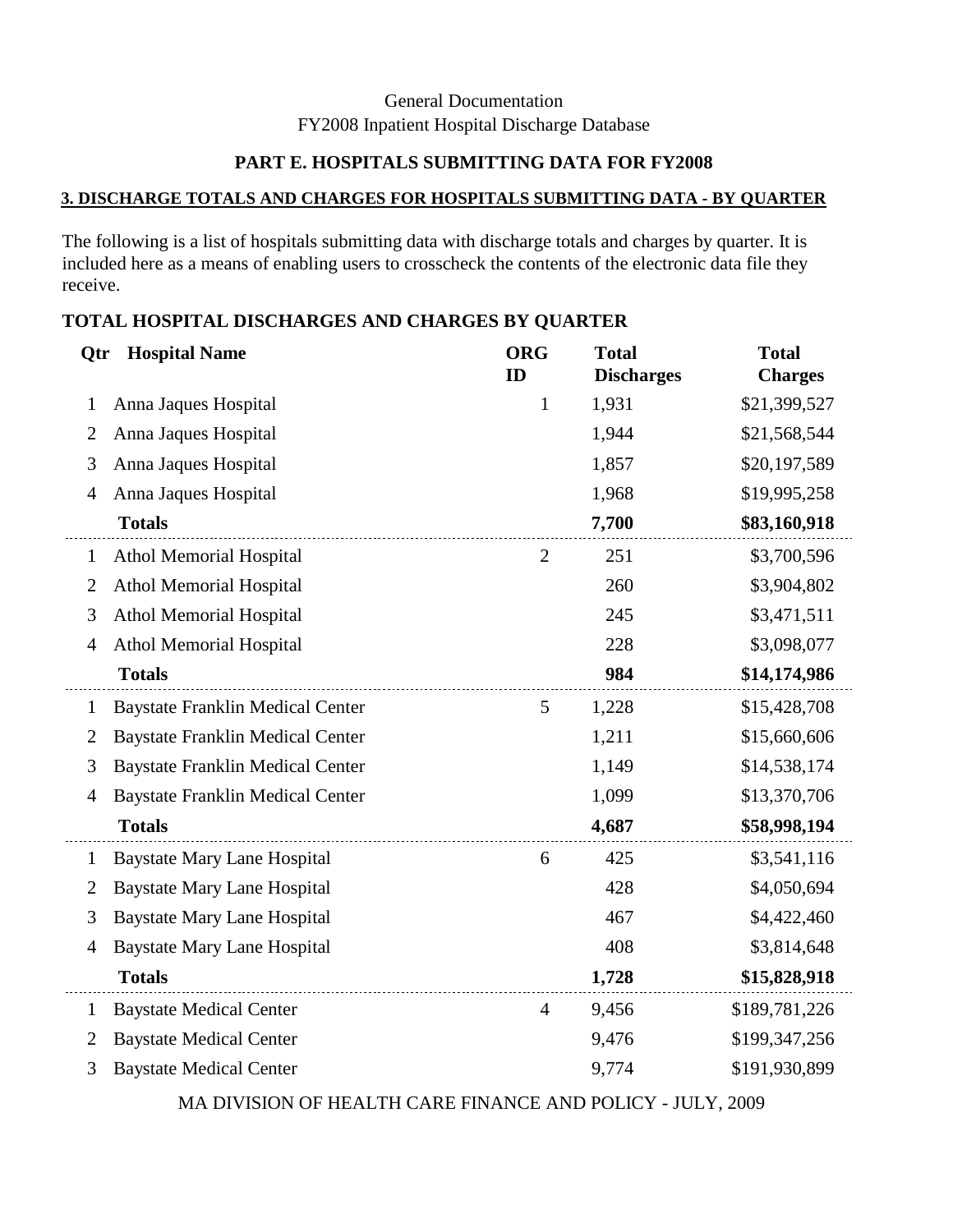## **PART E. HOSPITALS SUBMITTING DATA FOR FY2008**

#### **3. DISCHARGE TOTALS AND CHARGES FOR HOSPITALS SUBMITTING DATA - BY QUARTER**

| 4              | <b>Baystate Medical Center</b>                        |        | 9,491  | \$186,603,041   |
|----------------|-------------------------------------------------------|--------|--------|-----------------|
|                | <b>Totals</b>                                         |        | 38,197 | \$767,662,422   |
| $\mathbf{1}$   | Berkshire Medical Center - Berkshire Campus           | $\tau$ | 2,822  | \$49,454,148    |
| 2              | Berkshire Medical Center - Berkshire Campus           |        | 2,854  | \$51,409,021    |
| 3              | Berkshire Medical Center - Berkshire Campus           |        | 3,001  | \$53,697,287    |
| 4              | Berkshire Medical Center - Berkshire Campus           |        | 3,081  | \$53,183,219    |
|                | <b>Totals</b>                                         |        | 11,758 | \$207,743,675   |
| 1              | Berkshire Medical Center - Hillcrest Campus           | 9      | 336    | \$1,936,979     |
| $\overline{2}$ | Berkshire Medical Center - Hillcrest Campus           |        | 334    | \$1,839,761     |
| 3              | Berkshire Medical Center - Hillcrest Campus           |        | 318    | \$1,777,818     |
| 4              | Berkshire Medical Center - Hillcrest Campus           |        | 308    | \$1,629,154     |
|                | <b>Totals</b>                                         |        | 1,296  | \$7,183,712     |
| $\mathbf{1}$   | Beth Israel Deaconess Hospital - Needham              | 53     | 574    | \$7,232,790     |
| $\overline{2}$ | Beth Israel Deaconess Hospital - Needham              |        | 634    | \$7,502,722     |
| 3              | Beth Israel Deaconess Hospital - Needham              |        | 634    | \$7,477,125     |
| 4              | Beth Israel Deaconess Hospital - Needham              |        | 596    | \$6,245,744     |
|                | <b>Totals</b>                                         |        | 2,438  | \$28,458,381    |
| $\mathbf{1}$   | Beth Israel Deaconess Medical Center - East<br>Campus | 10     | 10,172 | \$260,323,215   |
| 2              | Beth Israel Deaconess Medical Center - East<br>Campus |        | 10,402 | \$256,087,965   |
| 3              | Beth Israel Deaconess Medical Center - East<br>Campus |        | 10,748 | \$268,517,869   |
| 4              | Beth Israel Deaconess Medical Center - East<br>Campus |        | 10,677 | \$257,654,655   |
|                | <b>Totals</b>                                         |        | 41,999 | \$1,042,583,704 |
| $\overline{2}$ | <b>Boston Medical Center - East Newton Campus</b>     | 144    | 2,844  | \$84,879,149    |
| 3              | <b>Boston Medical Center - East Newton Campus</b>     |        | 2,915  | \$82,341,610    |
|                | <b>Totals</b>                                         |        | 5,759  | \$167,220,759   |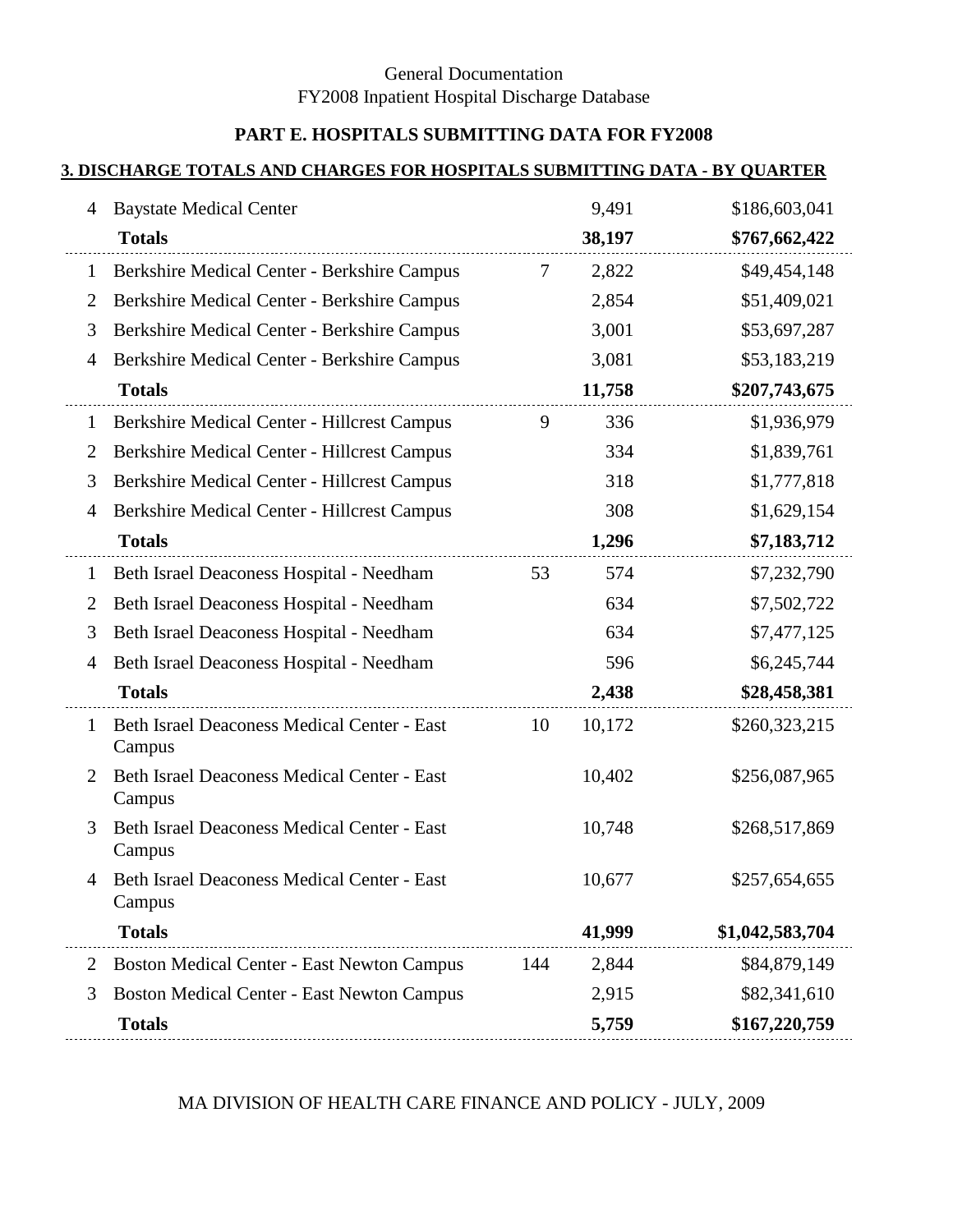# **PART E. HOSPITALS SUBMITTING DATA FOR FY2008**

#### **3. DISCHARGE TOTALS AND CHARGES FOR HOSPITALS SUBMITTING DATA - BY QUARTER**

| 1              | <b>Boston Medical Center - Harrison Avenue</b><br>Campus | 16  | 7,457  | \$169,789,126   |
|----------------|----------------------------------------------------------|-----|--------|-----------------|
| 2              | <b>Boston Medical Center - Harrison Avenue</b><br>Campus |     | 4,408  | \$83,247,550    |
| 3              | <b>Boston Medical Center - Harrison Avenue</b><br>Campus |     | 4,376  | \$81,744,960    |
| 4              | <b>Boston Medical Center - Harrison Avenue</b><br>Campus |     | 7,428  | \$176,176,546   |
|                | <b>Totals</b>                                            |     | 23,669 | \$510,958,182   |
| $\mathbf{1}$   | Brigham and Women's Hospital                             | 22  | 12,882 | \$591,879,498   |
| 2              | Brigham and Women's Hospital                             |     | 12,781 | \$570,020,867   |
| 3              | Brigham and Women's Hospital                             |     | 13,181 | \$603,302,998   |
| 4              | Brigham and Women's Hospital                             |     | 13,208 | \$618,611,111   |
|                | <b>Totals</b>                                            |     | 52,052 | \$2,383,814,474 |
| $\mathbf{1}$   | Cambridge Health Alliance - Cambridge Campus             | 27  | 1,775  | \$24,604,366    |
| $\overline{2}$ | Cambridge Health Alliance - Cambridge Campus             |     | 1,691  | \$26,116,604    |
| 3              | Cambridge Health Alliance - Cambridge Campus             |     | 1,777  | \$26,010,662    |
| 4              | Cambridge Health Alliance - Cambridge Campus             |     | 1,735  | \$24,120,260    |
|                | <b>Totals</b>                                            |     | 6,978  | \$100,851,892   |
| $\mathbf{1}$   | Cambridge Health Alliance - Somerville Campus            | 143 | 1,061  | \$14,079,302    |
| $\overline{2}$ | Cambridge Health Alliance - Somerville Campus            |     | 1,124  | \$15,935,846    |
| 3              | Cambridge Health Alliance - Somerville Campus            |     | 999    | \$14,514,859    |
| 4              | Cambridge Health Alliance - Somerville Campus            |     | 918    | \$12,166,161    |
|                | <b>Totals</b>                                            |     | 4,102  | \$56,696,168    |
|                | Cambridge Health Alliance - Whidden Memorial<br>Campus   | 142 | 1,246  | \$18,937,460    |
| 2              | Cambridge Health Alliance - Whidden Memorial<br>Campus   |     | 1,198  | \$21,632,781    |
| 3              | Cambridge Health Alliance - Whidden Memorial<br>Campus   |     | 1,049  | \$19,146,157    |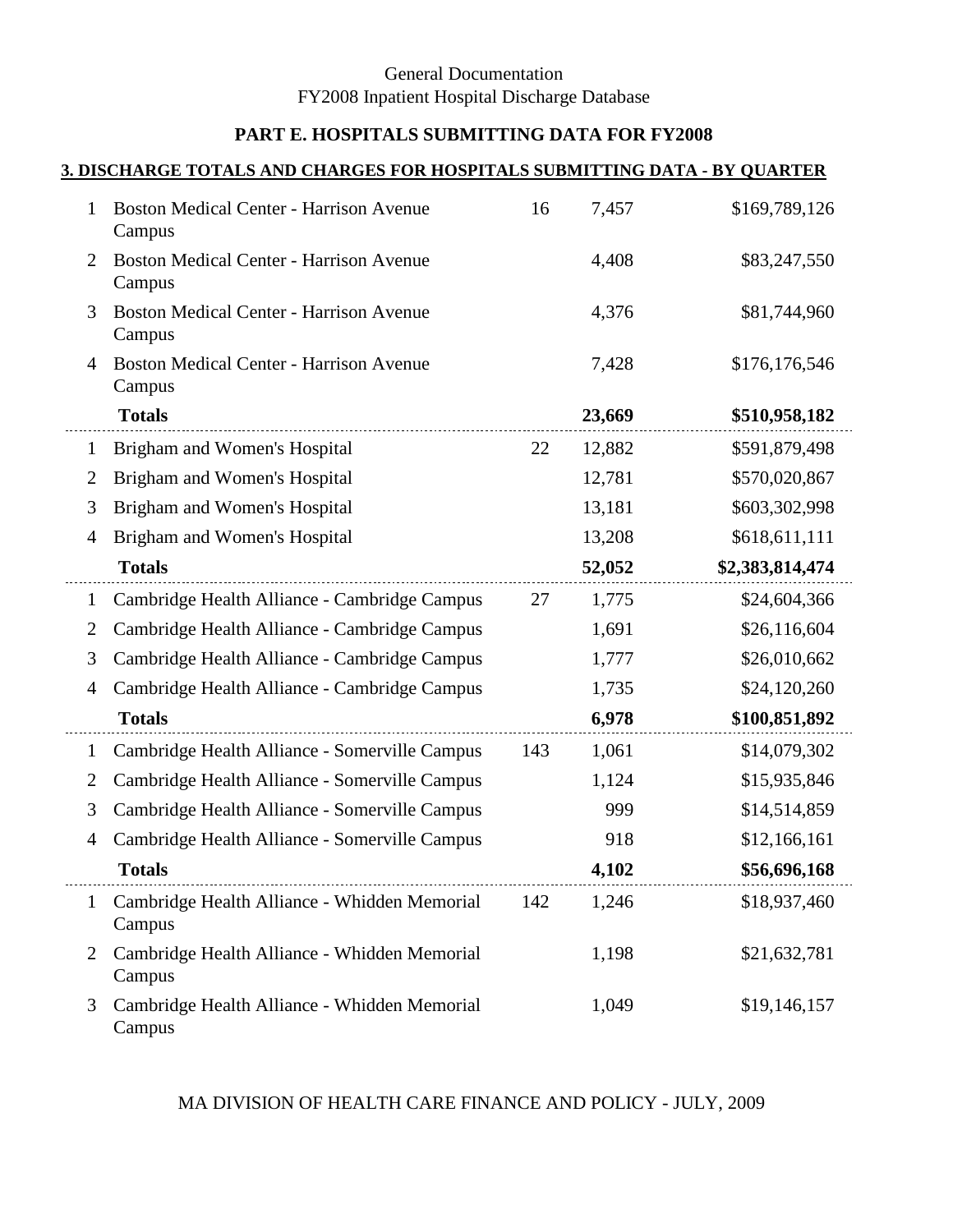# **PART E. HOSPITALS SUBMITTING DATA FOR FY2008**

#### **3. DISCHARGE TOTALS AND CHARGES FOR HOSPITALS SUBMITTING DATA - BY QUARTER**

| 4              | Cambridge Health Alliance - Whidden Memorial<br>Campus            |      | 1,114  | \$18,360,092  |
|----------------|-------------------------------------------------------------------|------|--------|---------------|
|                | <b>Totals</b>                                                     |      | 4,607  | \$78,076,490  |
| $\mathbf{1}$   | Cape Cod Hospital                                                 | 39   | 4,181  | \$76,636,084  |
| $\overline{2}$ | Cape Cod Hospital                                                 |      | 4,232  | \$81,458,362  |
| 3              | Cape Cod Hospital                                                 |      | 4,067  | \$81,347,035  |
| 4              | Cape Cod Hospital                                                 |      | 4,505  | \$84,881,662  |
|                | <b>Totals</b>                                                     |      | 16,985 | \$324,323,143 |
| $\mathbf{1}$   | <b>Caritas Carney Hospital</b>                                    | 42   | 1,652  | \$22,808,260  |
| $\overline{2}$ | <b>Caritas Carney Hospital</b>                                    |      | 1,668  | \$22,413,509  |
| 3              | <b>Caritas Carney Hospital</b>                                    |      | 1,608  | \$21,619,734  |
| 4              | <b>Caritas Carney Hospital</b>                                    |      | 1,519  | \$19,854,083  |
|                | <b>Totals</b>                                                     |      | 6,447  | \$86,695,586  |
| $\mathbf{1}$   | Caritas Good Samaritan Medical Center -<br><b>Brockton Campus</b> | 62   | 3,226  | \$37,385,188  |
| $\overline{2}$ | Caritas Good Samaritan Medical Center -<br><b>Brockton Campus</b> |      | 3,494  | \$41,887,981  |
| 3              | Caritas Good Samaritan Medical Center -<br><b>Brockton Campus</b> |      | 3,393  | \$38,451,460  |
| 4              | Caritas Good Samaritan Medical Center -<br><b>Brockton Campus</b> |      | 3,463  | \$39,314,141  |
|                | <b>Totals</b>                                                     |      | 13,576 | \$157,038,770 |
| $\mathbf{1}$   | Caritas Good Samaritan Medical Center - Norcap<br>Lodge Campus    | 4460 | 561    | \$1,924,138   |
| 2              | Caritas Good Samaritan Medical Center - Norcap<br>Lodge Campus    |      | 630    | \$2,212,581   |
| 3              | Caritas Good Samaritan Medical Center - Norcap<br>Lodge Campus    |      | 625    | \$2,102,982   |
| 4              | Caritas Good Samaritan Medical Center - Norcap<br>Lodge Campus    |      | 631    | \$2,103,158   |
|                | <b>Totals</b>                                                     |      | 2,447  | \$8,342,859   |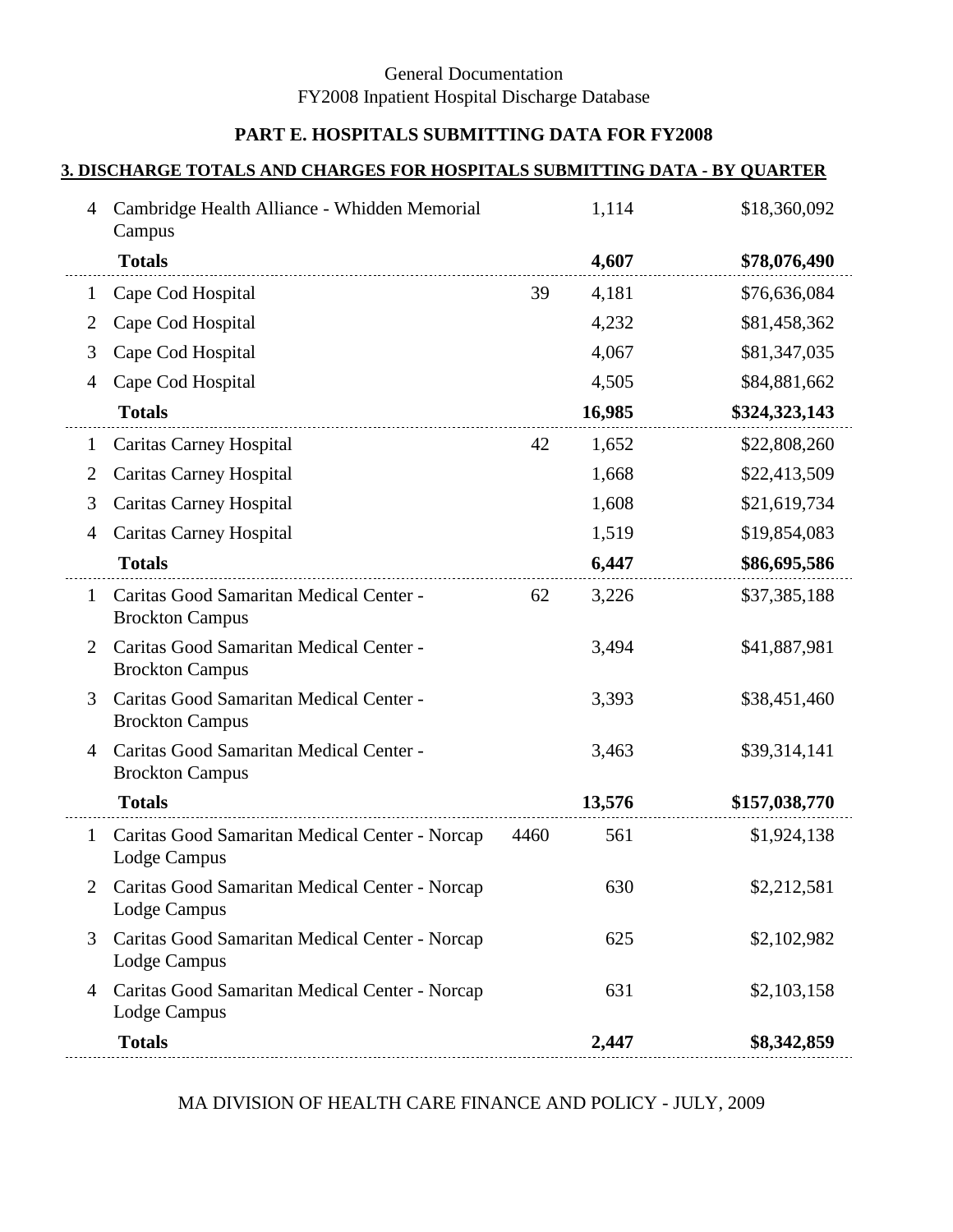# **PART E. HOSPITALS SUBMITTING DATA FOR FY2008**

#### **3. DISCHARGE TOTALS AND CHARGES FOR HOSPITALS SUBMITTING DATA - BY QUARTER**

| 1              | Caritas Holy Family Hospital and Medical Center | 75  | 2,920  | \$37,697,129  |
|----------------|-------------------------------------------------|-----|--------|---------------|
| $\overline{2}$ | Caritas Holy Family Hospital and Medical Center |     | 2,992  | \$37,827,030  |
| 3              | Caritas Holy Family Hospital and Medical Center |     | 2,893  | \$36,073,784  |
| 4              | Caritas Holy Family Hospital and Medical Center |     | 2,863  | \$35,642,393  |
|                | <b>Totals</b>                                   |     | 11,668 | \$147,240,336 |
| 1              | Caritas Norwood Hospital                        | 41  | 3,074  | \$38,691,596  |
| $\overline{2}$ | Caritas Norwood Hospital                        |     | 3,263  | \$40,889,492  |
| 3              | Caritas Norwood Hospital                        |     | 3,110  | \$38,883,708  |
| 4              | Caritas Norwood Hospital                        |     | 3,080  | \$38,081,046  |
|                | <b>Totals</b>                                   |     | 12,527 | \$156,545,842 |
| $\mathbf{1}$   | Caritas Saint Anne's Hospital                   | 114 | 1,617  | \$22,662,558  |
| $\overline{2}$ | Caritas Saint Anne's Hospital                   |     | 1,722  | \$25,914,260  |
| 3              | Caritas Saint Anne's Hospital                   |     | 1,513  | \$23,828,615  |
| $\overline{4}$ | Caritas Saint Anne's Hospital                   |     | 1,484  | \$22,444,197  |
|                | <b>Totals</b>                                   |     | 6,336  | \$94,849,630  |
| $\mathbf{1}$   | Caritas St. Elizabeth's Medical Center          | 126 | 3,524  | \$66,745,246  |
| 2              | Caritas St. Elizabeth's Medical Center          |     | 3,726  | \$70,002,302  |
| 3              | Caritas St. Elizabeth's Medical Center          |     | 3,486  | \$65,551,277  |
| 4              | Caritas St. Elizabeth's Medical Center          |     | 3,444  | \$65,648,937  |
|                | <b>Totals</b>                                   |     | 14,180 | \$267,947,762 |
| $\mathbf{1}$   | <b>Children's Hospital Boston</b>               | 46  | 4,346  | \$176,882,719 |
| 2              | Children's Hospital Boston                      |     | 4,450  | \$181,676,840 |
| 3              | Children's Hospital Boston                      |     | 4,608  | \$207,532,974 |
| 4              | Children's Hospital Boston                      |     | 4,466  | \$192,236,601 |
|                | <b>Totals</b>                                   |     | 17,870 | \$758,329,134 |
| $\mathbf{1}$   |                                                 |     |        |               |
|                | <b>Clinton Hospital</b>                         | 132 | 342    | \$6,864,249   |
| $\overline{2}$ | <b>Clinton Hospital</b>                         |     | 379    | \$7,767,110   |
| 3              | <b>Clinton Hospital</b>                         |     | 324    | \$6,540,380   |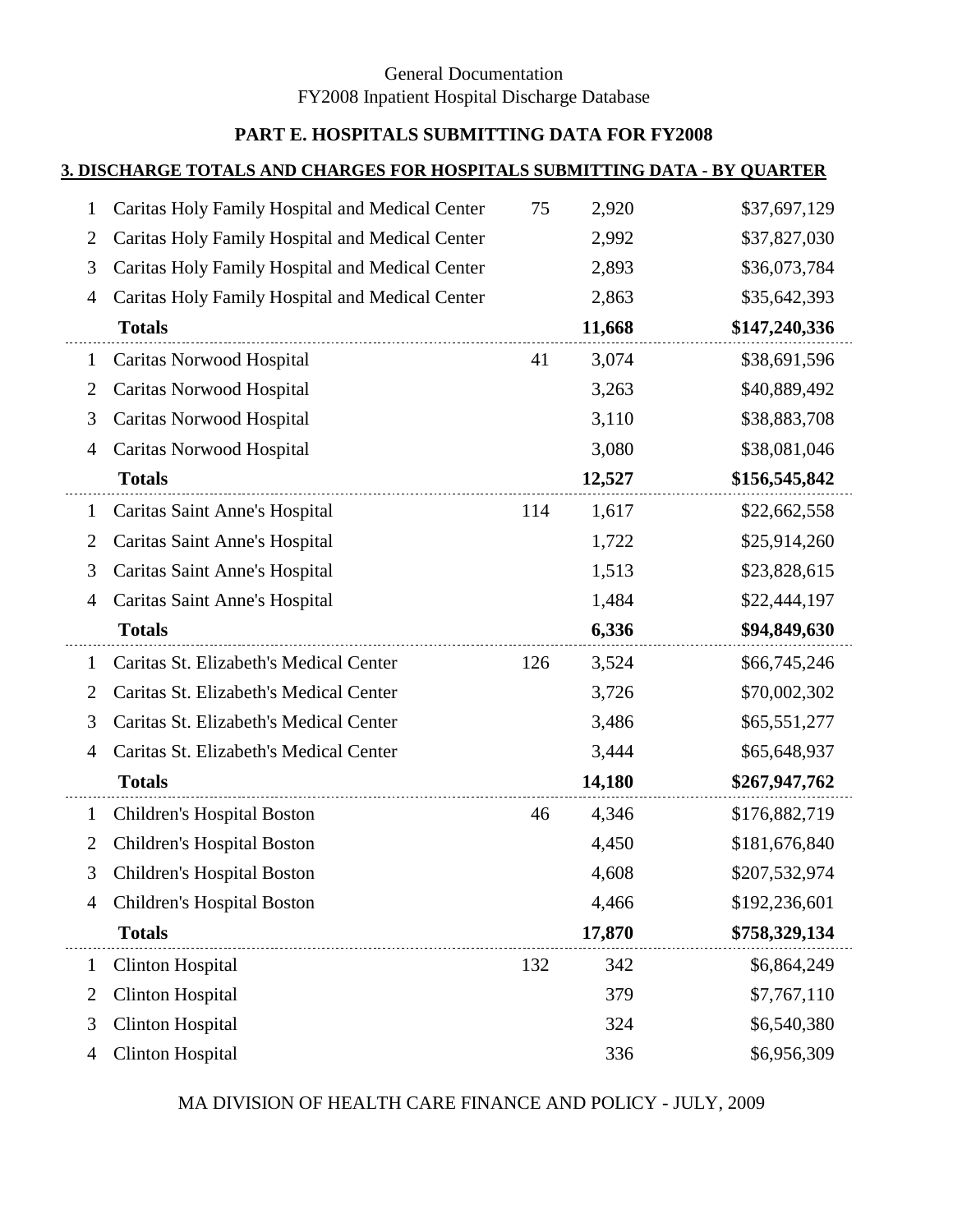## **PART E. HOSPITALS SUBMITTING DATA FOR FY2008**

#### **3. DISCHARGE TOTALS AND CHARGES FOR HOSPITALS SUBMITTING DATA - BY QUARTER**

|                | <b>Totals</b>                    |    | 1,381 | \$28,128,048  |
|----------------|----------------------------------|----|-------|---------------|
| 1              | <b>Cooley Dickinson Hospital</b> | 50 | 2,140 | \$35,143,102  |
| $\overline{2}$ | <b>Cooley Dickinson Hospital</b> |    | 2,209 | \$36,233,703  |
| 3              | <b>Cooley Dickinson Hospital</b> |    | 2,002 | \$28,305,053  |
| 4              | <b>Cooley Dickinson Hospital</b> |    | 1,999 | \$27,565,797  |
|                | <b>Totals</b>                    |    | 8,350 | \$127,247,655 |
| 1              | Dana-Farber Cancer Institute     | 51 | 234   | \$16,857,754  |
| 2              | Dana-Farber Cancer Institute     |    | 236   | \$17,319,617  |
| 3              | Dana-Farber Cancer Institute     |    | 207   | \$15,570,801  |
| 4              | Dana-Farber Cancer Institute     |    | 275   | \$18,065,393  |
|                | <b>Totals</b>                    |    | 952   | \$67,813,565  |
| $\mathbf{1}$   | <b>Emerson Hospital</b>          | 57 | 2,208 | \$36,037,806  |
| 2              | <b>Emerson Hospital</b>          |    | 2,329 | \$38,779,470  |
| 3              | <b>Emerson Hospital</b>          |    | 2,161 | \$35,179,307  |
| 4              | <b>Emerson Hospital</b>          |    | 2,203 | \$35,914,706  |
|                | <b>Totals</b>                    |    | 8,901 | \$145,911,289 |
| $\mathbf{1}$   | Fairview Hospital                | 8  | 299   | \$2,977,090   |
| $\overline{2}$ | <b>Fairview Hospital</b>         |    | 349   | \$3,317,310   |
| 3              | <b>Fairview Hospital</b>         |    | 359   | \$3,147,478   |
| 4              | <b>Fairview Hospital</b>         |    | 363   | \$3,415,446   |
|                | <b>Totals</b>                    |    | 1,370 | \$12,857,324  |
| $\mathbf{1}$   | <b>Falmouth Hospital</b>         | 40 | 1,504 | \$21,636,409  |
| 2              | <b>Falmouth Hospital</b>         |    | 1,570 | \$24,508,902  |
| 3              | <b>Falmouth Hospital</b>         |    | 1,522 | \$22,896,886  |
| 4              | <b>Falmouth Hospital</b>         |    | 1,771 | \$25,582,858  |
|                | <b>Totals</b>                    |    | 6,367 | \$94,625,055  |
| 1              | Faulkner Hospital                | 59 | 2,072 | \$51,453,115  |
| $\overline{2}$ | Faulkner Hospital                |    | 2,036 | \$55,329,674  |
| 3              | Faulkner Hospital                |    | 697   | \$18,531,930  |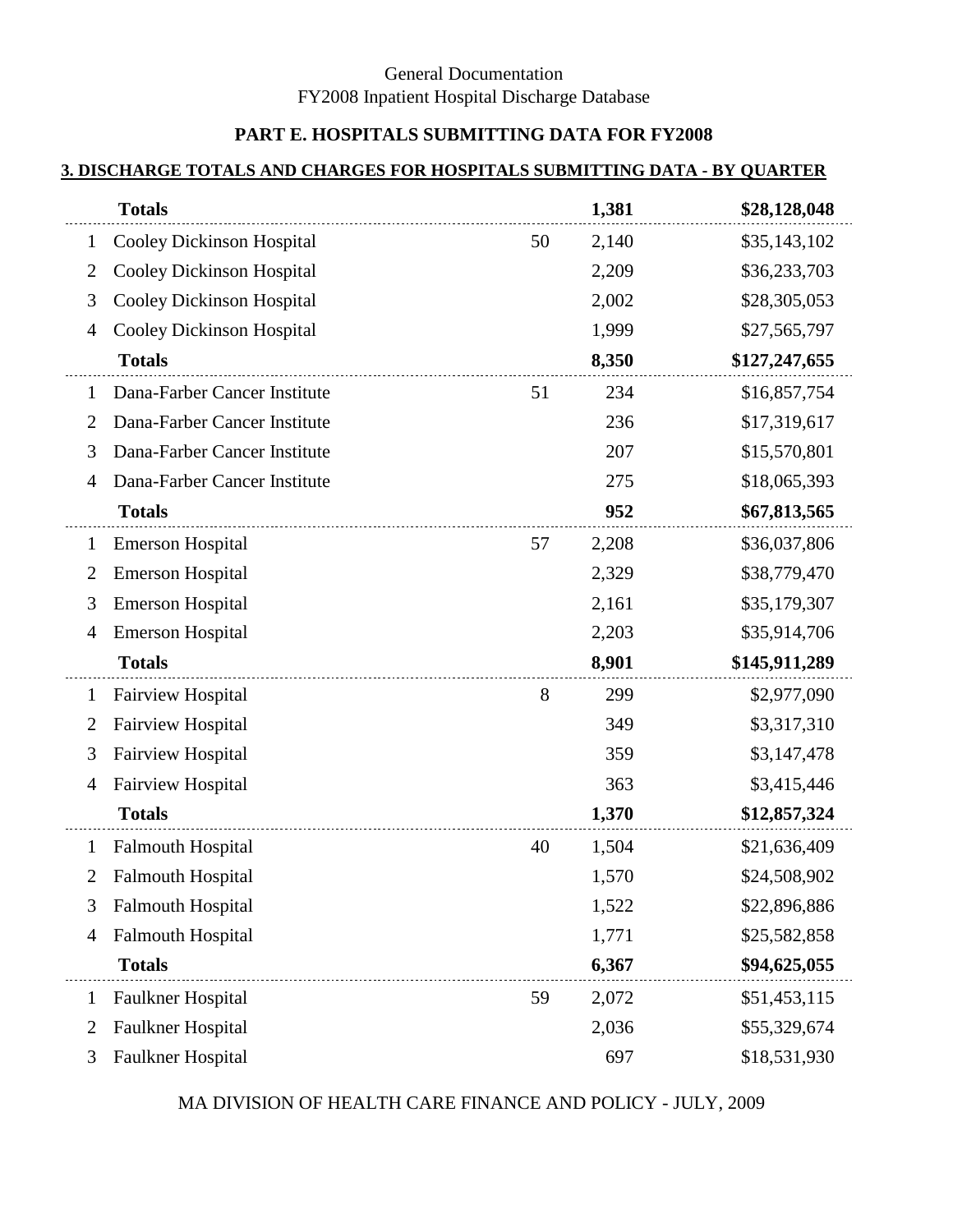# **PART E. HOSPITALS SUBMITTING DATA FOR FY2008**

#### **3. DISCHARGE TOTALS AND CHARGES FOR HOSPITALS SUBMITTING DATA - BY QUARTER**

| 4              | Faulkner Hospital                                                    |      | 2,045  | \$51,605,991  |
|----------------|----------------------------------------------------------------------|------|--------|---------------|
|                | <b>Totals</b>                                                        |      | 6,850  | \$176,920,710 |
| $\mathbf{1}$   | Hallmark Health System - Lawrence Memorial<br><b>Hospital Campus</b> | 66   | 1,309  | \$18,541,720  |
| 2              | Hallmark Health System - Lawrence Memorial<br><b>Hospital Campus</b> |      | 1,371  | \$19,342,157  |
| 3              | Hallmark Health System - Lawrence Memorial<br><b>Hospital Campus</b> |      | 1,241  | \$18,425,217  |
| 4              | Hallmark Health System - Lawrence Memorial<br><b>Hospital Campus</b> |      | 1,104  | \$15,501,891  |
|                | <b>Totals</b>                                                        |      | 5,025  | \$71,810,985  |
| 1              | Hallmark Health System - Melrose-Wakefield<br><b>Hospital Campus</b> | 141  | 2,667  | \$32,522,070  |
| $\overline{2}$ | Hallmark Health System - Melrose-Wakefield<br><b>Hospital Campus</b> |      | 2,799  | \$34,748,121  |
| 3              | Hallmark Health System - Melrose-Wakefield<br><b>Hospital Campus</b> |      | 2,748  | \$32,249,419  |
| 4              | Hallmark Health System - Melrose-Wakefield<br><b>Hospital Campus</b> |      | 2,589  | \$29,174,405  |
|                | <b>Totals</b>                                                        |      | 10,803 | \$128,694,015 |
| $\bf{l}$       | Harrington Memorial Hospital                                         | 68   | 786    | \$8,362,332   |
| 2              | Harrington Memorial Hospital                                         |      | 718    | \$8,378,564   |
| 3              | Harrington Memorial Hospital                                         |      | 733    | \$8,395,684   |
| 4              | Harrington Memorial Hospital                                         |      | 746    | \$9,377,515   |
|                | <b>Totals</b>                                                        |      | 2,983  | \$34,514,095  |
| 1              | Health Alliance Hospital -- Burbank Campus                           | 8548 | 193    | \$4,626,440   |
| $\overline{2}$ | Health Alliance Hospital -- Burbank Campus                           |      | 215    | \$5,118,377   |
| 3              | Health Alliance Hospital -- Burbank Campus                           |      | 208    | \$4,895,131   |
| 4              | Health Alliance Hospital -- Burbank Campus                           |      | 199    | \$4,374,975   |
|                | <b>Totals</b>                                                        |      | 815    | \$19,014,923  |
| $\mathbf{1}$   | Health Alliance Hospital -- Leominster Campus                        | 8509 | 1,909  | \$26,733,500  |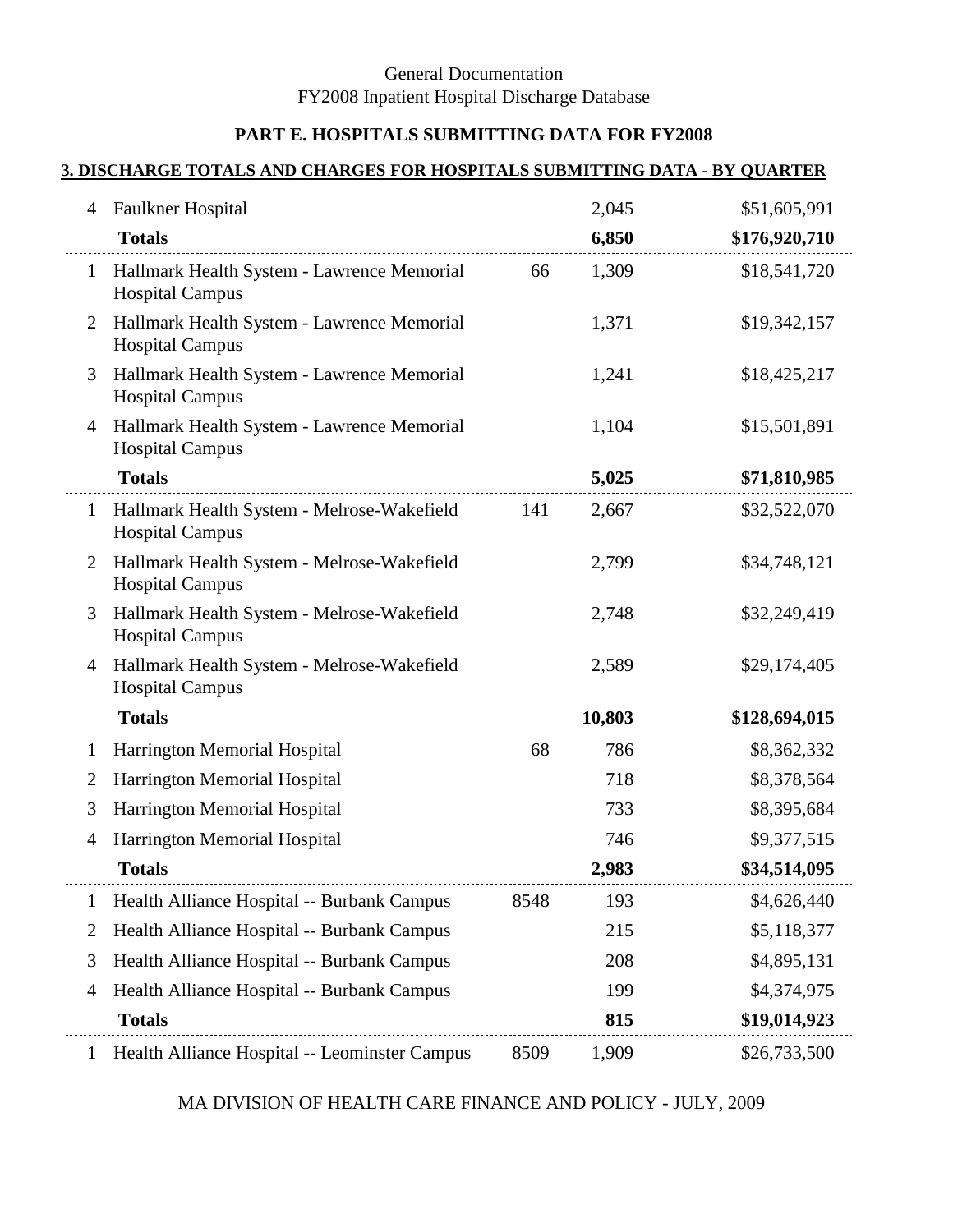# **PART E. HOSPITALS SUBMITTING DATA FOR FY2008**

#### **3. DISCHARGE TOTALS AND CHARGES FOR HOSPITALS SUBMITTING DATA - BY QUARTER**

| $\overline{2}$ | Health Alliance Hospital -- Leominster Campus |    | 1,923  | \$26,902,195  |
|----------------|-----------------------------------------------|----|--------|---------------|
| 3              | Health Alliance Hospital -- Leominster Campus |    | 1,911  | \$27,269,443  |
| 4              | Health Alliance Hospital -- Leominster Campus |    | 1,785  | \$24,622,626  |
|                | <b>Totals</b>                                 |    | 7,528  | \$105,527,764 |
| $\mathbf{1}$   | Heywood Hospital                              | 73 | 1,272  | \$13,905,976  |
| 2              | Heywood Hospital                              |    | 1,516  | \$15,761,651  |
| 3              | Heywood Hospital                              |    | 1,453  | \$15,653,092  |
| 4              | Heywood Hospital                              |    | 1,397  | \$14,473,915  |
|                | <b>Totals</b>                                 |    | 5,638  | \$59,794,634  |
| $\mathbf{1}$   | Holyoke Medical Center                        | 77 | 1,930  | \$21,438,193  |
| 2              | Holyoke Medical Center                        |    | 1,911  | \$21,418,659  |
| 3              | Holyoke Medical Center                        |    | 1,905  | \$22,211,754  |
| 4              | Holyoke Medical Center                        |    | 1,804  | \$21,166,466  |
|                | <b>Totals</b>                                 |    | 7,550  | \$86,235,072  |
| $\mathbf{1}$   | Hubbard Regional Hospital                     | 78 | 293    | \$2,215,808   |
| $\overline{2}$ | Hubbard Regional Hospital                     |    | 304    | \$2,504,953   |
| 3              | Hubbard Regional Hospital                     |    | 227    | \$1,702,672   |
| 4              | Hubbard Regional Hospital                     |    | 253    | \$2,049,707   |
|                | <b>Totals</b>                                 |    | 1,077  | \$8,473,140   |
| 1              | Jordan Hospital                               | 79 | 2,613  | \$32,293,912  |
| $\overline{2}$ | Jordan Hospital                               |    | 2,733  | \$36,295,823  |
| 3              | Jordan Hospital                               |    | 2,714  | \$34,508,178  |
| 4              | Jordan Hospital                               |    | 2,752  | \$34,671,025  |
|                | <b>Totals</b>                                 |    | 10,812 | \$137,768,938 |
| $\mathbf{1}$   | Lahey Clinic -- Burlington Campus             | 81 | 5,188  | \$112,561,421 |
| 2              | Lahey Clinic -- Burlington Campus             |    | 5,415  | \$117,672,575 |
| 3              | Lahey Clinic -- Burlington Campus             |    | 5,253  | \$110,891,844 |
| 4              | Lahey Clinic -- Burlington Campus             |    | 5,193  | \$110,931,854 |
|                | <b>Totals</b>                                 |    | 21,049 | \$452,057,694 |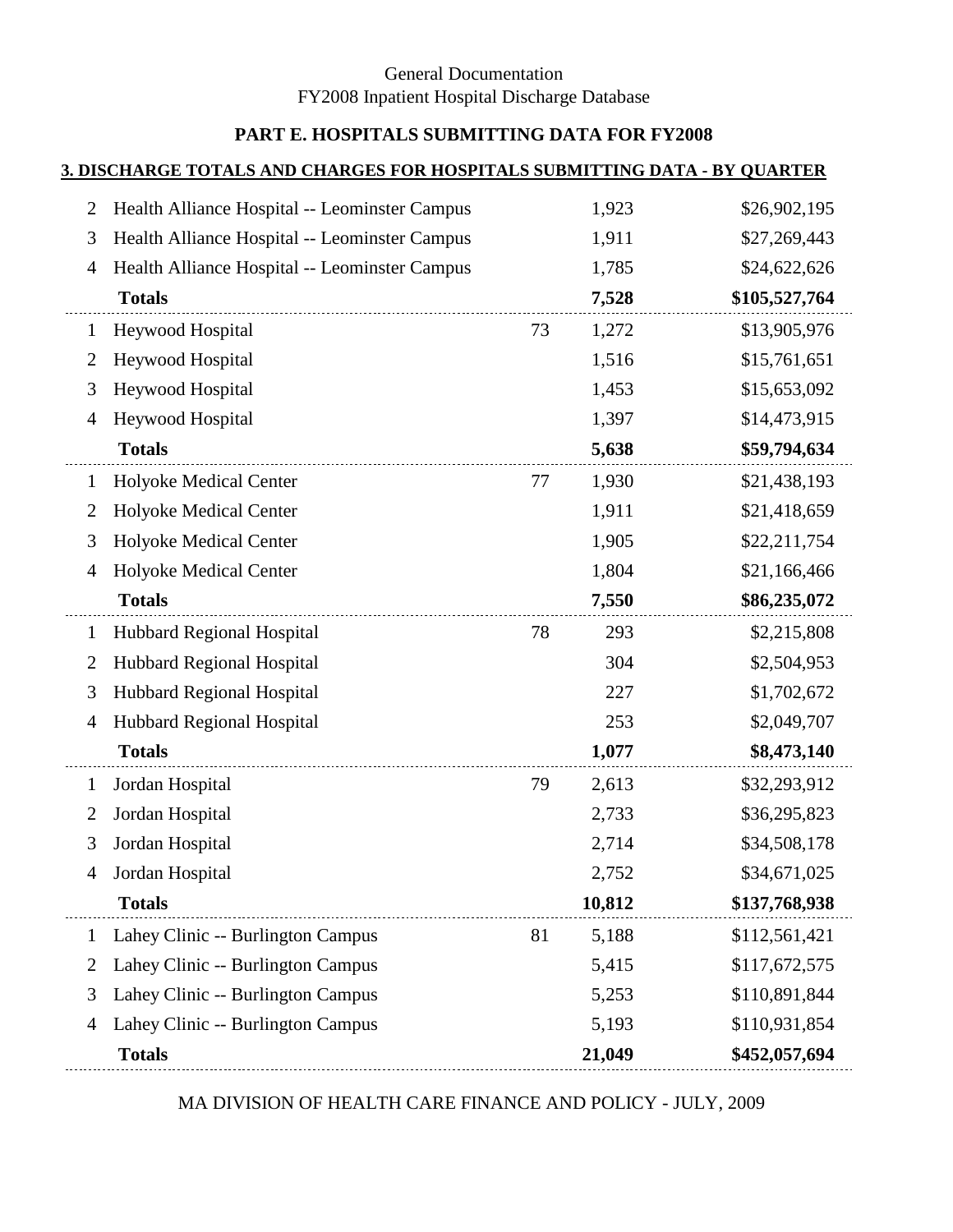## **PART E. HOSPITALS SUBMITTING DATA FOR FY2008**

#### **3. DISCHARGE TOTALS AND CHARGES FOR HOSPITALS SUBMITTING DATA - BY QUARTER**

| 1              | Lahey Clinic North Shore                                                      | 4448 | 137    | \$1,049,708     |
|----------------|-------------------------------------------------------------------------------|------|--------|-----------------|
| 2              | Lahey Clinic North Shore                                                      |      | 177    | \$1,278,140     |
| 3              | Lahey Clinic North Shore                                                      |      | 130    | \$1,011,694     |
| 4              | Lahey Clinic North Shore                                                      |      | 122    | \$970,304       |
|                | <b>Totals</b>                                                                 |      | 566    | \$4,309,846     |
| $\mathbf{1}$   | Lawrence General Hospital                                                     | 83   | 3,032  | \$37,597,709    |
| 2              | Lawrence General Hospital                                                     |      | 3,051  | \$39,993,006    |
| 3              | Lawrence General Hospital                                                     |      | 3,162  | \$39,391,332    |
| 4              | Lawrence General Hospital                                                     |      | 3,247  | \$38,047,312    |
|                | <b>Totals</b>                                                                 |      | 12,492 | \$155,029,359   |
| $\mathbf{1}$   | Lowell General Hospital                                                       | 85   | 3,378  | \$38,984,431    |
| $\overline{2}$ | <b>Lowell General Hospital</b>                                                |      | 3,420  | \$41,203,800    |
| 3              | <b>Lowell General Hospital</b>                                                |      | 3,915  | \$46,289,800    |
| 4              | <b>Lowell General Hospital</b>                                                |      | 3,814  | \$44,519,228    |
|                | <b>Totals</b>                                                                 |      | 14,527 | \$170,997,259   |
| $\mathbf{1}$   | Martha's Vineyard Hospital                                                    | 88   | 280    | \$4,766,582     |
| $\overline{2}$ |                                                                               |      |        | \$4,400,524     |
|                | Martha's Vineyard Hospital                                                    |      | 244    |                 |
| 3              | Martha's Vineyard Hospital                                                    |      | 300    | \$4,671,681     |
| 4              | Martha's Vineyard Hospital                                                    |      | 367    | \$5,194,380     |
|                | <b>Totals</b>                                                                 |      | 1,191  | \$19,033,167    |
| $\mathbf{1}$   | <b>Massachusetts General Hospital</b>                                         | 91   | 12,551 | \$617,783,106   |
| $\overline{2}$ | <b>Massachusetts General Hospital</b>                                         |      | 12,329 | \$634,999,685   |
| 3              | <b>Massachusetts General Hospital</b>                                         |      | 12,835 | \$647,883,824   |
| 4              | <b>Massachusetts General Hospital</b>                                         |      | 12,735 | \$639,011,051   |
|                | <b>Totals</b>                                                                 |      | 50,450 | \$2,539,677,666 |
| 1              | Mercy Medical Center - Providence Behavioral<br><b>Health Hospital Campus</b> | 118  | 910    | \$13,632,566    |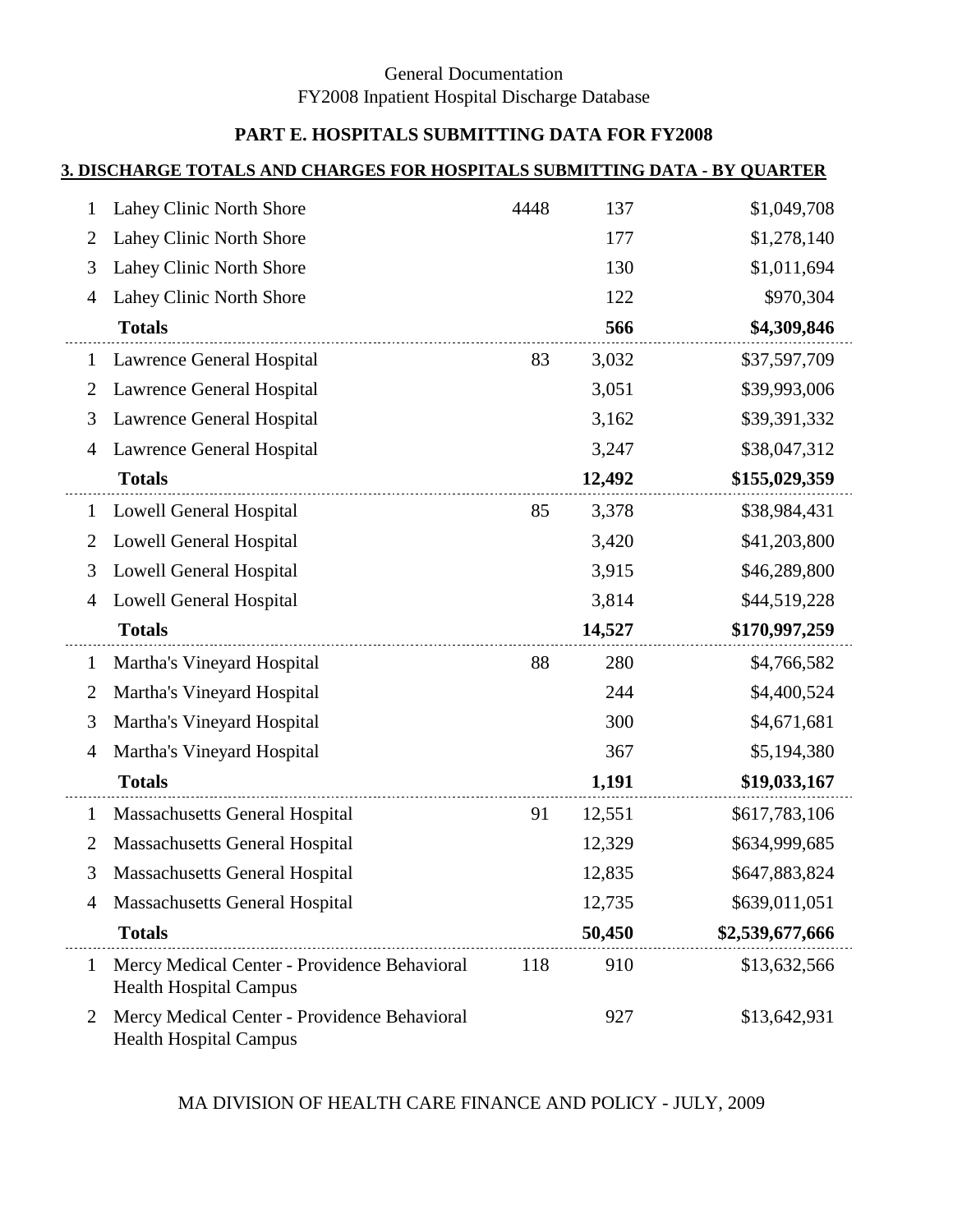# **PART E. HOSPITALS SUBMITTING DATA FOR FY2008**

#### **3. DISCHARGE TOTALS AND CHARGES FOR HOSPITALS SUBMITTING DATA - BY QUARTER**

| 3              | Mercy Medical Center - Providence Behavioral<br><b>Health Hospital Campus</b> |     | 944    | \$13,793,625  |
|----------------|-------------------------------------------------------------------------------|-----|--------|---------------|
| 4              | Mercy Medical Center - Providence Behavioral<br><b>Health Hospital Campus</b> |     | 1,060  | \$14,405,390  |
|                | <b>Totals</b>                                                                 |     | 3,841  | \$55,474,512  |
| $\mathbf{1}$   | Mercy Medical Center - Springfield Campus                                     | 119 | 3,018  | \$56,299,268  |
| $\overline{2}$ | Mercy Medical Center - Springfield Campus                                     |     | 3,296  | \$59,513,430  |
| 3              | Mercy Medical Center - Springfield Campus                                     |     | 3,150  | \$58,860,733  |
| 4              | Mercy Medical Center - Springfield Campus                                     |     | 3,055  | \$53,920,903  |
|                | <b>Totals</b>                                                                 |     | 12,519 | \$228,594,334 |
| $\mathbf{1}$   | Merrimack Valley Hospital                                                     | 70  | 1,088  | \$17,927,920  |
| $\overline{2}$ | Merrimack Valley Hospital                                                     |     | 1,110  | \$18,470,364  |
| 3              | Merrimack Valley Hospital                                                     |     | 981    | \$15,444,357  |
| 4              | Merrimack Valley Hospital                                                     |     | 993    | \$16,408,637  |
|                | <b>Totals</b>                                                                 |     | 4,172  | \$68,251,278  |
| $\mathbf{1}$   | MetroWest Medical Center - Framingham<br>Campus                               | 49  | 2,547  | \$34,953,753  |
| $\overline{2}$ | MetroWest Medical Center - Framingham<br>Campus                               |     | 2,769  | \$38,329,381  |
| 3              | MetroWest Medical Center - Framingham<br>Campus                               |     | 2,596  | \$36,623,464  |
| 4              | MetroWest Medical Center - Framingham<br>Campus                               |     | 2,568  | \$35,460,439  |
|                | <b>Totals</b>                                                                 |     | 10,480 | \$145,367,037 |
|                | MetroWest Medical Center - Leonard Morse<br>Campus                            | 457 | 1,073  | \$18,177,671  |
| $\overline{2}$ | MetroWest Medical Center - Leonard Morse<br>Campus                            |     | 1,115  | \$17,853,268  |
| 3              | MetroWest Medical Center - Leonard Morse<br>Campus                            |     | 1,077  | \$18,034,668  |
| 4              | MetroWest Medical Center - Leonard Morse<br>Campus                            |     | 1,014  | \$16,016,807  |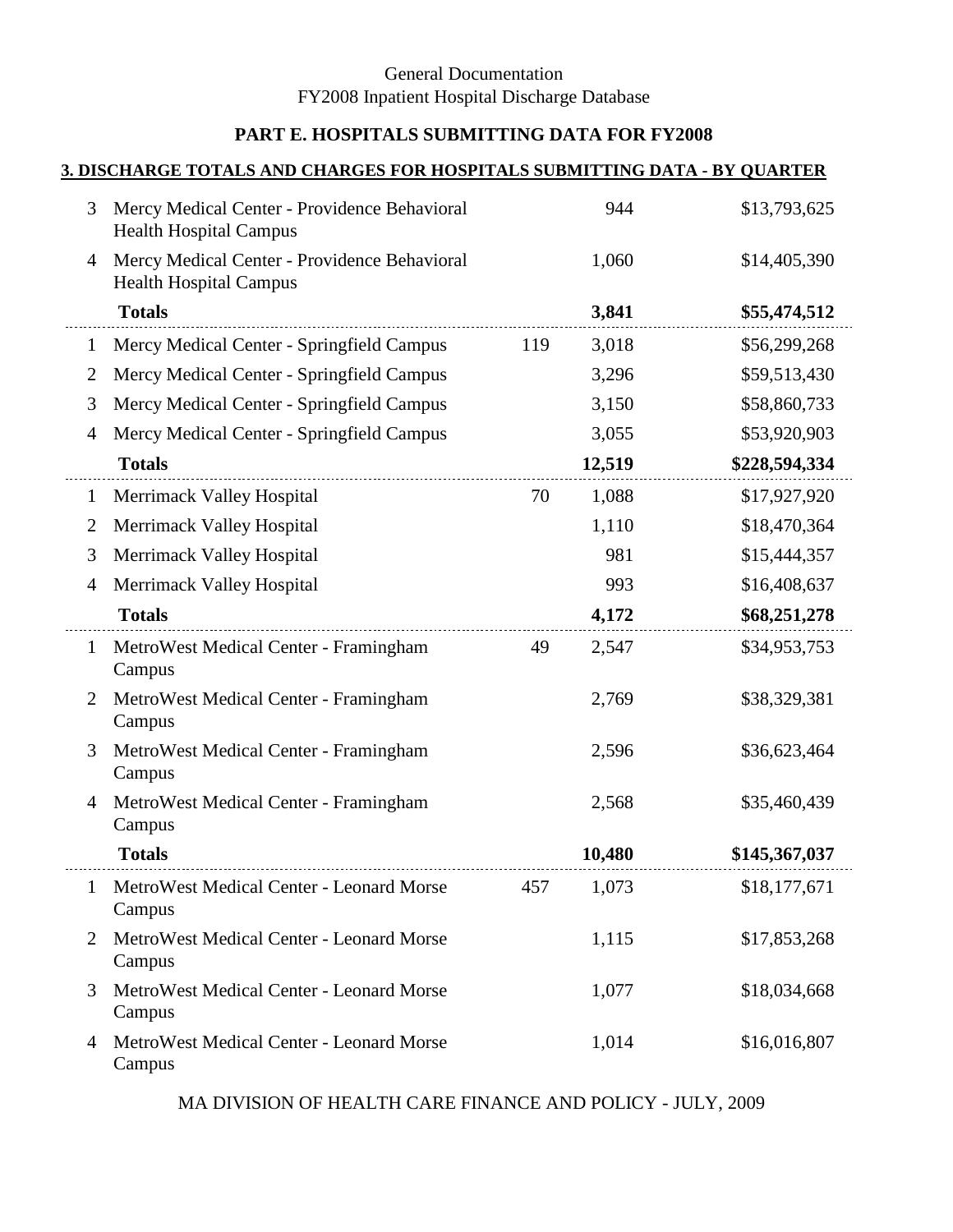# **PART E. HOSPITALS SUBMITTING DATA FOR FY2008**

### **3. DISCHARGE TOTALS AND CHARGES FOR HOSPITALS SUBMITTING DATA - BY QUARTER**

|                | <b>Totals</b>                      |     | 4,279  | \$70,082,414  |
|----------------|------------------------------------|-----|--------|---------------|
| 1              | Milford Regional Medical Center    | 97  | 2,428  | \$35,187,565  |
| $\overline{2}$ | Milford Regional Medical Center    |     | 2,261  | \$35,260,984  |
| 3              | Milford Regional Medical Center    |     | 2,248  | \$33,608,014  |
| 4              | Milford Regional Medical Center    |     | 2,236  | \$34,645,736  |
|                | <b>Totals</b>                      |     | 9,173  | \$138,702,299 |
| 1              | Milton Hospital                    | 98  | 1,108  | \$17,224,601  |
| $\overline{2}$ | <b>Milton Hospital</b>             |     | 1,213  | \$19,317,857  |
| 3              | <b>Milton Hospital</b>             |     | 1,109  | \$16,588,681  |
| 4              | <b>Milton Hospital</b>             |     | 1,051  | \$15,960,002  |
|                | <b>Totals</b>                      |     | 4,481  | \$69,091,141  |
| $\mathbf{1}$   | Morton Hospital and Medical Center | 99  | 2,034  | \$20,253,085  |
| $\overline{2}$ | Morton Hospital and Medical Center |     | 1,935  | \$19,506,571  |
| 3              | Morton Hospital and Medical Center |     | 1,898  | \$19,885,870  |
| 4              | Morton Hospital and Medical Center |     | 1,780  | \$18,828,814  |
|                | <b>Totals</b>                      |     | 7,647  | \$78,474,340  |
| $\mathbf{1}$   | Mount Auburn Hospital              | 100 | 3,398  | \$45,867,221  |
| $\overline{2}$ | Mount Auburn Hospital              |     | 3,598  | \$46,653,309  |
| 3              | Mount Auburn Hospital              |     | 3,607  | \$50,143,604  |
| 4              | Mount Auburn Hospital              |     | 3,562  | \$47,207,846  |
|                | <b>Totals</b>                      |     | 14,165 | \$189,871,980 |
| $\mathbf{1}$   | Nantucket Cottage Hospital         | 101 | 153    | \$1,132,963   |
| 2              | Nantucket Cottage Hospital         |     | 170    | \$1,434,148   |
| 3              | Nantucket Cottage Hospital         |     | 141    | \$1,012,053   |
| 4              | Nantucket Cottage Hospital         |     | 173    | \$1,434,728   |
|                | <b>Totals</b>                      |     | 637    | \$5,013,892   |
| 1              | Nashoba Valley Medical Center      | 52  | 559    | \$7,802,678   |
| $\overline{2}$ | Nashoba Valley Medical Center      |     | 542    | \$7,727,778   |
| 3              | Nashoba Valley Medical Center      |     | 415    | \$5,971,364   |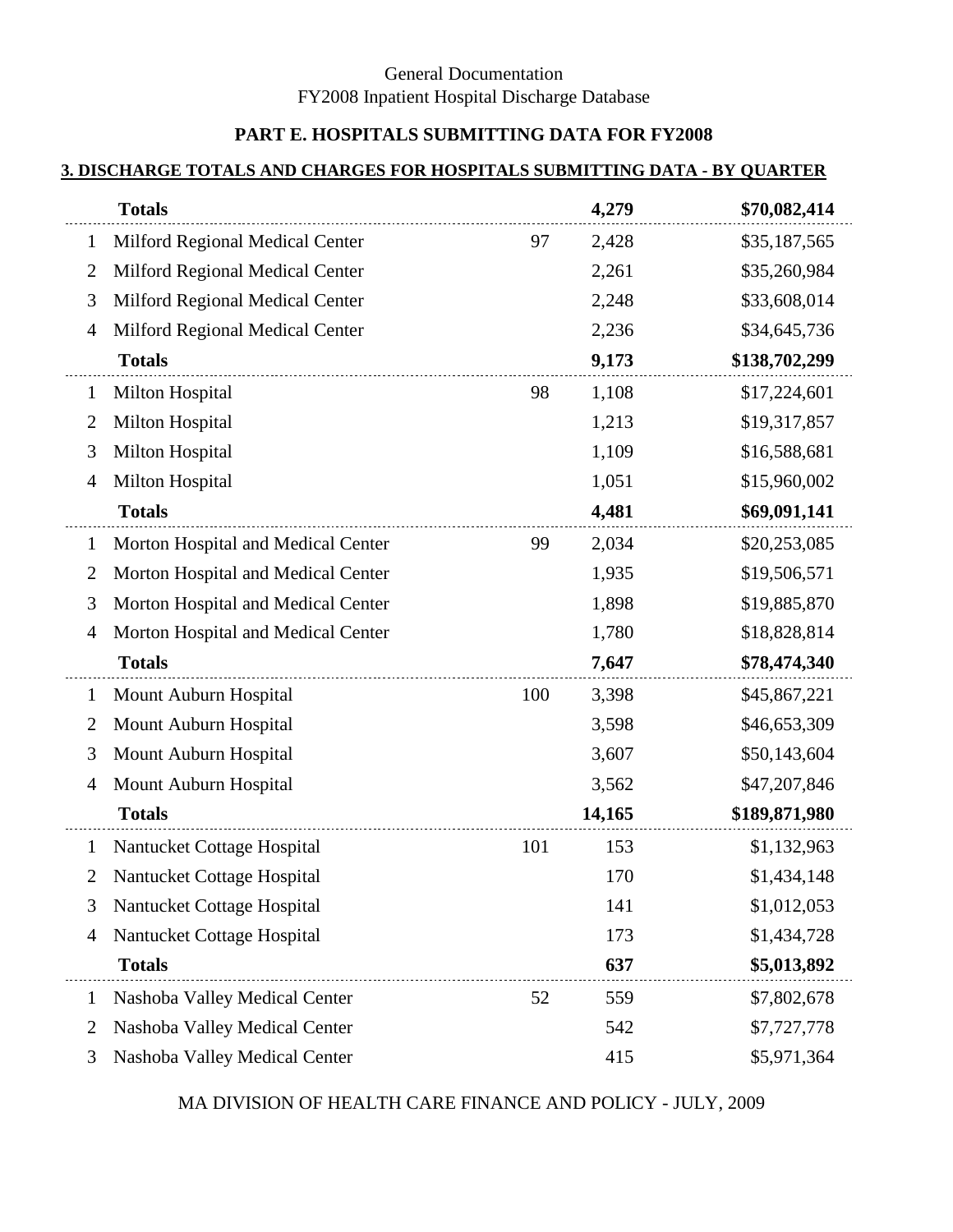# **PART E. HOSPITALS SUBMITTING DATA FOR FY2008**

### **3. DISCHARGE TOTALS AND CHARGES FOR HOSPITALS SUBMITTING DATA - BY QUARTER**

| 4            | Nashoba Valley Medical Center                   |     | 398    | \$5,566,807   |
|--------------|-------------------------------------------------|-----|--------|---------------|
|              | <b>Totals</b>                                   |     | 1,914  | \$27,068,627  |
| 1            | New England Baptist Hospital                    | 103 | 1,762  | \$40,269,297  |
| 2            | <b>New England Baptist Hospital</b>             |     | 1,850  | \$41,742,472  |
| 3            | New England Baptist Hospital                    |     | 1,901  | \$43,051,386  |
| 4            | New England Baptist Hospital                    |     | 1,619  | \$37,998,076  |
|              | <b>Totals</b>                                   |     | 7,132  | \$163,061,231 |
| $\mathbf{1}$ | Newton-Wellesley Hospital                       | 105 | 4,188  | \$74,441,676  |
| 2            | Newton-Wellesley Hospital                       |     | 4,614  | \$82,832,384  |
| 3            | Newton-Wellesley Hospital                       |     | 4,813  | \$81,519,464  |
| 4            | Newton-Wellesley Hospital                       |     | 4,650  | \$81,372,837  |
|              | <b>Totals</b>                                   |     | 18,265 | \$320,166,361 |
| $\mathbf{1}$ | Noble Hospital                                  | 106 | 857    | \$13,423,807  |
| 2            | Noble Hospital                                  |     | 932    | \$13,901,855  |
| 3            | Noble Hospital                                  |     | 857    | \$12,969,172  |
| 4            | Noble Hospital                                  |     | 905    | \$13,382,715  |
|              | <b>Totals</b>                                   |     | 3,551  | \$53,677,549  |
| $\mathbf{1}$ | North Adams Regional Hospital                   | 107 | 913    | \$12,934,619  |
| 2            | North Adams Regional Hospital                   |     | 883    | \$13,653,361  |
| 3            | North Adams Regional Hospital                   |     | 843    | \$12,910,230  |
| 4            | North Adams Regional Hospital                   |     | 883    | \$12,868,687  |
|              | <b>Totals</b>                                   |     | 3,522  | \$52,366,897  |
| $\mathbf{1}$ | North Shore Medical Center, Inc. - Salem Campus | 116 | 4,099  | \$87,410,877  |
| 2            | North Shore Medical Center, Inc. - Salem Campus |     | 4,042  | \$87,803,703  |
| 3            | North Shore Medical Center, Inc. - Salem Campus |     | 4,071  | \$88,064,873  |
| 4            | North Shore Medical Center, Inc. - Salem Campus |     | 3,930  | \$82,269,578  |
|              | <b>Totals</b>                                   |     | 16,142 | \$345,549,031 |
| 1            | North Shore Medical Center, Inc. - Union Campus | 3   | 1,442  | \$34,709,605  |
| 2            | North Shore Medical Center, Inc. - Union Campus |     | 1,445  | \$39,548,868  |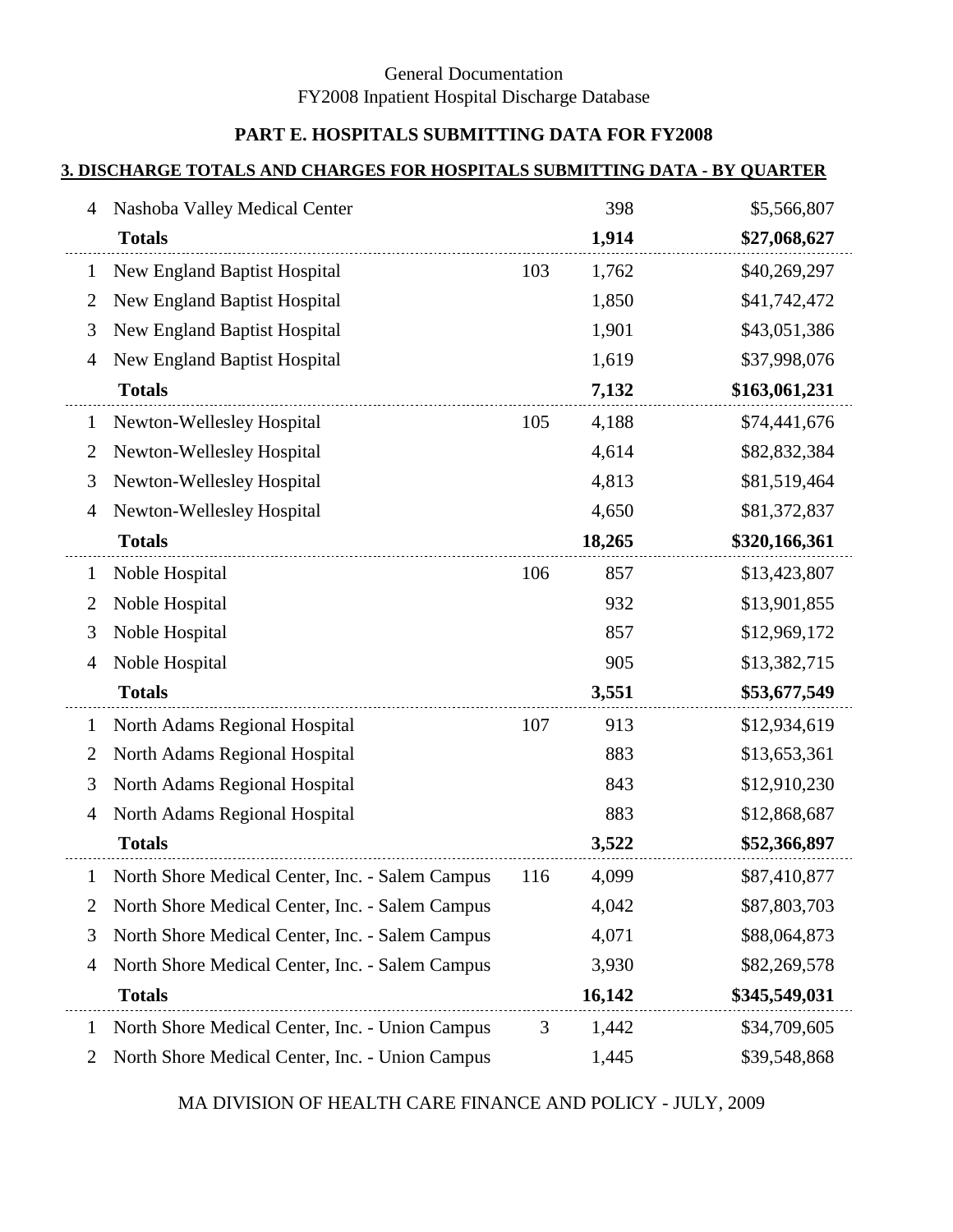# **PART E. HOSPITALS SUBMITTING DATA FOR FY2008**

### **3. DISCHARGE TOTALS AND CHARGES FOR HOSPITALS SUBMITTING DATA - BY QUARTER**

| 3              | North Shore Medical Center, Inc. - Union Campus            |     | 1,444  | \$36,104,729  |
|----------------|------------------------------------------------------------|-----|--------|---------------|
| 4              | North Shore Medical Center, Inc. - Union Campus            |     | 1,351  | \$34,060,987  |
|                | <b>Totals</b>                                              |     | 5,682  | \$144,424,189 |
| 1              | Northeast Hospital Corporation - Addison Gilbert<br>Campus | 109 | 640    | \$7,466,547   |
| 2              | Northeast Hospital Corporation - Addison Gilbert<br>Campus |     | 675    | \$8,006,885   |
| 3              | Northeast Hospital Corporation - Addison Gilbert<br>Campus |     | 640    | \$7,164,981   |
| 4              | Northeast Hospital Corporation - Addison Gilbert<br>Campus |     | 631    | \$6,446,076   |
|                | <b>Totals</b>                                              |     | 2,586  | \$29,084,489  |
| $\mathbf{1}$   | Northeast Hospital Corporation - Beverly Campus            | 110 | 4,420  | \$50,887,764  |
| $\overline{2}$ | Northeast Hospital Corporation - Beverly Campus            |     | 4,565  | \$53,203,157  |
| 3              | <b>Northeast Hospital Corporation - Beverly Campus</b>     |     | 4,575  | \$50,084,745  |
| 4              | Northeast Hospital Corporation - Beverly Campus            |     | 4,546  | \$50,571,660  |
|                | <b>Totals</b>                                              |     | 18,106 | \$204,747,326 |
| 1              | <b>Quincy Medical Center</b>                               | 112 | 1,643  | \$22,821,020  |
| 2              | <b>Quincy Medical Center</b>                               |     | 1,703  | \$24,479,724  |
| 3              | <b>Quincy Medical Center</b>                               |     | 1,717  | \$22,953,646  |
| 4              | <b>Quincy Medical Center</b>                               |     | 1,559  | \$20,998,300  |
|                | <b>Totals</b>                                              |     | 6,622  | \$91,252,690  |
| 1              | Saint Vincent Hospital                                     | 127 | 4,495  | \$81,404,343  |
| $\overline{2}$ | <b>Saint Vincent Hospital</b>                              |     | 4,642  | \$86,358,660  |
| 3              | Saint Vincent Hospital                                     |     | 4,660  | \$85,323,066  |
| 4              | Saint Vincent Hospital                                     |     | 4,609  | \$82,680,330  |
|                | <b>Totals</b>                                              |     | 18,406 | \$335,766,399 |
| $\mathbf{1}$   | <b>Saints Medical Center</b>                               | 115 | 1,999  | \$23,452,065  |
| 2              | <b>Saints Medical Center</b>                               |     | 2,081  | \$24,987,316  |
| 3              | <b>Saints Medical Center</b>                               |     | 1,729  | \$23,364,742  |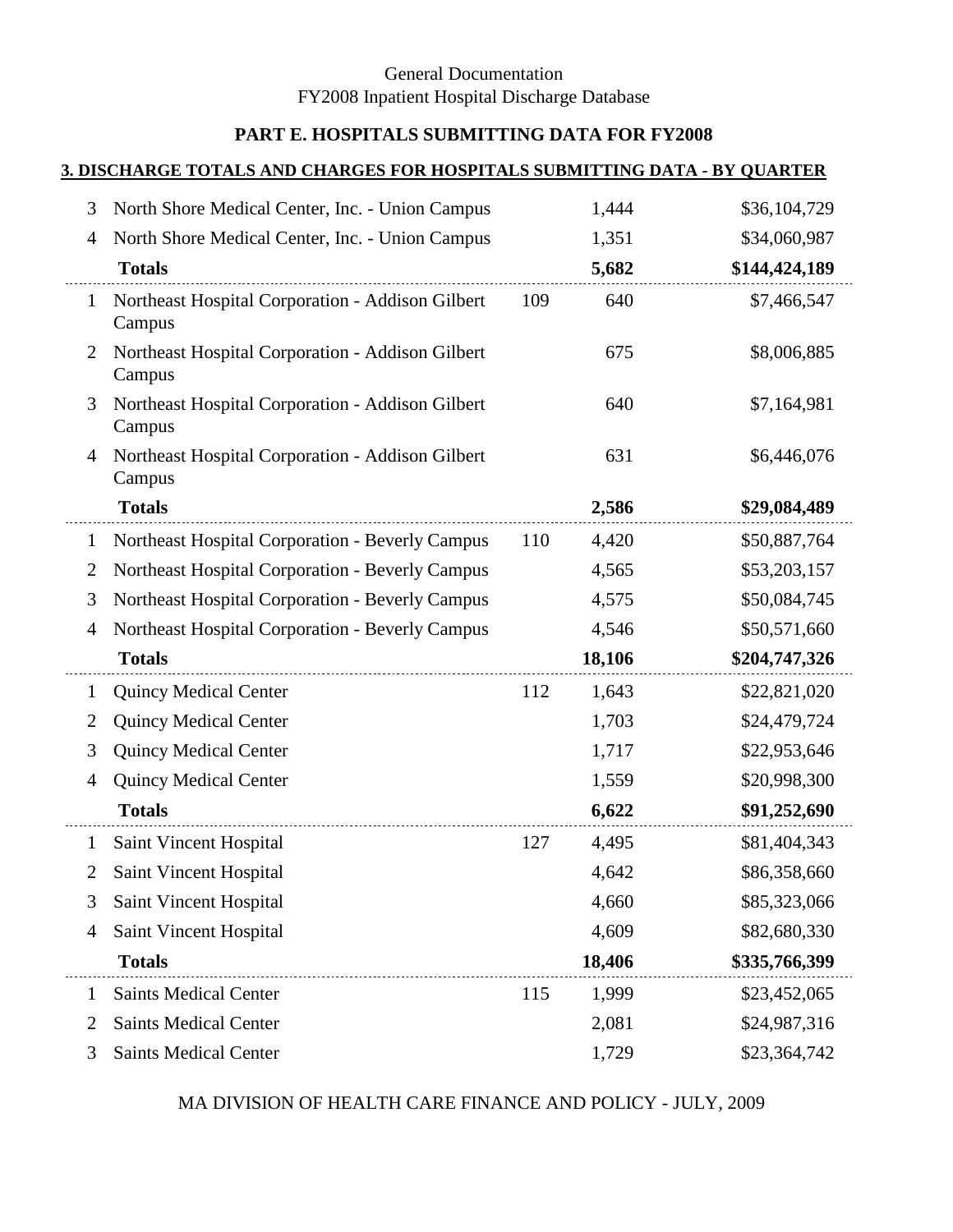# **PART E. HOSPITALS SUBMITTING DATA FOR FY2008**

### **3. DISCHARGE TOTALS AND CHARGES FOR HOSPITALS SUBMITTING DATA - BY QUARTER**

| 4              | <b>Saints Medical Center</b>                             |     | 1,520  | \$20,911,485  |
|----------------|----------------------------------------------------------|-----|--------|---------------|
|                | <b>Totals</b>                                            |     | 7,329  | \$92,715,608  |
| $\mathbf 1$    | Signature Healthcare Brockton Hospital                   | 25  | 3,584  | \$42,680,887  |
| $\overline{2}$ | Signature Healthcare Brockton Hospital                   |     | 3,425  | \$45,810,916  |
| 3              | Signature Healthcare Brockton Hospital                   |     | 3,611  | \$48,922,269  |
| $\overline{4}$ | Signature Healthcare Brockton Hospital                   |     | 3,849  | \$48,725,969  |
|                | <b>Totals</b>                                            |     | 14,469 | \$186,140,041 |
| $\mathbf 1$    | South Shore Hospital                                     | 122 | 5,819  | \$76,531,771  |
| $\overline{2}$ | South Shore Hospital                                     |     | 6,099  | \$80,852,755  |
| 3              | South Shore Hospital                                     |     | 6,221  | \$81,985,485  |
| 4              | South Shore Hospital                                     |     | 6,263  | \$77,332,579  |
|                | <b>Totals</b>                                            |     | 24,402 | \$316,702,590 |
| $\mathbf 1$    | Southcoast Hospitals Group - Charlton Memorial<br>Campus | 123 | 4,066  | \$77,690,356  |
| $\overline{2}$ | Southcoast Hospitals Group - Charlton Memorial<br>Campus |     | 4,062  | \$80,821,527  |
| 3              | Southcoast Hospitals Group - Charlton Memorial<br>Campus |     | 4,019  | \$77,553,738  |
| 4              | Southcoast Hospitals Group - Charlton Memorial<br>Campus |     | 4,000  | \$71,872,692  |
|                | <b>Totals</b>                                            |     | 16,147 | \$307,938,313 |
| $\mathbf 1$    | Southcoast Hospitals Group - St. Luke's Campus           | 124 | 4,767  | \$70,644,721  |
| $\overline{2}$ | Southcoast Hospitals Group - St. Luke's Campus           |     | 4,791  | \$75,615,583  |
| 3              | Southcoast Hospitals Group - St. Luke's Campus           |     | 4,555  | \$72,198,931  |
| 4              | Southcoast Hospitals Group - St. Luke's Campus           |     | 4,462  | \$67,026,908  |
|                | <b>Totals</b>                                            |     | 18,575 | \$285,486,143 |
| 1              | Southcoast Hospitals Group - Tobey Hospital<br>Campus    | 145 | 994    | \$12,054,490  |
| $\overline{2}$ | Southcoast Hospitals Group - Tobey Hospital<br>Campus    |     | 1,037  | \$14,180,002  |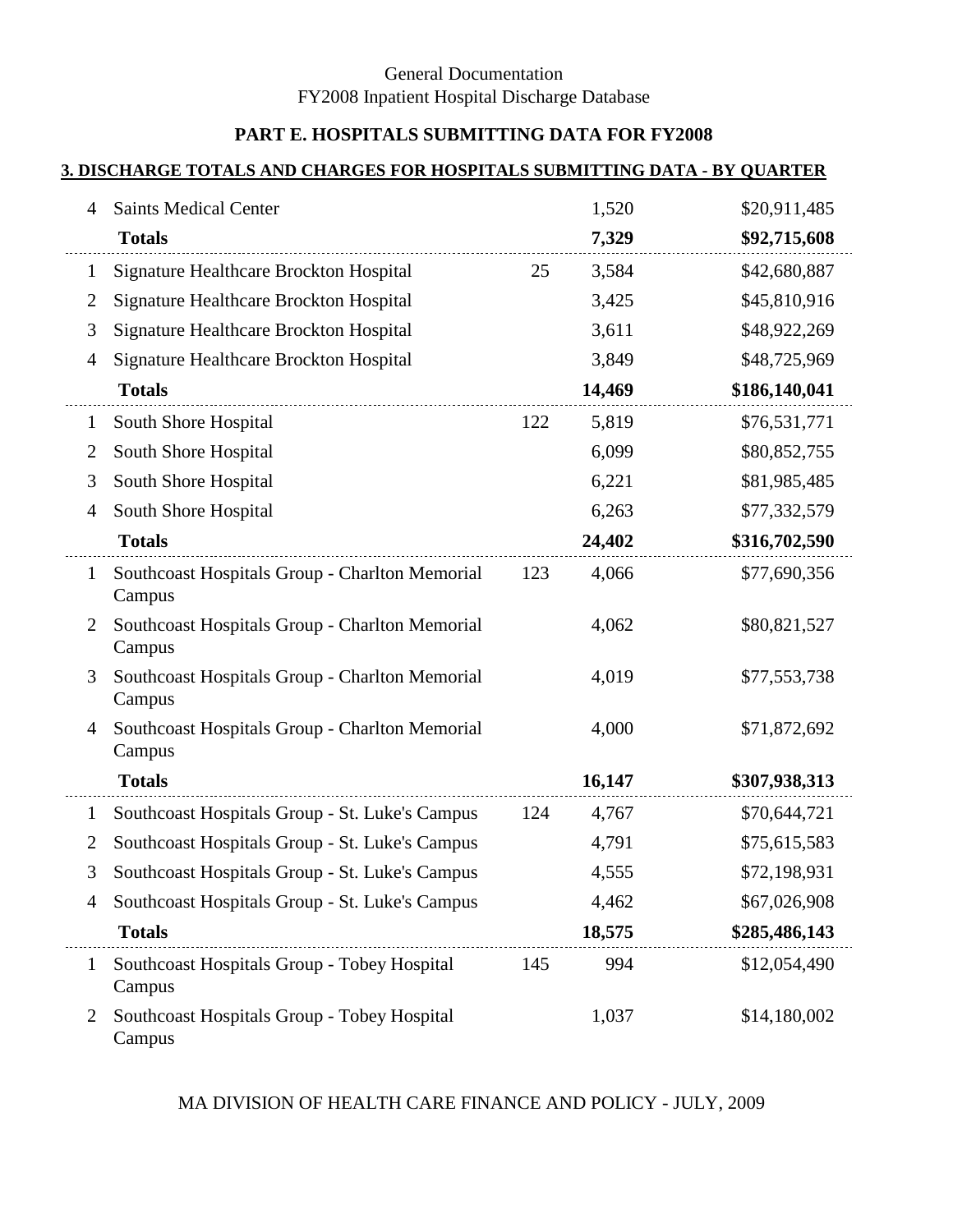# **PART E. HOSPITALS SUBMITTING DATA FOR FY2008**

### **3. DISCHARGE TOTALS AND CHARGES FOR HOSPITALS SUBMITTING DATA - BY QUARTER**

| 3              | Southcoast Hospitals Group - Tobey Hospital<br>Campus       |     | 1,137  | \$13,451,682  |
|----------------|-------------------------------------------------------------|-----|--------|---------------|
| 4              | Southcoast Hospitals Group - Tobey Hospital<br>Campus       |     | 1,142  | \$13,980,684  |
|                | <b>Totals</b>                                               |     | 4,310  | \$53,666,858  |
| $\mathbf{1}$   | <b>Sturdy Memorial Hospital</b>                             | 129 | 1,609  | \$20,114,085  |
| $\overline{2}$ | <b>Sturdy Memorial Hospital</b>                             |     | 1,806  | \$23,660,130  |
| 3              | <b>Sturdy Memorial Hospital</b>                             |     | 1,778  | \$21,649,359  |
| 4              | <b>Sturdy Memorial Hospital</b>                             |     | 1,672  | \$19,479,776  |
|                | <b>Totals</b>                                               |     | 6,865  | \$84,903,350  |
| 1              | <b>Tufts Medical Center</b>                                 | 104 | 4,267  | \$169,802,797 |
| $\overline{2}$ | <b>Tufts Medical Center</b>                                 |     | 4,354  | \$168,135,590 |
| 3              | <b>Tufts Medical Center</b>                                 |     | 4,269  | \$177,674,905 |
| 4              | <b>Tufts Medical Center</b>                                 |     | 4,541  | \$182,815,419 |
|                | <b>Totals</b>                                               |     | 17,431 | \$698,428,711 |
| $\mathbf{1}$   | <b>UMass Marlborough Hospital</b>                           | 133 | 882    | \$15,251,581  |
| 2              | <b>UMass Marlborough Hospital</b>                           |     | 824    | \$15,631,948  |
| 3              | <b>UMass Marlborough Hospital</b>                           |     | 903    | \$15,241,059  |
| 4              | <b>UMass Marlborough Hospital</b>                           |     | 873    | \$14,577,139  |
|                | <b>Totals</b>                                               |     | 3,482  | \$60,701,727  |
| 1              | <b>UMass Memorial Medical Center - Memorial</b><br>Campus   | 130 | 5,485  | \$137,537,845 |
| $\overline{2}$ | <b>UMass Memorial Medical Center - Memorial</b><br>Campus   |     | 5,449  | \$141,442,091 |
| 3              | <b>UMass Memorial Medical Center - Memorial</b><br>Campus   |     | 5,335  | \$140,405,795 |
| 4              | <b>UMass Memorial Medical Center - Memorial</b><br>Campus   |     | 5,421  | \$144,254,237 |
|                | <b>Totals</b>                                               |     | 21,690 | \$563,639,968 |
| $\mathbf{1}$   | <b>UMass Memorial Medical Center - University</b><br>Campus | 131 | 4,882  | \$206,442,357 |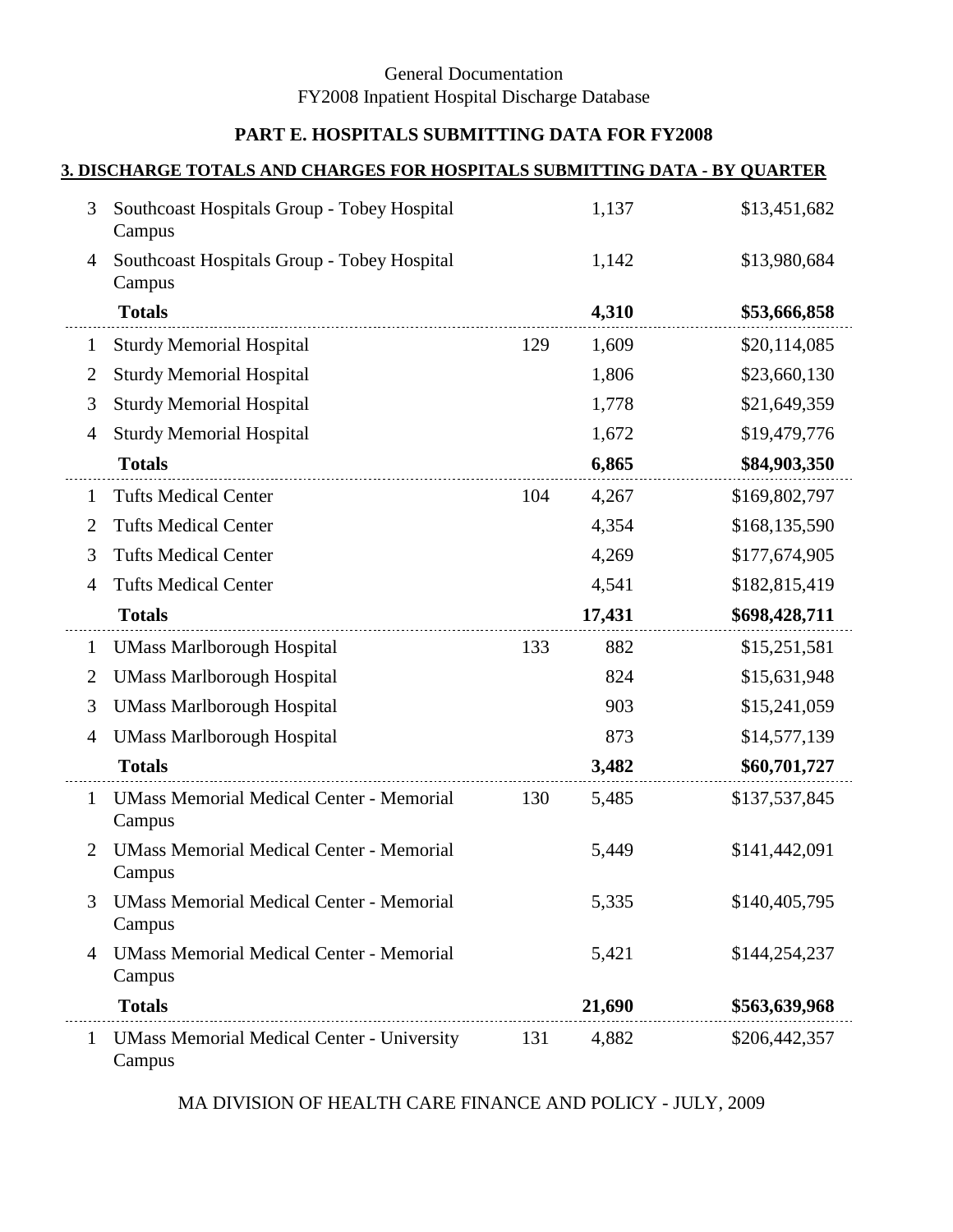# **PART E. HOSPITALS SUBMITTING DATA FOR FY2008**

### **3. DISCHARGE TOTALS AND CHARGES FOR HOSPITALS SUBMITTING DATA - BY QUARTER**

| 2              | <b>UMass Memorial Medical Center - University</b><br>Campus |     | 4,822   | \$208,343,084    |
|----------------|-------------------------------------------------------------|-----|---------|------------------|
| 3              | <b>UMass Memorial Medical Center - University</b><br>Campus |     | 5,059   | \$213,314,407    |
| 4              | <b>UMass Memorial Medical Center - University</b><br>Campus |     | 5,258   | \$216,816,608    |
|                | <b>Totals</b>                                               |     | 20,021  | \$844,916,456    |
| $\mathbf 1$    | <b>UMass Wing Memorial Hospital</b>                         | 139 | 643     | \$8,809,860      |
| $\overline{2}$ | <b>UMass Wing Memorial Hospital</b>                         |     | 689     | \$9,610,847      |
| 3              | <b>UMass Wing Memorial Hospital</b>                         |     | 692     | \$10,302,980     |
| $\overline{4}$ | <b>UMass Wing Memorial Hospital</b>                         |     | 721     | \$10,342,233     |
|                | <b>Totals</b>                                               |     | 2,745   | \$39,065,920     |
| $\mathbf{1}$   | Winchester Hospital                                         | 138 | 3,537   | \$26,760,533     |
| $\overline{2}$ | Winchester Hospital                                         |     | 3,675   | \$28,529,760     |
| 3              | Winchester Hospital                                         |     | 3,614   | \$27,723,289     |
| $\overline{4}$ | Winchester Hospital                                         |     | 3,593   | \$26,236,075     |
|                | <b>Totals</b>                                               |     | 14,419  | \$109,249,657    |
|                | <b>GRAND TOTALS</b>                                         |     | 841,874 | \$18,630,811,498 |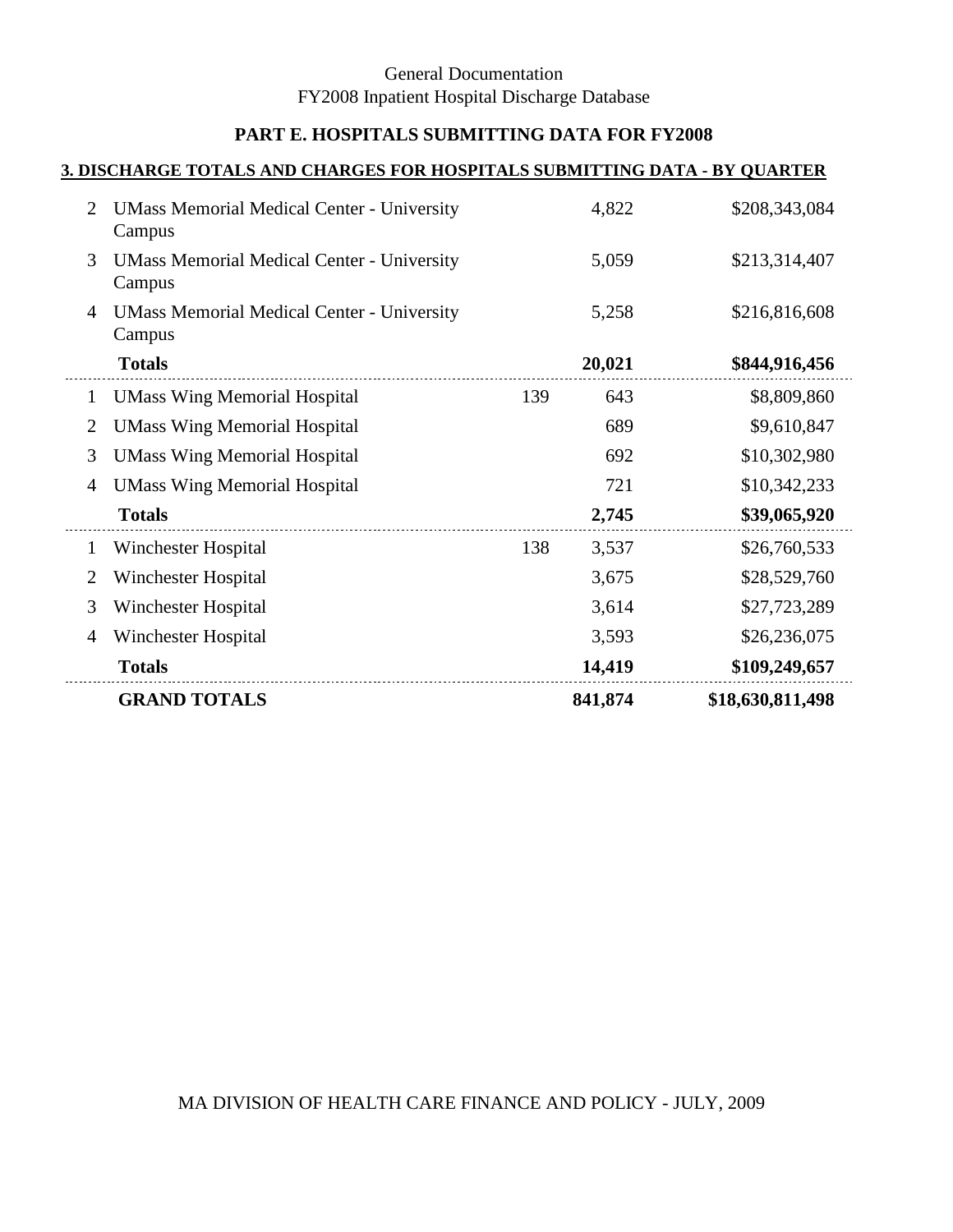### **PART F. SUPPLEMENTARY INFORMATION**

### **SUPPLEMENT I. LIST OF TYPE "A" AND TYPE "B" ERRORS**

#### **TYPE "A" ERRORS:**

Record Type Submitter Name Receiver ID DPH Hospital Computer Number Type of Batch Period Starting Date Period Ending Date Medical Record Number Patient Sex Patient Birth Date Admission Date Discharge Date Primary Source of Payment Patient Status Billing Number Primary Payer Type Secondary Payer Type Mother's Medical Record Number Primary National Payer Identification Number Secondary National Payer Identification Number Revenue Code Units of Service Total Charges (by Revenue Code) Principal Diagnosis Code Associate Diagnosis Code  $(I - XIV)$ Number of ANDS Principal Procedure Code Significant Procedure Code I Significant Procedure Code II Significant Procedure Code III-XIV Physical Record Count Record Type 2X Count Record Type 3X Count Record Type 4X Count Record Type 5X Count Record Type 6X Count

Total Charges: Special Services Total Charges: Routine Services Total Charges: Ancillaries Total Charges: (ALL CHARGES) Number of Discharges Total Charges: Accommodations Total Charges: Ancillaries Submitter Employer Identification Number (EIN) Number of Providers on Electronic submission Count of Batches ED Flag Observation Flag HCF Org ID MA Transfer Hospital Org ID Hospital Service Site Reference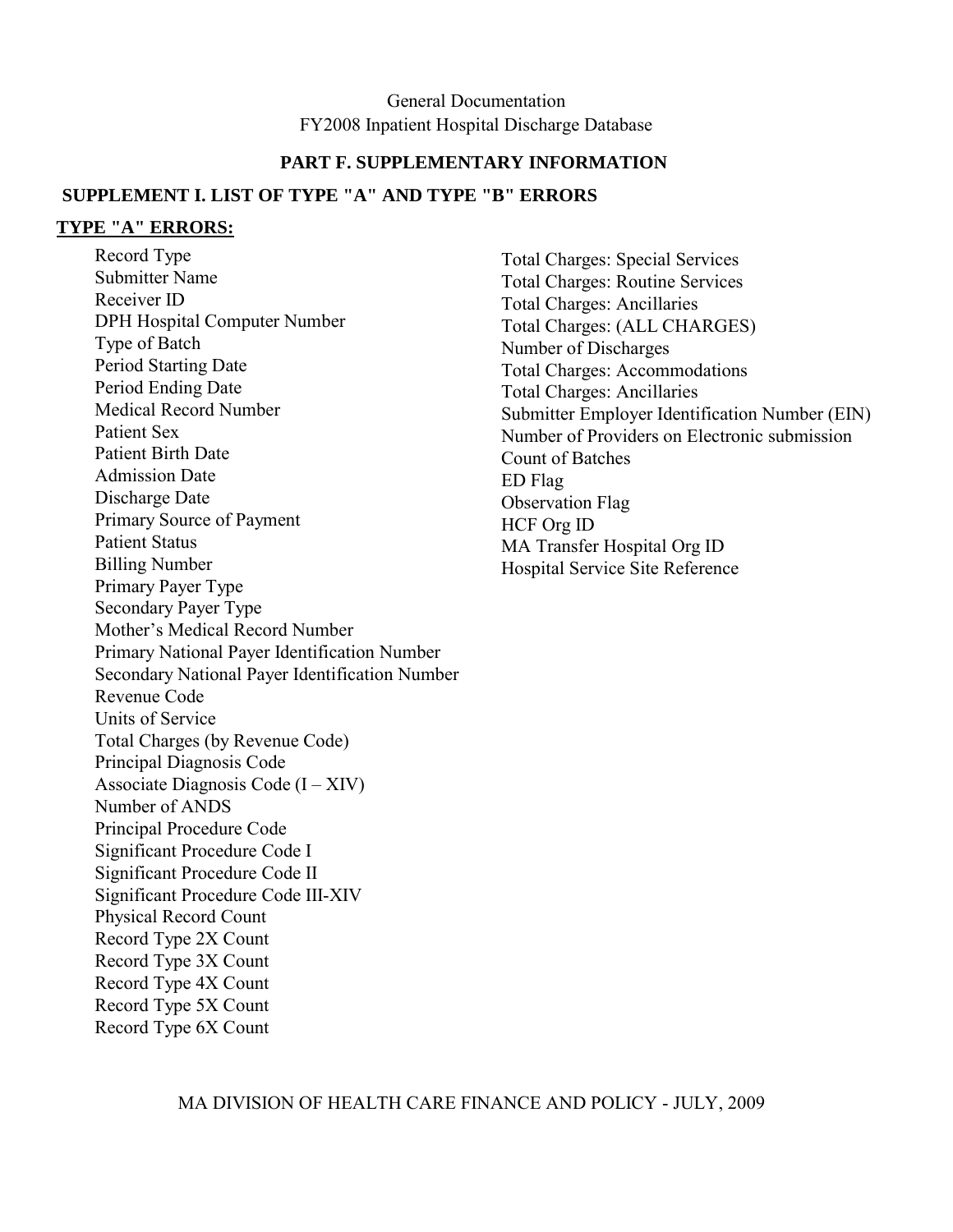## **SUPPLEMENT I. LIST OF TYPE "A" AND TYPE "B" ERRORS**

### **TYPE "B" ERRORS:**

Patient Race Type of Admission Source of Admission Patient Zip Code Veteran Status Patient Social Security Number Birth Weight - grams Employer Zip Code Mother's Social Security Number Facility Site Number External Cause of Injury Code Attending Physician License Number Operating Physician License Number Other Caregiver Attending Physician National Provider Identifier (NPI) ATT NPI Location Code Operating Physician National Provider Identifier (NPI) Operating NPI Location Code Additional Caregiver National Provider Identified Date of Principal Procedure Date of Significant Procedures (I and II) Race 1, 2, and Other Race Hispanic Indicator Ethnicity 1, 2, and Other Ethnicity Condition Present on Admission Primary Diagnosis, Associate Diagnoses I-XIV, and Primary E-Code Significant Procedure Date Operating Physician for Significant Procedure Permanent Patient Street Address, City/Town, State, Zip Code Patient Country Temporary Patient Street Address, City/Town, Stte, Zip Code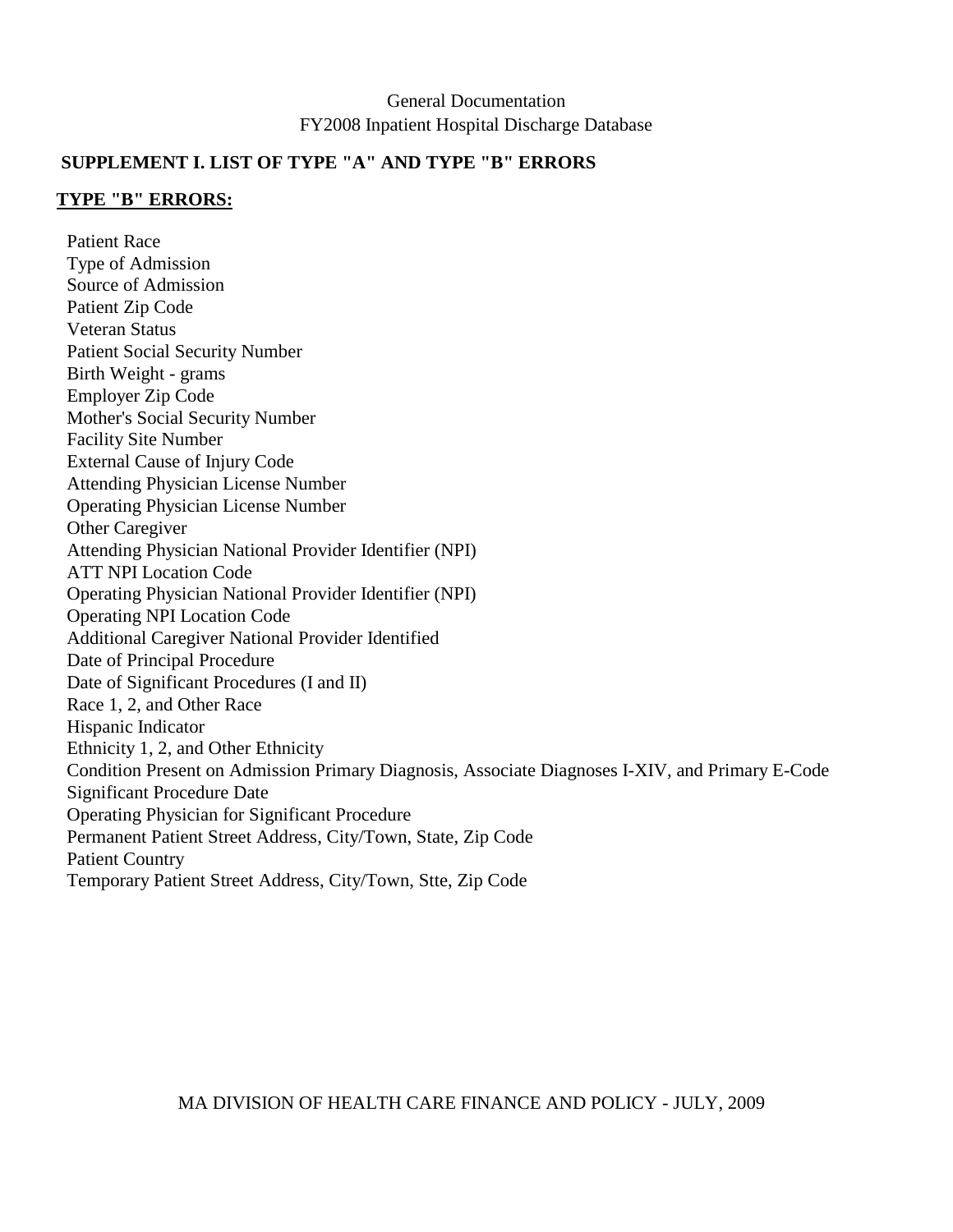The Hospital Verification Report includes the following frequency distribution tables:

Source of Admissions Type of Admissions Discharges by Month Primary Payer Type Patient Disposition Discharges by Gender Discharges by Race Discharges by Race/Ethnicity Discharges by Ethnicity Discharges by Patient Hispanic Indicator Discharges by Age MDC's Listed in Rank Order (APR 20) Top 20 DRGs with Most Total Discharges (APR 20) Length of Stay Ancillary Services by Discharges Routine Accommodation Services by Discharges Special Care Accommodation by Discharges Ancillary Services by Charges Routine Accommodation by Charges Special Care Accommodation Services by Charges Condition Present on Admission

Verification Response Forms: Completed by hospitals after data verification and returned to the DHCFP.

\*NOTE: Hospital discharges were grouped with All Patient-DRG Groupers, Version 12.0, 14.0, 18.0, and 21.0. A discharge report showing counts by DRG for both groupers was supplied to hospitals for verification.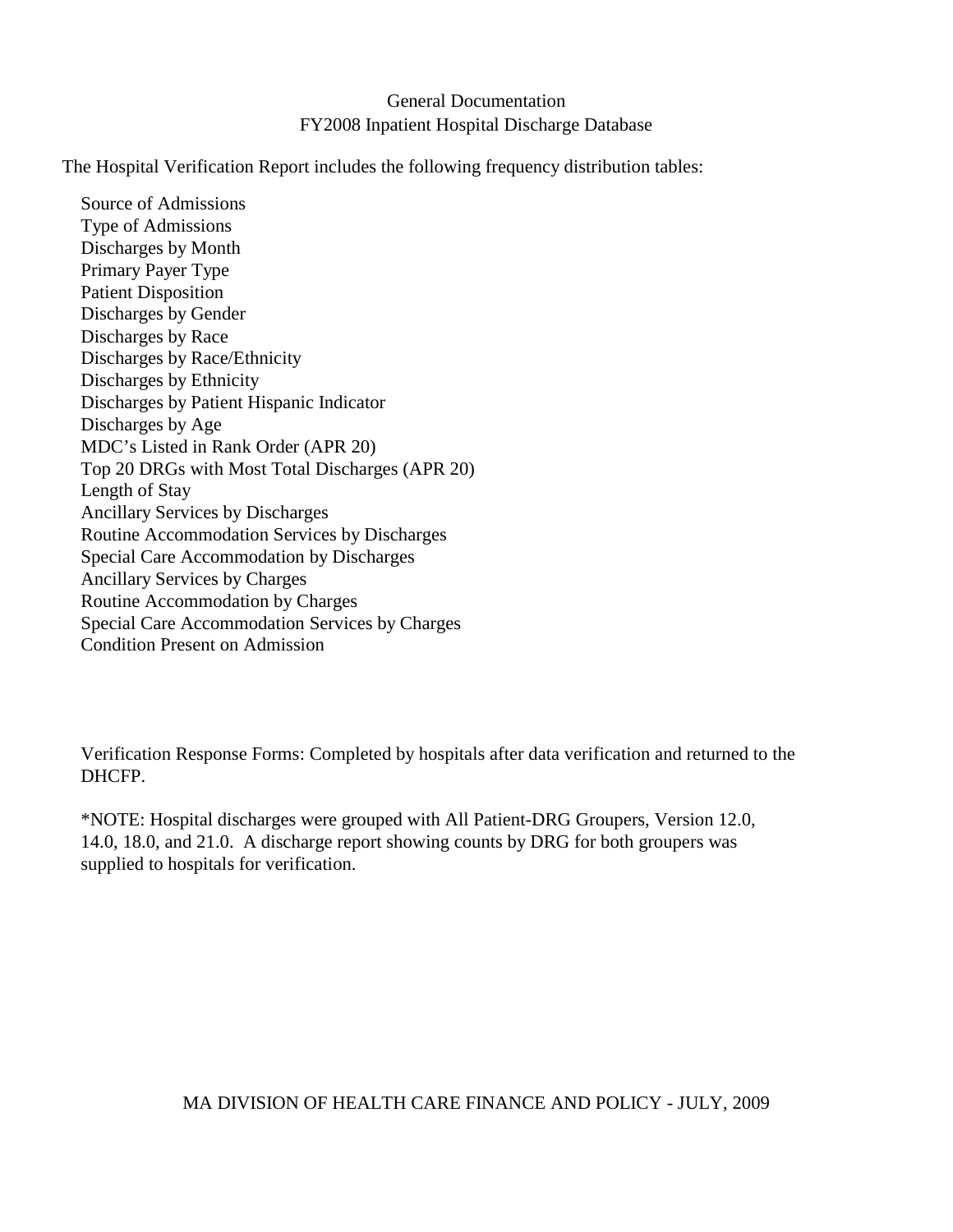# **PART F. SUPPLEMENTARY INFORMATION**

# **SUPPLEMENT II. HOSPITAL ADDRESSES, ORG ID, AND SERVICE SITE ID NUMBERS**

| <b>Current Organization Name</b>                      | <b>Hospital Address</b>                                          | ID<br>ORG<br><b>HOSP</b> | ID<br>ORG<br><b>FILER</b> | <b>SITE</b><br>$NO.$ * |
|-------------------------------------------------------|------------------------------------------------------------------|--------------------------|---------------------------|------------------------|
| Anna Jaques Hospital                                  | 25 Highland Ave<br>Newburyport, MA 01950                         | 1                        | $\mathbf{1}$              | $\mathbf{1}$           |
| <b>Athol Memorial Hospital</b>                        | 2033 Main Street<br>Athol, MA 01331                              | 2                        | $\overline{2}$            | 2                      |
| <b>Baystate Franklin Medical Center</b>               | 164 High Street<br>Greenfield, MA 01301                          | 5                        | 5                         |                        |
| Baystate Mary Lane Hospital                           | 85 South Street<br>Ware, MA 01082                                | 6                        | 6                         |                        |
| <b>Baystate Medical Center</b>                        | 3601 Main Street<br>Springfield, MA 01107-1116                   | $\overline{4}$           | $\overline{4}$            | 4                      |
| Berkshire Medical Center - Berkshire<br>Campus        | 725 North Street<br>Pittsfield, MA 01201                         | 6309                     | 7                         | 7                      |
| <b>Berkshire Medical Center - Hillcrest</b><br>Campus | 165 Tor Court Rd                                                 | 6309                     | $\overline{7}$            | $\mathcal{G}$          |
| Beth Israel Deaconess Hospital - Needham              | Pittsfield, MA 01201<br>148 Chestnut Street<br>Needham, MA 02192 | 53                       | 53                        | 53                     |
| <b>Beth Israel Deaconess Medical Center</b>           | 330 Brookline Avenue<br>Boston, MA 02215                         | 8702                     | 10                        | 10                     |
| <b>Boston Medical Center</b>                          | 88 East Newton St<br>Boston, MA 02118                            | 3107                     | 16                        | 16                     |
| Brigham and Women's Hospital                          | 75 Francis St<br>Boston, MA 02115                                | 22                       | 22                        | 22                     |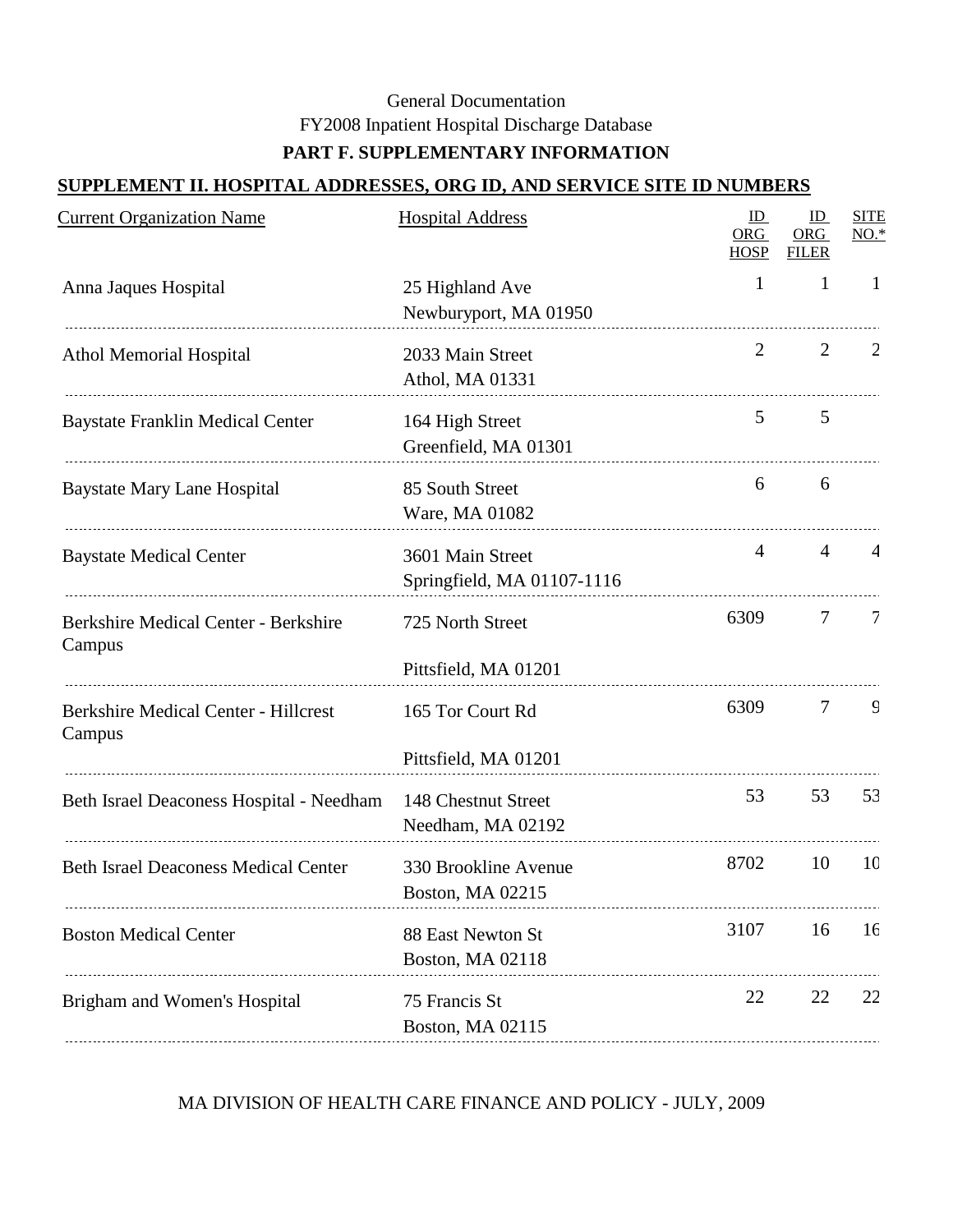## **SUPPLEMENT II. HOSPITAL ADDRESSES, ORG ID, AND SERVICE SITE ID NUMBERS**

| <b>Current Organization Name</b>                            | <b>Hospital Address</b>                        | ID<br>ORG<br><b>HOSP</b> | ID<br><b>ORG</b><br><b>FILER</b> | <b>SITE</b><br>$NO.*$ |
|-------------------------------------------------------------|------------------------------------------------|--------------------------|----------------------------------|-----------------------|
| Cambridge Health Alliance                                   | 65 Beacon Street<br>Somerville, MA 02143       | 3108                     | 27                               | 27                    |
| Cambridge Health Alliance - Somerville<br>Campus            |                                                | 3108                     | 27                               | 143                   |
| Cambridge Health Alliance - Whidden<br>Memorial             |                                                | 3108                     | 27                               | 142                   |
| Cape Cod Hospital                                           | 27 Park Street<br>Hyannis, MA 02601            | 39                       | 39                               |                       |
| Caritas Carney Hospital                                     | 2100 Dorchester Avenue<br>Dorchester, MA 02124 | 42                       | 42                               |                       |
| Caritas Good Samaritan Medical Center                       | 235 North Pearl Street<br>Brockton, MA 02301   | 8701                     | 62                               |                       |
| Caritas Good Samaritan Medical Ctr -<br>Norcap Lodge Campus | 71 Walnut Avenue<br>Foxboro, MA 02035          | 8701                     | 4460                             |                       |
| Caritas Holy Family Hospital and Medical<br>Center          | 70 East Street<br>Methuen, MA 01844            | 75                       | 75                               |                       |
| <b>Caritas Norwood Hospital</b>                             | 800 Washington Street<br>Norwood, MA 02062     | 41                       | 41                               |                       |
| Caritas St. Anne's Hospital                                 | 795 Middle Street<br>Fall River, MA 02721      | 114                      | 114                              |                       |
| Caritas St. Elizabeth's Hospital                            | 736 Cambridge Street<br>Brighton, MA 02135     | 126                      | 126                              |                       |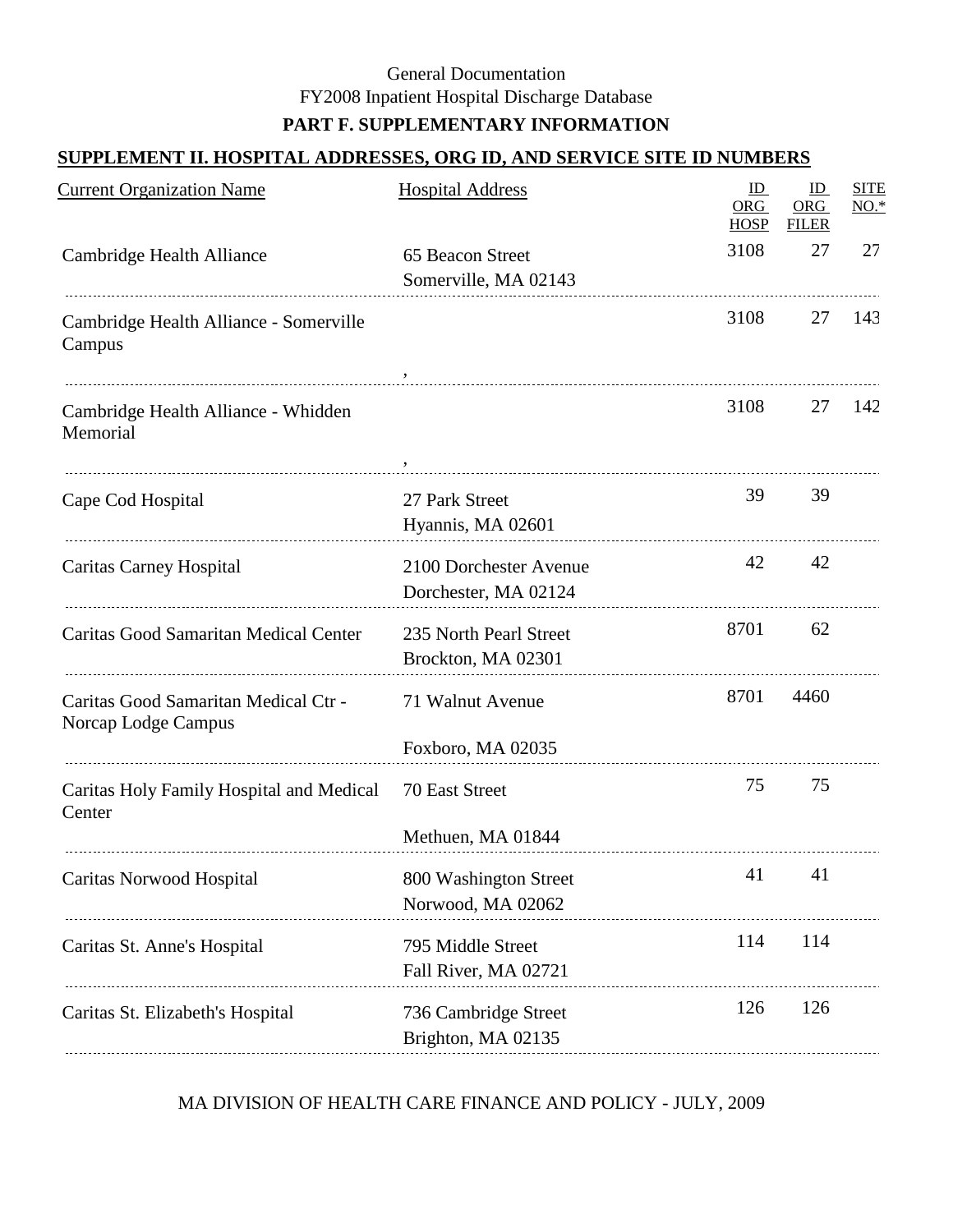## **SUPPLEMENT II. HOSPITAL ADDRESSES, ORG ID, AND SERVICE SITE ID NUMBERS**

| <b>Current Organization Name</b>                        | <b>Hospital Address</b>                               | ID<br>ORG<br><b>HOSP</b> | ID<br><b>ORG</b><br><b>FILER</b> | <b>SITE</b><br>$NO.*$ |
|---------------------------------------------------------|-------------------------------------------------------|--------------------------|----------------------------------|-----------------------|
| Children's Hospital Boston                              | 300 Longwood Avenue<br>Boston, MA 02115               | 46                       | 46                               |                       |
| <b>Clinton Hospital</b>                                 | 201 Highland Street<br>Clinton, MA 01510              | 132                      | 132                              |                       |
| <b>Cooley Dickinson Hospital</b>                        | <b>30 Locust Street</b><br>Northampton, MA 01060-5001 | 50                       | 50                               |                       |
| Dana-Farber Cancer Institute                            | 44 Binney Street<br>Boston, MA 02115                  | 51                       | 51                               |                       |
| <b>Emerson Hospital</b>                                 | Route 2<br>Concord, MA 01742                          | 57                       | 57                               |                       |
| <b>Fairview Hospital</b>                                | 29 Lewis Avenue<br>Great Barrington, MA 01230         | 8                        | 8                                |                       |
| <b>Falmouth Hospital</b>                                | 100 Ter Heun Drive<br>Falmouth, MA 02540              | 40                       | 40                               |                       |
| <b>Faulkner Hospital</b>                                | 1153 Centre Street<br>Jamaica Plain, MA 02130         | 59                       | 59                               |                       |
| Hallmark Health System - Lawrence<br>Memorial Hospital  | 170 Governors Avenue<br>Medford, MA 02155             | 3111                     | 66                               |                       |
| Hallmark Health System - Melrose-<br>Wakefield Hospital | 585 Lebanon Street                                    | 3111                     | 141                              |                       |
|                                                         | Melrose, MA 02176                                     |                          |                                  |                       |
| Harrington Memorial Hospital                            | 100 South Street<br>Southbridge, MA 01550             | 68                       | 68                               |                       |
| Health Alliance Hospitals, Inc.                         | 600 Hospital Road<br>Leominster, MA 01453-8004        | 71                       | 71                               |                       |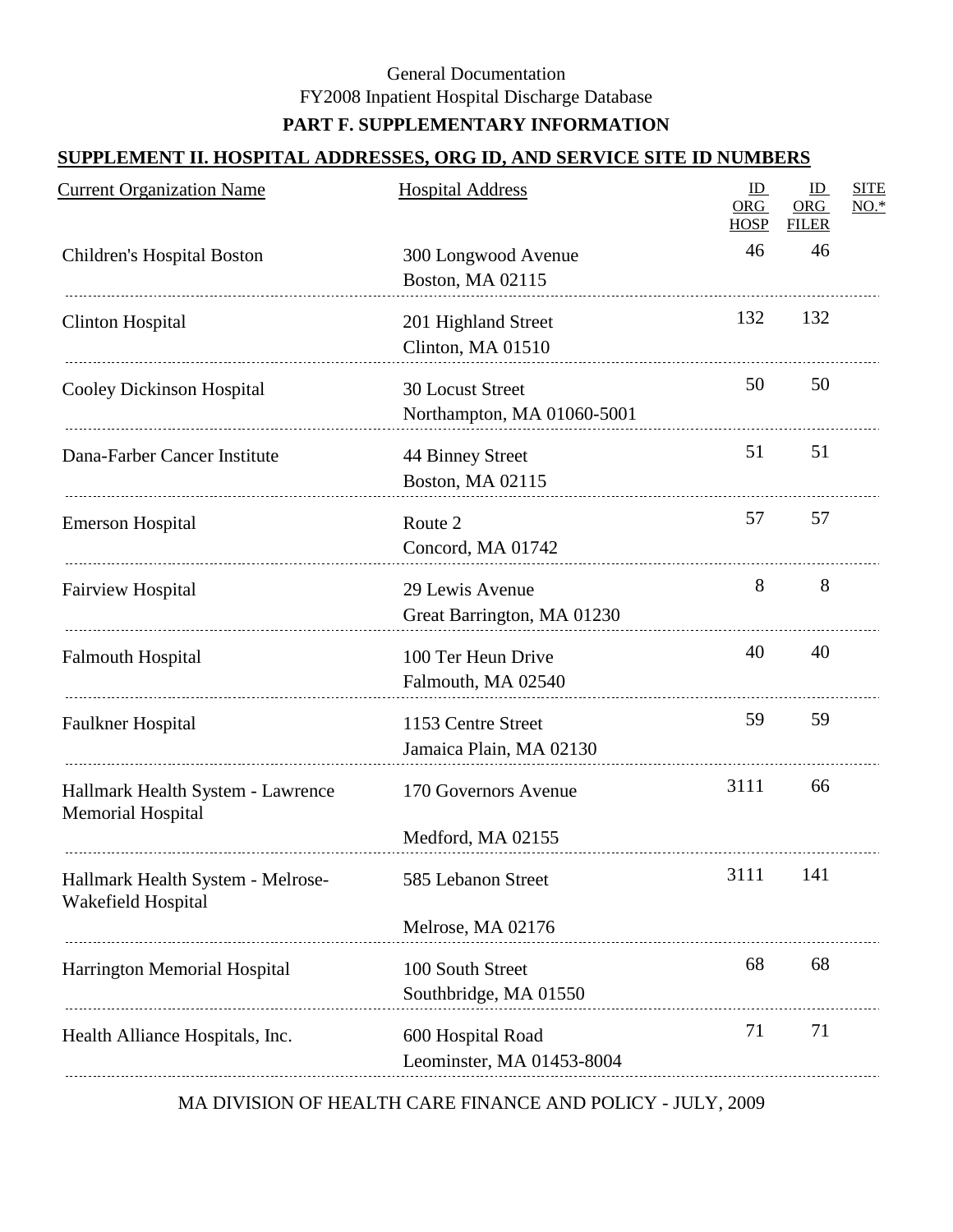## **SUPPLEMENT II. HOSPITAL ADDRESSES, ORG ID, AND SERVICE SITE ID NUMBERS**

| <b>Current Organization Name</b>      | <b>Hospital Address</b>                              | ID<br>ORG<br><b>HOSP</b> | ID<br><b>ORG</b><br><b>FILER</b> | <b>SITE</b><br>$NO.*$ |
|---------------------------------------|------------------------------------------------------|--------------------------|----------------------------------|-----------------------|
| Heywood Hospital                      | 242 Green Street<br>Gardner, MA 01440                | 73                       | 73                               |                       |
| Holyoke Medical Center                | 575 Beech Street<br>Holyoke, MA 01040                | 77                       | 77                               |                       |
| Hubbard Regional Hospital             | 340 Thompson Road<br>Webster, MA 01570               | 78                       | 78                               |                       |
| Jordan Hospital                       | 275 Sandwich Street<br>Plymouth, MA 02360            | 79                       | 79                               |                       |
| Kindred Hospital - Boston             | 1515 Commonwealth Avenue<br>Boston, MA 02135         | 136                      | 136                              |                       |
| Kindred Hospital - North Shore        | 15 King St<br>Peabody, MA 01960                      | 135                      | 135                              |                       |
| Lahey Clinic - Burlington Campus      | 41 Mall Road<br>Burlington, MA 01805                 | 6546                     | 81                               | 81                    |
| Lawrence General Hospital             | <b>One General Street</b><br>Lawrence, MA 01842-0389 | 83                       | 83                               |                       |
| Lowell General Hospital               | 295 Varnum Avenue<br>Lowell, MA 01854                | 85                       | 85                               |                       |
| Martha's Vineyard Hospital            | Linton Lane<br>Oak Bluffs, MA 02557                  | 88                       | 88                               |                       |
| Massachusetts Eye and Ear Infirmary   | 243 Charles Street<br>Boston, MA 02114-3096          | 89                       | 89                               |                       |
| <b>Massachusetts General Hospital</b> | 55 Fruit Street<br>Boston, MA 02114                  | 91                       | 91                               |                       |
|                                       |                                                      |                          |                                  |                       |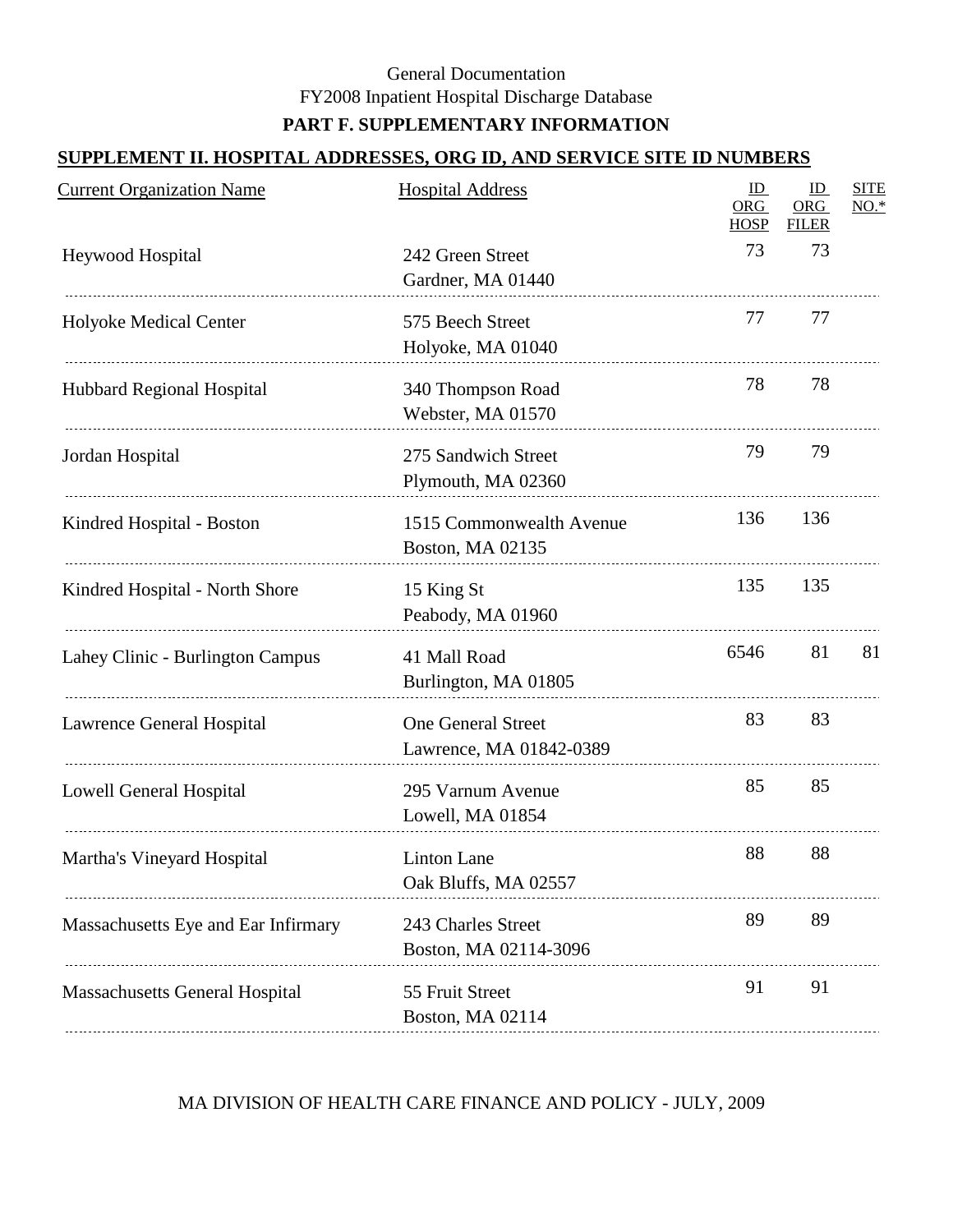## **SUPPLEMENT II. HOSPITAL ADDRESSES, ORG ID, AND SERVICE SITE ID NUMBERS**

| <b>Current Organization Name</b>             | <b>Hospital Address</b>                           | ID<br>ORG<br><b>HOSP</b> | ID<br>ORG<br><b>FILER</b> | <b>SITE</b><br>$NO.*$ |
|----------------------------------------------|---------------------------------------------------|--------------------------|---------------------------|-----------------------|
| Mercy Medical Center - Providence<br>Campus  | 1233 Main St                                      | 6547                     | 118                       | 118                   |
|                                              | Holyoke, MA 01040                                 |                          |                           |                       |
| Mercy Medical Center - Springfield<br>Campus | 271 Carew Street                                  | 6547                     | 119                       |                       |
|                                              | Springfield, MA 01102                             |                          |                           |                       |
| Merrimack Valley Hospital                    | 140 Lincoln Avenue<br>Haverhill, MA 01830-6798    | 70                       | 70                        |                       |
| <b>MetroWest Medical Center</b>              | 115 Lincoln Street<br>Framingham, MA 01701        | 3110                     | 49                        | 49                    |
| Milford Regional Medical Center              | 14 Prospect Street<br>Milford, MA 01757           | 97                       | 97                        |                       |
| Milton Hospital                              | 199 Reedsdale Rd<br>Milton, MA 02186              | 98                       | 98                        |                       |
| Morton Hospital                              | 88 Washington St<br>Taunton, MA 02780             | 99                       | 99                        |                       |
| Mount Auburn Hospital                        | 330 Mt. Auburn St.<br>Cambridge, MA 02238         | 100                      | 100                       |                       |
| Nantucket Cottage Hospital                   | 57 Prospect St<br>Nantucket, MA 02554             | 101                      | 101                       |                       |
| Nashoba Valley Medical Center                | 200 Groton Road<br>Ayer, MA 01432                 | 52                       | 52                        | 52                    |
| New England Baptist Hospital                 | 125 Parker Hill Avenue<br><b>Boston, MA 02120</b> | 103                      | 103                       |                       |
| <b>Newton Wellesley Hospital</b>             | 2014 Washington St<br>Newton, MA 02162            | 105                      | 105                       |                       |
|                                              |                                                   |                          |                           |                       |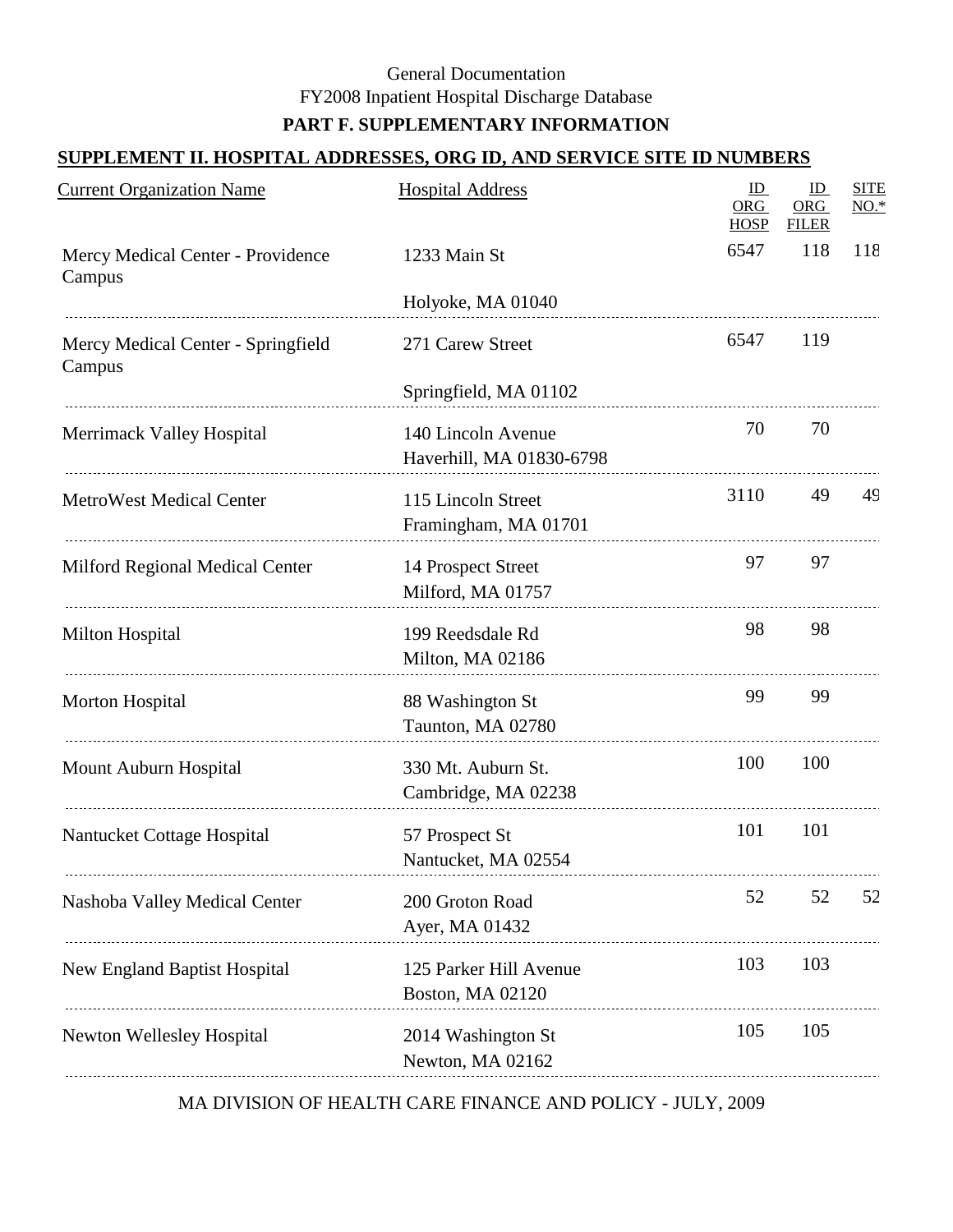## **SUPPLEMENT II. HOSPITAL ADDRESSES, ORG ID, AND SERVICE SITE ID NUMBERS**

| <b>Current Organization Name</b>                                | <b>Hospital Address</b>                         | ID<br>ORG<br><b>HOSP</b> | ID<br><b>ORG</b><br><b>FILER</b> | <b>SITE</b><br>$NO.*$ |
|-----------------------------------------------------------------|-------------------------------------------------|--------------------------|----------------------------------|-----------------------|
| Noble Hospital                                                  | 115 West Silver Street<br>Westfield, MA 01086   | 106                      | 106                              |                       |
| North Adams Regional Hospital                                   | <b>Hospital Avenue</b><br>North Adams, MA 02147 | 107                      | 107                              |                       |
| North Shore Medical Center, Inc.                                | 81 Highland Avenue<br>Salem, MA 01970           | 345                      | 116                              | 116                   |
| Northeast Health Systems - Beverly                              | 85 Herrick Street<br>Beverly, MA 01915          | 3112                     | 110                              |                       |
| Northeast Health Systems - Addison Gilbert 298 Washington St    | Gloucester, MA 01930                            | 3112                     | 109                              |                       |
| <b>Quincy Medical Center</b>                                    | 114 Whitwell Street<br>Quincy, MA 02169         | 112                      | 112                              |                       |
| Saint Vincent Hospital                                          | 20 Worcester Ctr. Blvd.<br>Worcester, MA 01608  | 127                      | 127                              |                       |
| <b>Saints Memorial Medical Center</b>                           | One Hospital Drive<br>Lowell, MA 01852          | 115                      | 115                              |                       |
| <b>Signature Healthcare Brockton Hospital</b>                   | 680 Centre Street<br>Brockton, MA 02402         | 25                       | 25                               | 25                    |
| South Shore Hospital                                            | 55 Fogg Road<br>South Weymouth, MA 02190        | 122                      | 122                              |                       |
| Southcoast Hospitals Group - Charlton<br><b>Memorial Campus</b> | 363 Highland Avenue                             | 3113                     | 123                              |                       |
|                                                                 | Fall River, MA 02720                            |                          |                                  |                       |
| Southcoast Hospitals Group - St. Luke's<br>Campus               | 101 Page Street                                 | 3113                     | 124                              |                       |
|                                                                 | New Bedford, MA 02740                           |                          |                                  |                       |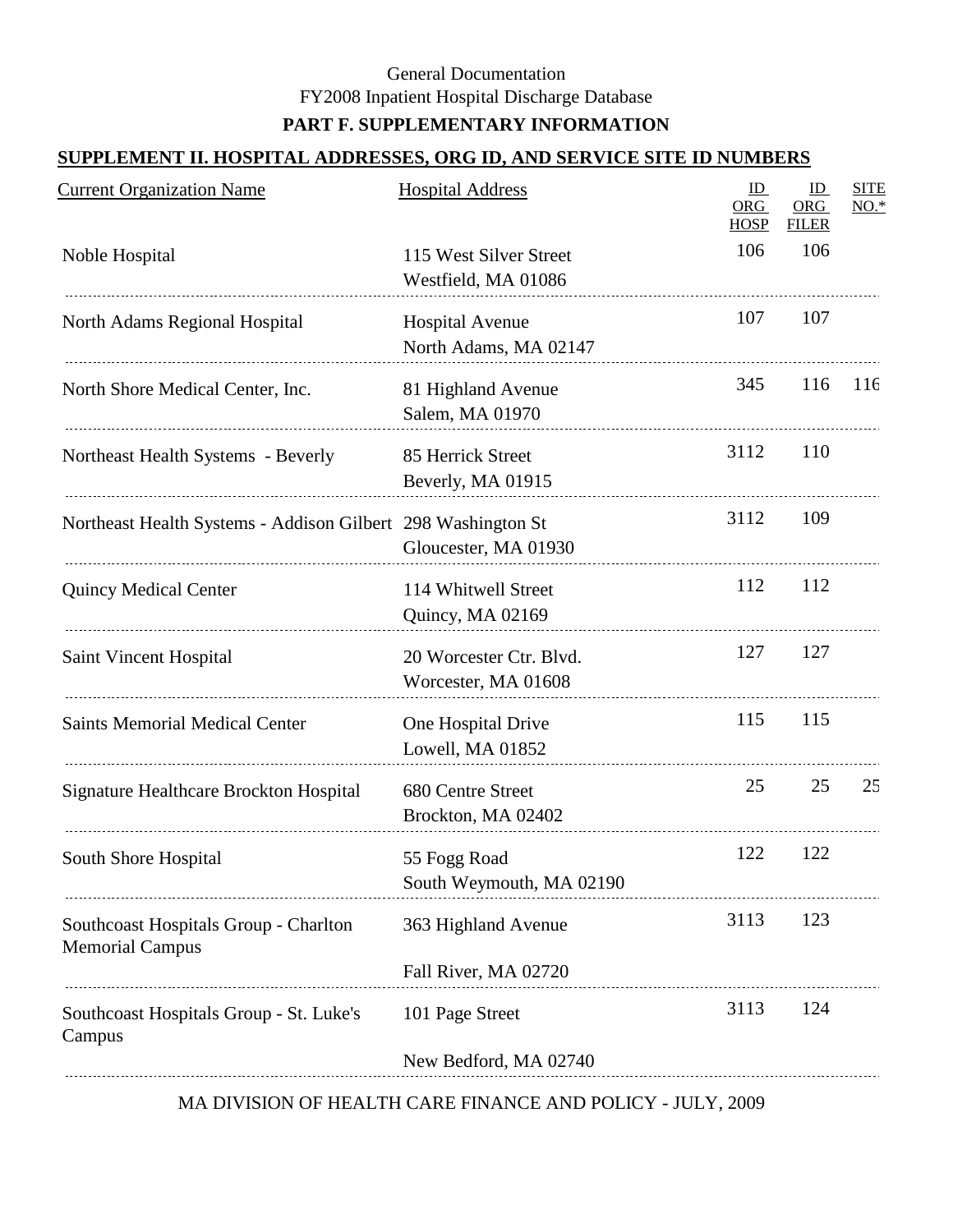### **SUPPLEMENT II. HOSPITAL ADDRESSES, ORG ID, AND SERVICE SITE ID NUMBERS**

| <b>Current Organization Name</b>                             | <b>Hospital Address</b>                       | ID<br>ORG<br><b>HOSP</b> | ID<br><b>ORG</b><br><b>FILER</b> | <b>SITE</b><br>$NO.*$ |
|--------------------------------------------------------------|-----------------------------------------------|--------------------------|----------------------------------|-----------------------|
| Southcoast Hospitals Group - Tobey<br><b>Hospital Campus</b> | 43 High Street                                | 3113                     | 145                              |                       |
|                                                              | Wareham, MA 02571                             |                          |                                  |                       |
| <b>Sturdy Memorial Hospital</b>                              | 211 Park Street<br>Attleboro, MA 02703        | 129                      | 129                              |                       |
| <b>Tufts Medical Center</b>                                  | 750 Washington Street<br>Boston, MA 02111     | 104                      | 104                              |                       |
| <b>UMass. Marlborough Hospital</b>                           | 57 Union Street<br>Marlborough, MA 01752-9981 | 133                      | 133                              |                       |
| <b>UMass. Memorial Medical Center</b>                        | 120 Front Street<br>Worcester, MA 01608       | 3115                     | 131                              | 130                   |
| <b>UMass. Wing Memorial Hospital</b>                         | 40 Wright Street<br>Palmer, MA 01069-1187     | 139                      | 139                              |                       |
| Winchester Hospital                                          | 41 Highland Avenue<br>Winchester, MA 01890    | 138                      | 138                              |                       |
|                                                              |                                               |                          |                                  |                       |

\* For data users trying to identify specific care sites, use site number. However, if site number is blank, use IdOrgFiler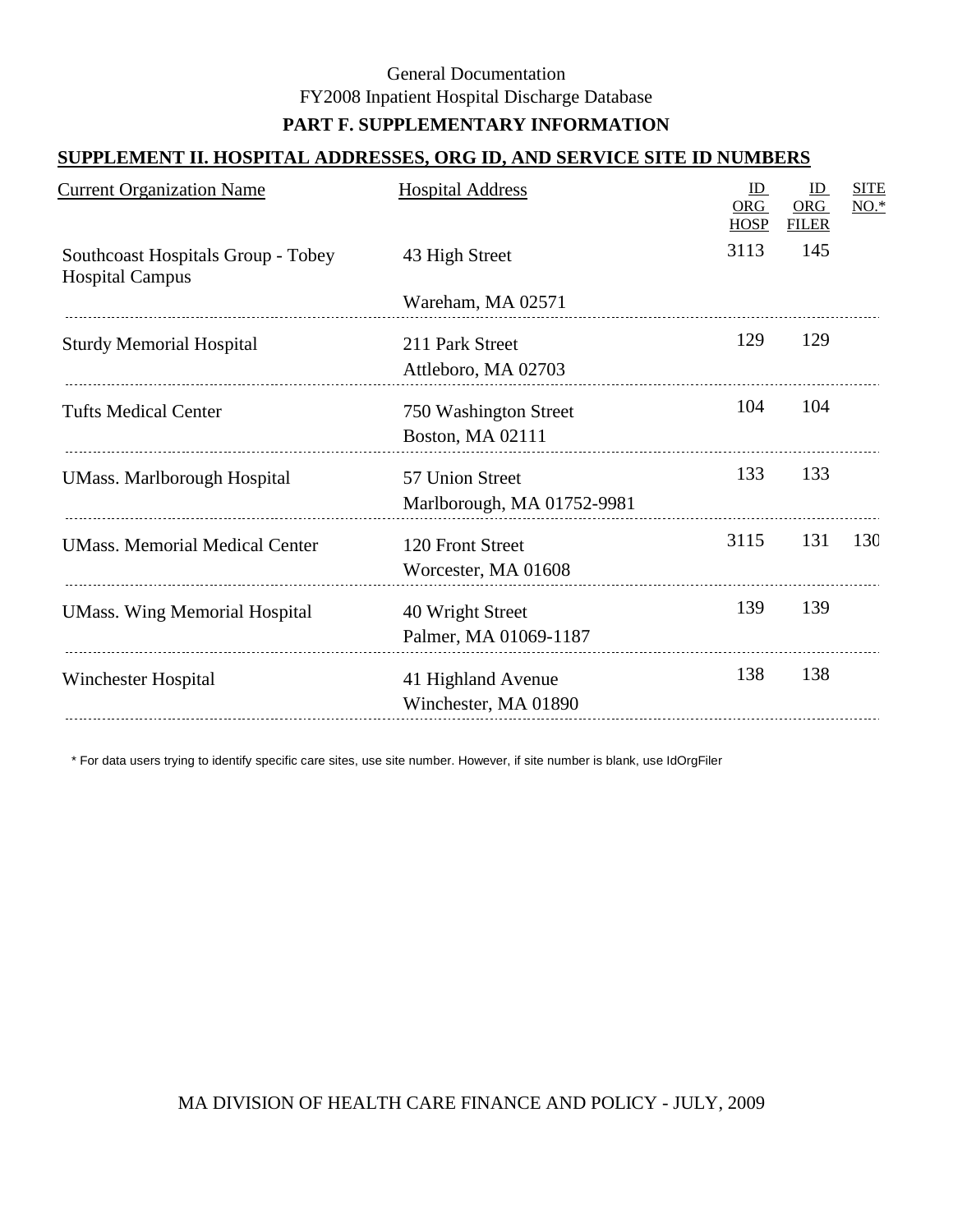# **PART F. SUPPLEMENTARY INFORMATION**

## **SUPPLEMENT III. MERGERS, NAME CHANGES, CLOSURES, CONVERSIONS, AND NON-ACUTE CARE HOSPITALS**

# **MERGERS - ALPHABETICAL LIST**

| Name of<br><b>New Entity</b>                                                                                                                                                                                                                                                                                                                                                                                          | <b>Names</b> of<br><b>Original Entities</b>                                                                                                                                                                    | <b>DATE</b>      |
|-----------------------------------------------------------------------------------------------------------------------------------------------------------------------------------------------------------------------------------------------------------------------------------------------------------------------------------------------------------------------------------------------------------------------|----------------------------------------------------------------------------------------------------------------------------------------------------------------------------------------------------------------|------------------|
| <b>Berkshire Health System</b>                                                                                                                                                                                                                                                                                                                                                                                        | -Berkshire Medical Center<br>-Hillcrest Hospital<br>-Fairview Hospital                                                                                                                                         | <b>July 1996</b> |
| <b>Beth Israel Deaconess Medical Center</b>                                                                                                                                                                                                                                                                                                                                                                           | -Beth Israel Hospital<br>-N.E. Deaconess Hospital                                                                                                                                                              | October<br>1996  |
| <b>Boston Medical Center</b>                                                                                                                                                                                                                                                                                                                                                                                          | -Boston University Med. Ctr.<br>-Boston City Hospital<br>-Boston Specialty/Rehab                                                                                                                               | <b>July 1996</b> |
| Cambridge Health Alliance<br><b>NOTE:</b> As of July 2001, Cambridge Health<br>Alliance included Cambridge, Somerville,<br>Whidden, & Malden's 42 Psych beds. Malden<br>now closed. Cambridge & Somerville<br>submitted data separately in the past. This year<br>they are submitting under one name. In future<br>years, they may use the Facility Site Number to<br>identify each individual facility's discharges. | -Cambridge Hospital<br>-Somerville Hospital                                                                                                                                                                    | <b>July 1996</b> |
| Good Samaritan Medical Center                                                                                                                                                                                                                                                                                                                                                                                         | -Cardinal Cushing Hospital<br>-Goddard Memorial                                                                                                                                                                | October<br>1993  |
| Hallmark Health Systems<br><b>NOTE:</b> As of July 2001 includes only<br>Lawrence Memorial & Melrose-Wakefield                                                                                                                                                                                                                                                                                                        | -Lawrence Memorial<br>-Hospital Malden Hospital<br>-Unicare Health Systems<br>(Note: Unicare was formed in<br>July 1996 as a result of the<br>merger of Melrose-Wakefield<br>and Whidden Memorial<br>Hospital) | October<br>1997  |
| Health Alliance Hospitals, Inc.                                                                                                                                                                                                                                                                                                                                                                                       | -Burbank Hospital<br>-Leominster Hospital                                                                                                                                                                      | November<br>1994 |
| Lahey Clinic                                                                                                                                                                                                                                                                                                                                                                                                          | -Lahey<br>-Hitchcock (NH)                                                                                                                                                                                      | January<br>1995  |
| <b>Medical Center of Central</b><br><b>Massachusetts</b>                                                                                                                                                                                                                                                                                                                                                              | -Holden District Hospital<br>-Worcester Hahnemann<br>-Worcester Memorial                                                                                                                                       | October<br>1989  |
| <b>MetroWest Medical Center</b>                                                                                                                                                                                                                                                                                                                                                                                       | -Leonard Morse Hospital<br>-Framingham Union                                                                                                                                                                   | January<br>1992  |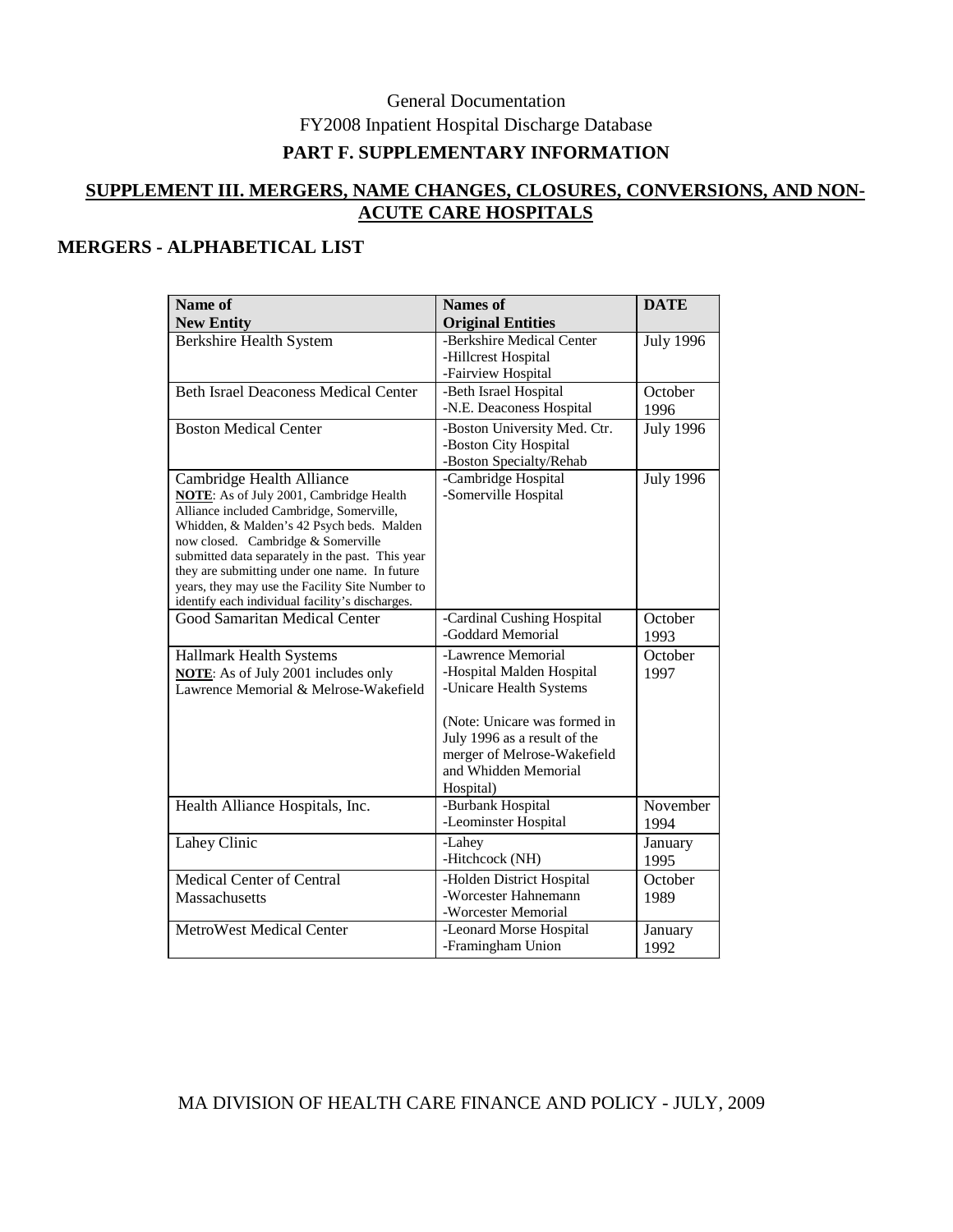# **SUPPLEMENT IV. MERGERS, NAME CHANGES, CLOSURES, CONVERSIONS, AND NON-ACUTE CARE HOSPITALS**

# **MERGERS - ALPHABETICAL LIST**

| Name of                               | Names of                       | <b>Date</b> |
|---------------------------------------|--------------------------------|-------------|
| <b>New Entity</b>                     | <b>Original Entities</b>       |             |
| Northeast Health Systems              | -Beverly Hospital              | October     |
|                                       | -Addison Gilbert Hospital      | 1996        |
| North Shore Medical Center            | -North Shore Medical Center    | March       |
|                                       | (dba Salem Hospital) and       | 2004        |
|                                       | -Union Hospital                |             |
|                                       | <b>NOTES:</b>                  |             |
|                                       | 1. Salem Hospital merged with  |             |
|                                       | North Shore Children's         |             |
|                                       | Hospital in April 1988         |             |
|                                       | 2. Lynn Hospital merged with   |             |
|                                       | Union Hospital in 1986 to form |             |
|                                       | Atlanticare                    |             |
| Saints Memorial Medical Center        | -St. John's Hospital           | October     |
|                                       | -St. Joseph's Hospital         | 1992        |
| Sisters of Providence Health System   | -Mercy Medical Center          | June 1997   |
|                                       | -Providence Hospital           |             |
| Southcoast Health Systems             | -Charlton Memorial Hospital    | June 1996   |
|                                       | -St. Luke's Hospital           |             |
|                                       | -Tobey Hospital                |             |
| <b>UMass. Memorial Medical Center</b> | -UMMC                          | April       |
|                                       | -Memorial                      | 1999        |
|                                       | -Memorial-Hahnemann            |             |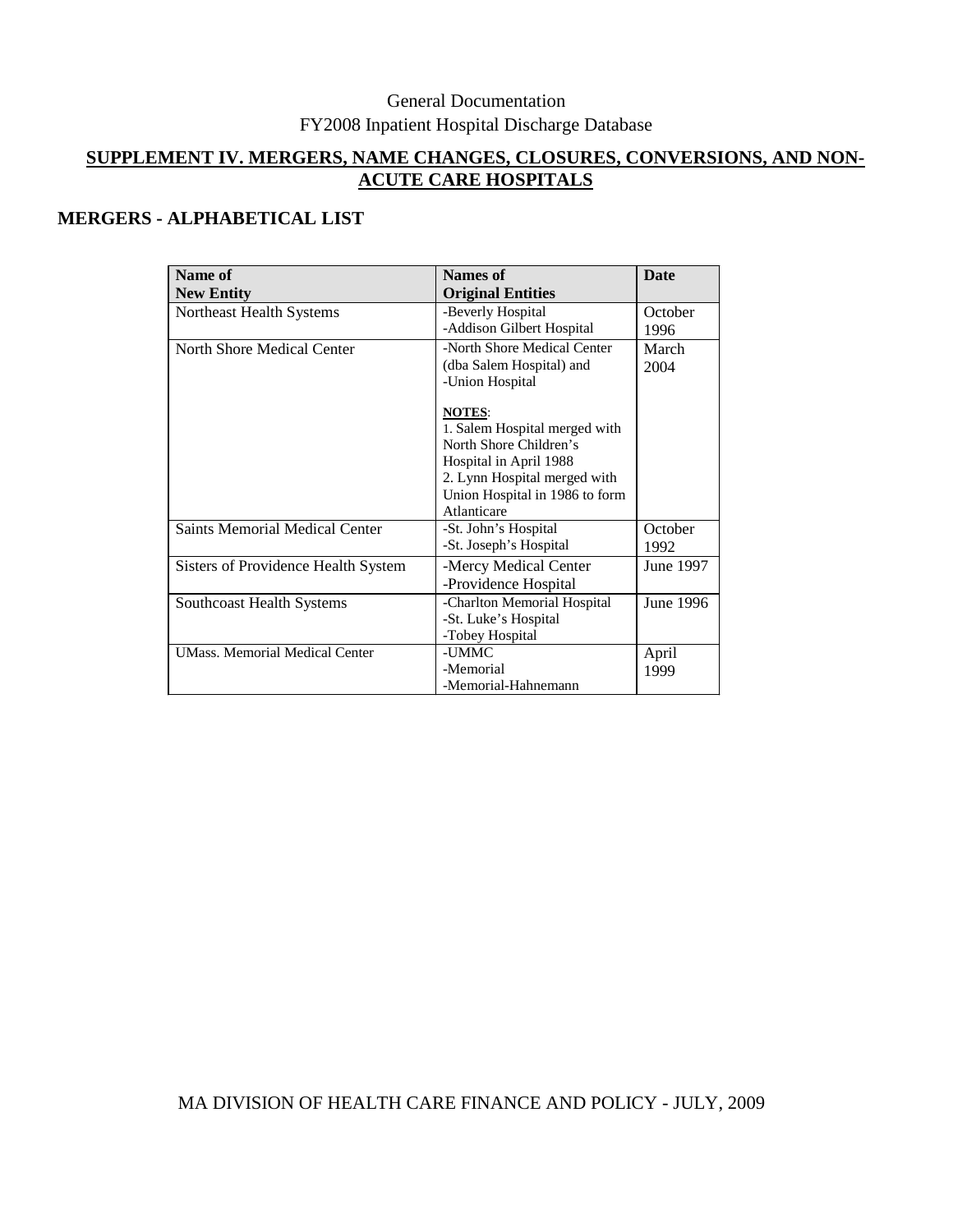# **SUPPLEMENT IV. MERGERS, NAME CHANGES, CLOSURES, CONVERSIONS, AND NON-ACUTE CARE HOSPITALS**

# **NAME CHANGES**

| <b>Name of New Entity</b>             | <b>Original Entities</b>          | <b>Date</b>                        |
|---------------------------------------|-----------------------------------|------------------------------------|
| <b>Baystate Mary Lane</b>             | Mary Lane Hospital                |                                    |
| <b>Beth Israel Deaconess Medical</b>  | -Beth Israel Hospital             |                                    |
| Center                                | -New England Deaconess Hospital   |                                    |
| <b>Beth Israel Deaconess Needham</b>  | -Glover Memorial                  | <b>July 2002</b>                   |
|                                       | -Deaconess-Glover Hospital        |                                    |
| <b>Boston Medical Center -</b>        | <b>Boston City Hospital</b>       |                                    |
| Harrison Avenue Campus                | University Hospital               |                                    |
| <b>Boston Regional Medical Center</b> | New England Memorial Hospital     | Now Closed.                        |
| Cambridge Health Alliance -           | Cambridge Hospital                |                                    |
| (now includes Cambridge,              | Somerville Hospital               |                                    |
| Somerville & Whidden)                 |                                   |                                    |
| Cambridge Health Alliance -           | Hallmark Health Systems - Malden  | Malden now                         |
| Malden & Whidden                      | & Whidden                         | closed.                            |
| Cape Cod Health Care Systems          | Cape Cod Hospital                 |                                    |
|                                       | <b>Falmouth Hospital</b>          |                                    |
| Caritas Good Samaritan Medical        | <b>Cardinal Cushing Hospital</b>  |                                    |
| Center                                | <b>Goddard Memorial Hospital</b>  |                                    |
| Caritas Norwood, Caritas              | Norwood Hospital                  |                                    |
| Southwood, Caritas Good               | Southwood Hospital                |                                    |
| Samaritan Medical Center              | Good Samaritan Med. Ctr.          |                                    |
| Caritas St. Elizabeth's Medical       | St. Elizabeth's Medical Center    |                                    |
| Center                                |                                   |                                    |
| Children's Hospital Boston            | Children's Hospital               | February 2004                      |
| Hallmark Health Lawrence              | Lawrence Memorial Hospital        |                                    |
| Memorial Hospital & Hallmark          | Melrose-Wakefield Hospital        |                                    |
| Health Melrose-Wakefield              |                                   |                                    |
| Hospital                              |                                   |                                    |
| Holy Family Hospital                  | <b>Bon Secours Hospital</b>       |                                    |
| Kindred Hospitals - Boston &          | Vencor Hospitals - Boston & North |                                    |
| North Shore                           | Shore                             |                                    |
| Lahey Clinic Hospital                 | Lahey Hitchcock Clinic            |                                    |
| MetroWest Medical Center-             | Framingham Union Hospital         |                                    |
| Framingham Union Hospital &           | Leonard Morse Hospital / Columbia |                                    |
| <b>Leonard Morse Hospital</b>         | MetroWest Medical Center          |                                    |
| Merrimack Valley Hospital             | Haverhill Municipal (Hale)        | <b>Essent Health</b>               |
|                                       | Hospital                          | Care purchased<br>this facility in |
|                                       |                                   | September 2001                     |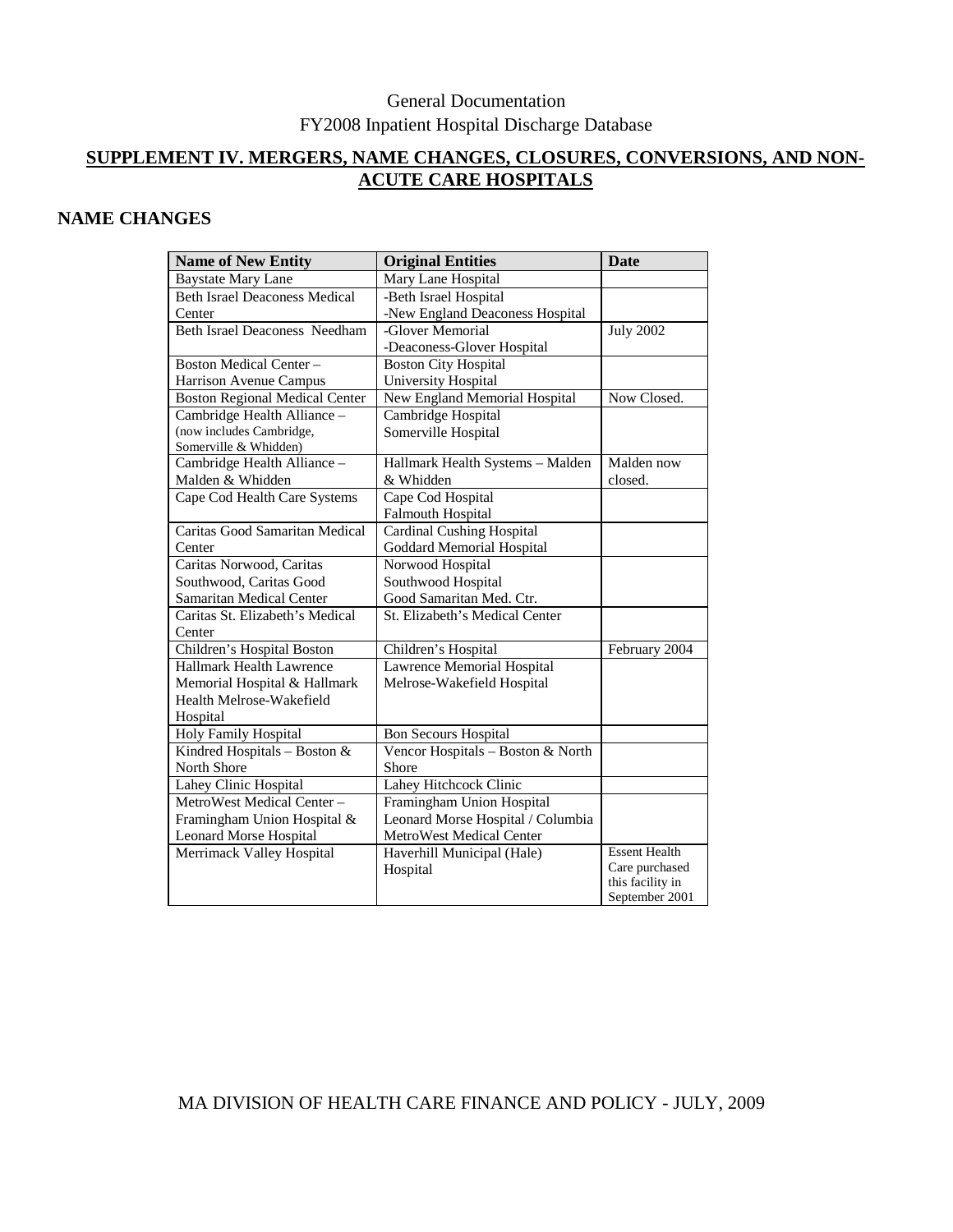# **SUPPLEMENT IV. MERGERS, NAME CHANGES, CLOSURES, CONVERSIONS, AND NON-ACUTE CARE HOSPITALS**

# **NAME CHANGES**

| <b>Name of New Entity</b>       | <b>Original Entities</b>          | <b>Date</b>  |
|---------------------------------|-----------------------------------|--------------|
| Milford Regional Medical Center | Milford-Whitinsville Hospital     |              |
| Nashoba Valley Hospital         | Nashoba Community Hospital        | January 2003 |
|                                 | Deaconess-Nashoba                 |              |
|                                 | Nashoba Valley Medical Center     |              |
| Northeast Health Systems        | <b>Beverly Hospital</b>           |              |
|                                 | <b>Addison Gilbert Hospital</b>   |              |
| North Shore Medical Center -    | Salem Hospital                    |              |
| Salem                           | North Shore Children's Hospital   |              |
| North Shore Medical Center -    | <b>Union Hospital</b>             |              |
| Union                           |                                   |              |
| Quincy Hospital                 | Quincy City Hospital              |              |
| Southcoast Health Systems       | <b>Charlton Memorial Hospital</b> |              |
|                                 | St. Luke's Hospital               |              |
|                                 | <b>Tobey Hospital</b>             |              |
| <b>Tufts Medical Center</b>     | Tufts New England Medical Center, | January 2008 |
|                                 | New England Medical Center        |              |
| UMass. Memorial-                | Clinton Hospital                  |              |
| <b>Clinton Hospital</b>         |                                   |              |
| UMass. Memorial - Health        | Health Alliance Hospitals, Inc.   |              |
| Alliance Hospital               |                                   |              |
| UMass. Memorial-                | Marlborough Hospital              |              |
| Marlborough Hospital            |                                   |              |
| UMass. Memorial - Wing          | Wing Memorial Hospital            |              |
| Memorial Hospital               |                                   |              |
| Waltham Hospital                | Waltham-Weston Hospital           | June 2002.   |
|                                 | Deaconess Waltham Hospital        | Now closed.  |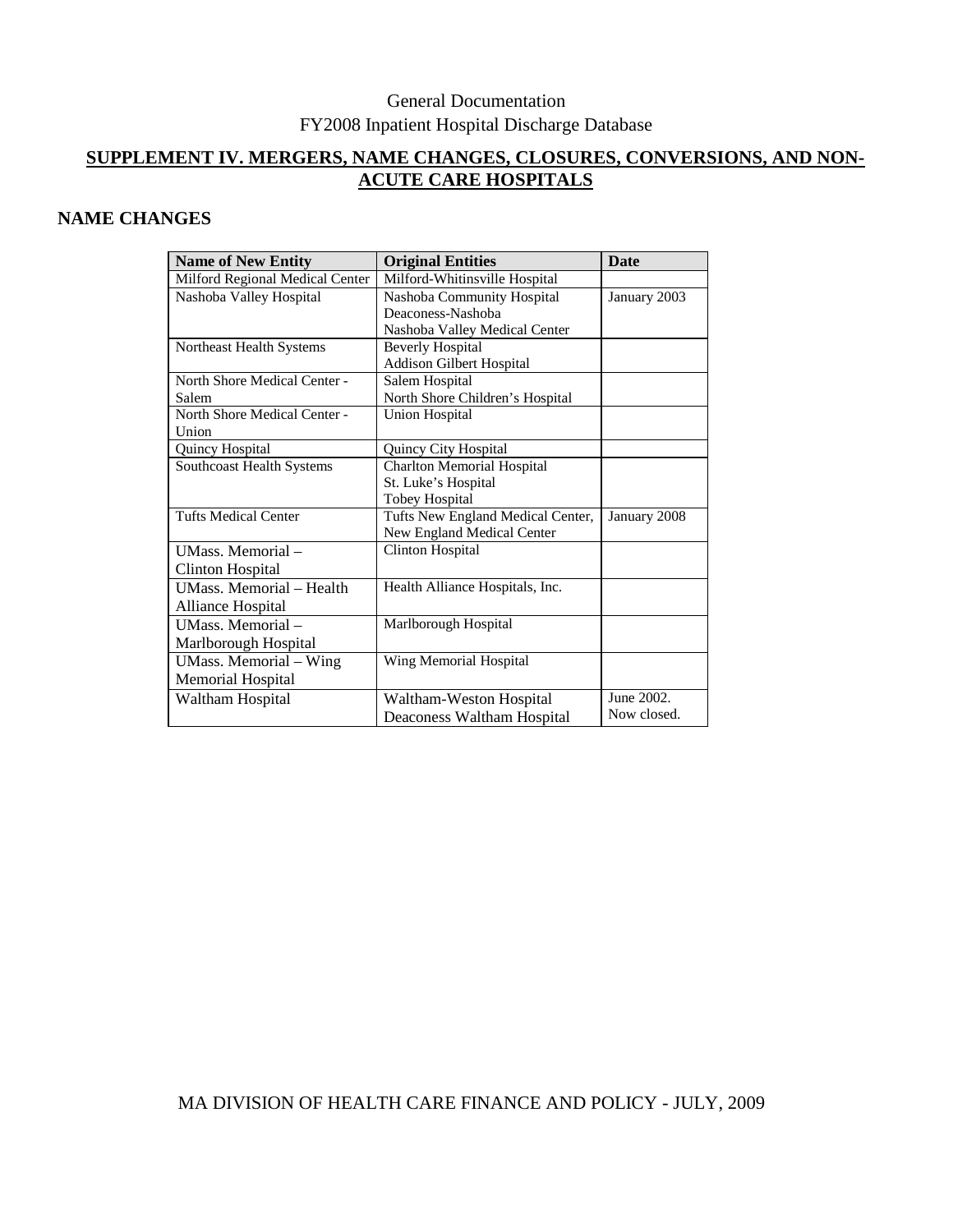## **SUPPLEMENT IV. MERGERS, NAME CHANGES, CLOSURES, CONVERSIONS, AND NON-ACUTE CARE HOSPITALS**

# **CLOSURES**

| <b>Date</b>      | <b>Hospital Name</b>   | <b>Comments</b>          |
|------------------|------------------------|--------------------------|
| June 1989        | Sancta Maria           |                          |
| September 1990   | Mass. Osteopathic      |                          |
| June 1990        | Hunt                   | Outpatient only now.     |
| <b>July 1990</b> | St. Luke's             |                          |
|                  | Middleborough          |                          |
| September 1991   | <b>Worcester City</b>  |                          |
| May 1993         | Amesbury               |                          |
| <b>July 1993</b> | Saint Margaret's       |                          |
| June 1994        | Heritage               |                          |
| June 1994        | Winthrop               |                          |
| October 1994     | St. Joseph's           |                          |
| December 1994    | Ludlow                 |                          |
| October 1996     | Providence             |                          |
| November 1996    | Goddard                |                          |
| 1996             | Lynn                   |                          |
| January 1997     | Dana Farber            | Inpatient acute beds now |
|                  |                        | at Brigham & Women's     |
| March 1997       | <b>Burbank</b>         |                          |
| February 1999    | <b>Boston Regional</b> |                          |
| April 1999       | Malden                 |                          |
| August 1999      | Symmes                 |                          |
| <b>July 2003</b> | Waltham                |                          |

NOTE: Subsequent to closure, some hospitals may have reopened for used other than an acute hospital (e.g., health care center, rehabilitation hospital, etc.)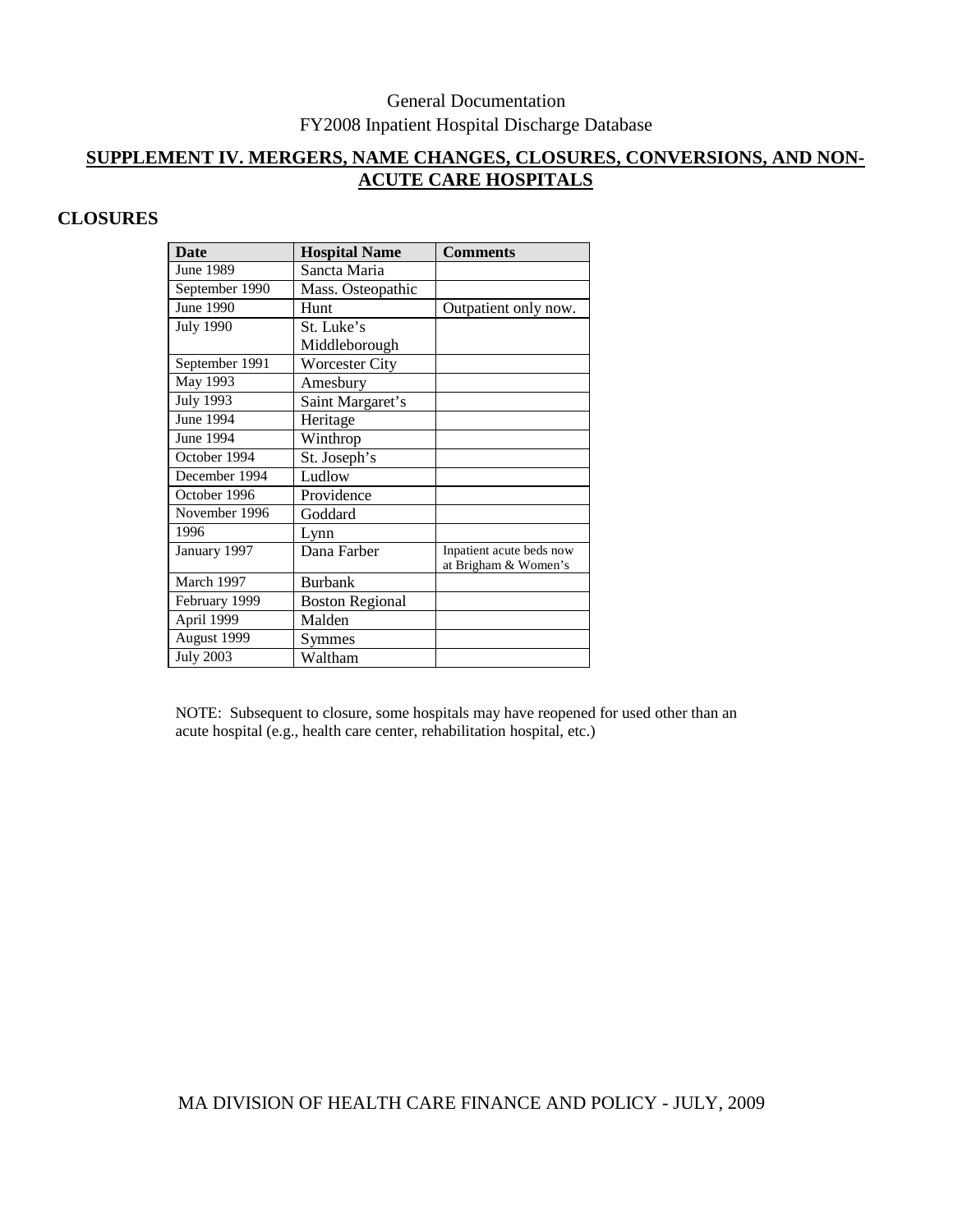# **SUPPLEMENT IV. MERGERS, NAME CHANGES, CLOSURES, CONVERSIONS, AND NON-ACUTE CARE HOSPITALS**

# **CONVERSIONS AND NON-ACUTE CARE HOSPITALS**

| <b>HOSPITAL</b>           | <b>COMMENTS</b>                      |
|---------------------------|--------------------------------------|
| Fairlawn Hospital         | Converted to non-acute care hospital |
| Heritage Hospital         | Converted to non-acute care hospital |
| Vencor – Kindred Hospital | Non-acute care hospital              |
| <b>Boston</b>             |                                      |
| Vencor – Kindred Hospital | Non-acute care hospital              |
| North Shore               |                                      |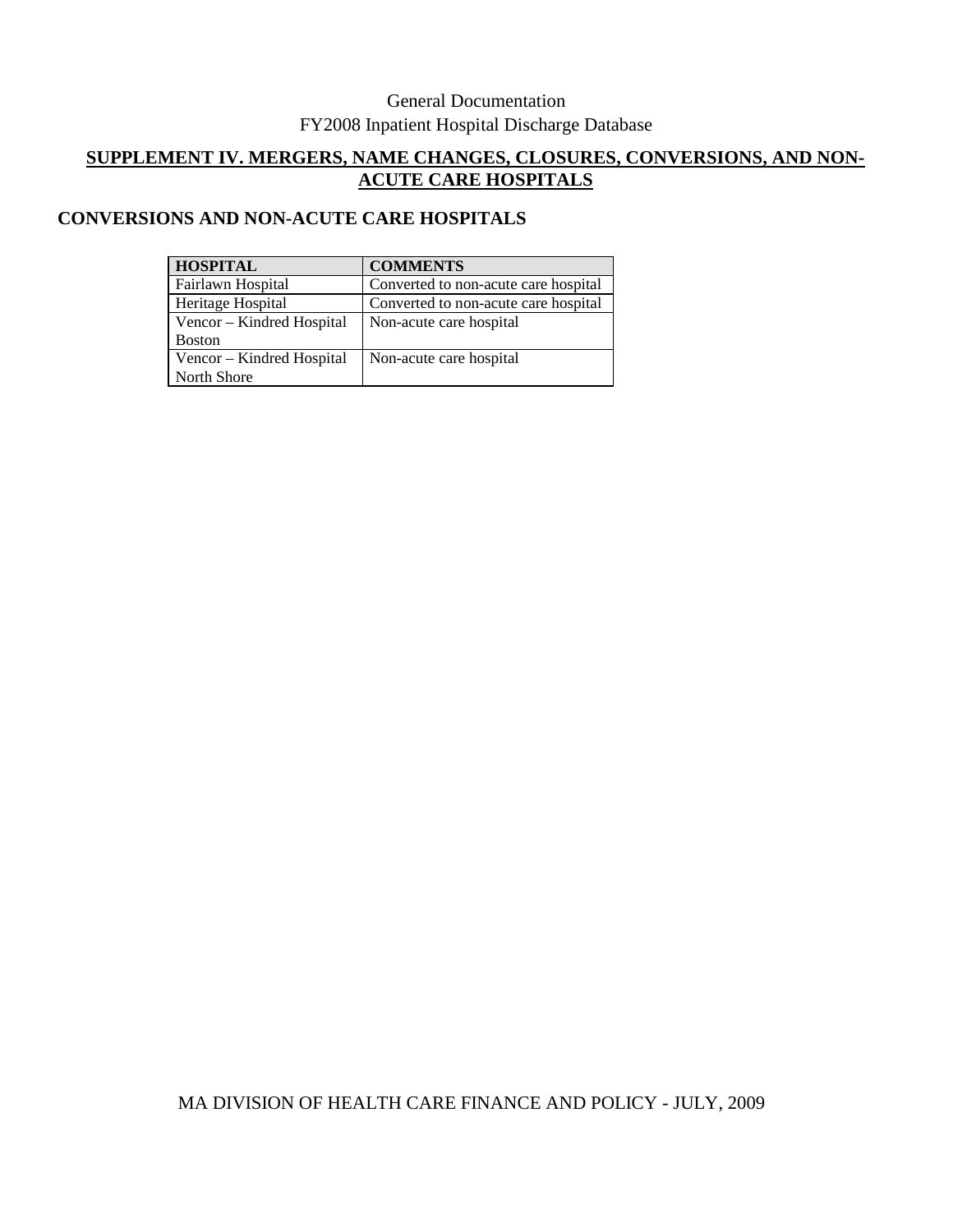# **ALAPHABETICAL SOURCE OF PAYMENT LIST**

Please refer to http://www.mass.gov/Eeohhs2/docs/dhcfp/g/regs/114\_1\_17\_inpatient\_specs.doc for the list of Inpatient Discharge Data Specifications regarding the Alphabetical Source of Payment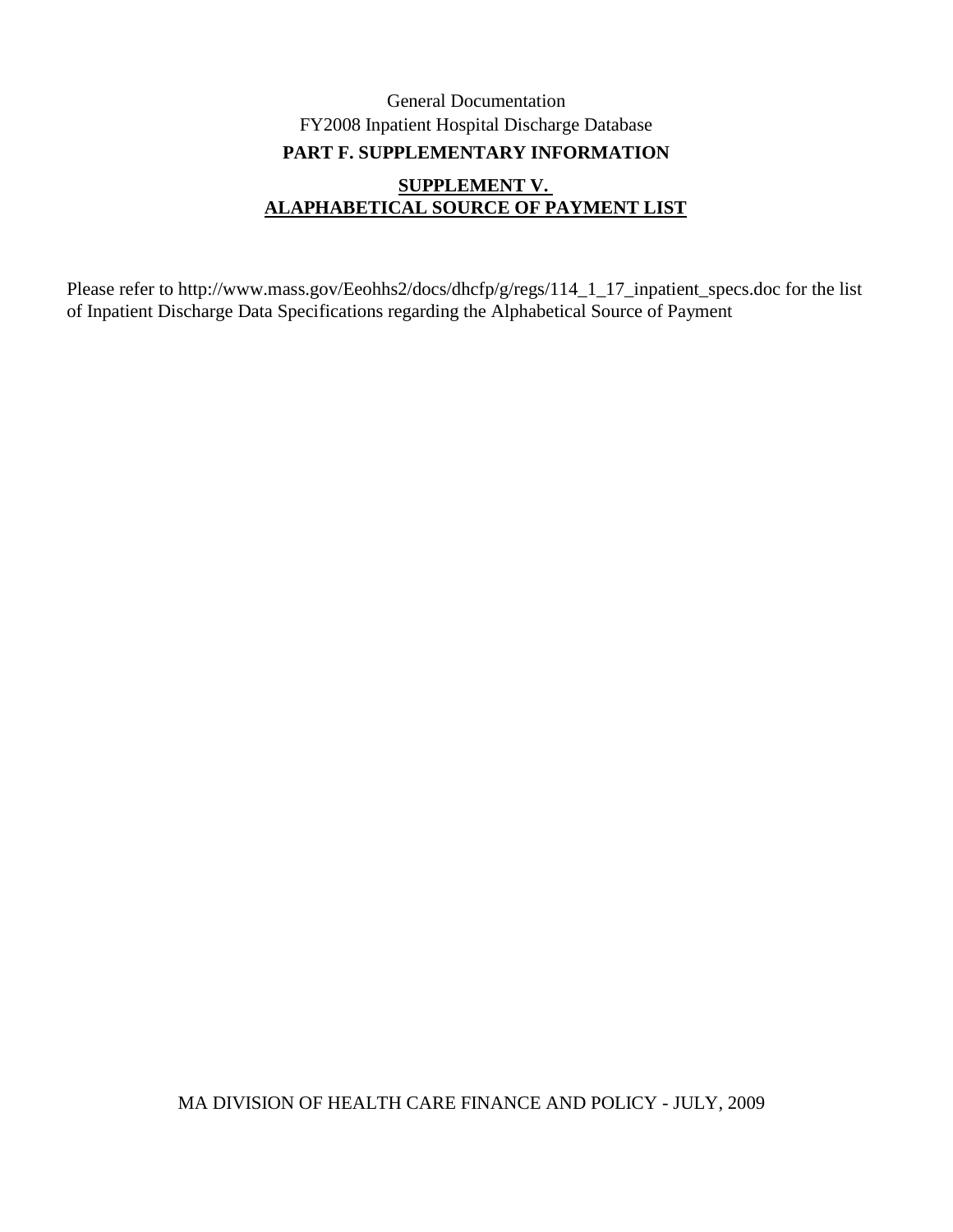# **SUPPLEMENT VI. NUMERICAL SOURCE OF PAYMENT LIST**

Please refer to http://www.mass.gov/Eeohhs2/docs/dhcfp/g/regs/114\_1\_17\_inpatient\_specs.doc for the list of Inpatient Discharge Data Specifications regarding the Numerical Source of Payment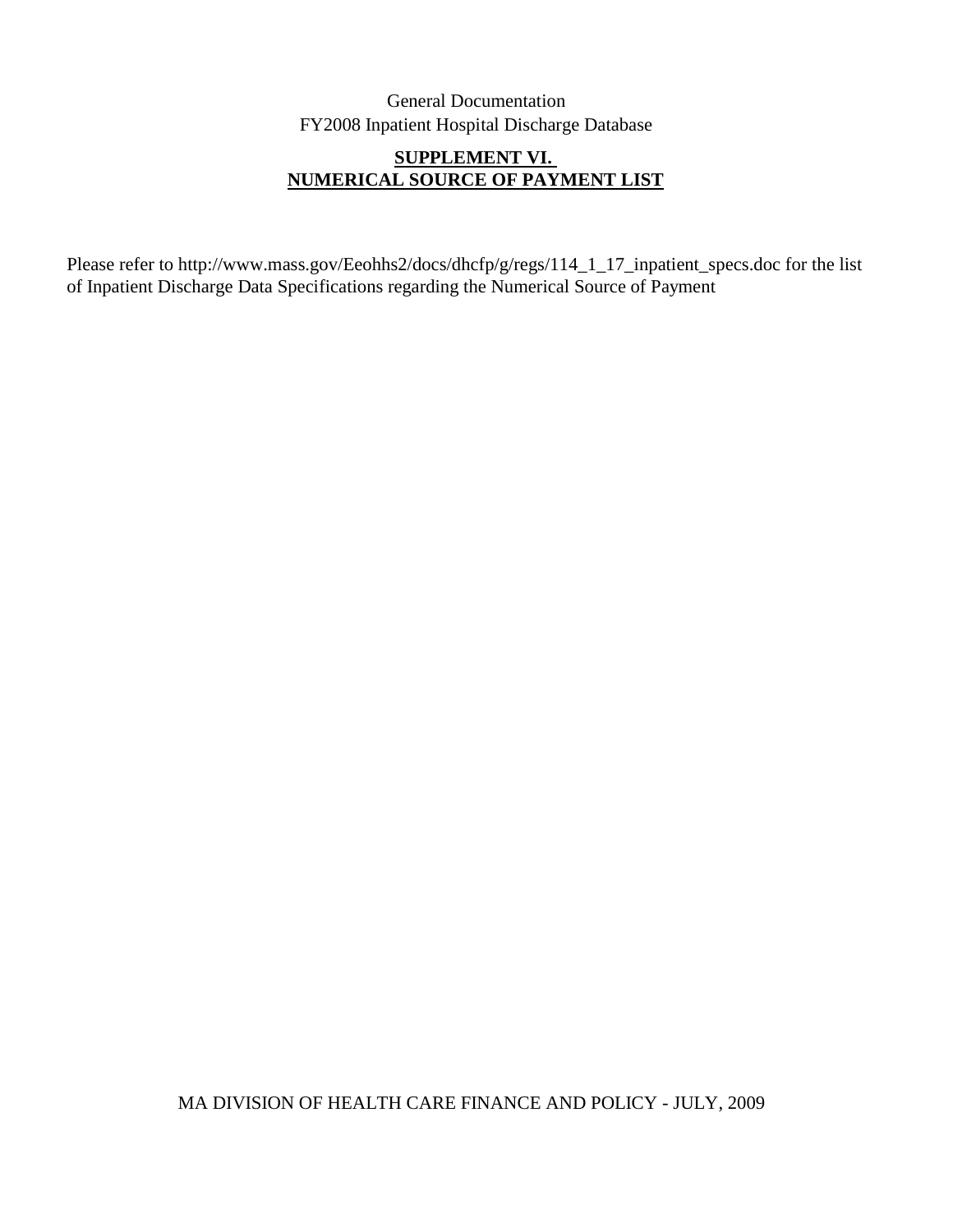# **SECTION II. TECHNICAL DOCUMENTATION**

For your information, we have included a page of physical specifications for the data file at the beginning of this manual. Please refer to CD Specifications on page 2 for further details.

### **Technical Documentation included in this section of the manual is as follows:**

- **Part A. Calculated Field Documentation**
- **Part B. Data File Summary**
- **Part C. Revenue Code Mappings**

Record layout gives a description of each field along with the starting and ending positions. A copy of this layout accompanies this manual for the users' review.

Calculated fields are age, newborn age in weeks, preoperative days, length of stay, Unique Health Information Number (UHIN), and days between stays. Each description has three parts:

First is a description of any Conventions. For example, how are missing values used?

Second is a Brief Description of how the fields are calculated. This description leaves out some of the detail. However, with the first section it gives a good working knowledge of the field.

Third is a Detailed Description of how the calculation is performed. This description follows the code very closely.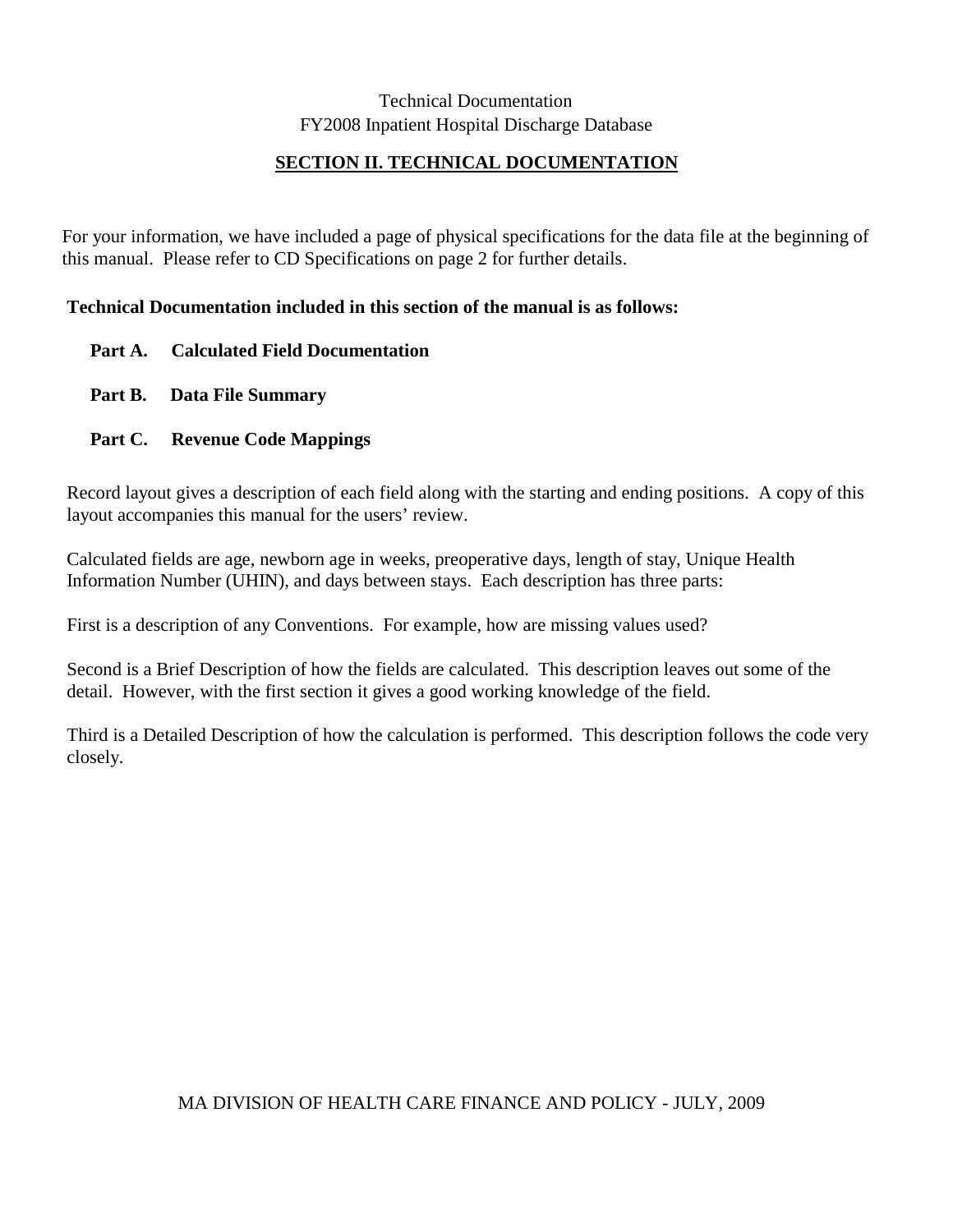# **PART A. CALCULATED FIELD DOCUMENTATION**

## **1. AGE CALCULATIONS**

### **A) Conventions:**

1) Age is calculated if the date of birth and admission date are valid. If either one is invalid, then '999' is placed in this field.

2) Discretion should be used whenever a questionable age assignment is noted. Researchers are advised to consider other data elements (i.e., if the admission type is newborn) in their analysis of this field.

### **B) Brief Description:**

Age is calculated by subtracting the date of birth from the admission date.

### **C) Detailed Description:**

1) If the patient has already had a birthday for the year, his or her age is calculated by subtracting the year of birth from the year of admission. If not, then the patient's age is the year of admission minus the year of birth, minus one.

2) If the age is 99 (the admission date is a year before the admission date or less) and the MDC is 15 (the patient is a newborn), then the age is assumed to be zero.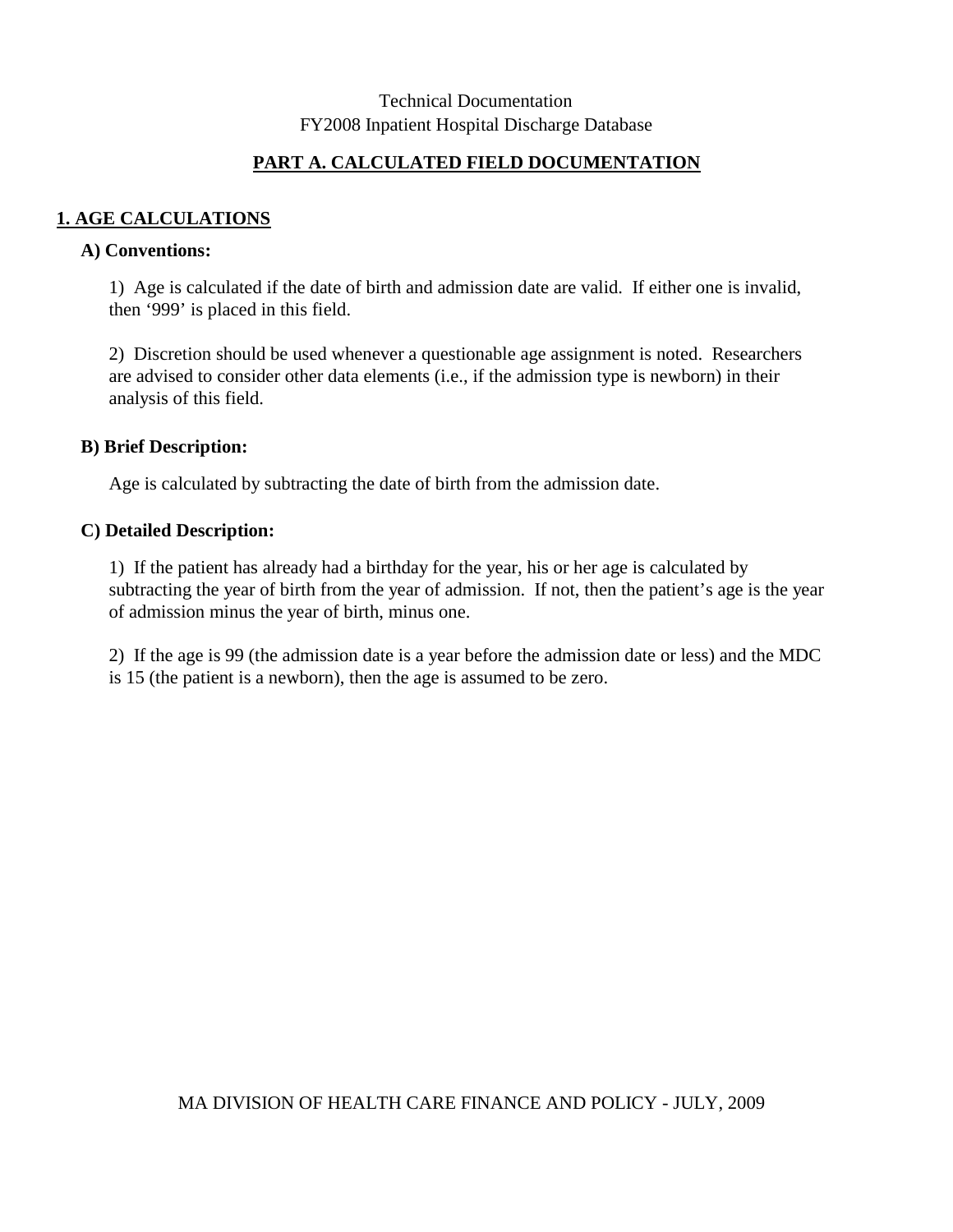## **PART A. CALCULATED FIELD DOCUMENTATION**

### **2. NEWBORN AGE**

### **A) Conventions:**

1) Newborn age is calculated to the nearest week (the remainder is dropped). Thus, newborns zero to six days old are considered to be zero weeks old.

2) Discharges that are not newborns have '99' in this field.

### **B) Brief Description:**

Discharges less than one year old have their age calculated by subtracting the date of birth from the admission date. This gives the patient's age in days. This number is divided by seven, the remainder is dropped.

### **C) Detailed Description:**

- 1) If a patient is 1 year old or older, the age in weeks is set to '99'.
- 2) If a patient is less than 1 year old then:
	- a) Patients' age is calculated in days using the Length of Stay (LOS) routine, described herein.
	- b) Number of days in step 'a' above is divided by seven, and the remainder is dropped.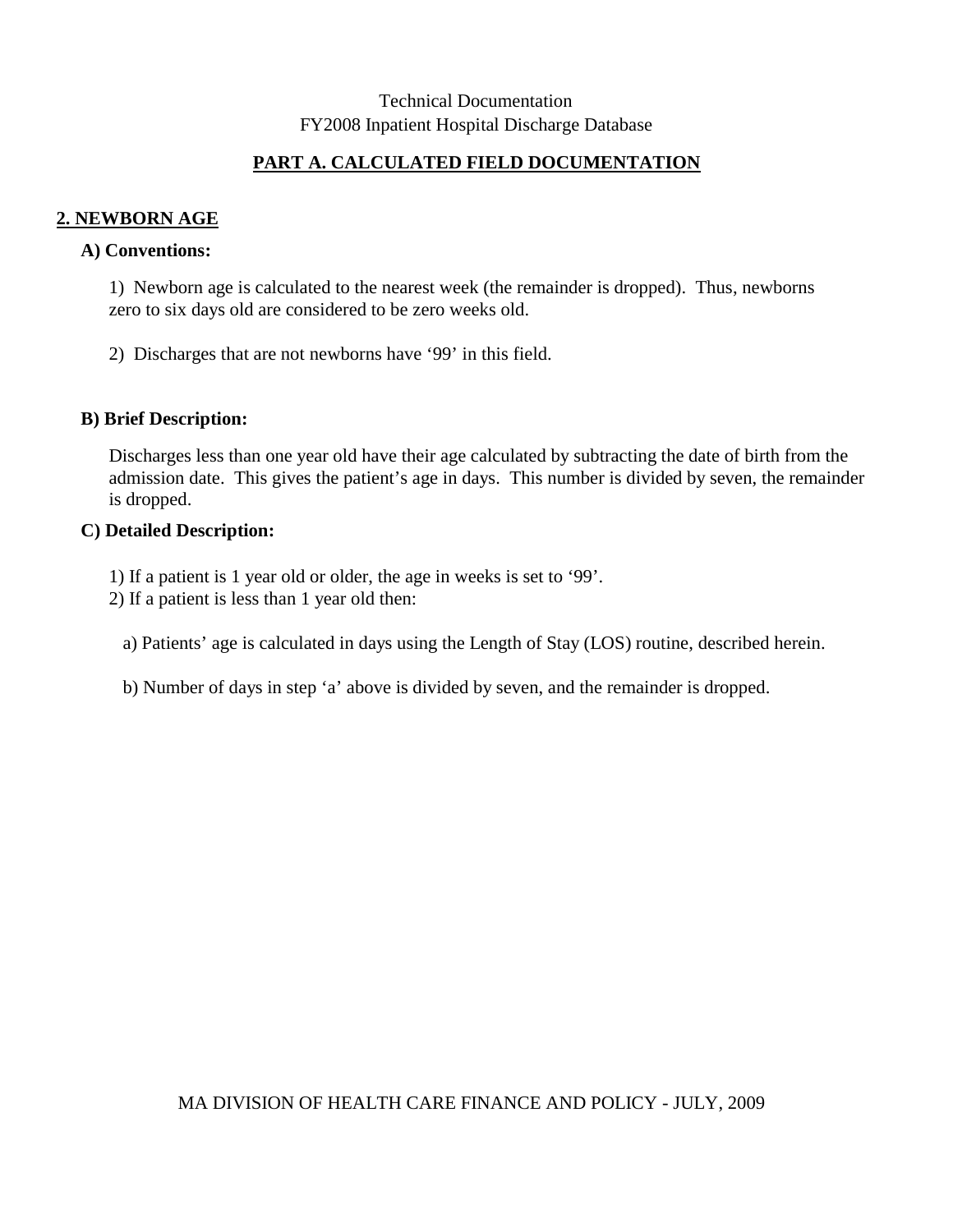## **PART A. CALCULATED FIELD DOCUMENTATION**

### **3. PREOPERATIVE DAYS**

### **A) Conventions:**

1) A procedure performed on the day of admission will have preoperative days set to zero. One performed on the day after admission will have preoperative days set to 1, etc. A procedure performed on the day before admission will have preoperative days set to negative one (-1).

2) Preoperative days are set to 0000 when preoperative days are not applicable.

3) For procedures performed before the day of admission, a negative sign (-) will appear in the first position of the preoperative day field.

### **B) Brief Description:**

Preoperative days are calculated by subtracting the patient's admission date from the surgery date.

### **C) Detailed Description:**

1) If there is no procedure date, or if the procedure date or admission date is invalid, or if the procedure date occurs after the discharge date, then preoperative days is set to 0000. 2) Otherwise preoperative days are calculated using the Length of Stay (LOS) Routine, as described herein.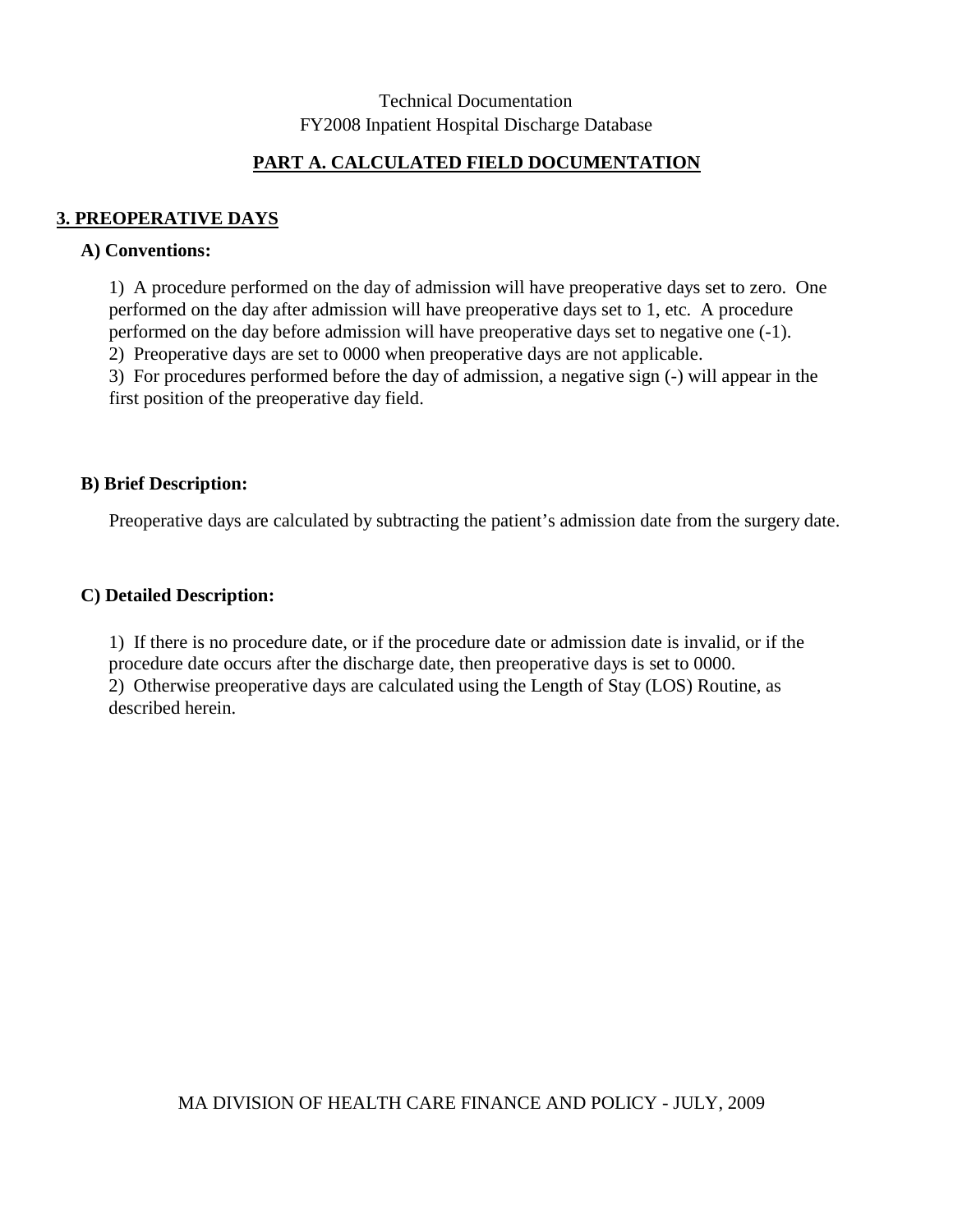### **PART A. CALCULATED FIELD DOCUMENTATION**

# **4. LENGTH OF STAY (LOS) CALCULATIONS**

### **A) Conventions:**

Same day discharges have a length of stay of 1 day.

### **B) Brief Description:**

Length of Stay (LOS) is calculated by subtracting the admission date from the discharge date (and then subtracting Leave of Absence Days (LOA) days). If the result is zero (for same day discharges), then the value is changed to 1.

### **C) Detailed Description:**

1) The length of stay is calculated using the LOS routine.

2) If the value is zero, then it is changed to a 1.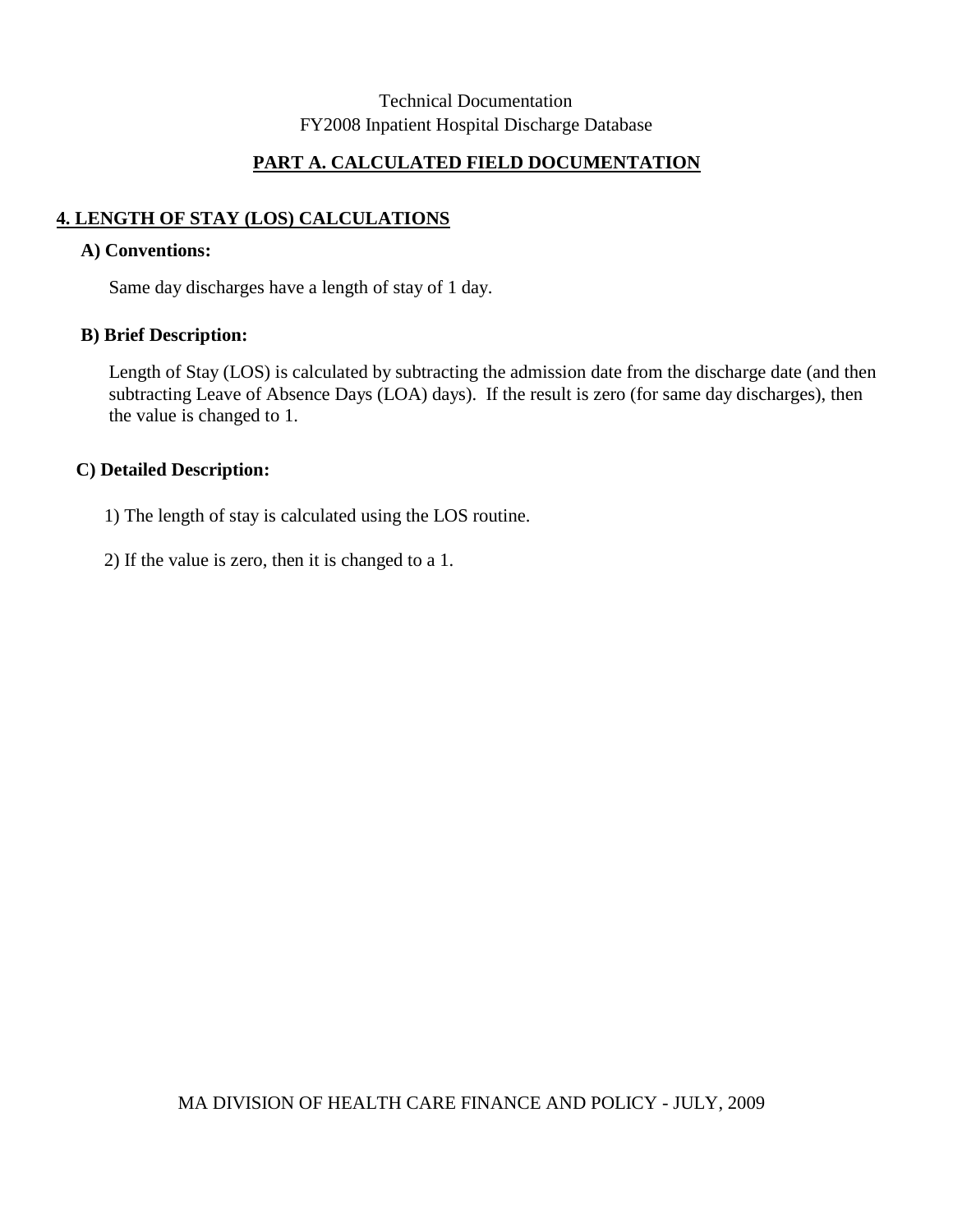### **PART A. CALCULATED FIELD DOCUMENTATION**

# **5. LENGTH OF STAY (LOS) ROUTINE**

### **A) Conventions:**

None.

### **B) Brief Description:**

1) Length of Stay (LOS) is calculated by subtracting the admission date from the Discharge Date and then subtracting the Leave of Absence from the total. If either date is invalid, length of stay  $= 0$ .

2) Days are accumulated a year at a time, until both dates are in the same year. At this point, the algorithm may have counted beyond the ending date or may still fall short of it. The difference is added (or subtracted) to give the correct LOS.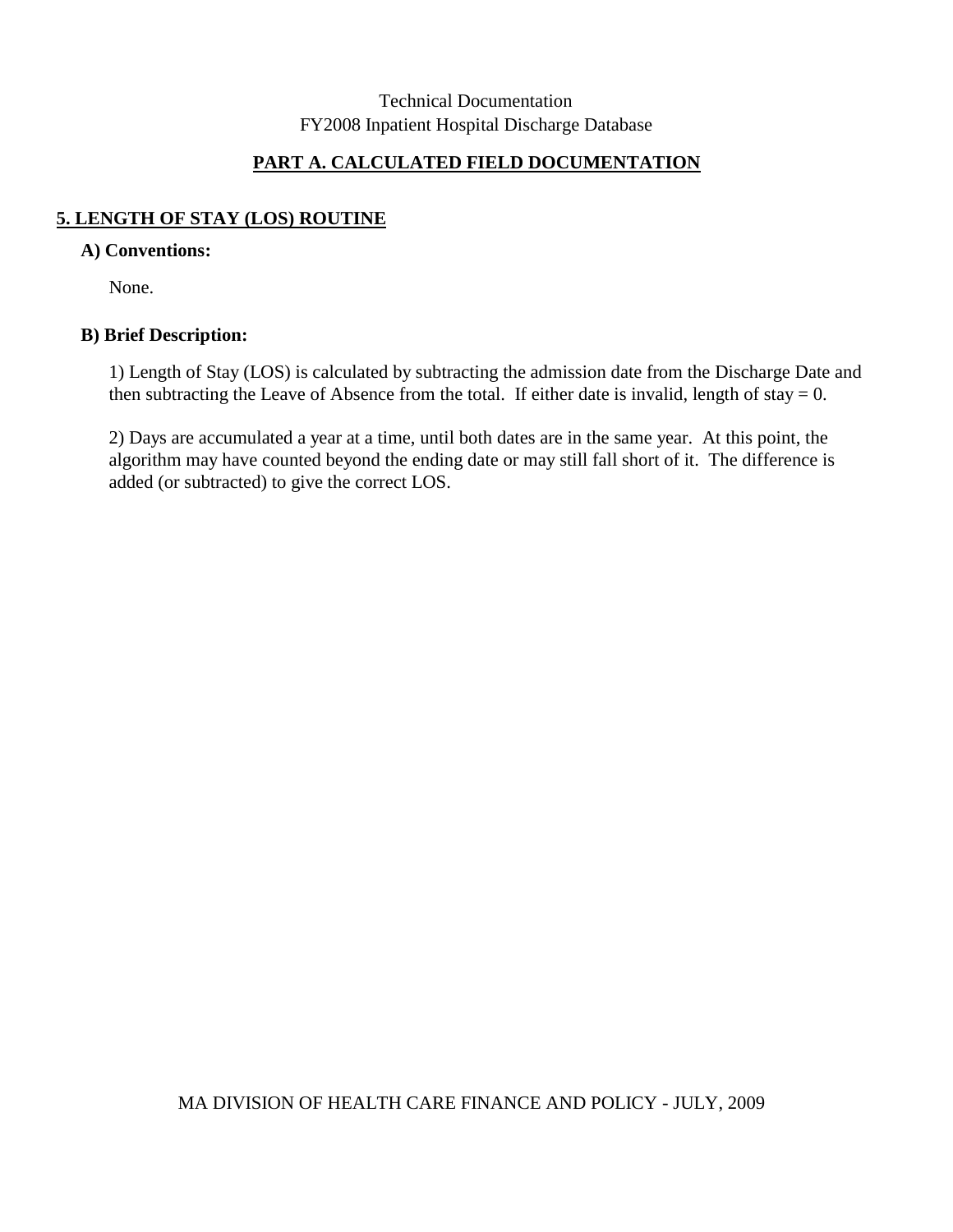# **PART A. CALCULATED FIELD DOCUMENTATION**

### **6. UNIQUE HEALTH INFORMATION NUMBER (UHIN) VISIT SEQUENCE NUMBER**

### **A) Conventions:**

If the Unique Health Information Number (UHIN) is undefined (not reported, unknown or invalid), the sequence number is set to zero.

### **B) Brief Description:**

The Sequence Number is calculated by sorting the file by UHIN, admission date, and discharge date. The sequence number is then calculated by incrementing a counter for each UHIN's set of admissions.

### **C) Detailed Description:**

1) UHIN Sequence Number is calculated by sorting the entire database by UHIN, admission date, then discharge date (both dates are sorted in ascending order).

2) If the UHIN is undefined (not reported, unknown or invalid), the sequence number is set to zero.

3) If the UHIN is valid, the sequence number is calculated by incrementing a counter from 1 to nnnn, where a sequence number of 1 indicates the first admission for the UHIN, and nnnn indicates the last admission for the UHIN.

4) If a UHIN has 2 admissions on the same day, the discharge date is used as the secondary sort key.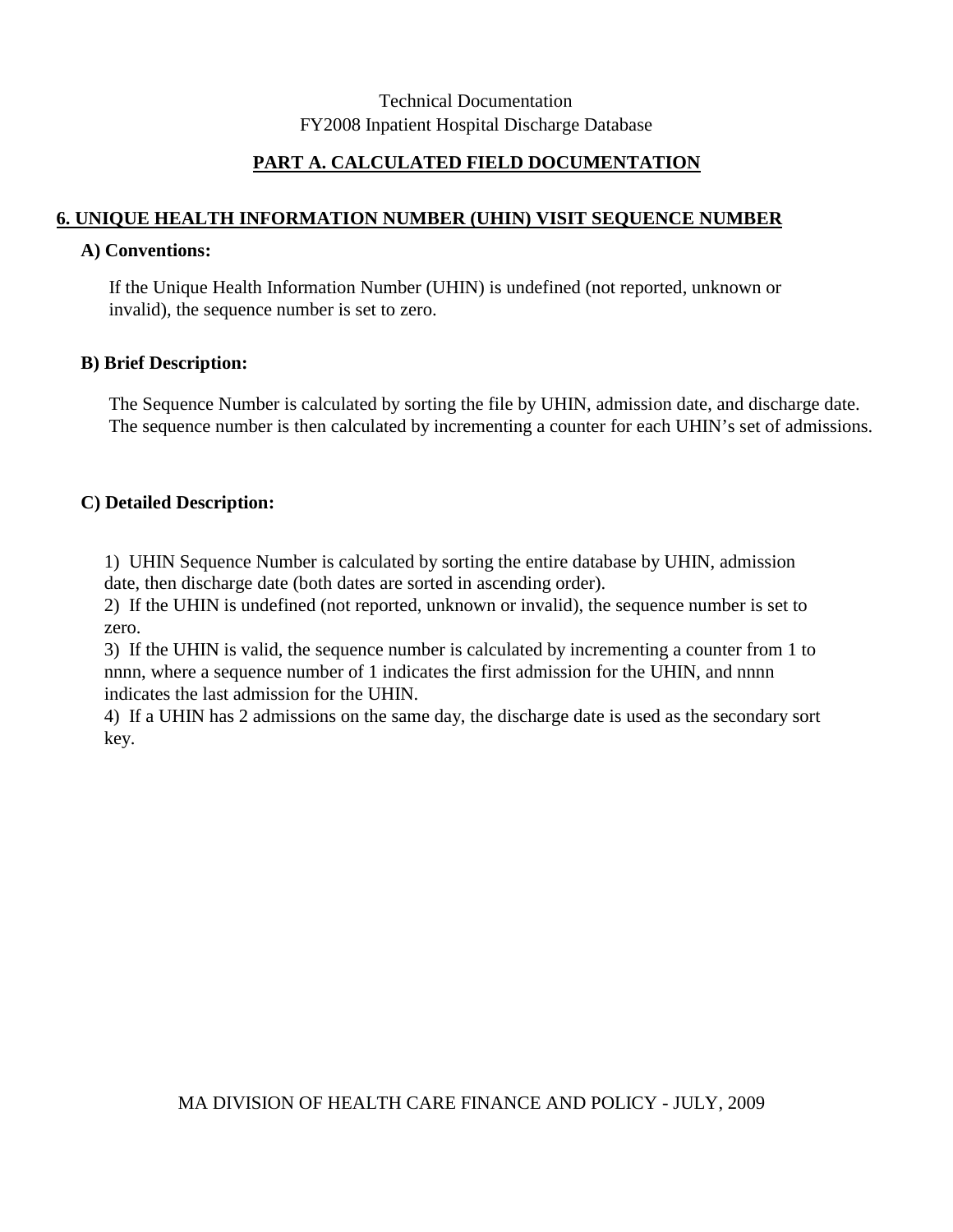# **PART A. CALCULATED FIELD DOCUMENTATION**

### **7. DAYS BETWEEN STAYS**

### **A) Conventions:**

1) If the UHIN is undefined (not reported unknown or invalid), the days between stays is set to zero.

2) If the previous discharge date is greater than the current admission date or the previous discharge date or current admission date is invalid (i.e., 03/63/95), DAYS BETWEEN STAYS is set to '9999' to indicate an error

### **B) Brief Description:**

The Days Between Stays is calculated by sorting the file by UHIN, admission date, and discharge date. For UHINs with two or more admissions, the calculation subtracts the previous discharge date from the current admission date to find the Days Between Stays.

### **C) Detailed Description:**

1) The Days Between Stays data element is calculated by sorting the entire database by UHIN, and sequence number.

2) If the UHIN is undefined (not reported, unknown or invalid), the Days Between Stays is set to zero.

3) If the UHIN is valid and this is the first occurrence of the UHIN, the discharge date is saved (in the event there is another occurrence of the UHIN). In this case, the Days Between Stays is set to zero.

4) If a second occurrence of the UHIN is found, Days Between Stays is calculated by finding the number of days between the previous discharge date and the current admission date, with the following caveats:

A) If the previous discharge date is greater than the current admission date; OR

 B) The previous discharge date or current admission date is invalid, (i.e., 03/63/95), Days Between Stays is set to '9999' to indicate an error.

5) Step 4 is repeated for all subsequent re-admissions until the UHIN changes.

6) The method used to calculate Length of Stay is also used to calculate Days Between Stays.

7) If the Discharge Date on the first admission date is the same as the admission date on the first re-admission, Days Between Stays is set to zero. This situation occurs for transfer patients, as well as for women admitted into the hospital with false labor.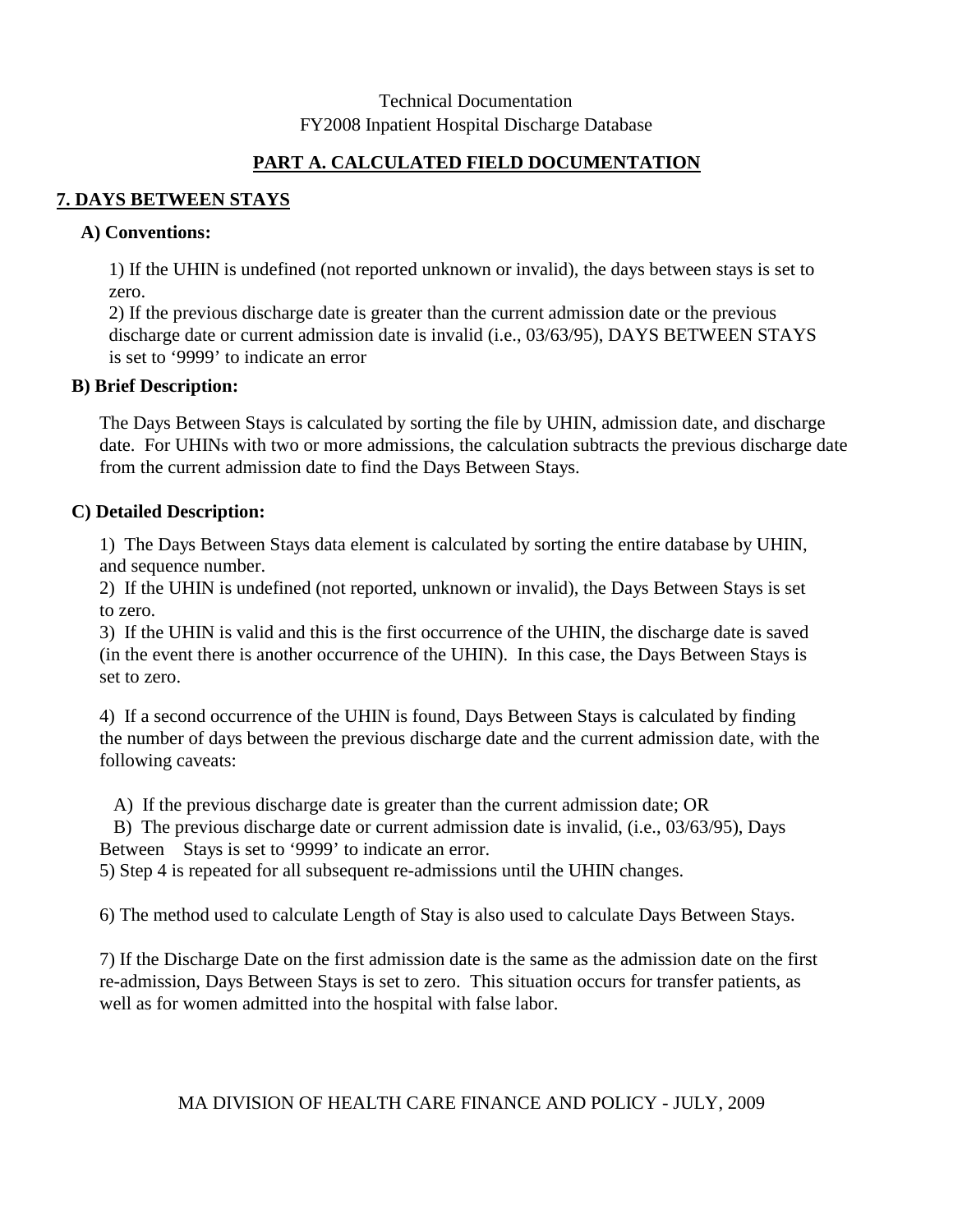# **PART B. DATA FILE SUMMARY**

# **3. INPATIENT DATA CODE TABLES**

Please refer to http://www.mass.gov/Eeohhs2/docs/dhcfp/g/regs/114\_1\_17\_inpatient\_specs.doc for the list of Inpatient Discharge Data Specifications regarding the Inpatient Data Code tables for all data elements requiring codes not otherwise specified in 114.1 CMR 17.00.